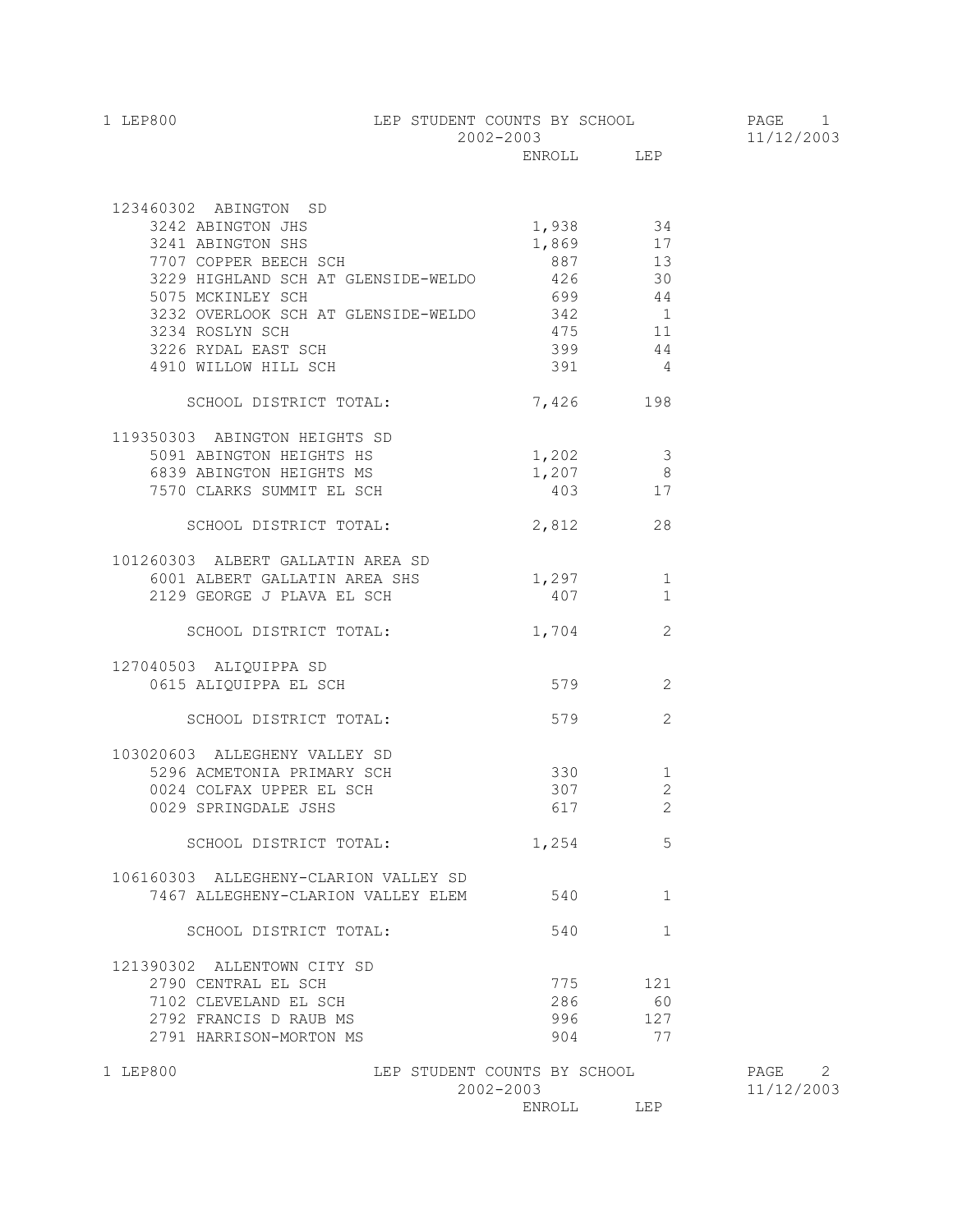| 2768 HIRAM W DODD EL SCH<br>2773 JACKSON EL SCH<br>2774 JEFFERSON EL SCH<br>7131 LINCOLN EARLY CHLD CTR                                                                                                                      | $546$ 98<br>298 38                        | 682 188<br>361 58                    |
|------------------------------------------------------------------------------------------------------------------------------------------------------------------------------------------------------------------------------|-------------------------------------------|--------------------------------------|
| 2795 LOUIS E DIERUFF HS<br>2777 MCKINLEY EL SCH<br>2778 MIDWAY MANOR EARLY CHLD CTR                                                                                                                                          | 1,859 108<br>228<br>168                   | 23<br>46                             |
| 2779 MOSSER EL SCH<br>2780 MUHLENBERG EL SCH                                                                                                                                                                                 | 588<br>515                                | 126<br>34                            |
| 2781 RITTER EL SCH<br>2782 ROOSEVELT EL SCH<br>6448 SHERIDAN EL SCH<br>2793 SOUTH MOUNTAIN MS<br>4929 TREXLER MS<br>4929 TREXLER MS<br>2796 TITALER MS<br>2796 TITALE<br>2785 UNION TERRACE EL SCH<br>2786 WASHINGTON EL SCH | 575                                       | 97                                   |
| 2794 WILLIAM ALLEN SHS<br>2787 WILSON EARLY CHLD CTR                                                                                                                                                                         | 465<br>178                                | 104<br>3,072 265<br>40               |
| SCHOOL DISTRICT TOTAL: 16,468 2,103                                                                                                                                                                                          |                                           |                                      |
| 108070502 ALTOONA AREA SD<br>0895 JUNIATA EL SCH<br>0911 THEODORE ROOSEVELT JHS                                                                                                                                              | 455<br>1,010                              | $\sim$ 1<br>3                        |
| SCHOOL DISTRICT TOTAL:                                                                                                                                                                                                       | 1,465                                     | 4                                    |
| 127040703 AMBRIDGE AREA SD<br>6555 AMBRIDGE AREA HS<br>6556 ANTHONY WAYNE EL SCH<br>0629 ECONOMY EL SCH<br>UGZY EUONOMY EL SCH<br>0632 STATE STREET EL SCH                                                                   | $1,074$ 2<br>306                          | 446<br>1<br>2<br>797<br>$\mathbf{1}$ |
| SCHOOL DISTRICT TOTAL:                                                                                                                                                                                                       |                                           | 2,623<br>6                           |
| 113380303 ANNVILLE-CLEONA SD<br>2725 ANNVILLE CLEONA JSHS<br>2723 CLEONA EL SCH                                                                                                                                              |                                           | 784<br>1<br>244<br>2                 |
| SCHOOL DISTRICT TOTAL:                                                                                                                                                                                                       | 1,028                                     | 3                                    |
| 114060503 ANTIETAM SD<br>0820 ANTIETAM MS/HS<br>5205 MT PENN EL SCH                                                                                                                                                          | 515<br>549                                | 2<br>11                              |
| SCHOOL DISTRICT TOTAL:                                                                                                                                                                                                       | 1,064                                     | 13                                   |
| 128030852 ARMSTRONG SD<br>6574 ELDERTON EL SCH<br>0596 KITTANNING SHS<br>5002 LENAPE EL SCH                                                                                                                                  | 262<br>750<br>864                         | 1<br>3<br>$\overline{2}$             |
| 1 LEP800                                                                                                                                                                                                                     | LEP STUDENT COUNTS BY SCHOOL<br>2002-2003 |                                      |
|                                                                                                                                                                                                                              |                                           | ENROLL LEP                           |

PAGE 3 2002-2003 11/12/2003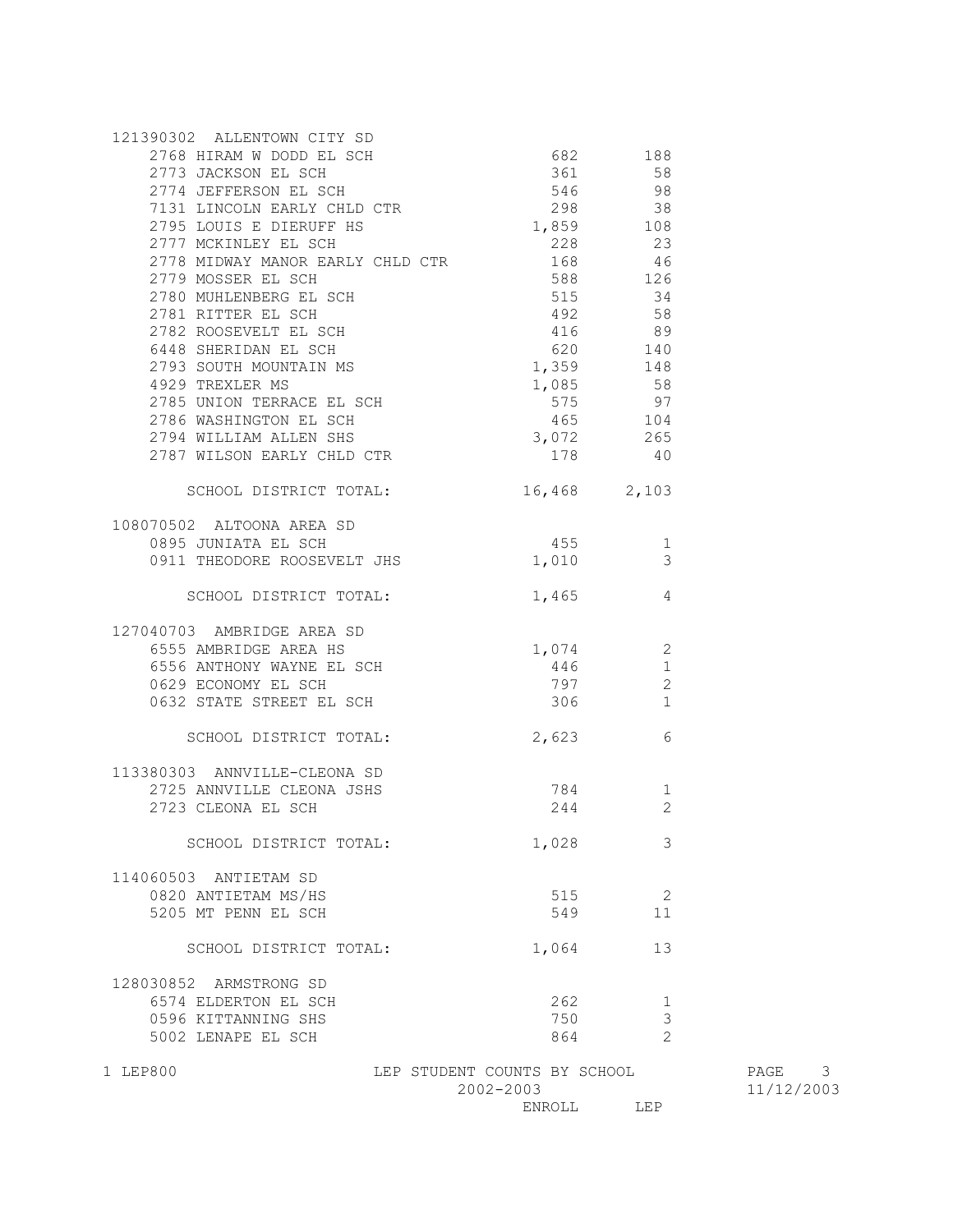| 128030852 ARMSTRONG SD<br>0604 NORTH BUFFALO EL SCH<br>6642 WEST HILLS EL SCH | 256<br>692                   | $\mathbf 1$<br>$\mathbf{1}$ |            |
|-------------------------------------------------------------------------------|------------------------------|-----------------------------|------------|
|                                                                               |                              |                             |            |
| SCHOOL DISTRICT TOTAL:                                                        | 2,824                        | 8                           |            |
| 109530304 AUSTIN AREA SD                                                      |                              |                             |            |
| 6221 AUSTIN AREA EL SCH                                                       | 136                          | 2                           |            |
| SCHOOL DISTRICT TOTAL:                                                        | 136                          | 2                           |            |
| 124150003 AVON GROVE CS                                                       |                              |                             |            |
| 7721 AVON GROVE CS                                                            | 370                          | $\overline{7}$              |            |
| SCHOOL DISTRICT TOTAL:                                                        | 370                          | 7                           |            |
| 124150503 AVON GROVE SD                                                       |                              |                             |            |
| 1367 AVON GROVE HS                                                            | 1,433                        | 59                          |            |
| 1365 AVON GROVE INTRMD SCH                                                    | 1,460                        | 64                          |            |
| 5216 FRED S ENGLE MS                                                          | 850                          | 37                          |            |
| 7323 PENN LONDON EL SCH                                                       | 957                          | 84                          |            |
| SCHOOL DISTRICT TOTAL:                                                        | 4,700 244                    |                             |            |
| 103020753 AVONWORTH SD                                                        |                              |                             |            |
| 0034 AVONWORTH EL SCH                                                         | 598 3                        | 10                          |            |
| 7669 AVONWORTH MS                                                             | 308                          | $\overline{4}$              |            |
| SCHOOL DISTRICT TOTAL:                                                        | 906                          | 14                          |            |
| 110141003 BALD EAGLE AREA SD                                                  |                              |                             |            |
| 1335 BALD EAGLE AREA JSHS                                                     |                              | 1,058 2                     |            |
| 1330 WINGATE EL SCH                                                           | 515                          | $\sim$ 4                    |            |
| SCHOOL DISTRICT TOTAL:                                                        | 1,573                        | 6                           |            |
| 103021102 BALDWIN-WHITEHALL SD                                                |                              |                             |            |
| 0050 BALDWIN SHS                                                              |                              | 1,807 35                    |            |
| 6787 HARRISON MS                                                              | 1,123                        | 38                          |            |
| 0037 MCANNULTY EL SCH                                                         |                              | 534 3                       |            |
| 5194 PAYNTER EL SCH                                                           | 705                          | 70                          |            |
| 0048 WHITEHALL EL SCH                                                         | 572                          | $\overline{\phantom{a}}$    |            |
| SCHOOL DISTRICT TOTAL:                                                        | 4,741                        | 149                         |            |
| 120480803 BANGOR AREA SD                                                      |                              |                             |            |
| 3434 BANGOR AREA HS                                                           | 1,175                        | 3                           |            |
| 5257 BANGOR AREA MS                                                           | 648                          | $\mathbf{1}$                |            |
| 7301 DEFRANCO EL SCH                                                          | 826                          | 4                           |            |
| 5099 FIVE POINTS EL SCH                                                       | 756                          | 2                           |            |
| SCHOOL DISTRICT TOTAL:                                                        | 3,405                        | 10                          |            |
| 1 LEP800                                                                      | LEP STUDENT COUNTS BY SCHOOL |                             | PAGE 4     |
|                                                                               | 2002-2003                    |                             | 11/12/2003 |

ENROLL LEP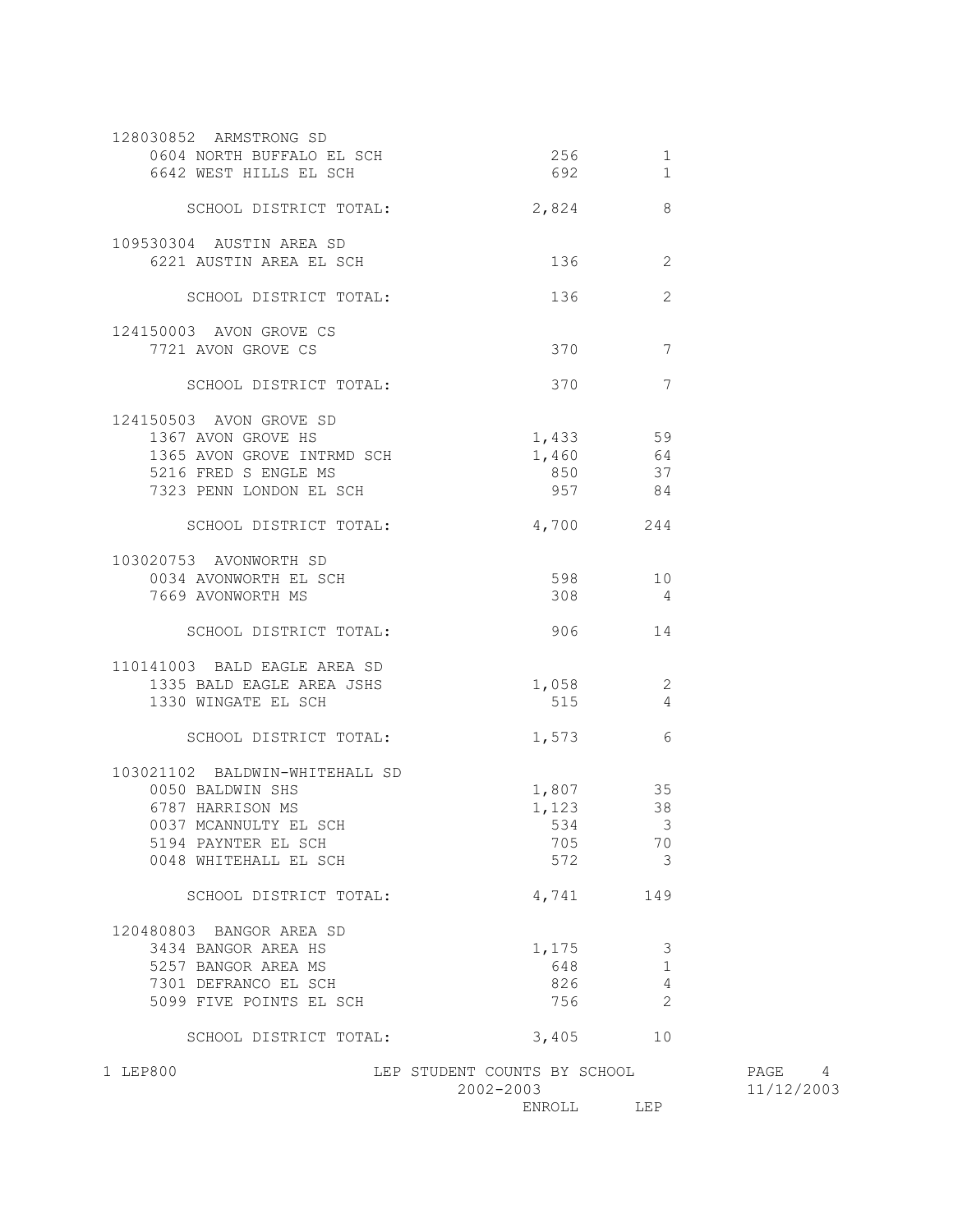| 127041203 BEAVER AREA SD<br>0638 BRIGHTON TWP EL SCH                                                                                                           | 455                             | 2                                        |
|----------------------------------------------------------------------------------------------------------------------------------------------------------------|---------------------------------|------------------------------------------|
| SCHOOL DISTRICT TOTAL:                                                                                                                                         | 455                             | $\overline{2}$                           |
| 108051003 BEDFORD AREA SD<br>7021 BEDFORD MS                                                                                                                   | 482                             | 3                                        |
| SCHOOL DISTRICT TOTAL:                                                                                                                                         | 482                             | 3                                        |
| 107650603 BELLE VERNON AREA SD<br>4930 BELLE VERNON AREA HS<br>4329 BELLMAR MS<br>4328 MARION EL SCH<br>4325 ROSTRAVER EL SCH                                  | 896<br>394<br>670<br>644        | 2<br>$\mathbf{1}$<br>$\mathfrak{Z}$<br>4 |
| SCHOOL DISTRICT TOTAL:                                                                                                                                         | 2,604                           | 10                                       |
| 110141103 BELLEFONTE AREA SD<br>1343 BELLEFONTE AREA HS<br>1342 BELLEFONTE AREA MS<br>1341 BELLEFONTE EL SCH<br>1339 BENNER EL SCH<br>6229 PLEASANT GAP EL SCH | 942<br>770<br>482<br>222<br>265 | 15<br>18<br>10<br>$\overline{4}$<br>18   |
| SCHOOL DISTRICT TOTAL:                                                                                                                                         | 2,681                           | 65                                       |
| 108071003 BELLWOOD-ANTIS SD<br>7144 BELLWOOD ANTIS MS                                                                                                          | 446                             | 1                                        |
| SCHOOL DISTRICT TOTAL:                                                                                                                                         | 446                             | $\mathbf{1}$                             |
| 122091002 BENSALEM TOWNSHIP SD<br>5116 BENSALEM TWP HS<br>1011 NEIL A ARMSTRONG MS<br>1008 SAMUEL K FAUST EL SCH                                               | 2,204<br>577<br>497 — 197       | 66<br>27<br>74                           |
| SCHOOL DISTRICT TOTAL:                                                                                                                                         | 3,278 167                       |                                          |
| 116191004 BENTON AREA SD<br>1594 APPLEMAN EL SCH<br>1595 BENTON AREA MHS                                                                                       | 418<br>353                      | 2<br>1                                   |
| SCHOOL DISTRICT TOTAL:                                                                                                                                         | 771                             | 3                                        |
| 108561003 BERLIN BROTHERSVALLEY SD<br>6206 BERLIN BROTHERSVALLEY EL SCH<br>7645 BERLIN BROTHERSVALLEY MS                                                       | 358<br>304                      | 3<br>$\overline{2}$                      |
| SCHOOL DISTRICT TOTAL:                                                                                                                                         | 662                             | 5                                        |

| 1 LEP800 | LEP STUDENT COUNTS BY SCHOOL | 5<br>PAGE  |
|----------|------------------------------|------------|
|          | 2002-2003                    | 11/12/2003 |
|          | LEP<br>ENROLL                |            |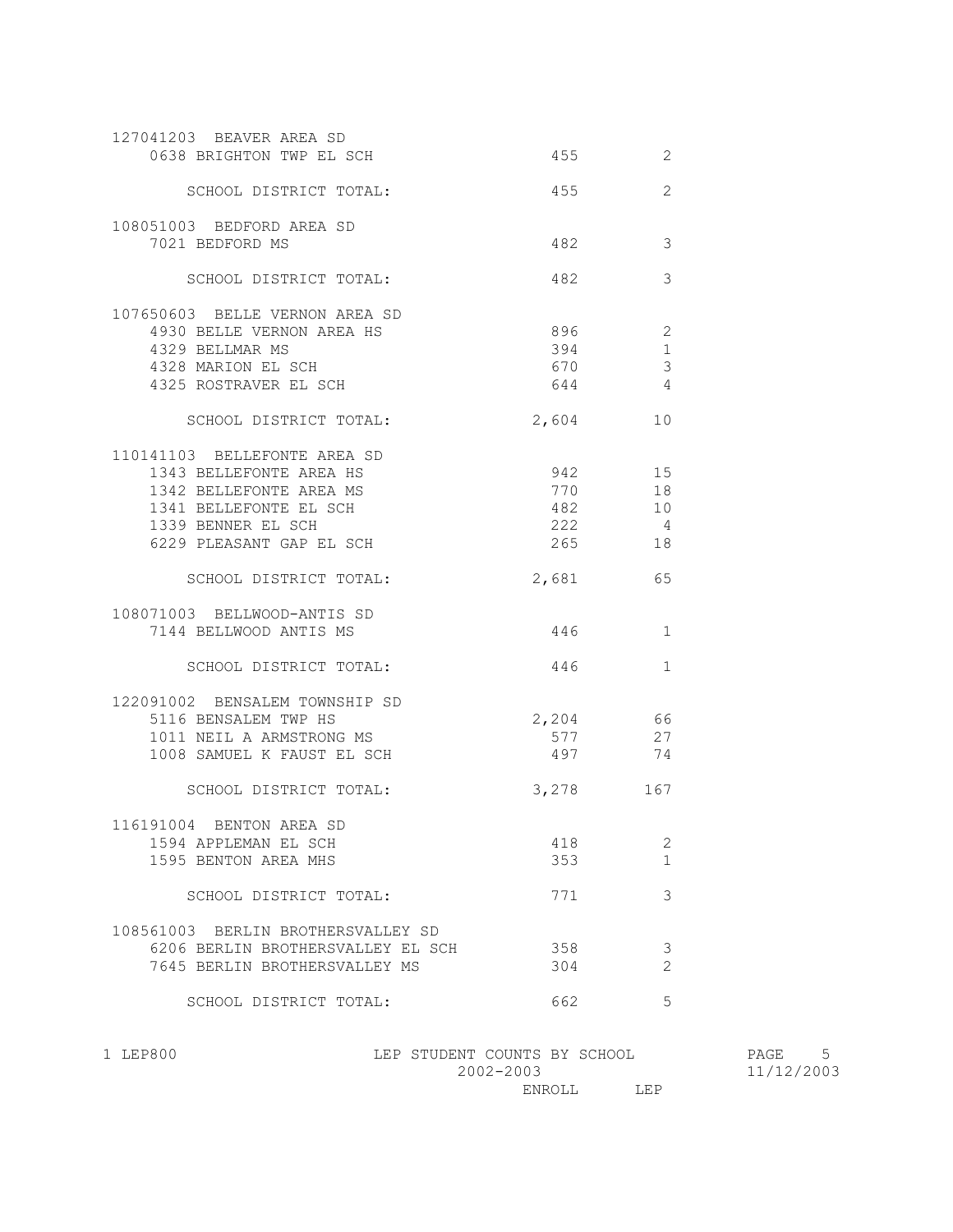| 112011103 BERMUDIAN SPRINGS SD<br>7302 BERMUDIAN SPRINGS EL SCH<br>0003 BERMUDIAN SPRINGS HS<br>6921 BERMUDIAN SPRINGS MS                                                                                                | 815 44<br>601<br>745 21                                         | $\overline{\phantom{0}}$ |            |
|--------------------------------------------------------------------------------------------------------------------------------------------------------------------------------------------------------------------------|-----------------------------------------------------------------|--------------------------|------------|
| SCHOOL DISTRICT TOTAL: 2,161 73                                                                                                                                                                                          |                                                                 |                          |            |
| 116191103 BERWICK AREA SD                                                                                                                                                                                                |                                                                 |                          |            |
|                                                                                                                                                                                                                          | $965$ 9                                                         |                          |            |
| 1605 BERWICK AREA HS<br>6808 BERWICK AREA MS                                                                                                                                                                             | 918                                                             | $5\overline{)}$          |            |
|                                                                                                                                                                                                                          |                                                                 |                          |            |
|                                                                                                                                                                                                                          |                                                                 |                          |            |
|                                                                                                                                                                                                                          |                                                                 |                          |            |
| 1602 FOURTEENTH STREET EL SCH<br>1602 FOURTEENTH STREET EL SCH<br>104 1<br>1604 ORANGE STREET EL SCH<br>1604 ORANGE STREET EL SCH<br>1604 ORANGE STREET EL SCH<br>1604 ORANGE STREET EL SCH<br>1604 ORANGE STREET EL SCH |                                                                 |                          |            |
| SCHOOL DISTRICT TOTAL: 2,959 27                                                                                                                                                                                          |                                                                 |                          |            |
| 103021252 BETHEL PARK SD                                                                                                                                                                                                 |                                                                 |                          |            |
| 4802 ABRAHAM LINCOLN EL SCH 339 339                                                                                                                                                                                      |                                                                 |                          |            |
| 7326 BENJAMIN FRANKLIN EL SCH<br>0055 BETHEL MEMORIAL EL SCH                                                                                                                                                             | 496                                                             | $\overline{\mathbf{3}}$  |            |
|                                                                                                                                                                                                                          | 374                                                             | $\overline{\phantom{a}}$ |            |
| 4902 GEORGE WASHINGTON EL SCH<br>0061 INDEPENDENCE MS 663 328                                                                                                                                                            |                                                                 |                          |            |
|                                                                                                                                                                                                                          |                                                                 |                          |            |
|                                                                                                                                                                                                                          | 771 1                                                           |                          |            |
| 7327 NEIL ARMSTRONG 5-6 MS<br>0060 WILLIAM PENN EL SCH                                                                                                                                                                   | 217 3                                                           |                          |            |
| SCHOOL DISTRICT TOTAL: 3,388 18                                                                                                                                                                                          |                                                                 |                          |            |
|                                                                                                                                                                                                                          |                                                                 |                          |            |
|                                                                                                                                                                                                                          |                                                                 |                          |            |
|                                                                                                                                                                                                                          |                                                                 |                          |            |
|                                                                                                                                                                                                                          |                                                                 |                          |            |
|                                                                                                                                                                                                                          |                                                                 |                          |            |
|                                                                                                                                                                                                                          |                                                                 |                          |            |
|                                                                                                                                                                                                                          |                                                                 |                          |            |
|                                                                                                                                                                                                                          |                                                                 |                          |            |
|                                                                                                                                                                                                                          |                                                                 |                          |            |
|                                                                                                                                                                                                                          | $\frac{1,877}{361}$                                             |                          |            |
| 3458 FREEMANSBURG EL SCH                                                                                                                                                                                                 |                                                                 | 90                       |            |
| 3449 GOVERNOR WOLF EL SCH 405 405                                                                                                                                                                                        |                                                                 |                          |            |
| 3459 HANOVER EL SCH                                                                                                                                                                                                      | 303                                                             | 4                        |            |
| 3442 JAMES BUCHANAN EL SCH                                                                                                                                                                                               |                                                                 | 306 11                   |            |
| 3465 LIBERTY HS                                                                                                                                                                                                          | 2,757                                                           | 180                      |            |
| 3443 LINCOLN EL SCH                                                                                                                                                                                                      | 382                                                             | 75                       |            |
| 3454 MARVINE EL SCH                                                                                                                                                                                                      | 312                                                             | 103                      |            |
| 3455 MILLER HEIGHTS EL SCH                                                                                                                                                                                               | 469                                                             | 8 <sup>8</sup>           |            |
| 3463 NITSCHMANN MS                                                                                                                                                                                                       | 896                                                             | 8                        |            |
| 3462 NORTHEAST MS                                                                                                                                                                                                        | 762                                                             | 58                       |            |
| 1 LEP800                                                                                                                                                                                                                 | LEP STUDENT COUNTS BY SCHOOL                                    |                          | PAGE 6     |
|                                                                                                                                                                                                                          | 2002-2003                                                       |                          | 11/12/2003 |
|                                                                                                                                                                                                                          | $\begin{tabular}{ll} ENROLL & \hspace{2.3cm} LEP \end{tabular}$ |                          |            |
| 120481002 BETHLEHEM AREA SD                                                                                                                                                                                              |                                                                 |                          |            |
| 3452 SPRING GARDEN EL SCH                                                                                                                                                                                                | 535                                                             | 32                       |            |
| 6633 THOMAS JEFFERSON EL SCH                                                                                                                                                                                             | 303                                                             | 34                       |            |
| 6634 WILLIAM PENN EL SCH                                                                                                                                                                                                 | 233                                                             | 12                       |            |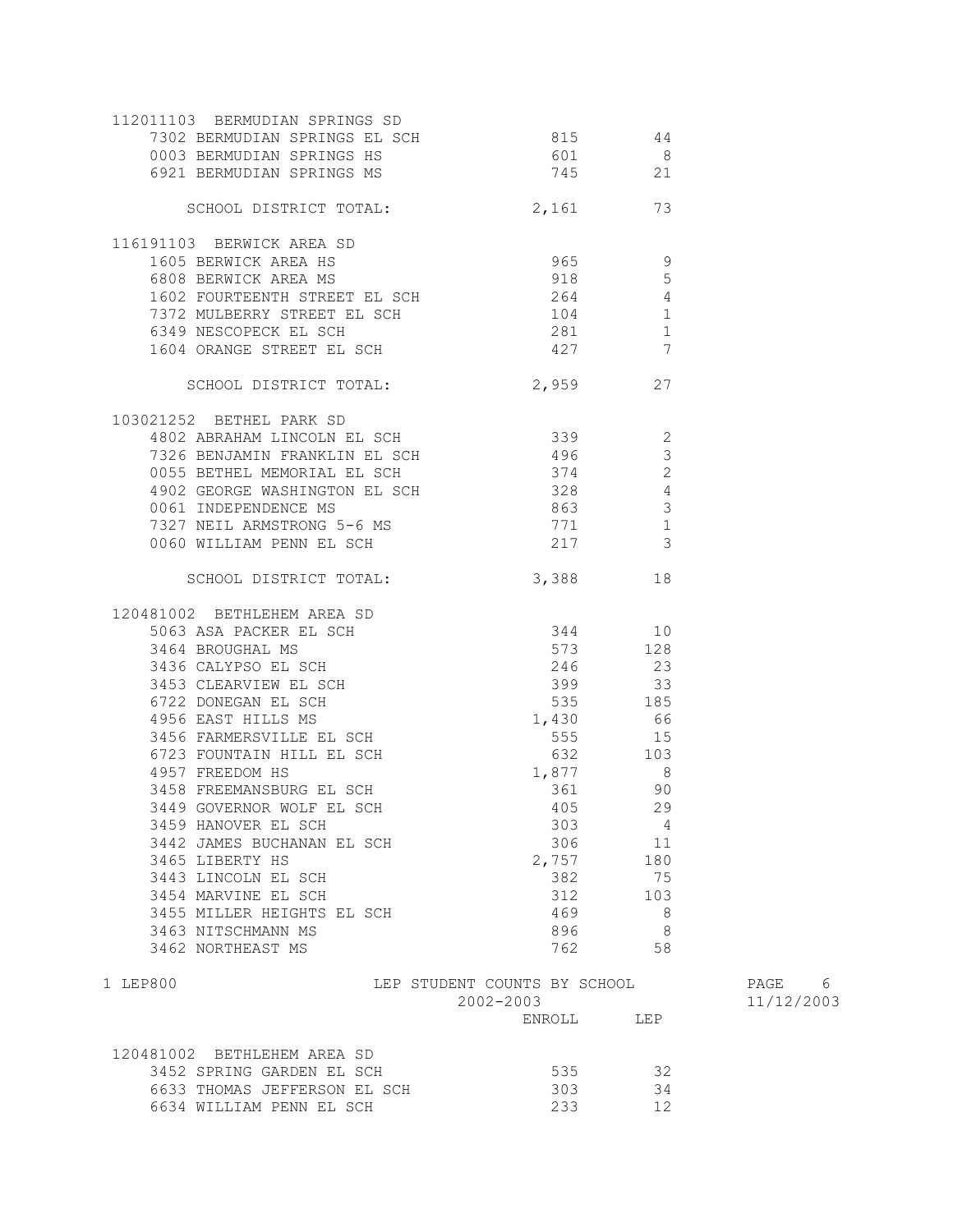| SCHOOL DISTRICT TOTAL:                                       | 14,615 1,215                              |                               |                      |
|--------------------------------------------------------------|-------------------------------------------|-------------------------------|----------------------|
| 127041503 BIG BEAVER FALLS AREA SD<br>0650 BIG BEAVER EL SCH | 326                                       | 1                             |                      |
| SCHOOL DISTRICT TOTAL:                                       | $326$ 1                                   |                               |                      |
| 116191203 BLOOMSBURG AREA SD                                 |                                           |                               |                      |
| 1612 BLOOMSBURG AREA HS                                      | $465$ 1                                   |                               |                      |
| 1611 BLOOMSBURG AREA MS                                      | 491 6                                     |                               |                      |
| 1606 MEMORIAL EL SCH                                         | 464 18                                    |                               |                      |
| SCHOOL DISTRICT TOTAL:                                       | 1,420 25                                  |                               |                      |
| 129540803 BLUE MOUNTAIN SD                                   |                                           |                               |                      |
| 4659 BLUE MOUNTAIN EAST EL SCH 681 681                       |                                           |                               |                      |
| 3891 BLUE MOUNTAIN HS                                        | 994                                       | $\overline{\mathbf{3}}$       |                      |
| 5263 BLUE MOUNTAIN MS                                        | 725 3                                     |                               |                      |
| SCHOOL DISTRICT TOTAL: 2,400 12                              |                                           |                               |                      |
| 114060753 BOYERTOWN AREA SD                                  |                                           |                               |                      |
| 6804 BOYERTOWN AREA JHS-EAST 803 1                           |                                           |                               |                      |
| 6307 BOYERTOWN EL SCH                                        | 638                                       | $\overline{2}$                |                      |
| 0762 COLEBROOKDALE EL SCH                                    | 327                                       | 2                             |                      |
| 0754 GILBERTSVILLE EL SCH                                    | 657                                       | $\mathbf{3}$                  |                      |
| 0755 NEW HANOVER-UPPER FREDERICK EL 706                      |                                           | $\overline{4}$                |                      |
| 0761 PINE FORGE EL SCH                                       | 284                                       | $\mathbf{1}$<br>$\mathcal{S}$ |                      |
| 0766 WASHINGTON EL SCH                                       | 645                                       |                               |                      |
| SCHOOL DISTRICT TOTAL:                                       | 4,060 16                                  |                               |                      |
| 109420803 BRADFORD AREA SD                                   |                                           |                               |                      |
| 4691 BRADFORD AREA HS                                        | $1,048$ 3                                 |                               |                      |
|                                                              |                                           |                               |                      |
| SCHOOL DISTRICT TOTAL:                                       | 1,048 3                                   |                               |                      |
| 114060853 BRANDYWINE HEIGHTS AREA SD                         |                                           |                               |                      |
| 0768 DISTRICT-TOPTON EL SCH                                  | 560 12                                    |                               |                      |
| SCHOOL DISTRICT TOTAL:                                       | 560                                       | 12                            |                      |
| 103021453 BRENTWOOD BOROUGH SD                               |                                           |                               |                      |
| 7342 BRENTWOOD MS                                            | 348                                       | 3                             |                      |
| 0070 BRENTWOOD SHS                                           | 483                                       | 1                             |                      |
| 0069 ELROY AVENUE EL SCH                                     | 307                                       | 1                             |                      |
| SCHOOL DISTRICT TOTAL:                                       | 1,138                                     | 5                             |                      |
| 1 LEP800                                                     | LEP STUDENT COUNTS BY SCHOOL<br>2002-2003 |                               | PAGE 7<br>11/12/2003 |
|                                                              | ENROLL                                    | LEP                           |                      |
| 122091303 BRISTOL BOROUGH SD                                 |                                           |                               |                      |
| 1014 BRISTOL HS                                              | 416                                       | 5                             |                      |
| 7743 BRISTOL MS                                              | 216                                       | 4                             |                      |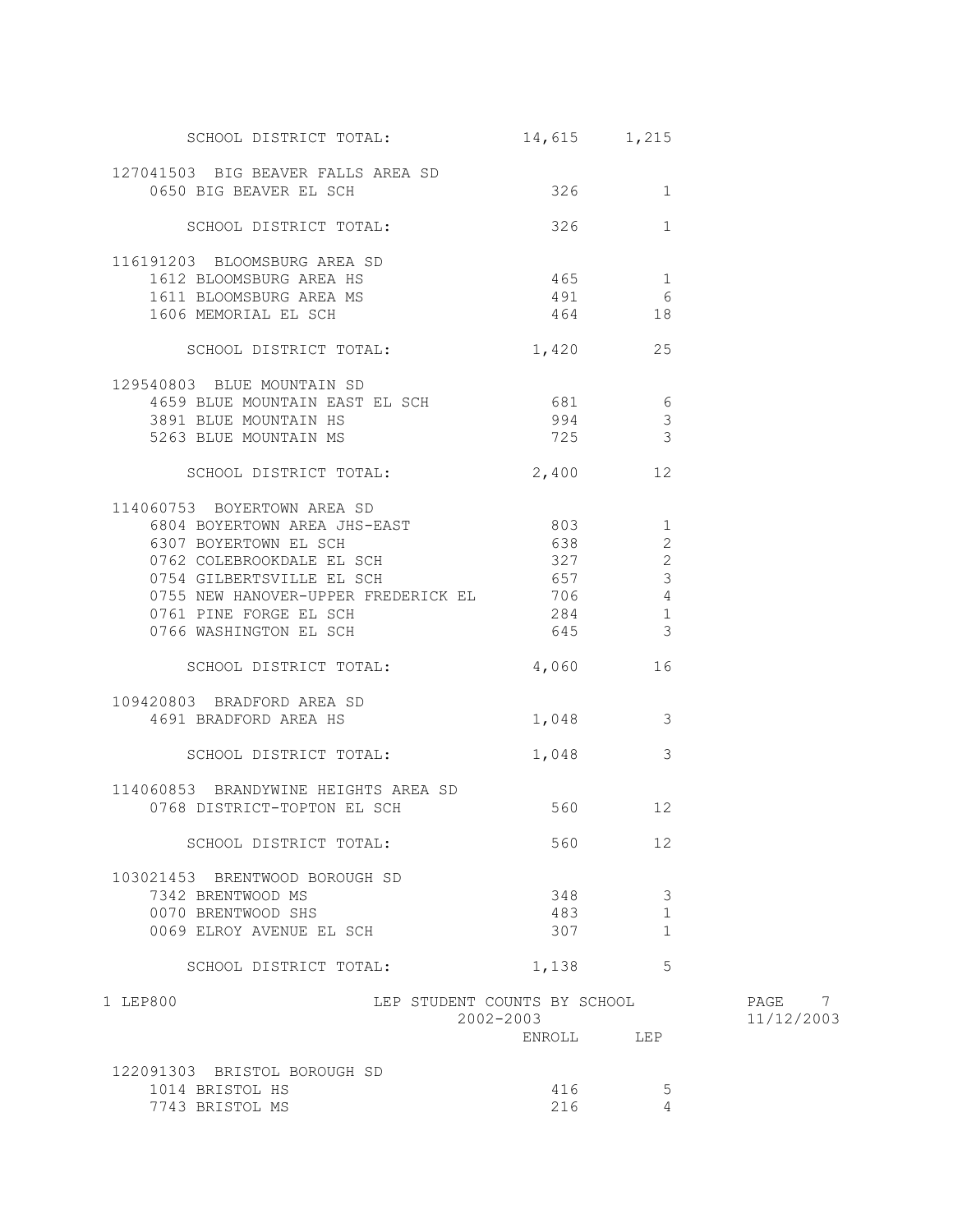| 1013 SNYDER-GIROTTI EL SCH                                                                                                                                                                                                                                       |                                                     | 730<br>8                                                                                           |                      |
|------------------------------------------------------------------------------------------------------------------------------------------------------------------------------------------------------------------------------------------------------------------|-----------------------------------------------------|----------------------------------------------------------------------------------------------------|----------------------|
| SCHOOL DISTRICT TOTAL:                                                                                                                                                                                                                                           | $1,362$ 17                                          |                                                                                                    |                      |
| 122091352 BRISTOL TOWNSHIP SD<br>1023 LAFAYETTE EL SCH<br>1024 LINCOLN EL SCH<br>1024 LINCOLN EL SCH<br>1022 MAPLE SHADE EL SCH<br>1027 ROOSEVELT MS<br>1029 TRUMAN SHS                                                                                          | $\frac{318}{100}$ 30<br>275 25                      | 361 31<br>714 41<br>2,029 34                                                                       |                      |
| SCHOOL DISTRICT TOTAL:                                                                                                                                                                                                                                           |                                                     | 3,697 161                                                                                          |                      |
| 106330803 BROOKVILLE AREA SD<br>5231 HICKORY GROVE EL SCH<br>2368 PINECREEK EL SCH                                                                                                                                                                               | 590 1<br>249                                        | $\mathbf{1}$                                                                                       |                      |
| SCHOOL DISTRICT TOTAL:                                                                                                                                                                                                                                           |                                                     | 2                                                                                                  |                      |
| 101631203 BURGETTSTOWN AREA SD<br>4195 BURGETTSTOWN JSHS                                                                                                                                                                                                         |                                                     | 717<br>2                                                                                           |                      |
| SCHOOL DISTRICT TOTAL:                                                                                                                                                                                                                                           | 717                                                 | 2                                                                                                  |                      |
| 107650703 BURRELL SD<br>4336 STEWART EL SCH                                                                                                                                                                                                                      |                                                     | 413<br>1                                                                                           |                      |
| SCHOOL DISTRICT TOTAL:                                                                                                                                                                                                                                           | 413                                                 | $\mathbf{1}$                                                                                       |                      |
| 104101252 BUTLER AREA SD<br>1135 BROAD ST SCH<br>6690 BUTLER AREA IHS<br>6119 BUTLER AREA JHS<br>1147 BUTLER AREA SHS<br>1137 CENTER AVENUE SCH<br>1148 CENTER TWP SCH<br>1148 VENTER TWP SCH<br>1143 MERIDIAN SCH<br>1142 NORTHWEST SCH<br>1165 OAKLAND TWP SCH | $295$ 2<br>1,311<br>$1,322$ 1<br>412<br>453<br>368  | $\mathcal{S}$<br>$1,355$ 2<br>246 11<br>732<br>1<br>$\mathbf{1}$<br>$\mathbf{2}$<br>$\overline{2}$ |                      |
| SCHOOL DISTRICT TOTAL:                                                                                                                                                                                                                                           |                                                     | 6,494<br>25                                                                                        |                      |
| 101631503 CALIFORNIA AREA SD<br>4203 CALIFORNIA AREA SHS                                                                                                                                                                                                         |                                                     | 332<br>1                                                                                           |                      |
| SCHOOL DISTRICT TOTAL:                                                                                                                                                                                                                                           | 332                                                 | $\mathbf{1}$                                                                                       |                      |
| 1 LEP800                                                                                                                                                                                                                                                         | LEP STUDENT COUNTS BY SCHOOL<br>2002-2003<br>ENROLL | LEP                                                                                                | PAGE 8<br>11/12/2003 |
| 109122703 CAMERON COUNTY SD<br>1298 WOODLAND EL SCH                                                                                                                                                                                                              | 516                                                 | 1                                                                                                  |                      |
| SCHOOL DISTRICT TOTAL:                                                                                                                                                                                                                                           | 516                                                 | 1                                                                                                  |                      |

115211003 CAMP HILL SD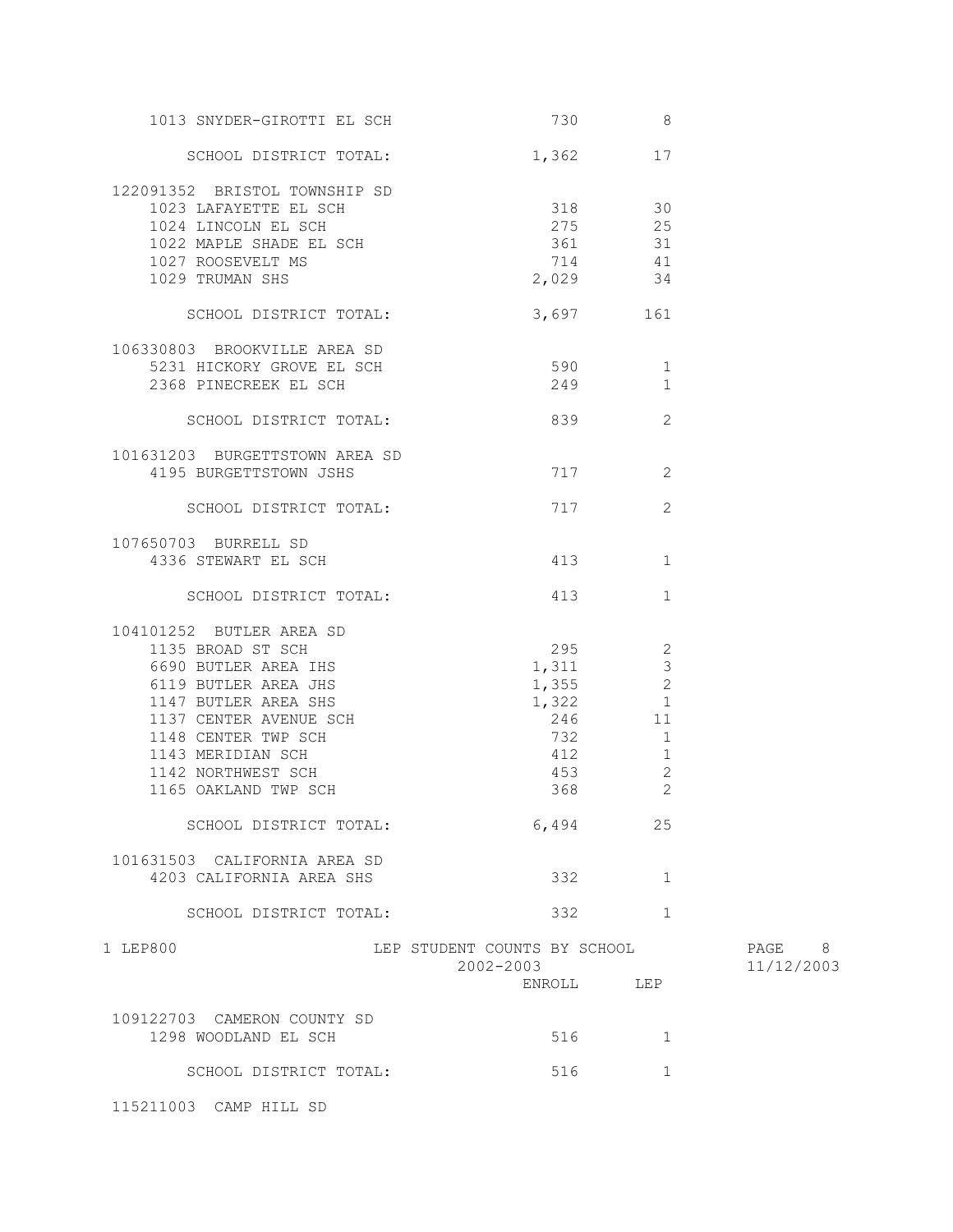| 7509 CAMP HILL MS                                                      | $\begin{array}{cccc} 281 & & 7 \\ \text{SCH} & & 339 & & 6 \\ \text{SCH} & & 70 & & 2 \\ 250 & & 10 & \\ \text{SCH} & & 160 & & 8 \\ \end{array}$ |                         |                      |
|------------------------------------------------------------------------|---------------------------------------------------------------------------------------------------------------------------------------------------|-------------------------|----------------------|
| 1682 CAMP HILL SHS                                                     |                                                                                                                                                   |                         |                      |
| 1681 EISENHOWER EL SCH                                                 |                                                                                                                                                   |                         |                      |
| 1678 HOOVER EL SCH                                                     |                                                                                                                                                   |                         |                      |
| 1680 SCHAEFFER EL SCH                                                  | 160 8                                                                                                                                             |                         |                      |
| SCHOOL DISTRICT TOTAL:                                                 | 1,100 33                                                                                                                                          |                         |                      |
| 101631703 CANON-MCMILLAN SD                                            |                                                                                                                                                   |                         |                      |
| 4211 BORLAND MANOR EL SCH                                              | 366 3                                                                                                                                             |                         |                      |
| 4217 CANON-MCMILLAN SHS                                                | 1,257                                                                                                                                             | $\mathbf{1}$            |                      |
| 7217 CANONSBURG MS                                                     | 622 2                                                                                                                                             |                         |                      |
| 4938 HILLS-HENDERSONVILLE EL SCH 252 8                                 |                                                                                                                                                   |                         |                      |
| 4937 SOUTH CENTRAL EL                                                  | 311                                                                                                                                               | $\mathbf{1}$            |                      |
| 4214 WYLANDVILLE EL SCH                                                | 315                                                                                                                                               | 2                       |                      |
| SCHOOL DISTRICT TOTAL:                                                 | 3,123 17                                                                                                                                          |                         |                      |
| 119351303 CARBONDALE AREA SD                                           |                                                                                                                                                   |                         |                      |
| 2420 CARBONDALE AREA JSHS                                              | 753                                                                                                                                               | 1                       |                      |
| 7457 CARBONDALE EL SCH                                                 | 745                                                                                                                                               | 2                       |                      |
| SCHOOL DISTRICT TOTAL:                                                 | 1,498                                                                                                                                             | $\overline{\mathbf{3}}$ |                      |
| 115211103 CARLISLE AREA SD                                             |                                                                                                                                                   |                         |                      |
| 1692 BELLAIRE EL SCH                                                   | 352 27                                                                                                                                            |                         |                      |
| 1694 CARLISLE AREA HS                                                  | 1,561                                                                                                                                             | 70                      |                      |
|                                                                        | 410                                                                                                                                               | 20                      |                      |
| 1694 CARLISLE AREA AS<br>1689 CRESTVIEW EL SCH<br>1691 HAMILTON EL SCH | 311                                                                                                                                               | 19                      |                      |
| 7011 LAMBERTON MS                                                      | 611 3                                                                                                                                             |                         |                      |
| 1683 LETORT EL SCH                                                     | 158 24                                                                                                                                            |                         |                      |
| 1686 MT HOLLY SPRINGS EL SCH                                           | 222 4                                                                                                                                             |                         |                      |
| 1687 NORTH DICKINSON EL SCH                                            | 208 2                                                                                                                                             |                         |                      |
| 7010 WILSON MS                                                         | 596 38                                                                                                                                            |                         |                      |
| SCHOOL DISTRICT TOTAL:                                                 | 4,429 207                                                                                                                                         |                         |                      |
| 103021603 CARLYNTON SD                                                 |                                                                                                                                                   |                         |                      |
| 0079 CARLYNTON JSHS                                                    | 859 30                                                                                                                                            | 4                       |                      |
| 0077 CARNEGIE EL SCH                                                   | 427                                                                                                                                               | 3                       |                      |
| 0078 CRAFTON EL SCH                                                    | 364                                                                                                                                               | 1                       |                      |
| SCHOOL DISTRICT TOTAL:                                                 | 1,650                                                                                                                                             | 8                       |                      |
| 1 LEP800                                                               | LEP STUDENT COUNTS BY SCHOOL<br>2002-2003                                                                                                         |                         | PAGE 9<br>11/12/2003 |
|                                                                        | ENROLL LEP                                                                                                                                        |                         |                      |
|                                                                        |                                                                                                                                                   |                         |                      |
| 121391303 CATASAUQUA AREA SD                                           |                                                                                                                                                   |                         |                      |
| 2798 CATASAUQUA SHS                                                    | 563                                                                                                                                               | 1                       |                      |
| 6593 FRANCIS H SHECKLER EL SCH                                         | 599                                                                                                                                               | 11                      |                      |
| 2797 LINCOLN MS                                                        | 593                                                                                                                                               | 2                       |                      |
| SCHOOL DISTRICT TOTAL:                                                 | 1,755                                                                                                                                             | 14                      |                      |
| 122092002 CENTENNIAL SD                                                |                                                                                                                                                   |                         |                      |
| 7274 LOG COLLEGE MS                                                    | 780                                                                                                                                               | 8                       |                      |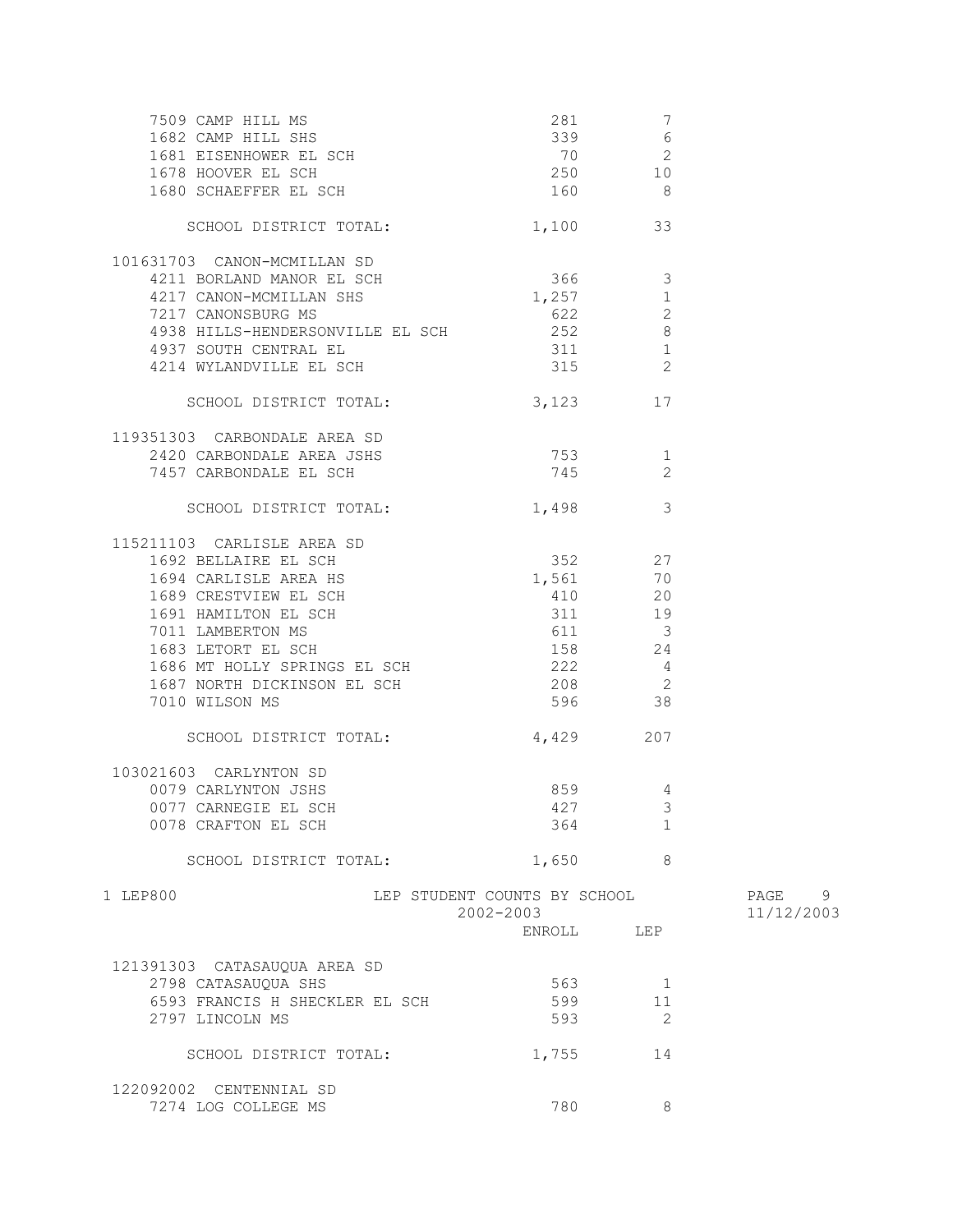| 5007 MCDONALD EL SCH<br>1040 WILLIAM TENNENT HS<br>5210 WILLOW DALE EL SCH                                                                                   | 2,061 15                                  | 633 46<br>477 33                                     |                          |
|--------------------------------------------------------------------------------------------------------------------------------------------------------------|-------------------------------------------|------------------------------------------------------|--------------------------|
| SCHOOL DISTRICT TOTAL: 3,951 102                                                                                                                             |                                           |                                                      |                          |
|                                                                                                                                                              |                                           |                                                      |                          |
| 127041903 CENTER AREA SD                                                                                                                                     |                                           |                                                      |                          |
|                                                                                                                                                              |                                           |                                                      |                          |
| 1993<br>5003 CENTER AREA MS<br>654 CENTER AREA SHS<br>5300 TODD LANE EL SCH<br>3                                                                             |                                           |                                                      |                          |
|                                                                                                                                                              |                                           |                                                      |                          |
| SCHOOL DISTRICT TOTAL:                                                                                                                                       | 2,017                                     | 8                                                    |                          |
| 122092102 CENTRAL BUCKS SD                                                                                                                                   |                                           |                                                      |                          |
| 4683 BARCLAY EL SCH                                                                                                                                          | 582                                       | $\overline{5}$                                       |                          |
| 1044 BUCKINGHAM EL SCH                                                                                                                                       | 661                                       | $\overline{1}$                                       |                          |
| 1081 BUTLER EL SCH                                                                                                                                           | 592                                       | $\overline{9}$                                       |                          |
| 1043 CENTRAL BUCKS HS-WEST 1,943 9                                                                                                                           |                                           |                                                      |                          |
| 7435 COLD SPRING EL SCH                                                                                                                                      |                                           | 3<br>953 200                                         |                          |
|                                                                                                                                                              |                                           | $6\,$<br>979 8                                       |                          |
|                                                                                                                                                              | $1,072$ 1                                 |                                                      |                          |
|                                                                                                                                                              |                                           | $\begin{array}{cc} 1,091 & 1 \\ 845 & 5 \end{array}$ |                          |
| 7653 GROVELAND EL SCH<br>5307 HOLICONG MS<br>7520 JAMISON EL SCH<br>1041 LENAPE MS<br>1057 LINDEN EL SCH<br>7654 MILL CREEK EL SCH<br>7654 MILL CREEK EL SCH | 845                                       |                                                      |                          |
|                                                                                                                                                              | 540                                       | 17                                                   |                          |
|                                                                                                                                                              | 1,186                                     | $\begin{array}{c} 6 \\ 6 \end{array}$                |                          |
| 5306 PINE RUN EL SCH                                                                                                                                         | 651                                       |                                                      |                          |
| 1131 TITUS EL SCH                                                                                                                                            | 482 2                                     |                                                      |                          |
| 1132 WARWICK EL SCH                                                                                                                                          | 642 7                                     |                                                      |                          |
| SCHOOL DISTRICT TOTAL: 12,219                                                                                                                                |                                           | 78                                                   |                          |
| 116191503 CENTRAL COLUMBIA SD                                                                                                                                |                                           |                                                      |                          |
|                                                                                                                                                              |                                           | $\overline{6}$                                       |                          |
| 91503 CENTRAL COLUMBIA SD<br>7201 CENTRAL COLUMBIA EL SCH († 1770)<br>5390 CENTRAL COLUMBIA MS († 1773)                                                      |                                           | $\overline{c}$                                       |                          |
| 1619 CENTRAL COLUMBIA SHS                                                                                                                                    | 681                                       |                                                      |                          |
|                                                                                                                                                              |                                           |                                                      |                          |
| SCHOOL DISTRICT TOTAL:                                                                                                                                       |                                           | 2,224<br>16                                          |                          |
| 115221402 CENTRAL DAUPHIN SD                                                                                                                                 |                                           |                                                      |                          |
| 1 LEP800                                                                                                                                                     | LEP STUDENT COUNTS BY SCHOOL<br>2002-2003 |                                                      | 10<br>PAGE<br>11/12/2003 |
|                                                                                                                                                              | ENROLL                                    | LEP                                                  |                          |
| 115221402 CENTRAL DAUPHIN SD                                                                                                                                 |                                           |                                                      |                          |
| 1744 CENTRAL DAUPHIN EAST JHS                                                                                                                                | 733                                       | 37                                                   |                          |
| 1746 CENTRAL DAUPHIN EAST SHS                                                                                                                                | 1,440                                     | 83                                                   |                          |
| 1795 PAXTANG EL SCH                                                                                                                                          | 260                                       | 21                                                   |                          |
| 1779 PHILLIPS EL SCH                                                                                                                                         | 400                                       | 53                                                   |                          |
| 1811 RUTHERFORD EL SCH                                                                                                                                       | 450                                       | 42                                                   |                          |
| 1780 SOUTH SIDE EL SCH                                                                                                                                       | 731                                       | 60                                                   |                          |
| 5320 TRI-COMMUNITY EL SCH                                                                                                                                    | 487                                       | 24                                                   |                          |
| SCHOOL DISTRICT TOTAL:                                                                                                                                       | 4,501                                     | 320                                                  |                          |

 111291304 CENTRAL FULTON SD 2248 MCCONNELLSBURG EL SCH 460 460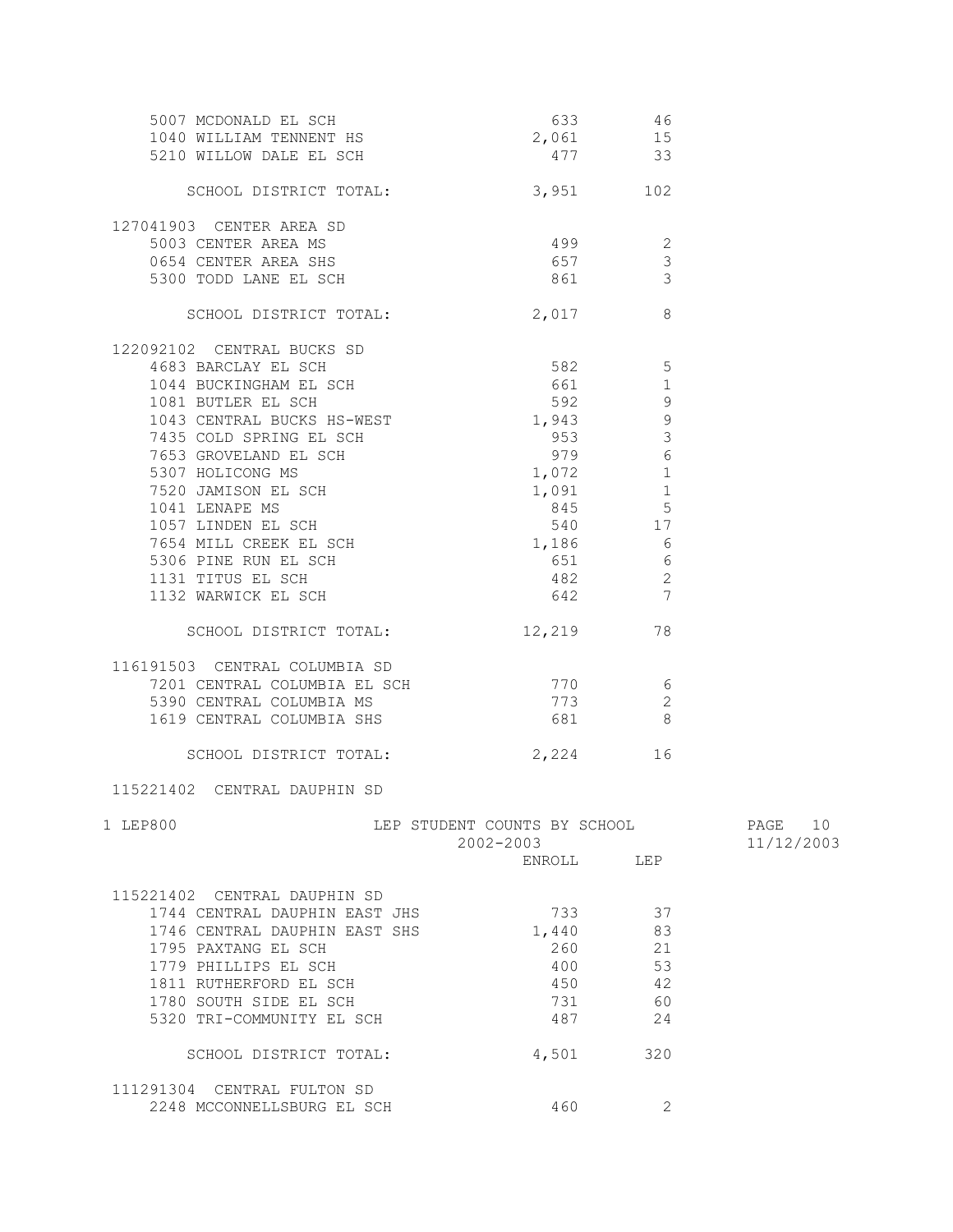| 7734 MCCONNELLSBURG MS                                                                                                                                                                                                                                                        | 252                           | 1                                      |            |
|-------------------------------------------------------------------------------------------------------------------------------------------------------------------------------------------------------------------------------------------------------------------------------|-------------------------------|----------------------------------------|------------|
| SCHOOL DISTRICT TOTAL: 712                                                                                                                                                                                                                                                    |                               | 3                                      |            |
| 101301403 CENTRAL GREENE SD                                                                                                                                                                                                                                                   |                               |                                        |            |
| 7476 WAYNESBURG CENTRAL EL SCHOOL 898                                                                                                                                                                                                                                         |                               | 1                                      |            |
| 5118 WAYNESBURG CENTRAL HS                                                                                                                                                                                                                                                    | 701                           | 2                                      |            |
|                                                                                                                                                                                                                                                                               |                               |                                        |            |
| SCHOOL DISTRICT TOTAL: 1,599                                                                                                                                                                                                                                                  |                               | $\overline{3}$                         |            |
| 112671303 CENTRAL YORK SD<br>671303 CENTRAL YORK SD<br>4545 CENTRAL YORK HS<br>4544 CENTRAL YORK MS<br>4537 HAYSHIRE EL SCH<br>4540 NORTH HILLS EL SCH<br>4540 NORTH HILLS EL SCH<br>4539 ROUNDTOWN EL SCH<br>4539 ROUNDTOWN EL SCH<br>4539 ROUNDTOWN EL SCH<br>4639 ROUNDTOW |                               |                                        |            |
|                                                                                                                                                                                                                                                                               |                               |                                        |            |
|                                                                                                                                                                                                                                                                               |                               |                                        |            |
|                                                                                                                                                                                                                                                                               |                               |                                        |            |
|                                                                                                                                                                                                                                                                               |                               |                                        |            |
|                                                                                                                                                                                                                                                                               |                               |                                        |            |
|                                                                                                                                                                                                                                                                               |                               |                                        |            |
| 7696 SINKING SPRINGS EL SCH 513 1<br>5088 STONY BROOK EL SCH 364 11                                                                                                                                                                                                           |                               |                                        |            |
|                                                                                                                                                                                                                                                                               |                               |                                        |            |
| SCHOOL DISTRICT TOTAL: 4,540 48                                                                                                                                                                                                                                               |                               |                                        |            |
| 112281302 CHAMBERSBURG AREA SD<br>2192 BUCHANAN EL SCH<br>6615 CHAMBERSBURG AREA MS 1,308 18                                                                                                                                                                                  |                               |                                        |            |
|                                                                                                                                                                                                                                                                               |                               |                                        |            |
|                                                                                                                                                                                                                                                                               |                               |                                        |            |
| 2191 CHAMBERSBURG AREA SHS 1,766 30                                                                                                                                                                                                                                           |                               |                                        |            |
| 2210 DUFFIELD EL SCH<br>4825 FALLING SPRING EL SCH<br>2190 FAUST JHS 2190 FAUST JHS 21                                                                                                                                                                                        |                               |                                        |            |
|                                                                                                                                                                                                                                                                               |                               |                                        |            |
|                                                                                                                                                                                                                                                                               |                               |                                        |            |
|                                                                                                                                                                                                                                                                               |                               |                                        |            |
|                                                                                                                                                                                                                                                                               |                               | $\begin{array}{c} 2 \\ 12 \end{array}$ |            |
| 2190 FAUST JHS<br>6273 FAYETTEVILLE EL SCH<br>203<br>2198 GORDY EL SCH<br>2208 GRANDVIEW EL SCH<br>22215 GUILFORD HILLS EL SCH<br>273                                                                                                                                         | $\frac{1}{262}$ $\frac{1}{4}$ |                                        |            |
|                                                                                                                                                                                                                                                                               |                               |                                        |            |
|                                                                                                                                                                                                                                                                               | $273$ 3                       |                                        |            |
|                                                                                                                                                                                                                                                                               |                               |                                        |            |
| 6274 HAMILTON HEIGHTS EL SCH<br>6275 KING STREET EL SCH<br>6276 MARION EL SCH<br>2209 SCOTLAND EL SCH<br>6277 SHARPE EL SCH<br>6277 SHARPE EL SCH<br>6277 SHARPE EL SCH<br>6277 SHARPE EL SCH<br>73                                                                           |                               |                                        |            |
|                                                                                                                                                                                                                                                                               |                               |                                        |            |
|                                                                                                                                                                                                                                                                               |                               |                                        |            |
| 6277 SHARPE EL SCH                                                                                                                                                                                                                                                            | 169                           | 5                                      |            |
|                                                                                                                                                                                                                                                                               | 258                           | 2                                      |            |
| 2216 SOUTH HAMILTON EL SCH<br>2106 STEVENG EL SOU<br>2196 STEVENS EL SCH                                                                                                                                                                                                      |                               | 258 2<br>240 49                        |            |
|                                                                                                                                                                                                                                                                               |                               |                                        |            |
| SCHOOL DISTRICT TOTAL:                                                                                                                                                                                                                                                        | 7,563 258                     |                                        |            |
| LEP STUDENT COUNTS BY SCHOOL<br>1 LEP800                                                                                                                                                                                                                                      |                               |                                        | PAGE 11    |
|                                                                                                                                                                                                                                                                               | 2002-2003                     |                                        | 11/12/2003 |
|                                                                                                                                                                                                                                                                               | ENROLL LEP                    |                                        |            |
| 103021752 CHARTIERS VALLEY SD                                                                                                                                                                                                                                                 |                               |                                        |            |
| 6706 CHARTIERS VALLEY HS                                                                                                                                                                                                                                                      | 1,111                         | 2                                      |            |
| 7415 CHARTIERS VALLEY INTRMD SCHOOL                                                                                                                                                                                                                                           | 748                           | 7                                      |            |
| 0094 CHARTIERS VALLEY MS                                                                                                                                                                                                                                                      | 832                           | 7                                      |            |
| 7445 CHARTIERS VALLEY PRIMARY SCH                                                                                                                                                                                                                                             | 748                           | 21                                     |            |
|                                                                                                                                                                                                                                                                               |                               |                                        |            |
| SCHOOL DISTRICT TOTAL:                                                                                                                                                                                                                                                        | 3,439                         | 37                                     |            |
| 123461302 CHELTENHAM TOWNSHIP SD                                                                                                                                                                                                                                              |                               |                                        |            |
| 5250 CEDARBROOK MS                                                                                                                                                                                                                                                            | 827                           | 14                                     |            |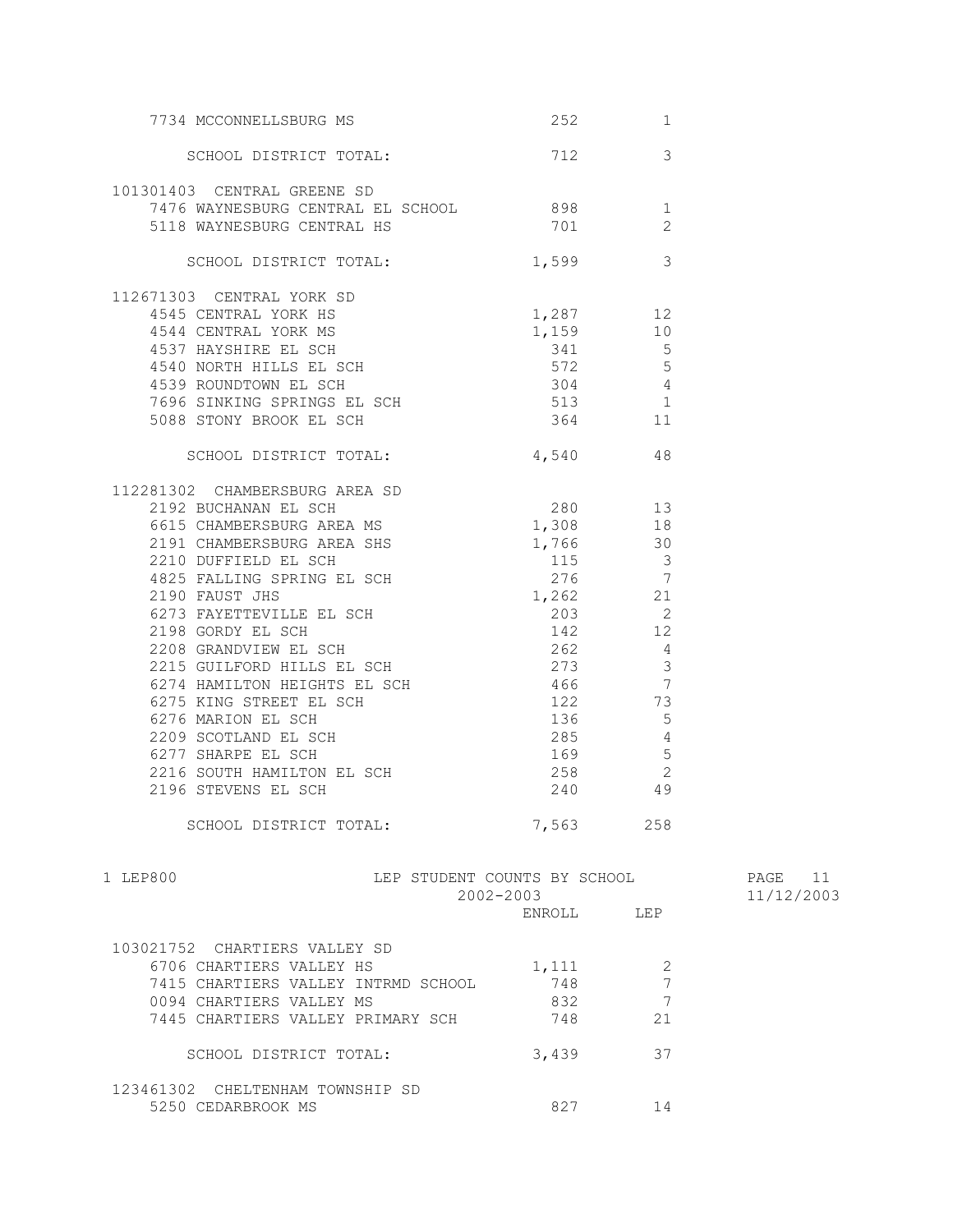| 3250 CHELTENHAM EL SCH                    | 431                                       | 2              |                          |
|-------------------------------------------|-------------------------------------------|----------------|--------------------------|
| 3260 CHELTENHAM HS                        | 1,704 44                                  |                |                          |
| 3257 ELKINS PARK SCH                      | 744 12                                    |                |                          |
| 3256 GLENSIDE EL SCH<br>3252 WYDDG EL SCH | 368 1                                     |                |                          |
| 3252 MYERS EL SCH                         | $392$ 5                                   |                |                          |
| 3255 WYNCOTE EL SCH                       | 400                                       | 21             |                          |
| SCHOOL DISTRICT TOTAL:                    | 4,866                                     | 99             |                          |
| 124152880 CHESTER CO FAMILY ACADEMY CS    |                                           |                |                          |
| 7514 CHESTER CO FAMILY ACADEMY CS         | 53                                        | 1              |                          |
| SCHOOL DISTRICT TOTAL:                    | 53                                        | $\mathbf{1}$   |                          |
| 125231232 CHESTER-UPLAND SD               |                                           |                |                          |
| 6492 CHESTER HS                           | 1,502 75                                  |                |                          |
| 6491 COLUMBUS EL SCH                      | 771                                       | 123            |                          |
| 1958 MAIN STREET SCH                      | 346                                       | $5^{\circ}$    |                          |
| 1838 PARRY MS                             | 334                                       | $\mathbf{2}$   |                          |
| 7622 SECOND CHANCE ACADEMY                |                                           | $\overline{4}$ |                          |
| 1835 SHOWALTER MS                         | 459 66                                    |                |                          |
| 6499 SMEDLEY MS                           | 444 12                                    |                |                          |
|                                           |                                           |                |                          |
| 1829 STETSER EL SCH                       | 227 3                                     |                |                          |
| 1842 TOBY FARMS SCH                       | 610 18                                    |                |                          |
| 1832 WETHERILL EL SCH                     | 272 11                                    |                |                          |
| 1834 WILLIAM PENN EL SCH                  | 324                                       | $\overline{4}$ |                          |
| SCHOOL DISTRICT TOTAL:                    | 5,289                                     | 323            |                          |
| 108051503 CHESTNUT RIDGE SD               |                                           |                |                          |
| 0732 CHESTNUT RIDGE SHS                   | 584 3                                     |                |                          |
|                                           |                                           |                |                          |
| SCHOOL DISTRICT TOTAL:                    | 584 30                                    | 3              |                          |
| 125231303 CHICHESTER SD                   |                                           |                |                          |
| 1843 BOOTHWYN EL SCH                      | 298                                       | $\mathcal{S}$  |                          |
| 7276 CHICHESTER MS                        | 1,216                                     | 6              |                          |
| 1849 CHICHESTER SHS                       | 1,200                                     | - 9            |                          |
|                                           |                                           |                |                          |
| 1 LEP800                                  | LEP STUDENT COUNTS BY SCHOOL<br>2002-2003 |                | PAGE<br>12<br>11/12/2003 |
|                                           | ENROLL                                    | LEP            |                          |
| 125231303 CHICHESTER SD                   |                                           |                |                          |
| 5322 HILLTOP EL SCH                       | 364                                       | 1              |                          |
| SCHOOL DISTRICT TOTAL:                    | 3,078                                     | 19             |                          |
|                                           |                                           |                |                          |
| 106161203 CLARION AREA SD                 |                                           |                |                          |
| 5217 CLARION AREA EL SCH                  | 455                                       | 2              |                          |
| 1475 CLARION AREA JSHS                    | 438                                       | 5              |                          |
| SCHOOL DISTRICT TOTAL:                    | 893                                       | 7              |                          |
| 108071504 CLAYSBURG-KIMMEL SD             |                                           |                |                          |
| 0921 CLAYSBURG-KIMMEL HS                  | 413                                       | 1              |                          |
|                                           |                                           |                |                          |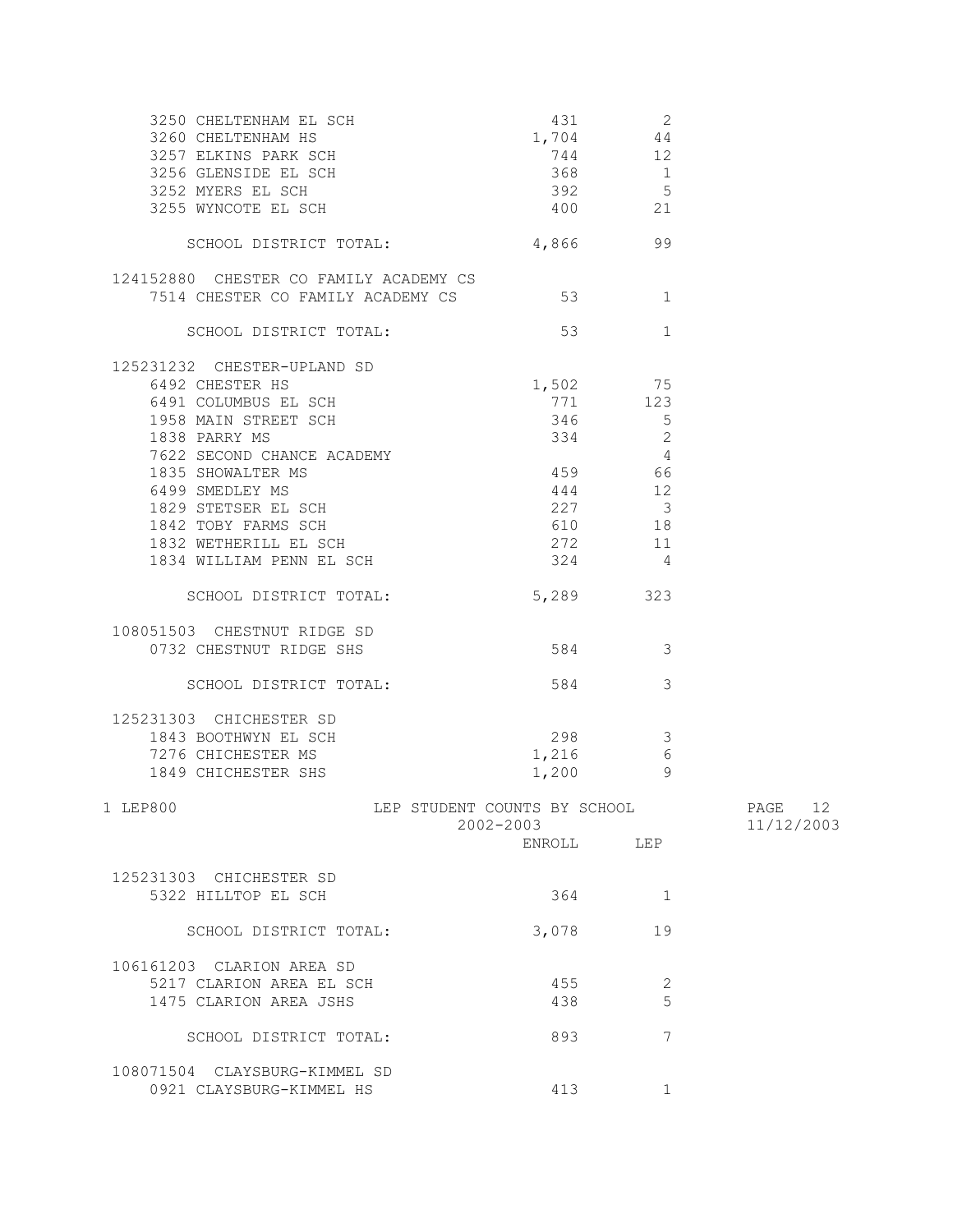| SCHOOL DISTRICT TOTAL:                                                                                                                                                                                                          | 413                      | $\mathbf 1$    |                          |
|---------------------------------------------------------------------------------------------------------------------------------------------------------------------------------------------------------------------------------|--------------------------|----------------|--------------------------|
| 110171003 CLEARFIELD AREA SD                                                                                                                                                                                                    |                          |                |                          |
| 7537 CLEARFIELD EL SCH                                                                                                                                                                                                          | 658 300                  | $\mathbf{1}$   |                          |
| SCHOOL DISTRICT TOTAL:                                                                                                                                                                                                          | 658                      | 1              |                          |
| 124151902 COATESVILLE AREA SD                                                                                                                                                                                                   |                          |                |                          |
| 1381 CARL O BENNER EL SCH                                                                                                                                                                                                       | 326 56                   |                |                          |
| 5012 COATESVILLE AREA SHS                                                                                                                                                                                                       | 1,035                    | 34             |                          |
| 1374 EAST FALLOWFIELD EL SCH                                                                                                                                                                                                    | 283                      | $\overline{1}$ |                          |
| 1377 FRIENDSHIP EL SCH                                                                                                                                                                                                          | 438 7                    |                |                          |
| 6472 GORDON EL SCH                                                                                                                                                                                                              | 447 27                   |                |                          |
| 1375 KINGS HIGHWAY EL SCH                                                                                                                                                                                                       | 494 15                   |                |                          |
| 6473 NORTH BRANDYWINE MS<br>1370 RAINBOW EL SCH                                                                                                                                                                                 | 752 13                   |                |                          |
|                                                                                                                                                                                                                                 |                          |                |                          |
| 6474 SOUTH BRANDYWINE MS                                                                                                                                                                                                        | $674$ $40$<br>$738$ $21$ |                |                          |
| SCHOOL DISTRICT TOTAL:                                                                                                                                                                                                          | 5,187 214                |                |                          |
| 113361303 COCALICO SD                                                                                                                                                                                                           |                          |                |                          |
|                                                                                                                                                                                                                                 |                          |                |                          |
|                                                                                                                                                                                                                                 |                          |                |                          |
|                                                                                                                                                                                                                                 |                          |                |                          |
|                                                                                                                                                                                                                                 |                          |                |                          |
| 2510 ADAMSTOWN EL SCH<br>6289 COCALICO MS<br>6290 COCALICO SHS<br>2506 DENVER EL SCH<br>5053 REAMSTOWN EL SCH<br>5053 REAMSTOWN EL SCH<br>455<br>30<br>5053 REAMSTOWN EL SCH                                                    | 455                      |                |                          |
| SCHOOL DISTRICT TOTAL:                                                                                                                                                                                                          | 3,421                    | 123            |                          |
| 123461602 COLONIAL SD                                                                                                                                                                                                           |                          |                |                          |
| 5077 COLONIAL MS<br>The SCH of the GOS 698 66 698 66 698 66 698 66 698 66 698 66 698 66 698 66 698 66 698 66 698 66 698 66 698 66 698 66 698 66 698 66 698 66 698 66 698 66 698 66 698 66 698 66 67 67 67 68 698 67 68 67 68 67 |                          |                |                          |
|                                                                                                                                                                                                                                 |                          |                |                          |
| 4711 PLYMOUTH EL SCH                                                                                                                                                                                                            | 424 11                   |                |                          |
| 3333 PLYMOUTH-WHITEMARSH SHS                                                                                                                                                                                                    | 1,608 8                  |                |                          |
|                                                                                                                                                                                                                                 | 332 20                   |                |                          |
| 3332 RIDGE PARK EL SCH<br>3411 WHITEMARSH EL SCH                                                                                                                                                                                | 368                      | $\overline{9}$ |                          |
|                                                                                                                                                                                                                                 |                          |                |                          |
| SCHOOL DISTRICT TOTAL: 4,540 61                                                                                                                                                                                                 |                          |                |                          |
| 1 LEP800<br>LEP STUDENT COUNTS BY SCHOOL                                                                                                                                                                                        | 2002-2003                |                | PAGE<br>13<br>11/12/2003 |
|                                                                                                                                                                                                                                 | ENROLL LEP               |                |                          |
|                                                                                                                                                                                                                                 |                          |                |                          |
| 113361503 COLUMBIA BOROUGH SD                                                                                                                                                                                                   |                          |                |                          |
| 2515 COLUMBIA JSHS                                                                                                                                                                                                              | 713                      | 17             |                          |
| 7056 PARK EL SCH                                                                                                                                                                                                                | 506                      | 20             |                          |
| 2514 TAYLOR EL SCH                                                                                                                                                                                                              | 317                      | - 6            |                          |
| SCHOOL DISTRICT TOTAL:                                                                                                                                                                                                          | 1,536                    | 43             |                          |
| 126512840 COMMUNITY ACADEMY OF PHILADELP                                                                                                                                                                                        |                          |                |                          |
| 7510 COMMUNITY ACADEMY OF PHILADELP                                                                                                                                                                                             | 598                      | 3              |                          |
| SCHOOL DISTRICT TOTAL:                                                                                                                                                                                                          | 598                      | 3              |                          |
| 113361703 CONESTOGA VALLEY SD                                                                                                                                                                                                   |                          |                |                          |
| 2531 CONESTOGA VALLEY MS                                                                                                                                                                                                        | 632                      | 16             |                          |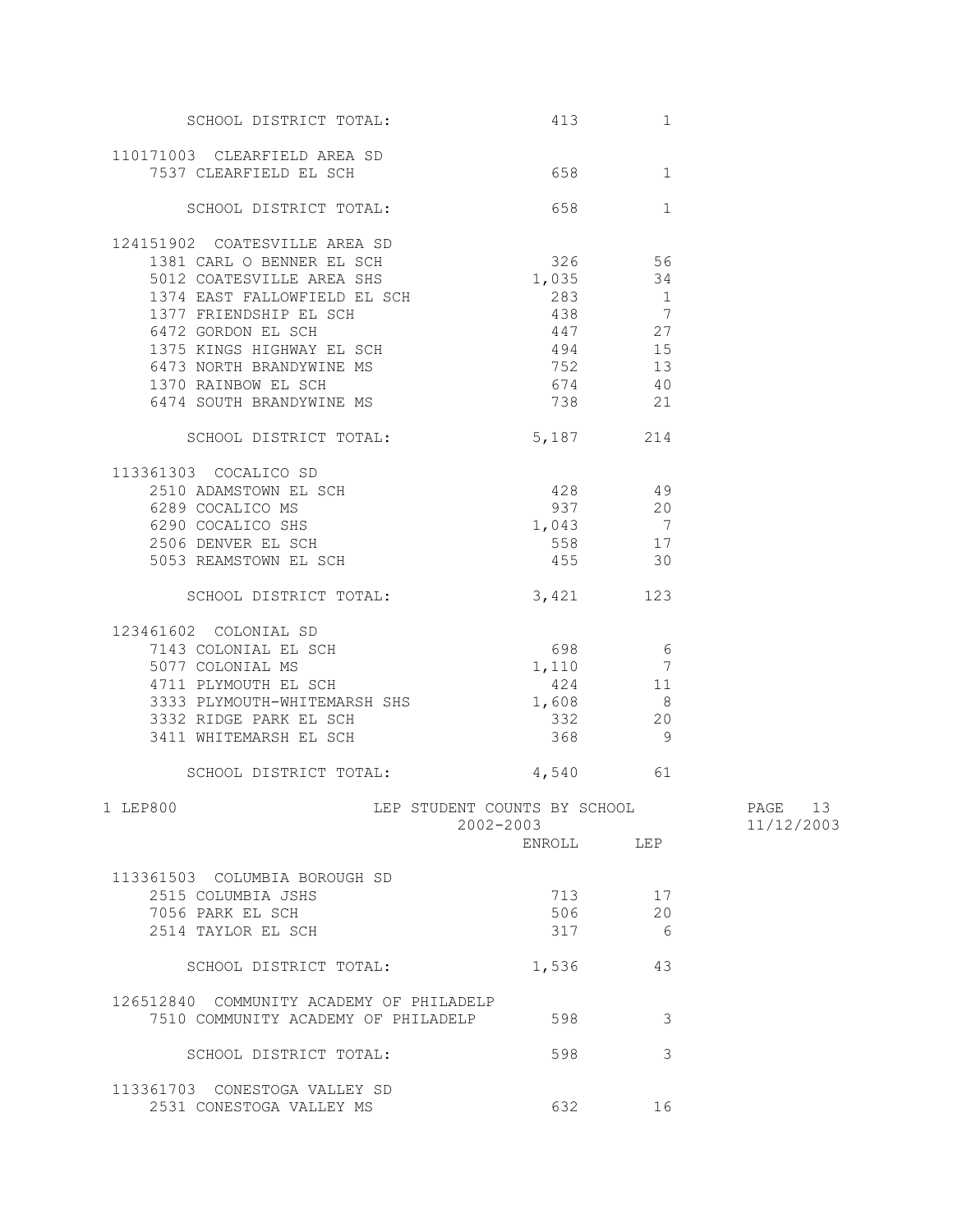| 2532 CONESTOGA VALLEY SHS       | 1,203    | 15             |
|---------------------------------|----------|----------------|
| 5113 FRITZ EL SCH               | 459      | 41             |
| 2522 LEOLA EL SCH               | 452 58   |                |
| SCHOOL DISTRICT TOTAL:          | 2,746    | 130            |
| 112011603 CONEWAGO VALLEY SD    |          |                |
| 6268 CONEWAGO TWP EL SCH        | 598      | 12             |
| 6267 NEW OXFORD EL SCH          | 743      | 21             |
| 6898 NEW OXFORD MS              | 1,165 27 |                |
| 0017 NEW OXFORD SHS             | 1,176 21 |                |
| SCHOOL DISTRICT TOTAL:          | 3,682    | 81             |
| 105201033 CONNEAUT SD           |          |                |
| 6133 CONNEAUT VALLEY EL SCH     | 398      | 1              |
| SCHOOL DISTRICT TOTAL:          | 398      | $\mathbf{1}$   |
| 101261302 CONNELLSVILLE AREA SD |          |                |
| 5228 CONNELLSVILLE AREA SHS     | 1,391    | 2              |
| 2113 CONNELLSVILLE JHS WEST     | 601      | $\mathbf 1$    |
| 4939 ZACHARIAH CONNELL EL SCH   | 410      | $\overline{3}$ |
| SCHOOL DISTRICT TOTAL:          | 2,402    | 6              |
| 114061103 CONRAD WEISER AREA SD |          |                |
| 0777 CONRAD WEISER HS           | 895      | 4              |
| 7651 CONRAD WEISER MS           | 919      | 2              |
| 5203 CONRAD WEISER WEST EL SCH  | 423      | 5              |
| SCHOOL DISTRICT TOTAL:          | 2,237    | 11             |
| 103022103 CORNELL SD            |          |                |

| 1 LEP800                      | LEP STUDENT COUNTS BY SCHOOL<br>2002-2003<br>ENROLL | LEP | 14<br>PAGE<br>11/12/2003 |
|-------------------------------|-----------------------------------------------------|-----|--------------------------|
| 103022103<br>CORNELL SD       |                                                     |     |                          |
| 6944 CORNELL EL SCH           | 415                                                 | 2   |                          |
| SCHOOL DISTRICT TOTAL:        | 415                                                 | 2   |                          |
| 113381303 CORNWALL-LEBANON SD |                                                     |     |                          |
| 4800 CEDAR CREST HS           | 1,486                                               | 9   |                          |
| 6301 CEDAR CREST MS           | 1,164                                               | 10  |                          |
| 6302 CORNWALL EL SCH          | 511                                                 | 6   |                          |
| 2728 EBENEZER EL SCH          | 592                                                 | 5   |                          |
| 2729 SOUTH LEBANON EL SCH     | 447                                                 | 10  |                          |
| 7300 UNION CANAL EL SCH       | 442                                                 | 22  |                          |
| SCHOOL DISTRICT TOTAL:        | 4,642                                               | 62  |                          |
| 105251453<br>CORRY AREA SD    |                                                     |     |                          |
| 1993 WRIGHT EL SCH            | 327                                                 | 1   |                          |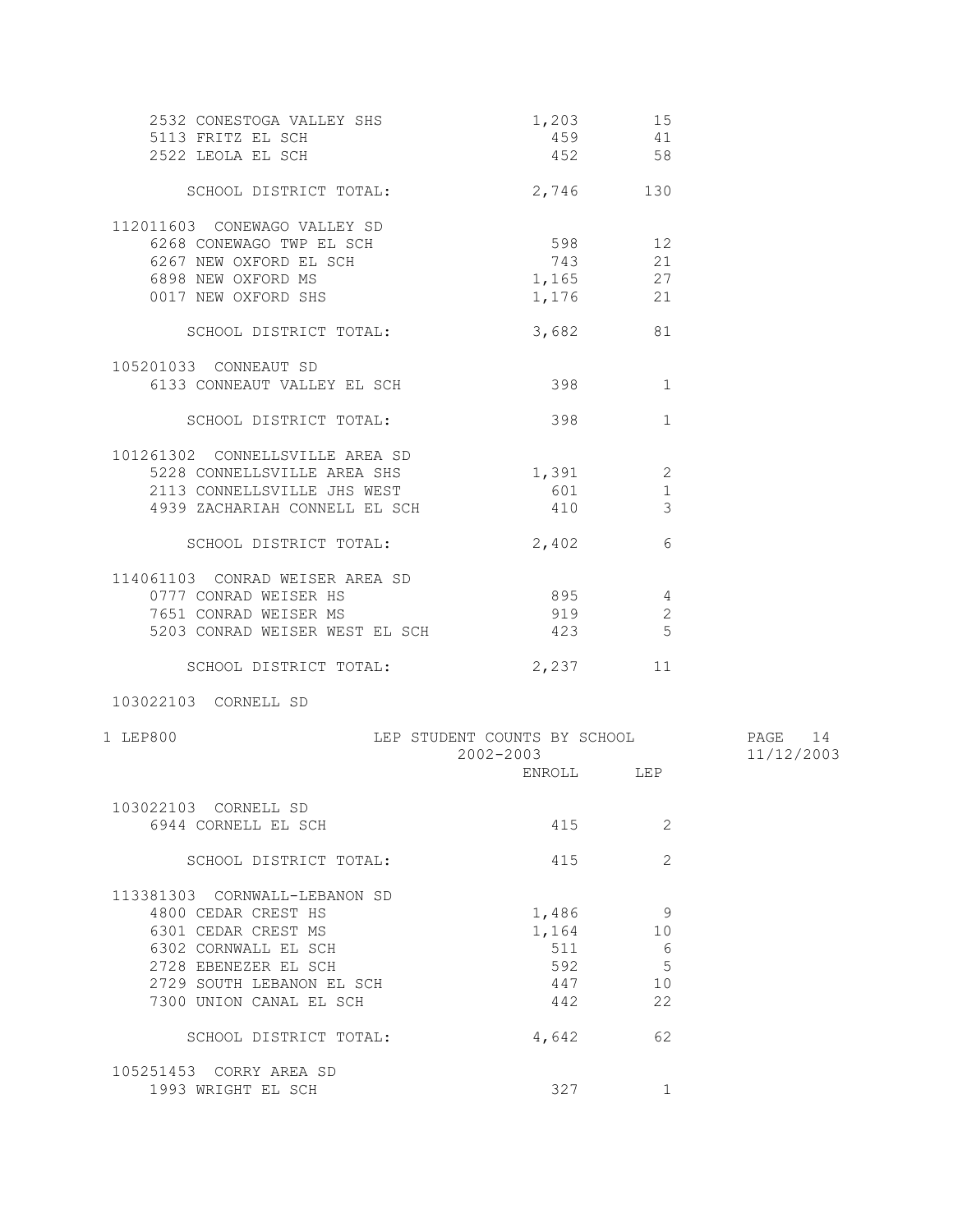| SCHOOL DISTRICT TOTAL:                                                                         | 327                          | 1              |            |
|------------------------------------------------------------------------------------------------|------------------------------|----------------|------------|
| 109531304 COUDERSPORT AREA SD                                                                  |                              |                |            |
|                                                                                                |                              |                |            |
| 3868 COUDERSPORT AREA EL SCH                                                                   | 543 8                        |                |            |
| 3869 COUDERSPORT AREA JSHS                                                                     | 505                          | $\overline{4}$ |            |
| SCHOOL DISTRICT TOTAL:                                                                         | 1,048                        | 12             |            |
| 122092353 COUNCIL ROCK SD                                                                      |                              |                |            |
| 1088 CHURCHVILLE EL SCH                                                                        | $708$<br>2,145               | 708 18         |            |
| 5096 COUNCIL ROCK HS NORTH                                                                     |                              | 15             |            |
|                                                                                                | 1,931                        | 14             |            |
| 7749 COUNCIL ROCK HS SOUTH                                                                     |                              | 669 15         |            |
| 1086 GOODNOE EL SCH                                                                            |                              |                |            |
| 7208 HILLCREST EL SCH                                                                          | 573                          | 12             |            |
| 4680 HOLLAND EL SCH                                                                            | 528 22                       |                |            |
| 6833 HOLLAND MS                                                                                | 718 6                        |                |            |
| 7657 MAUREEN M WELSH EL SCH                                                                    | 660 000                      | 2              |            |
| 7432 NEWTOWN EL SCH                                                                            | 847                          | 11             |            |
| 6453 NEWTOWN MS                                                                                | 891                          | 16             |            |
| 1087 RICHBORO EL SCH<br>6454 RICHBORO MS<br>5308 ROLLING HILLS EL SCH<br>1130 SOL FEINSTONE II | 583                          | $\overline{7}$ |            |
|                                                                                                | 515                          | 2              |            |
|                                                                                                | 533                          | 16             |            |
|                                                                                                |                              |                |            |
| 1130 SOL FEINSTONE EL SCH                                                                      | 693                          | $\overline{1}$ |            |
| 1133 WRIGHTSTOWN EL SCH                                                                        | 368 5                        |                |            |
| SCHOOL DISTRICT TOTAL:                                                                         | 12,362                       | 162            |            |
|                                                                                                |                              |                |            |
| 106611303 CRANBERRY AREA SD                                                                    |                              |                |            |
| 4098 CRANBERRY AREA JSHS                                                                       | 764                          | 1              |            |
| 4666 PINOAK PRIMARY CTR                                                                        | 139                          | $\mathbf{1}$   |            |
| SCHOOL DISTRICT TOTAL:                                                                         | 903                          | 2              |            |
| 105201352 CRAWFORD CENTRAL SD                                                                  |                              |                |            |
| 1 LEP800                                                                                       | LEP STUDENT COUNTS BY SCHOOL |                | PAGE 15    |
|                                                                                                | 2002-2003                    |                | 11/12/2003 |
|                                                                                                |                              | ENROLL LEP     |            |
|                                                                                                |                              |                |            |
| 105201352 CRAWFORD CENTRAL SD                                                                  |                              |                |            |
| 5037 COCHRANTON EL SCH                                                                         | 456                          | 2              |            |
| 1632 COCHRANTON JSHS                                                                           | 461                          | 3              |            |
| 1645 EAST END EL SCH                                                                           | 222                          | $\mathbf{1}$   |            |
|                                                                                                |                              |                |            |
| SCHOOL DISTRICT TOTAL:                                                                         | 1,139                        | 6              |            |
| 118401403 CRESTWOOD SD                                                                         |                              |                |            |
| 2860 CRESTWOOD HS                                                                              | 964                          | 8              |            |
|                                                                                                |                              |                |            |
| 7655 CRESTWOOD MS                                                                              | 521                          | $\overline{c}$ |            |
| 2858 FAIRVIEW EL SCH                                                                           | 650                          | 33             |            |
| 5341 RICE EL SCH                                                                               | 750                          | 16             |            |
| SCHOOL DISTRICT TOTAL:                                                                         | 2,885                        | 59             |            |
| 115211603 CUMBERLAND VALLEY SD                                                                 |                              |                |            |
| 1701 CUMBERLAND VALLEY HS                                                                      | 2,548                        | 27             |            |
| 6714 EAGLE VIEW MS                                                                             | 1,013                        | 7              |            |
|                                                                                                |                              |                |            |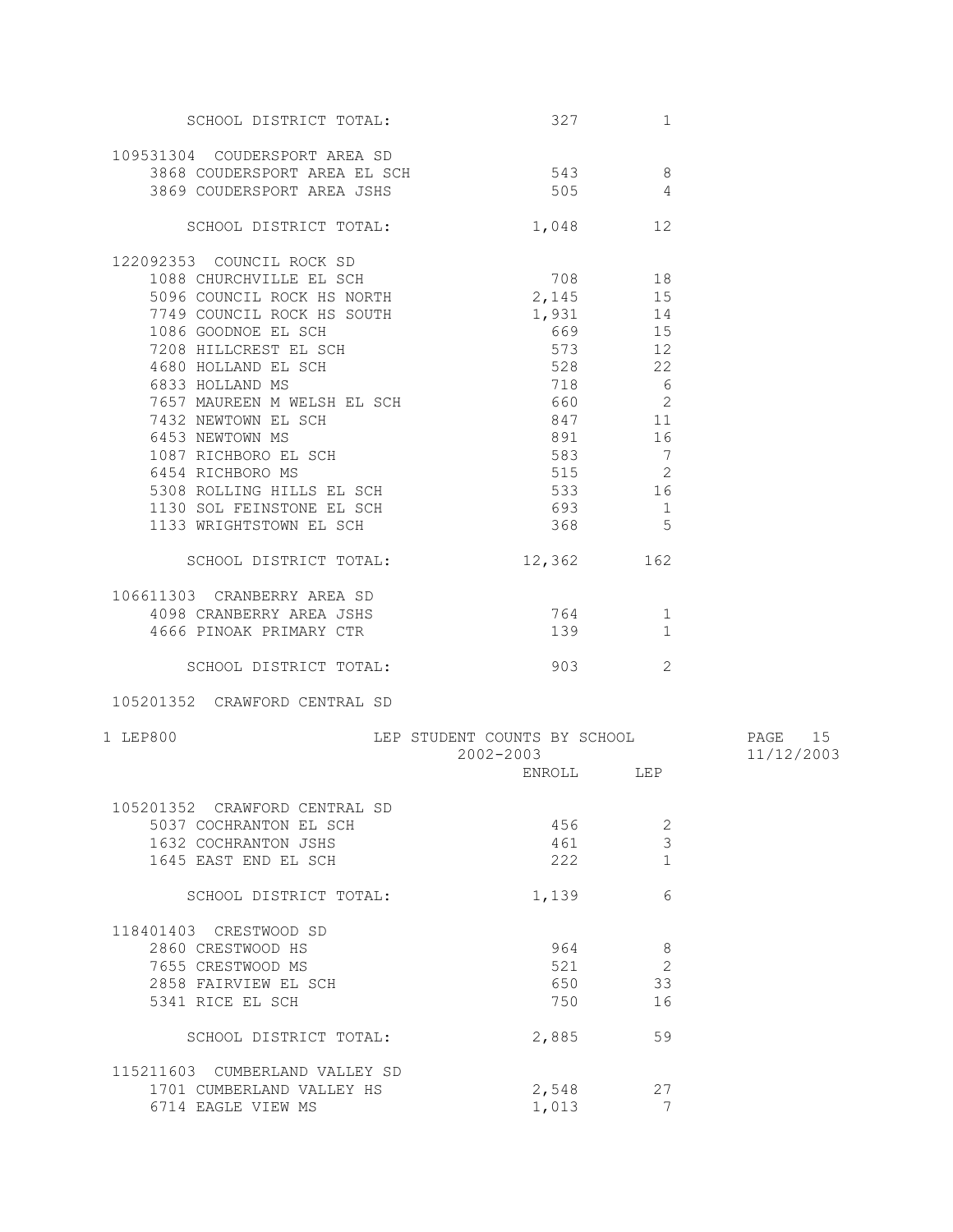| 4849 GOOD HOPE MS<br>1700 GREEN RIDGE EL SCH<br>5020 HAMPDEN EL SCH<br>1698 MONROE EL SCH<br>1695 SPORTING HILL EL SCH | 874<br>386<br>529                                        | 9<br>480 8<br>591 11<br>$\overline{\phantom{a}}$<br>13 |            |
|------------------------------------------------------------------------------------------------------------------------|----------------------------------------------------------|--------------------------------------------------------|------------|
| SCHOOL DISTRICT TOTAL:                                                                                                 | 6,421                                                    | 77                                                     |            |
| 118401603 DALLAS SD                                                                                                    |                                                          |                                                        |            |
| 2868 DALLAS EL SCH                                                                                                     |                                                          | 681 6                                                  |            |
| 2869 DALLAS SHS                                                                                                        |                                                          | 810<br>6                                               |            |
| SCHOOL DISTRICT TOTAL:                                                                                                 |                                                          | 12<br>1,491                                            |            |
| 112671603 DALLASTOWN AREA SD                                                                                           |                                                          |                                                        |            |
| 6598 DALLASTOWN AREA MS                                                                                                | 1,355 15                                                 |                                                        |            |
| 4553 DALLASTOWN AREA SHS                                                                                               |                                                          | 1,540 18                                               |            |
| 4701 LEADERS HEIGHTS EL SCH                                                                                            |                                                          | $250$ 4                                                |            |
| 4547 LOGANVILLE-SPRINGFIELD EL SCH 491<br>4551 ORE VALLEY EL SCH                                                       |                                                          | 3                                                      |            |
| 4549 YORK TWP EL SCH                                                                                                   | 650                                                      | 650 10<br>- 9                                          |            |
|                                                                                                                        |                                                          |                                                        |            |
| SCHOOL DISTRICT TOTAL:                                                                                                 |                                                          | 4,936 59                                               |            |
| 114061503 DANIEL BOONE AREA SD                                                                                         |                                                          |                                                        |            |
| 7729 AMITY INTRMD CTR                                                                                                  | 479 4                                                    |                                                        |            |
| 0781 AMITY PRIMARY CTR                                                                                                 | 294 11                                                   |                                                        |            |
|                                                                                                                        |                                                          | 520 7                                                  |            |
| 7272 BIRDSBORO EL CTR<br>4810 DANIEL BOONE AREA HS<br>7544 DANIEL BOONE AREA MS                                        | 849                                                      | 951 16                                                 |            |
| 0780 MONOCACY KDG CTR                                                                                                  | 204                                                      | $\overline{4}$<br>$\overline{4}$                       |            |
| SCHOOL DISTRICT TOTAL:                                                                                                 |                                                          | 3,297 46                                               |            |
| 116471803 DANVILLE AREA SD                                                                                             |                                                          |                                                        |            |
|                                                                                                                        |                                                          |                                                        |            |
| 1 LEP800                                                                                                               | LEP STUDENT COUNTS BY SCHOOL <b>FAGE</b> 16<br>2002-2003 |                                                        | 11/12/2003 |
|                                                                                                                        |                                                          | ENROLL LEP                                             |            |
| 116471803 DANVILLE AREA SD                                                                                             |                                                          |                                                        |            |
| 3424 DANVILLE AREA MS                                                                                                  | 730                                                      | 2                                                      |            |
| 3425 DANVILLE AREA SHS                                                                                                 | 822                                                      | 3                                                      |            |
| 6846 DANVILLE EL SCH                                                                                                   | 267                                                      | 5                                                      |            |
| 4833 LIBERTY-VALLEY EL SCH<br>3419 MAHONING-COOPER EL SCH                                                              | 431<br>254                                               | $\mathbf{1}$<br>$\overline{2}$                         |            |
|                                                                                                                        |                                                          |                                                        |            |
| SCHOOL DISTRICT TOTAL:                                                                                                 | 2,504                                                    | 13                                                     |            |
| 103022253 DEER LAKES SD                                                                                                |                                                          |                                                        |            |
| 0511 CURTISVILLE PRI CTR                                                                                               | 423                                                      | 1                                                      |            |
| 6695 EAST UNION INTRMD SCH                                                                                             | 473                                                      | 1                                                      |            |
| SCHOOL DISTRICT TOTAL:                                                                                                 | 896                                                      | 2                                                      |            |
| 120522003 DELAWARE VALLEY SD                                                                                           |                                                          |                                                        |            |
| 5261 DELAWARE VALLEY HS                                                                                                | 1,527                                                    | 7                                                      |            |
|                                                                                                                        |                                                          |                                                        |            |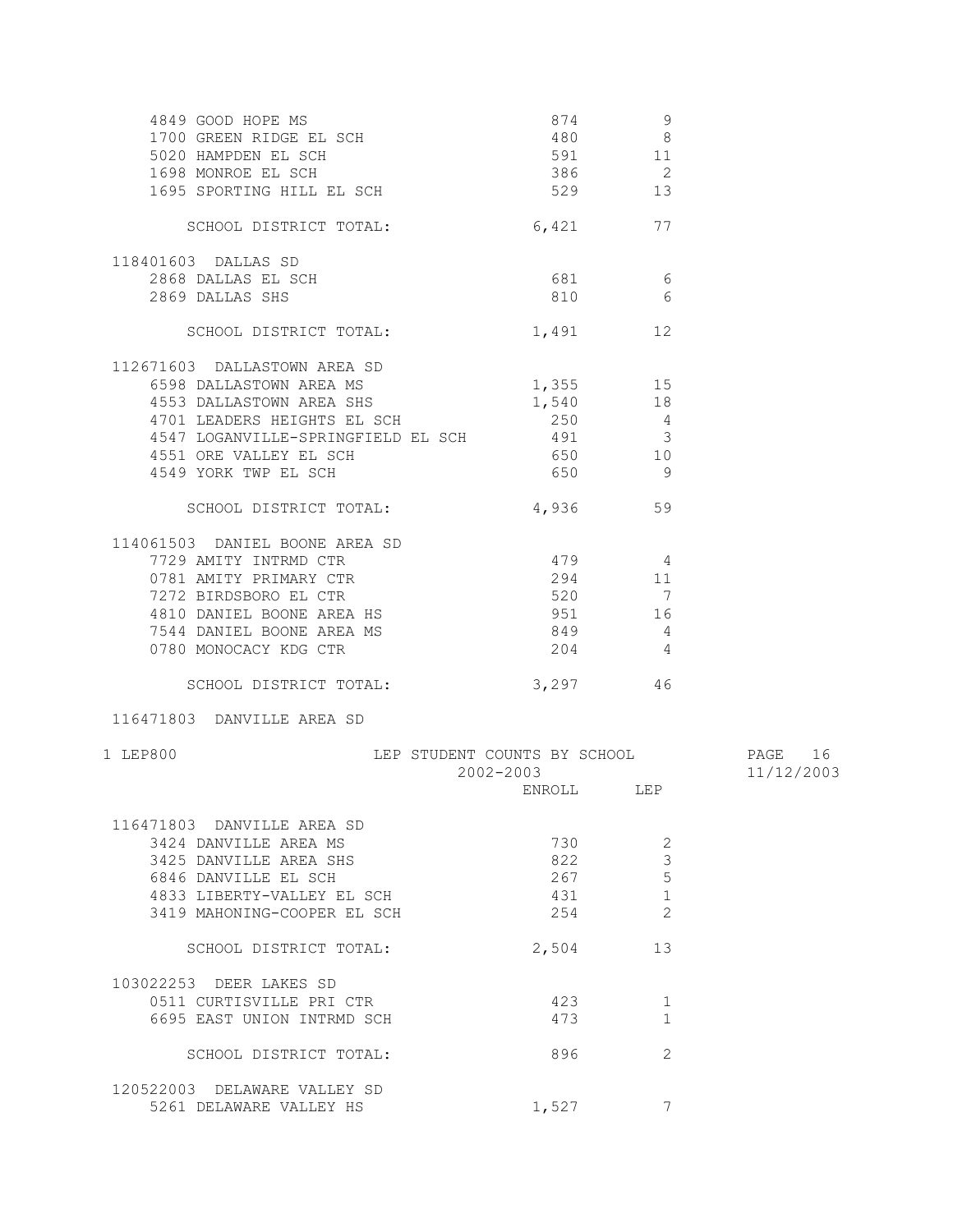| 3865 DELAWARE VALLEY MS<br>7408 DINGMAN-DELAWARE MS                        | 633 1<br>733 2 |                                |            |
|----------------------------------------------------------------------------|----------------|--------------------------------|------------|
| SCHOOL DISTRICT TOTAL: 2,893 10                                            |                |                                |            |
| 107651603 DERRY AREA SD<br>6927 GRANDVIEW EL SCH<br>4344 LOYALHANNA EL SCH | 846<br>116     | $\overline{2}$<br>$\mathbf{1}$ |            |
| SCHOOL DISTRICT TOTAL:                                                     | 962            | 3                              |            |
| 115221753 DERRY TOWNSHIP SD                                                | 447            |                                |            |
| 7731 HERSHEY EARLY CHILDHOOD CTR                                           |                | $\overline{4}$                 |            |
| 4801 HERSHEY HS                                                            | 1,134          | 7                              |            |
| 7186 HERSHEY INTRMD EL SCH                                                 | 514            | 5                              |            |
| 6678 HERSHEY MS                                                            | 859            | 6                              |            |
| 1749 HERSHEY PRIMARY EL SCH                                                | 451            | 10                             |            |
| SCHOOL DISTRICT TOTAL:                                                     | $3,405$ 32     |                                |            |
| 113362203 DONEGAL SD                                                       |                |                                |            |
| 7165 DONEGAL MS                                                            | 659 14         |                                |            |
| 2539 DONEGAL SHS                                                           | 769            | 12                             |            |
| 6291 MAYTOWN EL SCH                                                        | 289            | $\overline{\phantom{0}}$ 2     |            |
| 5234 RIVERVIEW EL SCH                                                      | 263            | 19                             |            |
| 2536 SEILER EL SCH                                                         | 267 6          |                                |            |
| SCHOOL DISTRICT TOTAL:                                                     | 2,247 53       |                                |            |
| 112671803 DOVER AREA SD                                                    |                |                                |            |
| 4558 DOVER AREA HS                                                         | 1,093          | $\overline{\phantom{a}}$       |            |
| 6283 DOVER AREA INTRMD SCH                                                 | 611            | $\mathcal{S}$                  |            |
| 4557 LEIB EL SCH                                                           | 438            | $\overline{5}$                 |            |
| 7555 NORTH SALEM EL SCH                                                    | 646            | $\mathcal{S}$                  |            |
| 4556 WEIGELSTOWN EL SCH                                                    | 509            | $\overline{\phantom{a}}$ 2     |            |
| SCHOOL DISTRICT TOTAL:                                                     | 3,297 14       |                                |            |
| 1 LEP800<br>LEP STUDENT COUNTS BY SCHOOL                                   |                |                                | PAGE 17    |
|                                                                            | 2002-2003      |                                | 11/12/2003 |
|                                                                            | ENROLL LEP     |                                |            |
| 124152003 DOWNINGTOWN AREA SD                                              |                |                                |            |
| 1391 BEAVER CREEK EL SCH                                                   | 483            | 13                             |            |
| 7266 BRADFORD HGTS EL SCH                                                  | 442            | 6                              |            |
| 1431 BRANDYWINE-WALLACE EL SCH                                             | 487            | 4                              |            |
|                                                                            |                |                                |            |
| 7517 DOWNINGTON MS<br>6475 DOWNINGTOWN HS NINTH GR CTR                     | 1,378<br>824   | 2<br>6                         |            |
|                                                                            |                | 9                              |            |
| 1387 DOWNINGTOWN HS WEST CAMPUS                                            | 2,138          |                                |            |
| 5011 EAST WARD EL SCH                                                      | 573            | 13                             |            |
| 6476 LIONVILLE EL SCH                                                      | 596            | 8                              |            |
| 7516 LIONVILLE MS                                                          | 1,360          | 7                              |            |
| 7265 SHAMONA CREEK EL SCH                                                  | 598            | $\mathbf{2}$                   |            |
| 6621 UWCHLAN HILLS EL SCH                                                  | 599            | 3                              |            |

6477 WEST BRADFORD EL SCH 484 6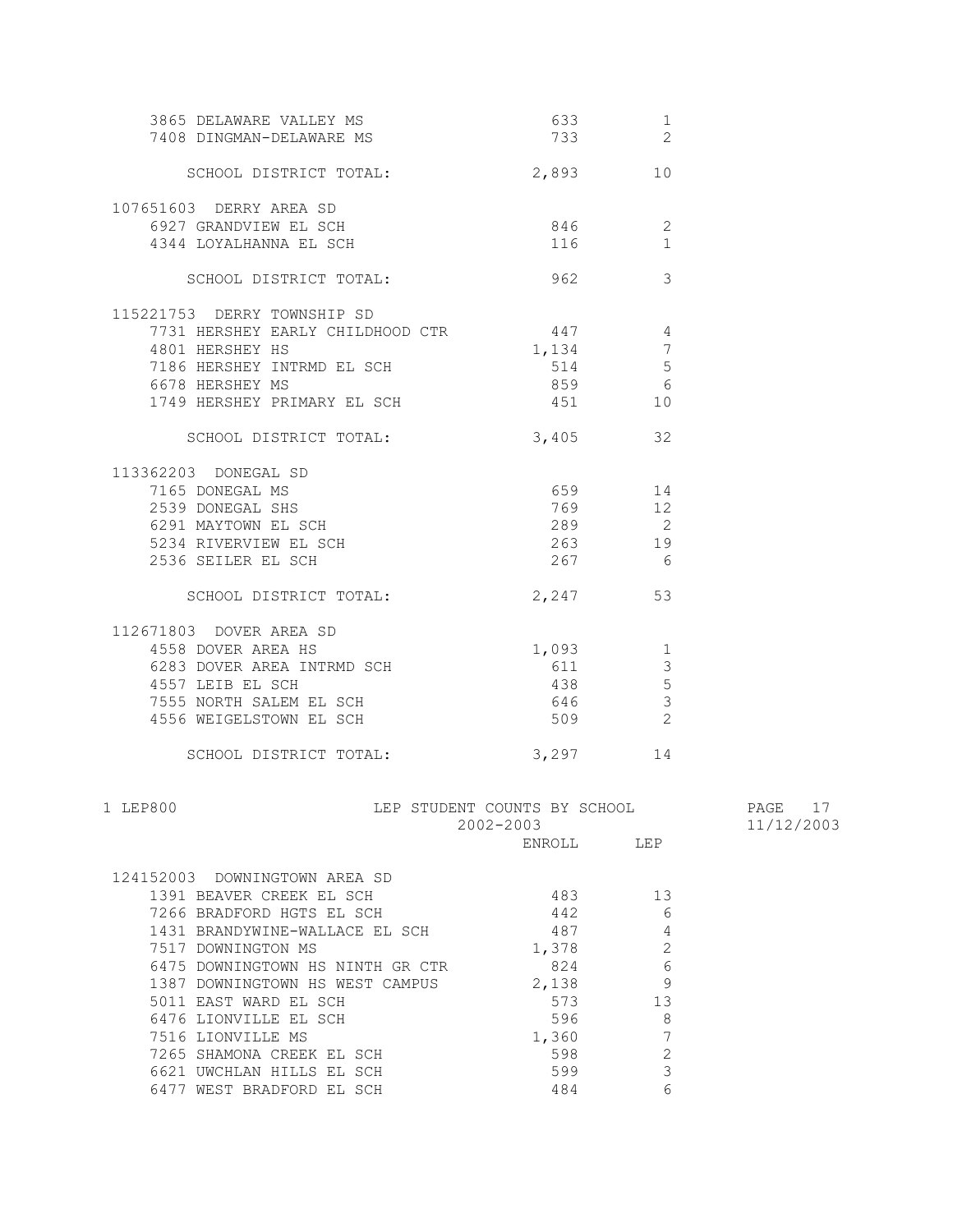| SCHOOL DISTRICT TOTAL:                   | 9,962                        | 79                             |            |
|------------------------------------------|------------------------------|--------------------------------|------------|
| 106172003 DUBOIS AREA SD                 |                              |                                |            |
|                                          |                              |                                |            |
| 1541 DUBOIS AREA MS                      | 1,165                        | 2                              |            |
| 6156 DUBOIS AREA SHS                     | 1,407                        | 1                              |            |
| SCHOOL DISTRICT TOTAL:                   | 2,572                        | 3                              |            |
| 103022803 EAST ALLEGHENY SD              |                              |                                |            |
| 5193 EAST ALLEGHENY JSHS                 | 951                          | 1                              |            |
| 6100 WESTINGHOUSE EL SCH                 | 620                          | 2                              |            |
|                                          |                              |                                |            |
| SCHOOL DISTRICT TOTAL:                   | 1,571                        | 3                              |            |
| 117412003 EAST LYCOMING SD               |                              |                                |            |
| 6364 HUGHESVILLE JSHS                    |                              | 958 — 100<br>3                 |            |
| SCHOOL DISTRICT TOTAL:                   | 958                          | 3                              |            |
|                                          |                              |                                |            |
| 121392303 EAST PENN SD                   |                              |                                |            |
| 2809 EMMAUS HS                           | 2,328                        | 9                              |            |
| 7560 EYER MS                             | 696                          | 3                              |            |
| 2808 JEFFERSON EL SCH                    | 232                          | $\overline{4}$                 |            |
| 2802 LINCOLN EL SCH                      | 332 200                      | $\mathbf{1}$                   |            |
| 2803 LOWER MACUNGIE EL SCH               |                              | 269<br>6                       |            |
| 7559 LOWER MACUNGIE MS                   | 1,102                        | 10                             |            |
| 5239 SHOEMAKER EL SCH                    | 599                          | 2                              |            |
| 4827 WESCOSVILLE EL SCH                  | 557                          | 5                              |            |
| SCHOOL DISTRICT TOTAL:                   | 6,115                        | 40                             |            |
| 115212503 EAST PENNSBORO AREA SD         |                              |                                |            |
|                                          |                              |                                |            |
| 5220 EAST PENNSBORO AREA MS              |                              | - 5                            |            |
| 1707 EAST PENNSBORO AREA SHS             |                              | 842 and $\overline{842}$<br>-5 |            |
| 1 LEP800                                 | LEP STUDENT COUNTS BY SCHOOL |                                | PAGE 18    |
|                                          | 2002-2003                    |                                | 11/12/2003 |
|                                          |                              | ENROLL LEP                     |            |
| 115212503 EAST PENNSBORO AREA SD         |                              |                                |            |
| 1705 EAST PENNSBORO EL SCH               | 513                          | - 3                            |            |
| 4850 WEST CREEK HILLS EL SCH             | 469                          | 13                             |            |
|                                          |                              |                                |            |
| SCHOOL DISTRICT TOTAL:                   | 2,723                        | 26                             |            |
| 120452003 EAST STROUDSBURG AREA SD       |                              |                                |            |
| 7536 BUSHKILL EL SCH                     | 674                          | 22                             |            |
| 6798 EAST STROUDSBURG EL SCH             | 125                          | 4                              |            |
| 7641 EAST STROUDSBURG SHS NORTH          | 989                          | $\overline{\phantom{0}}$ 8     |            |
| 6935 EAST STROUDSBURG SHS SOUTH 1,399 36 |                              |                                |            |
| 3204 J M HILL EL SCH                     | 620                          | 21                             |            |
| 7366 J T LAMBERT INTERMEDIATE SCH 1,095  |                              | 38                             |            |
| 7642 LEHMAN INTERMEDIATE SCHOOL          | 813                          | 23                             |            |
| 3201 MIDDLE SMITHFIELD EL SCH            | 628                          | 30                             |            |
| 7411 RESICA EL SCH                       | 657                          | 17                             |            |
| 3202 SMITHFIELD EL SCH                   | 481                          | 22                             |            |
|                                          |                              |                                |            |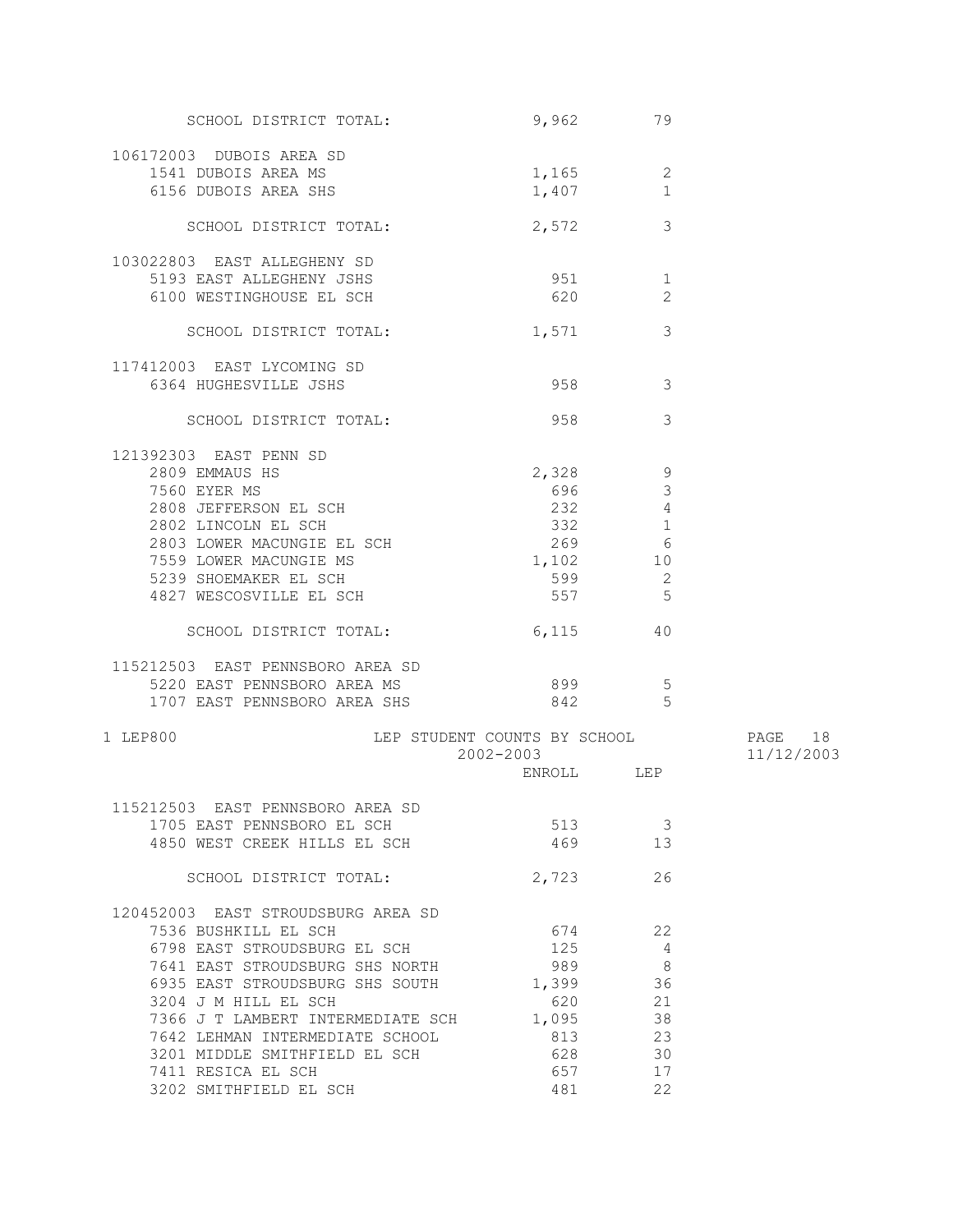| SCHOOL DISTRICT TOTAL:                         | 7,481 221  |                         |            |
|------------------------------------------------|------------|-------------------------|------------|
| 113362303 EASTERN LANCASTER COUNTY SD          |            |                         |            |
| 2552 BLUE BALL EL SCH                          | $392$ 4    |                         |            |
| 2002 BRECKNOCK EL SCH<br>2500 BRECKNOCK EL SCH | 529 17     |                         |            |
|                                                |            |                         |            |
| 7209 GARDEN SPOT MS                            | 595 15     |                         |            |
| 2554 GARDEN SPOT SHS                           | 1,170 23   |                         |            |
| 2631 NEW HOLLAND EL SCH                        | 325 18     |                         |            |
| 4707 NEW HOLLAND EL SCH                        | 259        | 22                      |            |
|                                                |            |                         |            |
| SCHOOL DISTRICT TOTAL:                         | 3,270      | 99                      |            |
| 113382303 EASTERN LEBANON COUNTY SD            |            |                         |            |
| 2735 JACKSON EL SCH                            | 268 30     | - 3                     |            |
| 2738 SCHAEFFERSTOWN EL SCH                     | 249        | $\mathbf{1}$            |            |
|                                                |            |                         |            |
| SCHOOL DISTRICT TOTAL:                         | 517        | 4                       |            |
| 112672203 EASTERN YORK SD                      |            |                         |            |
| 4564 EASTERN YORK HS                           | 790        | $\overline{3}$          |            |
| 7439 EASTERN YORK MS                           | 692        | 4                       |            |
| 6285 KREUTZ CREEK EL SCH                       |            |                         |            |
|                                                | 448        | $\overline{\mathbf{3}}$ |            |
| 4563 WRIGHTSVILLE EL SCH                       | $260$ 6    |                         |            |
| SCHOOL DISTRICT TOTAL:                         | 2,190      | 16                      |            |
|                                                |            |                         |            |
| 120483302 EASTON AREA SD                       |            |                         |            |
| 4915 CHESTON EL SCH                            | 533 36     |                         |            |
| 3482 EASTON AREA HS                            | $2,592$ 40 |                         |            |
| 7008 EASTON AREA MS                            | 1,344 33   |                         |            |
| 3477 FORKS EL SCH                              | 464 12     |                         |            |
| 3478 MARCH EL SCH                              | 273 20     |                         |            |
| 3473 PALMER EL SCH                             | 694 42     |                         |            |
| 5350 PAXINOSA EL SCH                           | 462 76     |                         |            |
|                                                |            |                         |            |
| LEP STUDENT COUNTS BY SCHOOL<br>1 LEP800       |            |                         | PAGE 19    |
|                                                | 2002-2003  |                         | 11/12/2003 |
|                                                | ENROLL LEP |                         |            |
| 120483302 FASTON AREA SD                       |            |                         |            |
| 6925 SHAWNEE MS                                | 1,421      | 27                      |            |
|                                                |            |                         |            |
| SCHOOL DISTRICT TOTAL:                         | 7,783      | 286                     |            |
|                                                |            |                         |            |
| 103023153 ELIZABETH FORWARD SD                 |            |                         |            |
| 0144 ELIZABETH FORWARD SHS                     | 932        | 1                       |            |
| 7495 GREENOCK EL SCH                           | 258        | 1                       |            |
|                                                |            |                         |            |
| SCHOOL DISTRICT TOTAL:                         | 1,190      | 2                       |            |
| 113362403 ELIZABETHTOWN AREA SD                |            |                         |            |
| 2555 BAINBRIDGE EL SCH                         | 229        | 1                       |            |
| 2561 EAST HIGH STREET EL SCH                   | 566        | 19                      |            |
|                                                |            |                         |            |
| 6862 ELIZABETHTOWN AREA MS                     | 969        | 11                      |            |
| 2562 ELIZABETHTOWN AREA SHS                    | 1,248      | 13                      |            |
| 2557 FAIRVIEW EL SCH                           | 111        | 1                       |            |
| 2559 RHEEMS EL SCH                             | 483        | 2                       |            |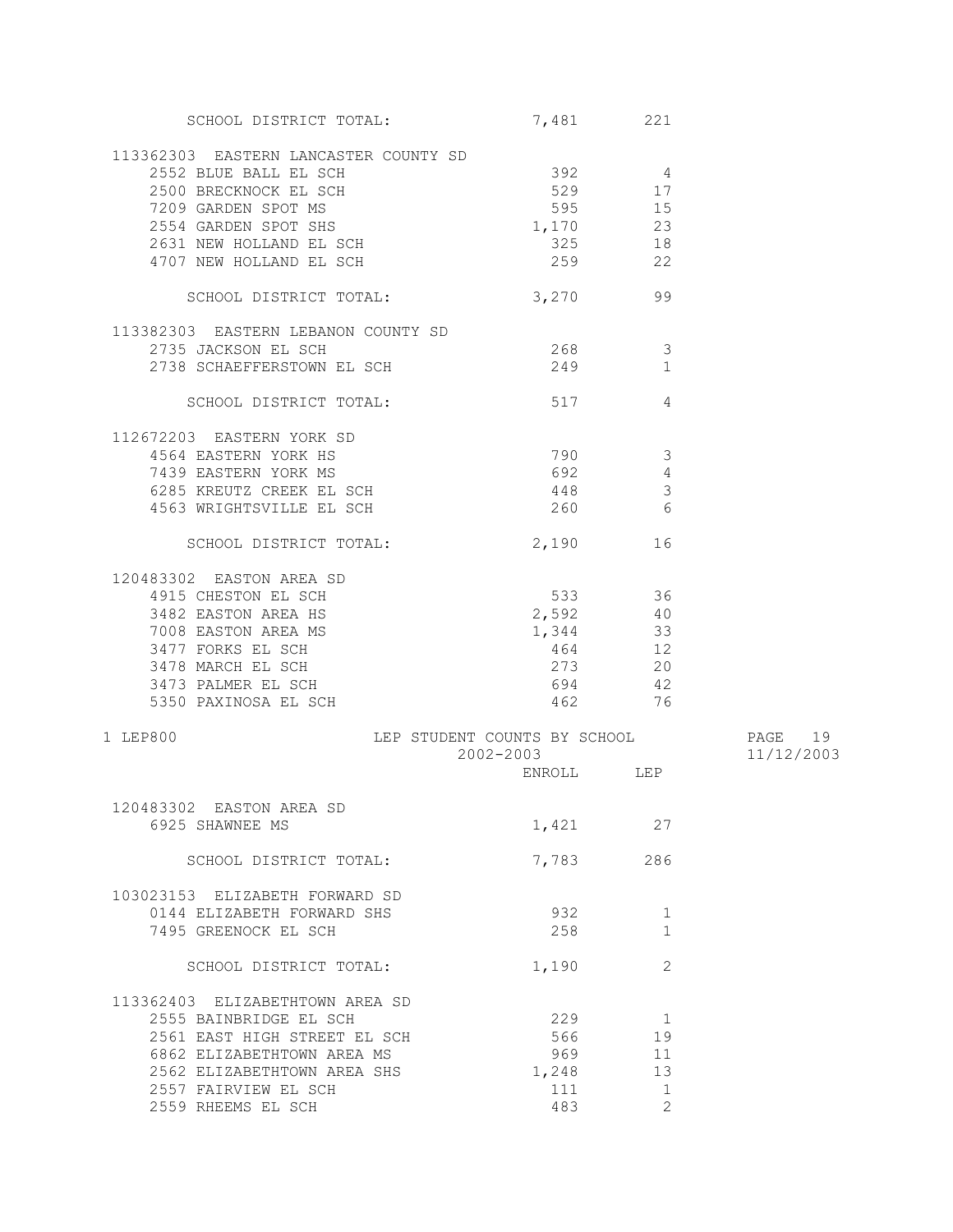| SCHOOL DISTRICT TOTAL:                              | 3,606      | 47                       |            |
|-----------------------------------------------------|------------|--------------------------|------------|
| 119582503 ELK LAKE SD                               |            |                          |            |
| 6417 ELK LAKE EL SCH                                | 819        | 1                        |            |
| 6418 ELK LAKE JSHS                                  | 766        | 6                        |            |
|                                                     |            |                          |            |
| SCHOOL DISTRICT TOTAL:                              | 1,585      | 7                        |            |
|                                                     |            |                          |            |
| 104372003 ELLWOOD CITY AREA SD                      |            |                          |            |
| 2675 LINCOLN JSHS                                   | 1,102      | 1                        |            |
| SCHOOL DISTRICT TOTAL:                              | 1,102      | $\mathbf{1}$             |            |
|                                                     |            |                          |            |
| 113362603 EPHRATA AREA SD<br>2564 AKRON EL SCH      | 342 13     |                          |            |
|                                                     |            |                          |            |
| 2568 CLAY EL SCH                                    | 267 11     |                          |            |
| 6712 EPHRATA MS                                     | 995 44     |                          |            |
| 6293 EPHRATA SHS                                    | $1,380$ 4  |                          |            |
| 2563 FULTON EL SCH                                  | 390 14     |                          |            |
| 2570 HIGHLAND EL SCH                                | 477        | 13                       |            |
| 2565 LINCOLN EL SCH                                 | 285        | 12                       |            |
|                                                     |            |                          |            |
| SCHOOL DISTRICT TOTAL:                              | 4,136 111  |                          |            |
| 105252602 ERIE CITY SD                              |            |                          |            |
| 2001 CLEVELAND EL SCH                               | 408 1      |                          |            |
| 2021 CONNELL EL SCH                                 | 407 110    |                          |            |
| 2003 DIEHL EL SCH                                   | 286        | 23                       |            |
|                                                     |            |                          |            |
| 2026 EAST SHS                                       | 950        | 184                      |            |
| 2004 EDISON EL SCH                                  | 480        | $\overline{1}$           |            |
| 2010 IRVING EL SCH                                  | 427        | $\overline{\phantom{a}}$ |            |
| 2011 JEFFERSON EL SCH                               | 448 50     |                          |            |
| 2013 LINCOLN EL SCH                                 |            | 582 1                    |            |
|                                                     |            |                          |            |
| LEP STUDENT COUNTS BY SCHOOL 60 PAGE 20<br>1 LEP800 | 2002-2003  |                          | 11/12/2003 |
|                                                     | ENROLL LEP |                          |            |
|                                                     |            |                          |            |
| 105252602 ERIE CITY SD                              |            |                          |            |
| 2016 MCKINLEY EL SCH                                | 619 2      |                          |            |
| 2018 PERRY EL SCH                                   | 567        | 56                       |            |
| 2025 WILSON MS                                      | 881 38     | 125                      |            |
|                                                     |            |                          |            |
| SCHOOL DISTRICT TOTAL:                              | 6,055      | 556                      |            |
| 124150001 ERIN DUDLEY FORBES CS                     |            |                          |            |
| 7680 ERIN DUDLEY FORBES CS                          | 48         | 15                       |            |
|                                                     |            |                          |            |
| SCHOOL DISTRICT TOTAL:                              | 48         | 15                       |            |
|                                                     |            |                          |            |
| 126513100 EUGENIO MARIA DE HOSTOS CS                |            |                          |            |
| 7564 EUGENIO MARIA DE HOSTOS CS                     | 218        | 27                       |            |
| SCHOOL DISTRICT TOTAL:                              | 218        | 27                       |            |
| 108053003 EVERETT AREA SD                           |            |                          |            |
|                                                     |            |                          |            |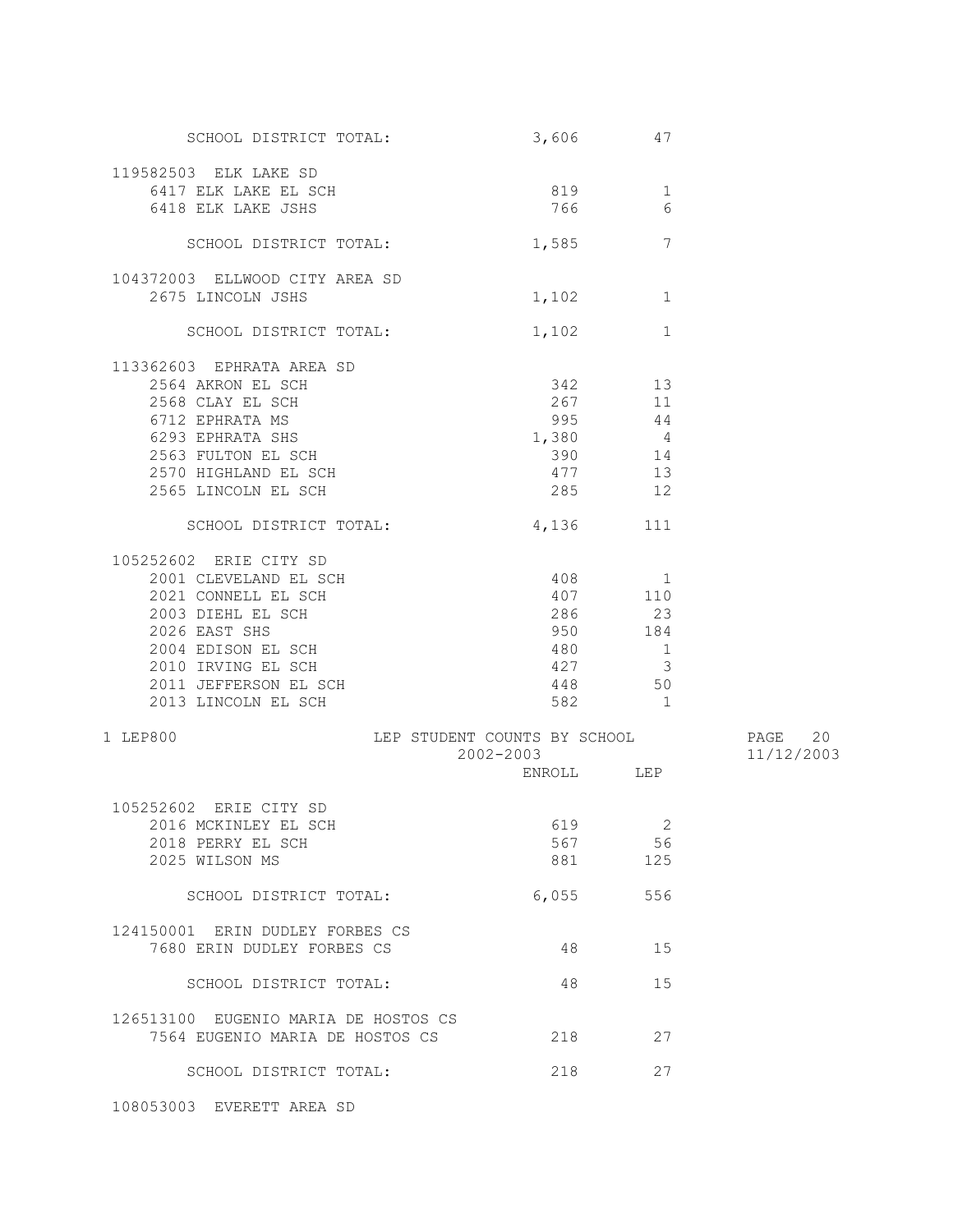| 0739 EVERETT AREA JSHS           | 767                          | 5                                                                                                                      |            |
|----------------------------------|------------------------------|------------------------------------------------------------------------------------------------------------------------|------------|
| SCHOOL DISTRICT TOTAL:           |                              | $\overline{5}$<br>767 — 1767 — 1767 — 1767 — 1767 — 1767 — 1767 — 1767 — 1767 — 1767 — 1767 — 1768 — 1768 — 1768 — 176 |            |
| 114062003 EXETER TOWNSHIP SD     |                              |                                                                                                                        |            |
| 0787 EXETER TWP JHS              | 990                          | 7                                                                                                                      |            |
| 0788 EXETER TWP SHS              | 896                          | 6                                                                                                                      |            |
| 0783 JACKSONWALD EL SCH          | 713                          | 6                                                                                                                      |            |
| 0786 LORANE EL SCH               | 743                          | 8                                                                                                                      |            |
| 6731 MARTIN LUTHER LAUSCH EL CTR | 640 — 10                     | 12                                                                                                                     |            |
|                                  |                              |                                                                                                                        |            |
| SCHOOL DISTRICT TOTAL:           | 3,982                        | 39                                                                                                                     |            |
| 105253303 FAIRVIEW SD            |                              |                                                                                                                        |            |
| 7466 FAIRVIEW EL SCH             | 569 30                       | 1                                                                                                                      |            |
| 2032 FAIRVIEW MS                 |                              | 507 30<br>$\overline{2}$                                                                                               |            |
|                                  |                              |                                                                                                                        |            |
| SCHOOL DISTRICT TOTAL:           | 1,076                        | 3                                                                                                                      |            |
|                                  |                              |                                                                                                                        |            |
| 114062503 FLEETWOOD AREA SD      | 551                          |                                                                                                                        |            |
| 0791 ANDREW MAIER EL SCH         |                              | $\overline{4}$                                                                                                         |            |
| 0789 FLEETWOOD EL SCH            | 226                          | 4                                                                                                                      |            |
| 6311 FLEETWOOD MS                | 833                          | $5\phantom{.0}$                                                                                                        |            |
| 5023 FLEETWOOD SHS               |                              | 773 6                                                                                                                  |            |
| SCHOOL DISTRICT TOTAL:           |                              | 2,383<br>19                                                                                                            |            |
|                                  |                              |                                                                                                                        |            |
| 101632403 FORT CHERRY SD         |                              |                                                                                                                        |            |
| 7187 FORT CHERRY EL CTR          | 686                          | 2                                                                                                                      |            |
| 4242 FORT CHERRY JSHS            | 672                          | 1                                                                                                                      |            |
|                                  |                              |                                                                                                                        |            |
| SCHOOL DISTRICT TOTAL:           | 1,358                        | 3                                                                                                                      |            |
| 105253553 FORT LEBOEUF SD        |                              |                                                                                                                        |            |
| 1 LEP800                         | LEP STUDENT COUNTS BY SCHOOL |                                                                                                                        | PAGE 21    |
|                                  | 2002-2003                    |                                                                                                                        | 11/12/2003 |
|                                  |                              | ENROLL LEP                                                                                                             |            |
|                                  |                              |                                                                                                                        |            |
| 105253553 FORT LEBOEUF SD        |                              |                                                                                                                        |            |
| 2035 WATERFORD EL SCH            | 492                          | 1                                                                                                                      |            |
| SCHOOL DISTRICT TOTAL:           | 492                          | $\mathbf{1}$                                                                                                           |            |
|                                  |                              |                                                                                                                        |            |
| 103023912 FOX CHAPEL AREA SD     |                              |                                                                                                                        |            |
| 0147 DORSEYVILLE MS              | 1,170                        | 11                                                                                                                     |            |
| 0149 FAIRVIEW EL SCH             | 378                          | $6\,$                                                                                                                  |            |
| 0156 FOX CHAPEL AREA SHS         | 1,519                        | $\mathbf{2}$                                                                                                           |            |
| 6780 HARTWOOD EL SCH             | 348                          | $\mathfrak{Z}$                                                                                                         |            |
| 0153 KERR EL SCH                 | 510                          | 5                                                                                                                      |            |
| 0461 OHARA EL SCH                | 673                          | $\overline{9}$                                                                                                         |            |
|                                  |                              |                                                                                                                        |            |
| SCHOOL DISTRICT TOTAL:           | 4,598                        | 36                                                                                                                     |            |
|                                  |                              |                                                                                                                        |            |
| 106612203 FRANKLIN AREA SD       |                              |                                                                                                                        |            |
| 4106 FRANKLIN AREA HS            | 830                          | $\mathbf{1}$                                                                                                           |            |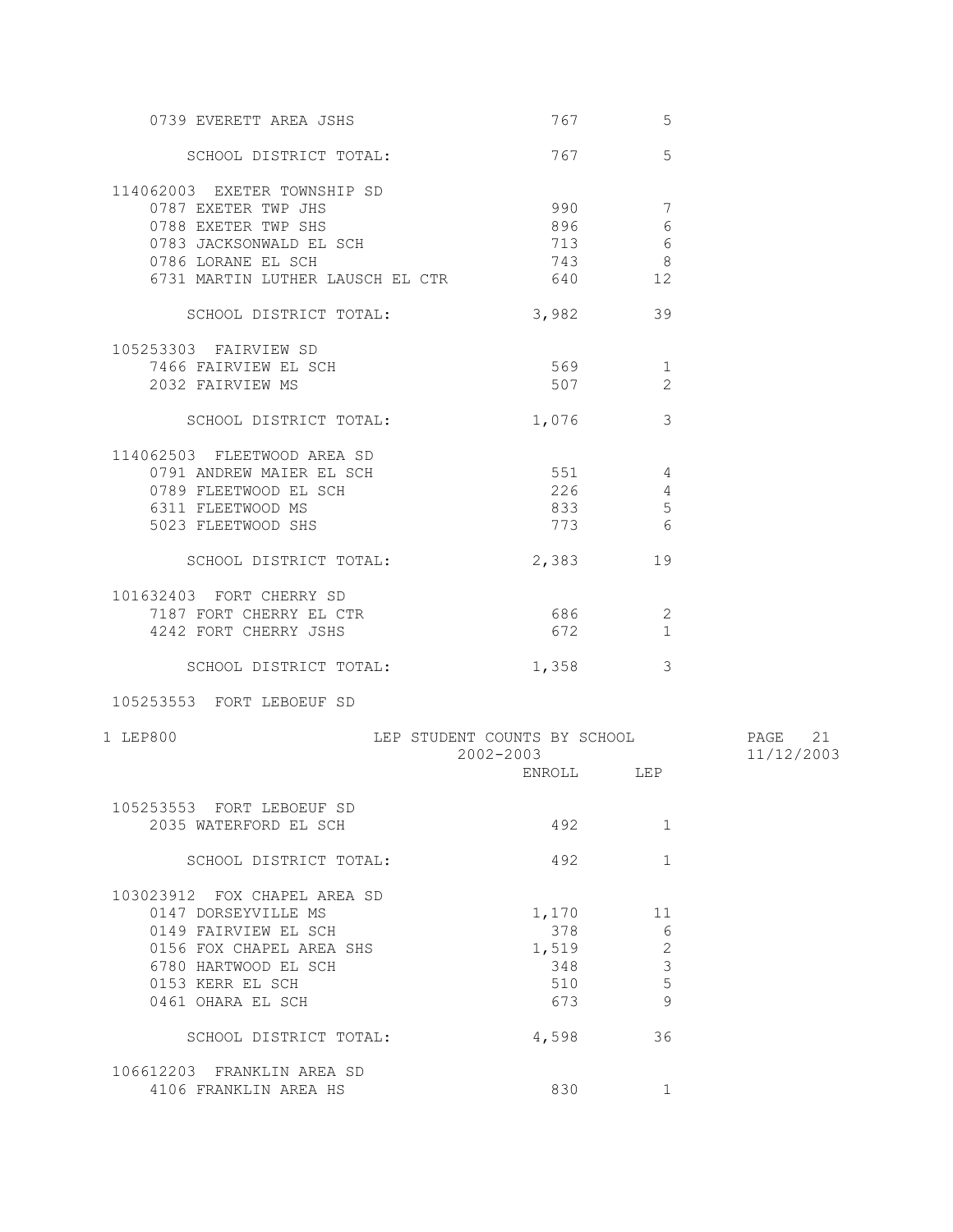| SCHOOL DISTRICT TOTAL:                                      |                                             | 830 and 10<br>1 |            |
|-------------------------------------------------------------|---------------------------------------------|-----------------|------------|
| 107652603 FRANKLIN REGIONAL SD<br>7602 FRANKLIN REGIONAL MS | 942                                         | $7\phantom{.0}$ |            |
| 4360 FRANKLIN REGIONAL SHS                                  | 1,291                                       | $\mathbf{2}$    |            |
| 7163 HERITAGE EL SCH                                        | 640                                         | 13              |            |
| 4354 NEWLONSBURG EL SCH                                     | 356                                         | $\overline{9}$  |            |
| SCHOOL DISTRICT TOTAL:                                      | 3,229                                       | 31              |            |
|                                                             |                                             |                 |            |
| 127042853 FREEDOM AREA SD                                   |                                             |                 |            |
| 6563 FREEDOM AREA SHS                                       | 576                                         | 1               |            |
| SCHOOL DISTRICT TOTAL:                                      | 576                                         | $\mathbf{1}$    |            |
| 125234103 GARNET VALLEY SD                                  |                                             |                 |            |
| 7714 BETHEL SPRINGS EL SCH                                  | 416                                         | -3              |            |
| 6506 CONCORD EL SCH                                         |                                             | 635 000<br>6    |            |
| 7486 GARNET VALLEY EL SCH                                   |                                             | 816<br>8        |            |
| 1869 GARNET VALLEY HS                                       | 1,029                                       | $\mathcal{S}$   |            |
| 7313 GARNET VALLEY MS                                       | 928                                         | $\mathbf{1}$    |            |
| SCHOOL DISTRICT TOTAL:                                      |                                             | 3,824<br>21     |            |
|                                                             |                                             |                 |            |
| 103024102 GATEWAY SD<br>0157 EVERGREEN EL SCH               |                                             |                 |            |
|                                                             | 300 11                                      |                 |            |
| 0167 GATEWAY MS                                             |                                             | 754 5           |            |
| 0170 GATEWAY SHS                                            | 1,512 19                                    |                 |            |
| 0161 MOSS SIDE EL SCH                                       | 326                                         | 20              |            |
| 0169 MOSS SIDE MS                                           | 687                                         | - 9             |            |
| 0165 UNIVERSITY PARK EL SCH                                 | 252                                         | $\mathbf{1}$    |            |
| SCHOOL DISTRICT TOTAL:                                      |                                             | 3,831 65        |            |
| 105253903 GENERAL MCLANE SD                                 |                                             |                 |            |
| 1 LEP800                                                    | LEP STUDENT COUNTS BY SCHOOL <b>FAGE</b> 22 |                 |            |
|                                                             | 2002-2003                                   | ENROLL LEP      | 11/12/2003 |
|                                                             |                                             |                 |            |
| 105253903 GENERAL MCLANE SD                                 |                                             |                 |            |
| 2038 EDINBORO EL SCH                                        | 434                                         | 1               |            |
| 2040 GENERAL MCLANE HS                                      | 888                                         | 2               |            |
| SCHOOL DISTRICT TOTAL:                                      | 1,322                                       | 3               |            |
| 112013753 GETTYSBURG AREA SD                                |                                             |                 |            |
| 0009 EISENHOWER EL SCH                                      | 221                                         | 23              |            |
| 0006 FRANKLIN TWP EL SCH                                    | 247                                         | 21              |            |
| 6271 GETTYSBURG AREA HS                                     | 1,230                                       | 25              |            |
| 0010 GETTYSBURG AREA MS                                     | 849                                         | 34              |            |
| 5126 JAMES GETTYS EL SCH                                    | 280                                         | 10              |            |
| 0007 KEEFAUVER EL SCH                                       | 121                                         | 13              |            |
| 7592 LINCOLN EL SCH                                         | 553                                         | 33              |            |
|                                                             |                                             |                 |            |
| SCHOOL DISTRICT TOTAL:                                      | 3,501                                       | 159             |            |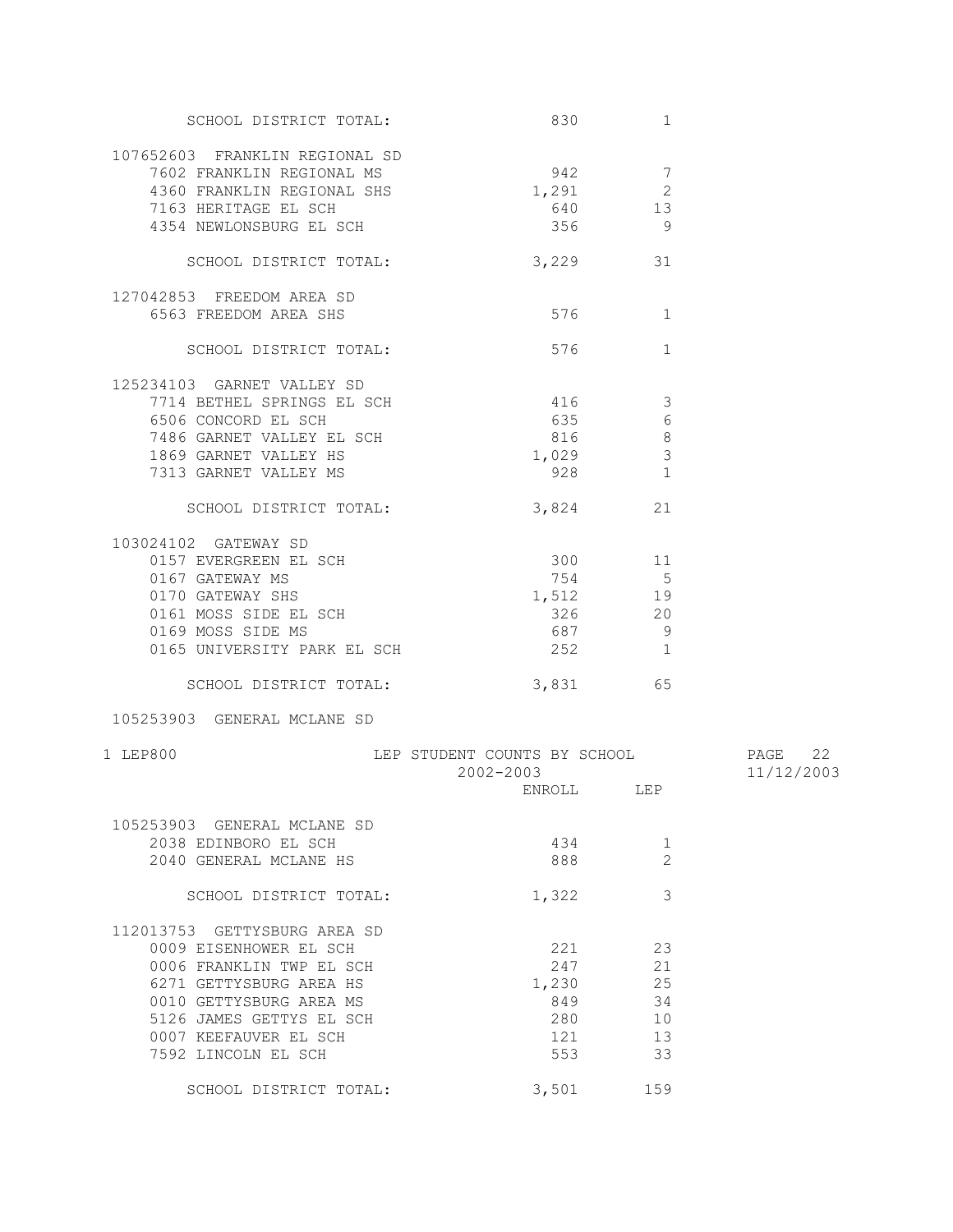| 105254053 GIRARD SD<br>2042 ELK VALLEY EL SCH<br>6777 RICE AVENUE MS                                                                                                | 761<br>665                                | 8<br>4                                        |                       |
|---------------------------------------------------------------------------------------------------------------------------------------------------------------------|-------------------------------------------|-----------------------------------------------|-----------------------|
| SCHOOL DISTRICT TOTAL:                                                                                                                                              |                                           | 1,426 12                                      |                       |
| 110173003 GLENDALE SD<br>6952 GLENDALE EL SCH                                                                                                                       | 447                                       | 1                                             |                       |
| SCHOOL DISTRICT TOTAL:                                                                                                                                              | 447                                       | 1                                             |                       |
| 114063003 GOVERNOR MIFFLIN SD<br>0793 BRECKNOCK EL SCH<br>0794 CUMRU EL SCH<br>0801 GOVERNOR MIFFLIN MS                                                             | 511<br>605                                | $\mathcal{S}$<br>$5\phantom{.0}$<br>715 6     |                       |
| 0802 GOVERNOR MIFFLIN SHS<br>6794 INTERMEDIATE SCH                                                                                                                  | $1,335$ 1                                 | 1,030 12                                      |                       |
| SCHOOL DISTRICT TOTAL:                                                                                                                                              |                                           | 4,196 27                                      |                       |
| 124153503 GREAT VALLEY SD<br>1368 CHARLESTOWN EL SCH<br>7695 GENERAL WAYNE EL SCH<br>1424 GREAT VALLEY HS<br>1422 GREAT VALLEY MS<br>6479 KATHRYN D. MARKLEY EL SCH | 367<br>585<br>676 100                     | $\mathcal{S}$<br>8<br>1,069 9<br>950 14<br>23 |                       |
| SCHOOL DISTRICT TOTAL:                                                                                                                                              |                                           | 3,647 57                                      |                       |
| 107653102 GREATER LATROBE SD<br>6957 GREATER LATROBE JHS<br>4845 GREATER LATROBE SHS<br>4380 MOUNTAIN VIEW EL SCH                                                   | 1,118<br>1,013                            | 2<br>$\overline{5}$<br>652 11                 |                       |
| SCHOOL DISTRICT TOTAL:                                                                                                                                              | 2,783                                     | 18                                            |                       |
| 1 LEP800                                                                                                                                                            | LEP STUDENT COUNTS BY SCHOOL<br>2002-2003 |                                               | PAGE 23<br>11/12/2003 |
|                                                                                                                                                                     | ENROLL LEP                                |                                               |                       |
| 118402603 GREATER NANTICOKE AREA SD<br>7610 GREATER NANTICOKE AREA ED CTR<br>2933 J F KENNEDY EL SCH<br>2939 K M SMITH EL SCH                                       | 378<br>148<br>402                         | 2<br>3<br>4                                   |                       |
| SCHOOL DISTRICT TOTAL:                                                                                                                                              | 928                                       | 9                                             |                       |
| 112283003 GREENCASTLE-ANTRIM SD<br>2202 GREENCASTLE-ANTRIM EL SCH<br>5117 GREENCASTLE-ANTRIM MS<br>7427 GREENCASTLE-ANTRIM PRI SCH<br>2206 GREENCASTLE-ANTRIM SHS   | 587<br>684<br>541<br>871                  | 1<br>2<br>1<br>1                              |                       |
| SCHOOL DISTRICT TOTAL:                                                                                                                                              | 2,683                                     | 5                                             |                       |
| 107653203 GREENSBURG SALEM SD<br>4373 GREENSBURG-SALEM HS                                                                                                           | 1,161                                     | $\mathbf{1}$                                  |                       |
|                                                                                                                                                                     |                                           |                                               |                       |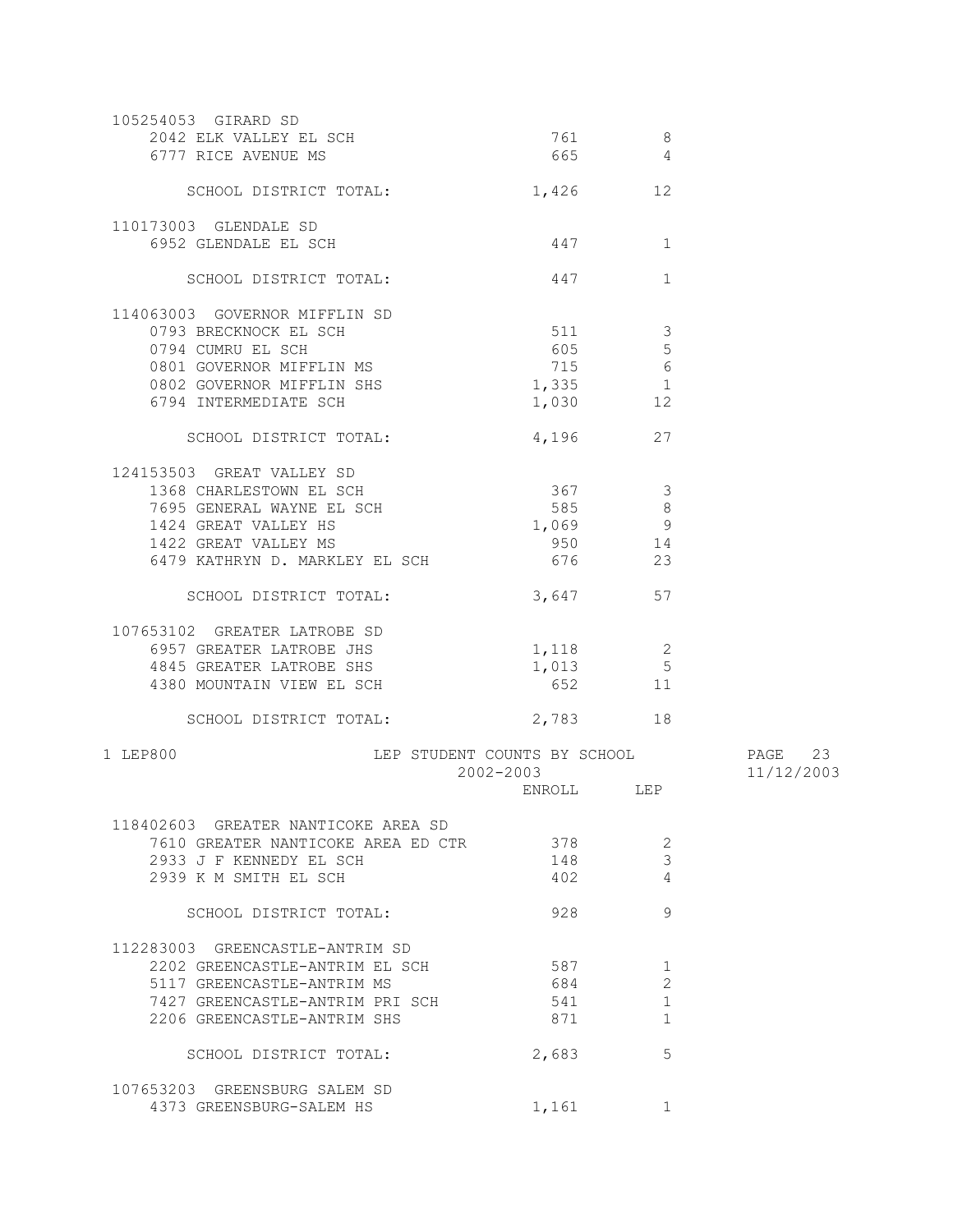| 4372 GREENSBURG-SALEM MS                 | 920        | $\mathbf{1}$            |            |
|------------------------------------------|------------|-------------------------|------------|
| 5166 METZGAR EL SCH                      | 456        | $1\,$                   |            |
| 5165 NICELY EL SCH                       | 385        | $\mathfrak{Z}$          |            |
|                                          |            |                         |            |
| SCHOOL DISTRICT TOTAL:                   | 2,922      | 6                       |            |
| 104432803 GREENVILLE AREA SD             |            |                         |            |
| 3135 EAST EL SCH                         | 462        | $\mathbf 1$             |            |
| 3137 GREENVILLE JSHS                     | 816        | $\mathbf{2}$            |            |
|                                          |            | $\overline{2}$          |            |
| 3133 HEMPFIELD EL SCH                    | 385        |                         |            |
| SCHOOL DISTRICT TOTAL:                   | 1,663      | 5                       |            |
| 115503004 GREENWOOD SD                   |            |                         |            |
| 6341 GREENWOOD HS                        | 266 7      | $\overline{\mathbf{3}}$ |            |
|                                          |            |                         |            |
| SCHOOL DISTRICT TOTAL:                   | 266 70     | 3                       |            |
| 104432903 GROVE CITY AREA SD             |            |                         |            |
| 6125 GEORGE JR REPUBLIC HS               | 355        | 9                       |            |
| 7316 GEORGE JR REPUBLIC MS               | 87         | $\mathbf{2}$            |            |
| 3145 GROVE CITY AREA HS                  | 742        | $\mathbf{2}$            |            |
|                                          |            |                         |            |
| 3144 GROVE CITY AREA MS                  | 368        | 3                       |            |
| 3143 HIGHLAND EL SCH                     | 342        | 2                       |            |
| 6844 HILLVIEW EL SCH                     | 721        | 2                       |            |
| SCHOOL DISTRICT TOTAL:                   | 2,615      | 20                      |            |
| 114063503 HAMBURG AREA SD                |            |                         |            |
| 0808 HAMBURG AREA HS                     | 872        | -2                      |            |
|                                          |            |                         |            |
| 7447 HAMBURG AREA MIDDLE SCHOOL          | 679        | $\overline{1}$          |            |
| 1 LEP800<br>LEP STUDENT COUNTS BY SCHOOL |            |                         | PAGE 24    |
|                                          | 2002-2003  |                         | 11/12/2003 |
|                                          | ENROLL LEP |                         |            |
|                                          |            |                         |            |
| 114063503 HAMBURG AREA SD                |            |                         |            |
| 0809 PERRY EL SCH                        | 308        | $\mathbf 1$             |            |
| 0805 TILDEN EL SCH                       | 280        | 5                       |            |
| SCHOOL DISTRICT TOTAL:                   | 2,139      | 9                       |            |
|                                          |            |                         |            |
| 103024603 HAMPTON TOWNSHIP SD            |            |                         |            |
| 5190 HAMPTON HS                          | 1,071      | 3                       |            |
| 0179 HAMPTON MS                          | 790        | 3                       |            |
| 0176 WYLAND EL SCH                       | 411        | $\overline{c}$          |            |
|                                          |            |                         |            |
| SCHOOL DISTRICT TOTAL:                   | 2,272      | 8                       |            |
| 118403003 HANOVER AREA SD                |            |                         |            |
| 2891 HANOVER AREA JSHS                   | 1,024      | 1                       |            |
| 7007 HANOVER AREA MEMORIAL EL SCH        | 335        | $\mathbf{1}$            |            |
|                                          |            |                         |            |
| 2887 HANOVER GREEN EL SCH                | 191        | 1                       |            |
| 2889 LYNDWOOD EL SCH                     | 287        | 3                       |            |
|                                          |            |                         |            |
| SCHOOL DISTRICT TOTAL:                   | 1,837      | 6                       |            |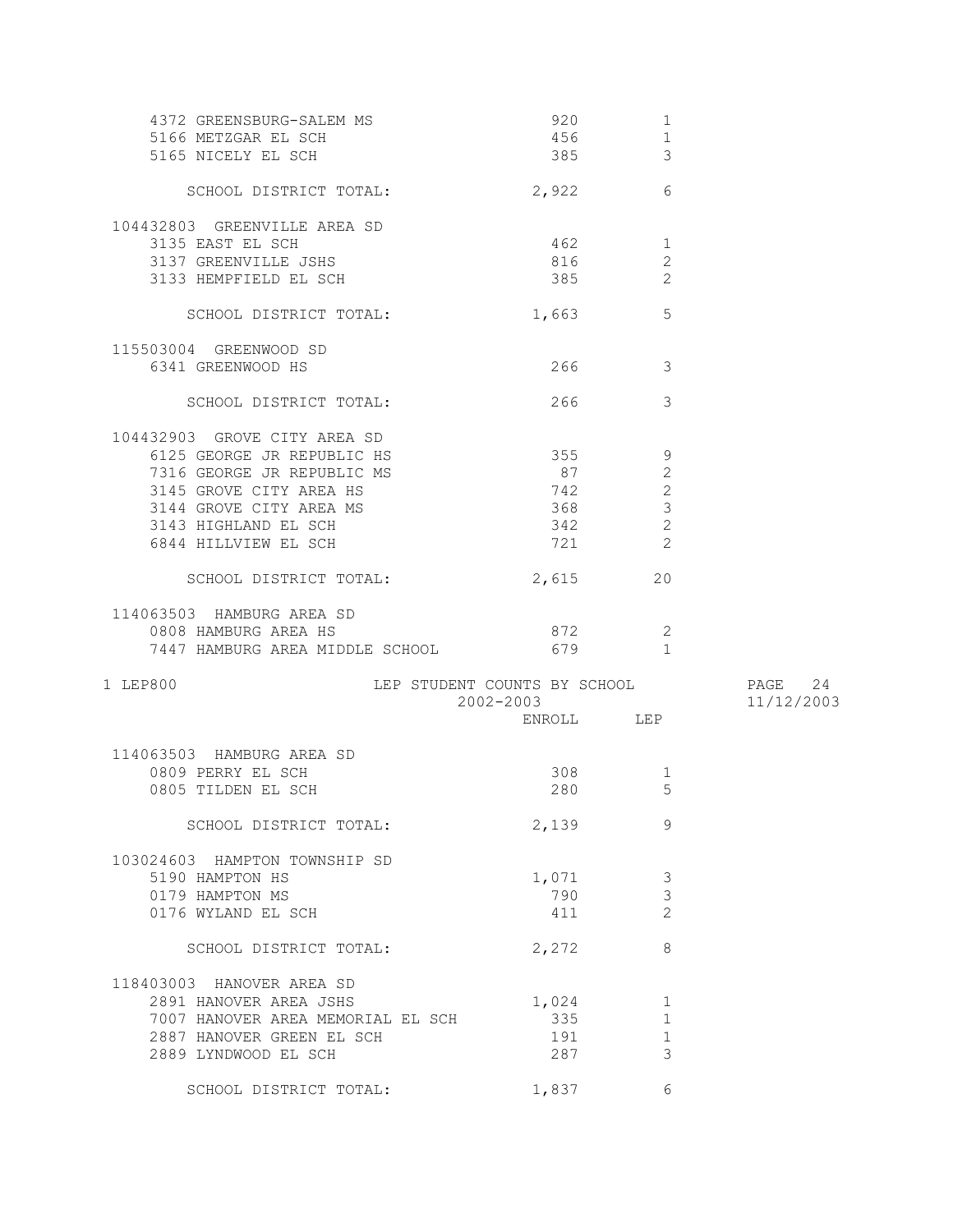| 112672803 HANOVER PUBLIC SD<br>4565 CLEARVIEW EL SCH<br>4570 HANOVER MS<br>4566 HANOVER STREET EL SCH                                                                                                                                                                                                                                                                              | 503 21<br>285 25                                           | 227 13<br>561 22                                                                                                                                                                        |            |
|------------------------------------------------------------------------------------------------------------------------------------------------------------------------------------------------------------------------------------------------------------------------------------------------------------------------------------------------------------------------------------|------------------------------------------------------------|-----------------------------------------------------------------------------------------------------------------------------------------------------------------------------------------|------------|
| SCHOOL DISTRICT TOTAL:                                                                                                                                                                                                                                                                                                                                                             | 1,576 81                                                   |                                                                                                                                                                                         |            |
| 105254353 HARBOR CREEK SD<br>2046 KLEIN EL SCH                                                                                                                                                                                                                                                                                                                                     | 328                                                        | $\sim$ 1                                                                                                                                                                                |            |
| SCHOOL DISTRICT TOTAL:                                                                                                                                                                                                                                                                                                                                                             | 328                                                        | 1                                                                                                                                                                                       |            |
| 115222752 HARRISBURG CITY SD<br>1769 CAMP CURTIN SCH<br>1765 DOWNEY SCH<br>1766 FOOSE SCH<br>1757 HAMILTON SCH<br>6333 HARRISBURG HS<br>1758 LINCOLN SCH<br>1759 MARSHALL SCH<br>1767 MELROSE SCH<br>7463 RIVERSIDE SCH<br>7623 ROWLAND SCH<br>7667 SCOTT SCH<br>1761 SHIMMELL SCH<br>1762 STEELE SCH<br>7464 WILLIAM PENN ACTS SCH<br>1764 WOODWARD SCH<br>SCHOOL DISTRICT TOTAL: | 597 3<br>432<br>1,804<br>382<br>150 1<br>321<br>365<br>316 | $245$ 4<br>693 66<br>28<br>64<br>$\overline{\mathbf{3}}$<br>332 52<br>514 41<br>574 27<br>415 106<br>352 12<br>$\overline{2}$<br>8 <sup>8</sup><br>$\overline{\mathbf{3}}$<br>7,492 420 |            |
| 1 LEP800                                                                                                                                                                                                                                                                                                                                                                           | LEP STUDENT COUNTS BY SCHOOL THAGE 25<br>2002-2003         |                                                                                                                                                                                         | 11/12/2003 |
|                                                                                                                                                                                                                                                                                                                                                                                    |                                                            | ENROLL LEP                                                                                                                                                                              |            |
| 123463603 HATBORO-HORSHAM SD<br>5079 BLAIR MILL EL SCH<br>3272 HATBORO-HORSHAM SHS<br>6639 KEITH VALLEY MS<br>3267 PENNYPACK EL SCH<br>3270 SIMMONS EL SCH                                                                                                                                                                                                                         | $427$ 3<br>1,762 11<br>1,379 10<br>284                     | 2<br>869 7                                                                                                                                                                              |            |
| SCHOOL DISTRICT TOTAL:                                                                                                                                                                                                                                                                                                                                                             | 4,721                                                      | 33                                                                                                                                                                                      |            |
| 125234502 HAVERFORD TOWNSHIP SD<br>1871 CHATHAM PARK EL SCH<br>1877 COOPERTOWN EL SCH<br>1878 HAVERFORD MS<br>1879 HAVERFORD SHS<br>1874 LYNNEWOOD EL SCH<br>1875 MANOA EL SCH<br>1876 OAKMONT SCH                                                                                                                                                                                 | 544<br>378<br>369                                          | 12<br>$\overline{7}$<br>1,274 15<br>1,795 22<br>513<br>22<br>546 24<br>24                                                                                                               |            |
| SCHOOL DISTRICT TOTAL:                                                                                                                                                                                                                                                                                                                                                             | 5,419                                                      | 126                                                                                                                                                                                     |            |

118403302 HAZLETON AREA SD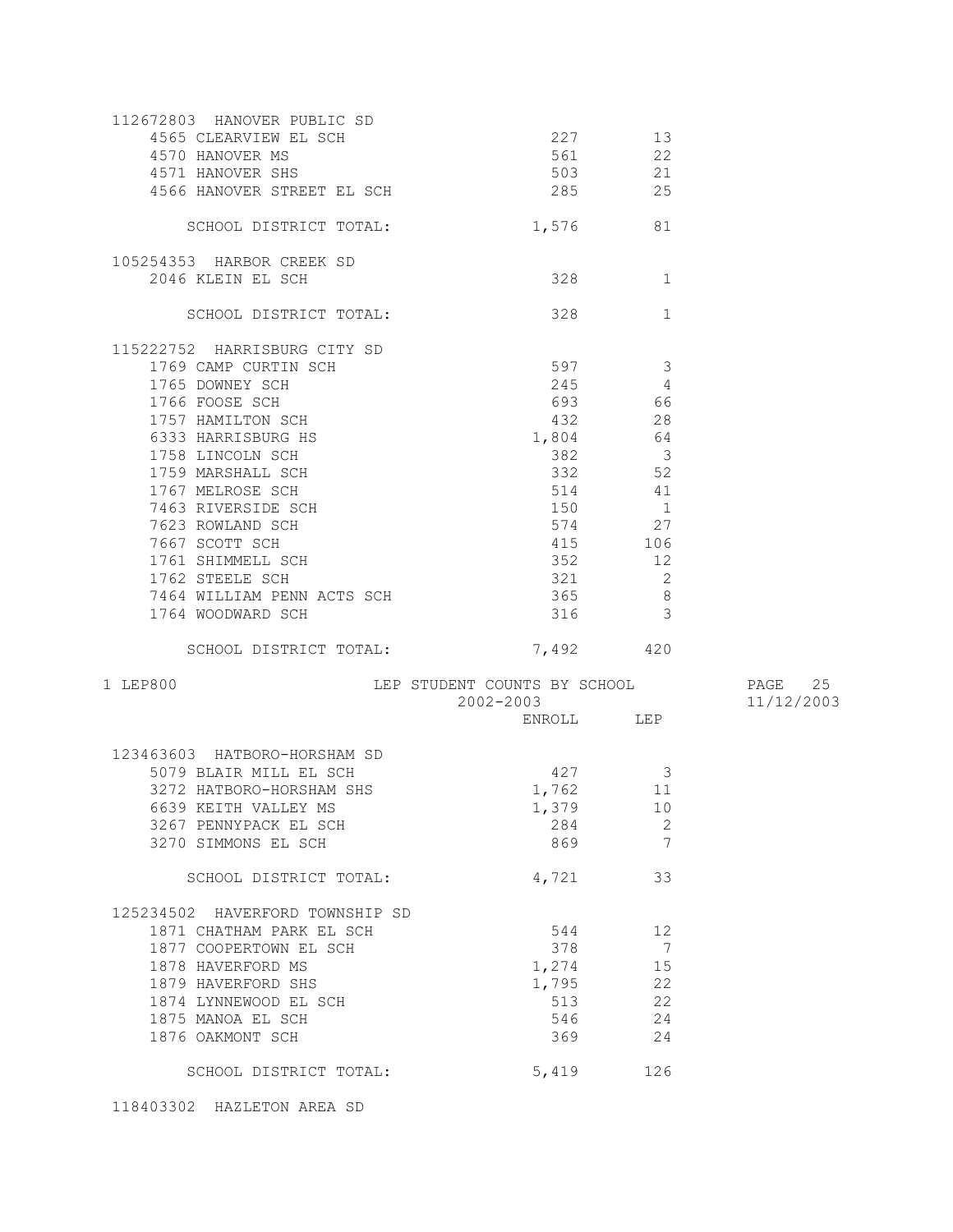| 7605 ARTHUR STREET EL SCH<br>7661 DRUMS EL/MS<br>6718 FREELAND EL/MS<br>4855 HAZLE EL SCH<br>783<br>783<br>796<br>796<br>783<br>796<br>706<br>796<br>706<br>24<br>7348 HAZLETON AREA HS<br>6930 HEIGHTS TERRACE EL/MS<br>797<br>7148<br>7148<br>7148<br>7148<br>7148<br>71 |                                                 |                               |            |
|----------------------------------------------------------------------------------------------------------------------------------------------------------------------------------------------------------------------------------------------------------------------------|-------------------------------------------------|-------------------------------|------------|
|                                                                                                                                                                                                                                                                            |                                                 |                               |            |
|                                                                                                                                                                                                                                                                            |                                                 |                               |            |
| 7004 MCADOO-KELAYRES EL SCH                                                                                                                                                                                                                                                | $443$ 3                                         |                               |            |
| 7340 VALLEY EL/MS                                                                                                                                                                                                                                                          | $1,065$ 3<br>tari da kara ta 1999.<br>Manazarta |                               |            |
| 7569 WEST HAZLETON EL/MS                                                                                                                                                                                                                                                   | 878 23                                          |                               |            |
| SCHOOL DISTRICT TOTAL:                                                                                                                                                                                                                                                     | 8,813 238                                       |                               |            |
| 113363103 HEMPFIELD SD                                                                                                                                                                                                                                                     |                                                 |                               |            |
|                                                                                                                                                                                                                                                                            |                                                 |                               |            |
|                                                                                                                                                                                                                                                                            |                                                 |                               |            |
|                                                                                                                                                                                                                                                                            |                                                 |                               |            |
| 2577 FARMDALE EL SCH                                                                                                                                                                                                                                                       | $2,308$ 36<br>$\frac{3}{2}$ , 308 36            |                               |            |
| 2578 HEMPFIELD SHS                                                                                                                                                                                                                                                         |                                                 |                               |            |
|                                                                                                                                                                                                                                                                            | 620 12                                          |                               |            |
|                                                                                                                                                                                                                                                                            |                                                 | $545$ 6                       |            |
|                                                                                                                                                                                                                                                                            | 437                                             | 25                            |            |
| 6294 LANDISVILLE INTRMD CTR<br>7421 LANDISVILLE MS<br>7442 LANDISVILLE PRI CTR<br>2576 MOUNTVILLE EL SCH<br>2575 ROHRERSTOWN EL SCH                                                                                                                                        | 564                                             | 24                            |            |
|                                                                                                                                                                                                                                                                            | 458                                             | 46                            |            |
| SCHOOL DISTRICT TOTAL:                                                                                                                                                                                                                                                     | 7,218 224                                       |                               |            |
| 107653802 HEMPFIELD AREA SD                                                                                                                                                                                                                                                |                                                 |                               |            |
|                                                                                                                                                                                                                                                                            |                                                 |                               |            |
|                                                                                                                                                                                                                                                                            | LEP STUDENT COUNTS BY SCHOOL                    |                               | PAGE 26    |
| 1 LEP800                                                                                                                                                                                                                                                                   | $2002 - 2003$ ENROLL LEP                        |                               | 11/12/2003 |
|                                                                                                                                                                                                                                                                            |                                                 |                               |            |
|                                                                                                                                                                                                                                                                            |                                                 |                               |            |
|                                                                                                                                                                                                                                                                            | $262$ 3                                         |                               |            |
| 107653802 HEMPFIELD AREA SD<br>6851 BOVARD EL SCH<br>4393 EAST HEMPFIELD EL SCH                                                                                                                                                                                            | 209                                             | 4                             |            |
|                                                                                                                                                                                                                                                                            | 586 580                                         | 2                             |            |
| 4389 FORT ALLEN EL SCH<br>7268 HARROLD MS<br>7268 HARROLD MS                                                                                                                                                                                                               |                                                 | $\overline{4}$<br>587         |            |
| 4404 HEMPFIELD AREA SHS                                                                                                                                                                                                                                                    | 2,158                                           | $\,8\,$                       |            |
| 4394 MAXWELL EL SCH                                                                                                                                                                                                                                                        | 464                                             | $\overline{4}$                |            |
| 5359 STANWOOD EL SCH                                                                                                                                                                                                                                                       |                                                 | 555 2                         |            |
| 7269 WENDOVER MS                                                                                                                                                                                                                                                           | 538                                             | 3                             |            |
| 4399 WEST HEMPFIELD EL SCH                                                                                                                                                                                                                                                 | 547                                             | $\mathbf{2}$                  |            |
| 7270 WEST HEMPFIELD MS<br>4400 WEST POINT EL SCH                                                                                                                                                                                                                           | 436<br>237                                      | 1<br>6                        |            |
| SCHOOL DISTRICT TOTAL:                                                                                                                                                                                                                                                     | 6,579                                           | 39                            |            |
|                                                                                                                                                                                                                                                                            |                                                 |                               |            |
| 104433303 HERMITAGE SD                                                                                                                                                                                                                                                     |                                                 |                               |            |
| 3147 HERMITAGE EL SCH                                                                                                                                                                                                                                                      | 338                                             | $\mathbf 1$                   |            |
| 3150 HICKORY HS                                                                                                                                                                                                                                                            | 792                                             | 3                             |            |
| SCHOOL DISTRICT TOTAL:                                                                                                                                                                                                                                                     | 1,130                                           | 4                             |            |
| 103024753 HIGHLANDS SD                                                                                                                                                                                                                                                     |                                                 |                               |            |
| 0182 FAIRMOUNT EL SCH                                                                                                                                                                                                                                                      | 227                                             | 6                             |            |
| 0180 FAWN EL SCH<br>0191 GRANDVIEW EL SCH                                                                                                                                                                                                                                  | 259<br>422                                      | $\mathbf 1$<br>$\overline{2}$ |            |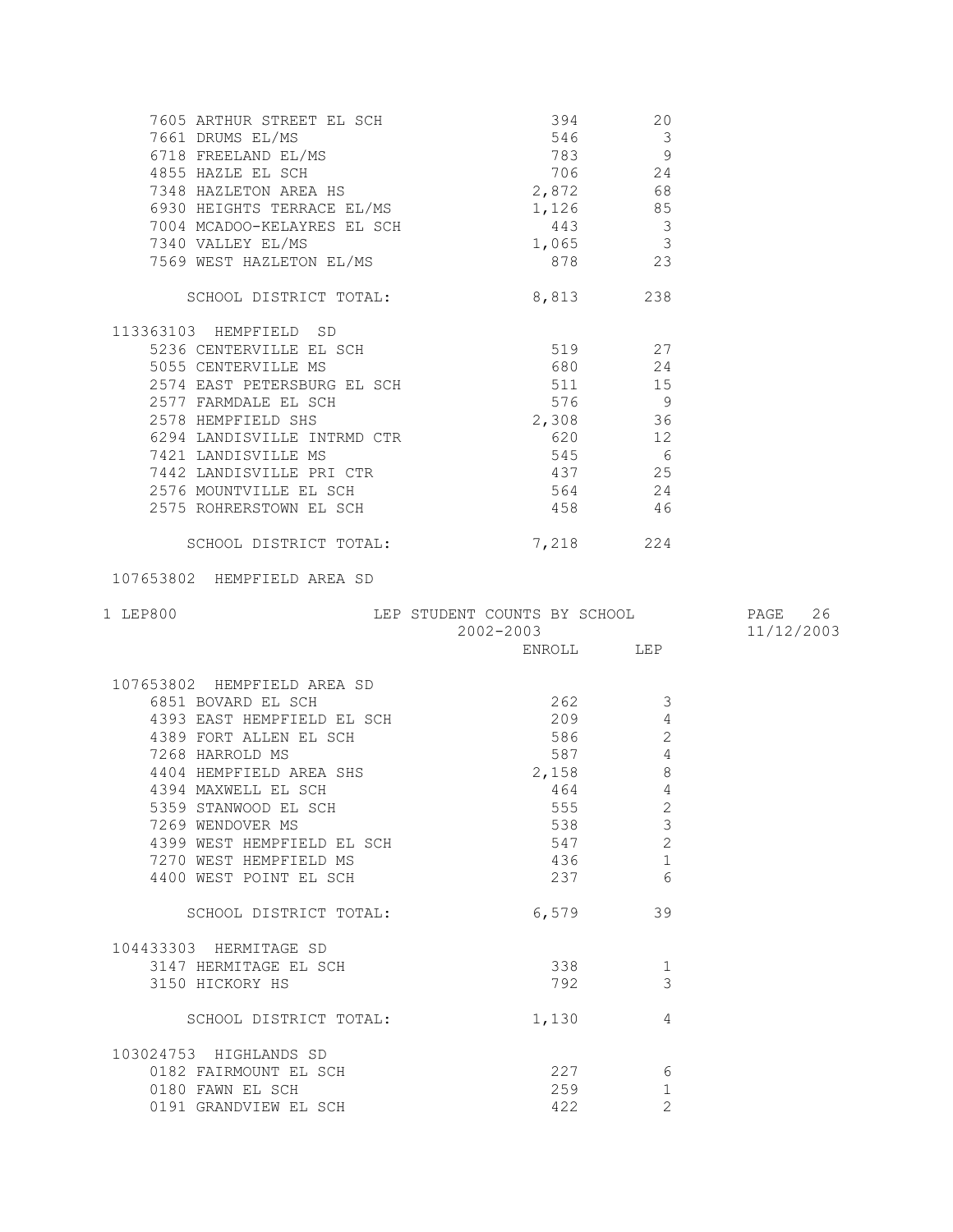| 0190 HEIGHTS EL SCH                                                                       | 279          | 3                              |  |
|-------------------------------------------------------------------------------------------|--------------|--------------------------------|--|
| SCHOOL DISTRICT TOTAL:                                                                    | 1,187        | 12                             |  |
| 108073503 HOLLIDAYSBURG AREA SD<br>7381 FOOT OF TEN EL SCH<br>0927 HOLLIDAYSBURG AREA JHS | 537<br>1,034 | $\mathbf 1$                    |  |
| SCHOOL DISTRICT TOTAL:                                                                    | 1,571        | $\mathcal{L}$                  |  |
| 127044103 HOPEWELL AREA SD<br>0674 HOPEWELL JHS<br>7280 MARGARET ROSS EL SCH              | 982<br>202   | $\sqrt{2}$                     |  |
| SCHOOL DISTRICT TOTAL:                                                                    | 1,184        | 3                              |  |
| 111312503 HUNTINGDON AREA SD<br>5333 HUNTINGDON AREA MS<br>7525 SOUTHSIDE EL SCH          | 613<br>371   | $\overline{c}$<br>$\mathbf{1}$ |  |
| SCHOOL DISTRICT TOTAL:                                                                    | 984          | 3                              |  |
| 126513510 INDEPENDENCE CS<br>7683 INDEPENDENCE CS                                         | 359          | $\mathbf{1}$                   |  |
| SCHOOL DISTRICT TOTAL:                                                                    | 359          | $\mathbf{1}$                   |  |

128323703 INDIANA AREA SD

| 1 LEP800                    | LEP STUDENT COUNTS BY SCHOOL<br>$2002 - 2003$ |                | PAGE 27<br>11/12/2003 |
|-----------------------------|-----------------------------------------------|----------------|-----------------------|
|                             |                                               | ENROLL LEP     |                       |
| 128323703 INDIANA AREA SD   |                                               |                |                       |
| 2314 BEN FRANKLIN EL SCH    | 506                                           | 8              |                       |
| 4964 EAST PIKE EL SCH       | 440                                           | $\mathbf{1}$   |                       |
| 2321 EISENHOWER EL SCH      |                                               | 328 13         |                       |
| 2322 HORACE MANN EL SCH     | 305                                           | 2              |                       |
| 2324 INDIANA AREA JHS       | 861                                           | $\mathcal{S}$  |                       |
| 2325 INDIANA AREA SHS       | 872                                           | $\mathbf{1}$   |                       |
| SCHOOL DISTRICT TOTAL:      | 3,312                                         | 28             |                       |
| 125235103 INTERBORO SD      |                                               |                |                       |
| 1881 GLENOLDEN SCH          |                                               | - 9<br>659 000 |                       |
| 1885 INTERBORO SHS          |                                               | 1,369 11       |                       |
| 7643 KINDERGARTEN ACADEMY   |                                               | 5<br>262       |                       |
| 6508 PROSPECT PARK SCH      | 632                                           | $\sqrt{4}$     |                       |
| 4847 TINICUM SCH            | 400                                           | $\mathbf{1}$   |                       |
| SCHOOL DISTRICT TOTAL:      | 3,322                                         | 30             |                       |
| 107654103 JEANNETTE CITY SD |                                               |                |                       |
| 7405 JEANNETTE MCKEE EL/MS  | 1,076                                         | $\mathbf 1$    |                       |
| SCHOOL DISTRICT TOTAL:      | 1,076                                         | 1              |                       |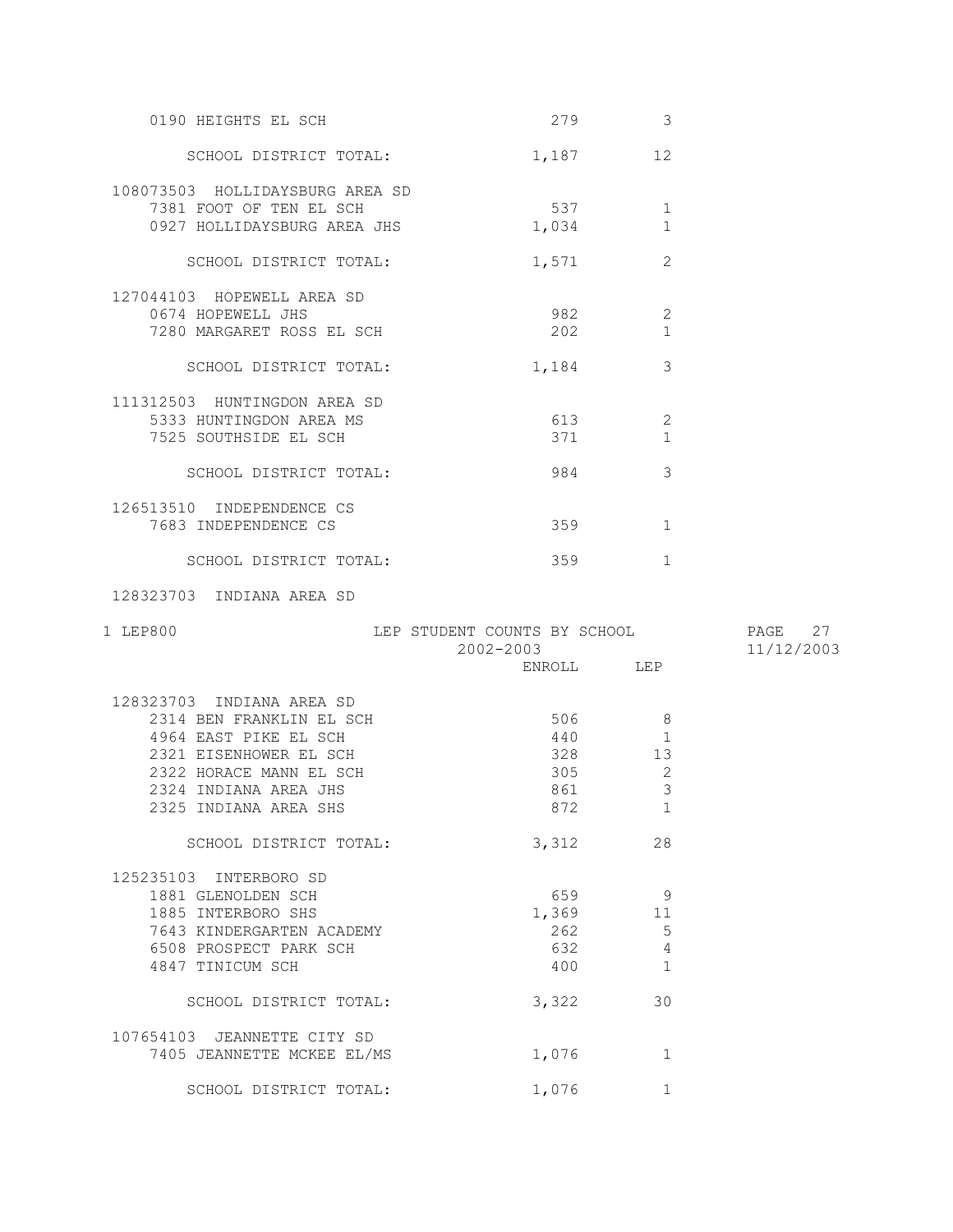| 123463803 JENKINTOWN SD                           |            |                 |            |
|---------------------------------------------------|------------|-----------------|------------|
| 3276 JENKINTOWN EL SCH                            | 277        | 5               |            |
| 3277 JENKINTOWN HS                                | 199        | $\mathbf{1}$    |            |
|                                                   |            |                 |            |
| SCHOOL DISTRICT TOTAL:                            | 476        | 6               |            |
|                                                   |            |                 |            |
| 117414003 JERSEY SHORE AREA SD                    |            |                 |            |
| 3034 JERSEY SHORE AREA SHS                        | 1,032      | $\mathbf{1}$    |            |
| 3033 JERSEY SHORE MS                              | 546        | $\mathbf{1}$    |            |
| 6988 NIPPENOSE VALLEY EL SCH                      | 269        |                 |            |
|                                                   |            | 1               |            |
| 5060 SALLADASBURG EL SCH                          | 317        | 1               |            |
|                                                   |            |                 |            |
| SCHOOL DISTRICT TOTAL:                            | 2,164      | 4               |            |
|                                                   |            |                 |            |
| 121135003 JIM THORPE AREA SD                      |            |                 |            |
| 7049 JIM THORPE AREA JHS                          | 184        | $5\phantom{.0}$ |            |
| 1307 JIM THORPE AREA SHS                          | 704        | $\mathbf{2}$    |            |
| 6965 L B MORRIS EL SCH                            | 886        | 20              |            |
|                                                   |            |                 |            |
| SCHOOL DISTRICT TOTAL:                            | 1,774      | 27              |            |
|                                                   |            |                 |            |
| 109243503 JOHNSONBURG AREA SD                     |            |                 |            |
| 5326 JOHNSONBURG AREA EL SCH                      | 355        | 2               |            |
|                                                   |            |                 |            |
| SCHOOL DISTRICT TOTAL:                            | 355        | 2               |            |
|                                                   |            |                 |            |
| 111343603 JUNIATA COUNTY SD                       |            |                 |            |
| 4947 FERMANAGH-MIFFLINTOWN EL SCH 260 17          |            |                 |            |
|                                                   |            |                 |            |
|                                                   |            |                 |            |
|                                                   |            |                 |            |
| 1 LEP800<br>LEP STUDENT COUNTS BY SCHOOL          |            |                 | PAGE 28    |
|                                                   | 2002-2003  |                 | 11/12/2003 |
|                                                   | ENROLL LEP |                 |            |
|                                                   |            |                 |            |
| 111343603 JUNIATA COUNTY SD                       |            |                 |            |
| 6255 JUNIATA SHS                                  |            | 706 15          |            |
| 2395 MOUNTAIN VIEW EL SCH                         | 222        | 4               |            |
| 7220 TUSCARORA MS                                 | 444 23     |                 |            |
| 2400 TUSCARORA VALLEY EL SCH                      | 140        | $\sim$ 2        |            |
|                                                   |            |                 |            |
|                                                   |            |                 |            |
| SCHOOL DISTRICT TOTAL:                            | 1,772      | 61              |            |
|                                                   |            |                 |            |
| 111312804 JUNIATA VALLEY SD                       |            |                 |            |
| 5230 JUNIATA VALLEY EL SCH                        | 452        | 3               |            |
|                                                   |            |                 |            |
| SCHOOL DISTRICT TOTAL:                            | 452        | 3               |            |
|                                                   |            |                 |            |
| 109422303 KANE AREA SD                            |            |                 |            |
| 5244 CHESTNUT STREET EL SCH                       | 539        | 1               |            |
|                                                   |            |                 |            |
| SCHOOL DISTRICT TOTAL:                            | 539        | $\mathbf{1}$    |            |
|                                                   |            |                 |            |
| 124154003 KENNETT CONSOLIDATED SD                 |            |                 |            |
| 1401 GREENWOOD EL SCH                             | 589        | 27              |            |
| 6482 KENNETT HS                                   | 1,047      | 91              |            |
| 6834 KENNETT MS                                   | 913        | 116             |            |
|                                                   |            |                 |            |
| 6481 MARY D LANG EL SCH<br>1400 NEW GARDEN EL SCH | 422<br>894 | 134<br>103      |            |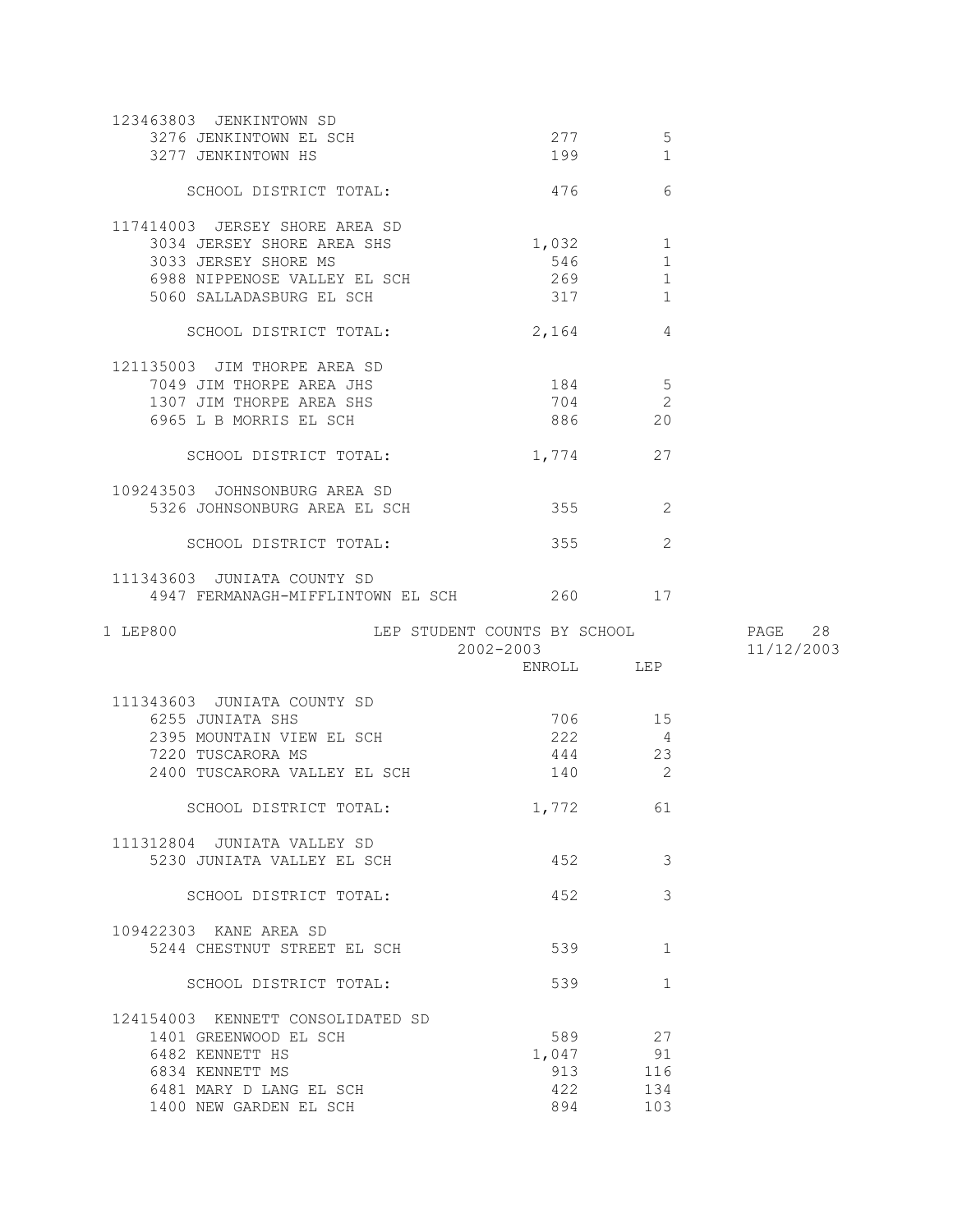| SCHOOL DISTRICT TOTAL:                                                                                                                                 | 3,865 471                        |                                                             |            |
|--------------------------------------------------------------------------------------------------------------------------------------------------------|----------------------------------|-------------------------------------------------------------|------------|
| 110183602 KEYSTONE CENTRAL SD<br>7589 CENTRAL MOUNTAIN HS<br>7590 CENTRAL MOUNTAIN MS<br>4917 LIBERTY CURTAIN EL SCH<br>1570 MILL HALL EL SCH          | $1,375$ 2<br>1,020<br>314<br>310 | $\mathbf{1}$<br>$\mathbf 1$<br>2                            |            |
| SCHOOL DISTRICT TOTAL:                                                                                                                                 | 3,019                            | 6                                                           |            |
| 103025002 KEYSTONE OAKS SD<br>7461 DORMONT EL SCH<br>0203 FRED L AIKEN EL SCH<br>5112 KEYSTONE OAKS HS<br>7462 KEYSTONE OAKS MS<br>0204 MYRTLE AVE SCH | 483<br>205<br>904<br>637<br>357  | 8<br>9<br>$\overline{4}$<br>$\mathcal{E}$<br>$\overline{4}$ |            |
| SCHOOL DISTRICT TOTAL:                                                                                                                                 | 2,586 28                         |                                                             |            |
| 107654403 KISKI AREA SD<br>7190 ALLEGHENY-HYDE PARK EL SCH<br>7189 KISKI AREA IHS<br>7191 VANDERGRIFT EL SCH                                           | 695 1<br>806<br>581              | 2<br>$\mathbf{1}$                                           |            |
| SCHOOL DISTRICT TOTAL:                                                                                                                                 | 2,082                            | 4                                                           |            |
| 114064003 KUTZTOWN AREA SD                                                                                                                             |                                  |                                                             |            |
|                                                                                                                                                        |                                  |                                                             |            |
| 1 LEP800                                                                                                                                               | 2002-2003                        |                                                             | 11/12/2003 |
|                                                                                                                                                        | ENROLL LEP                       |                                                             |            |
| 114064003 KUTZTOWN AREA SD<br>6315 KUTZTOWN AREA MS<br>0816 KUTZTOWN AREA SHS<br>6316 KUTZTOWN EL SCH                                                  | 431<br>639 639<br>335 336        | 2<br>$\mathbf{1}$<br>$\mathcal{E}$                          |            |
| SCHOOL DISTRICT TOTAL:                                                                                                                                 | 1,405                            | 6                                                           |            |
| 113362940 LA ACADEMIA CS<br>7538 LA ACADEMIA CS                                                                                                        | 82                               | 7                                                           |            |
| SCHOOL DISTRICT TOTAL:                                                                                                                                 | 82                               | 7                                                           |            |
| 119354603 LAKELAND SD<br>6403 LAKELAND EL SCH<br>7146 MAYFIELD EL SCH                                                                                  | 498<br>338                       | 1<br>4                                                      |            |
| SCHOOL DISTRICT TOTAL:                                                                                                                                 | 836                              | 5                                                           |            |
| 104433903 LAKEVIEW SD<br>3155 LAKEVIEW HS<br>7069 LAKEVIEW MS                                                                                          | 418<br>466                       | 3<br>3                                                      |            |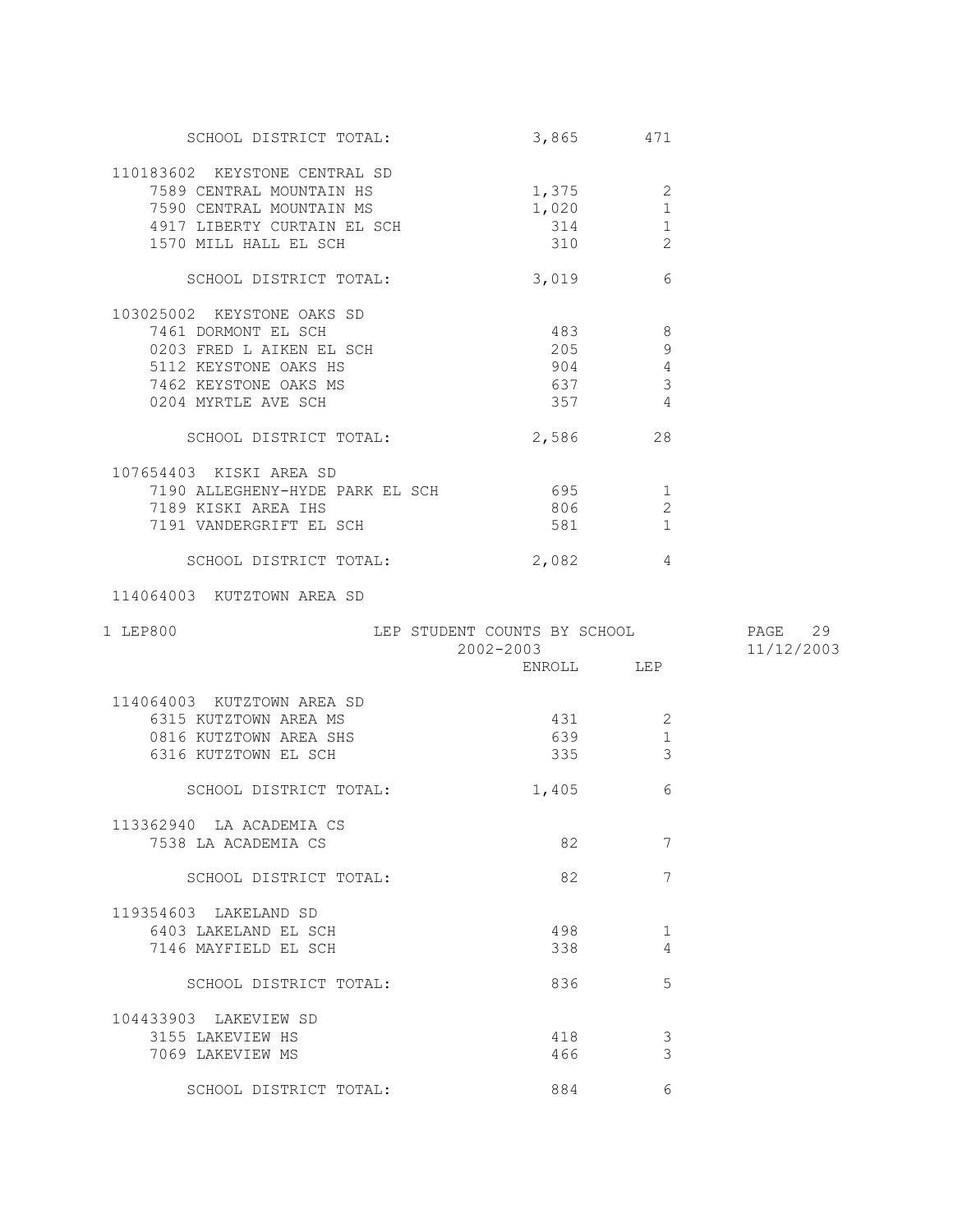| 113363603 LAMPETER-STRASBURG SD                    |             |              |            |
|----------------------------------------------------|-------------|--------------|------------|
| 2606 HANS HERR EL SCH                              | 919         | 5            |            |
| 2607 LAMPETER-STRASBURG SHS                        | 993         | $\mathbf{2}$ |            |
| 6297 MARTIN MEYLIN MS                              | 768         | $\mathbf 1$  |            |
| 2601 WILLOW STREET EL SCH                          | 269         | $\mathbf{1}$ |            |
|                                                    |             |              |            |
| SCHOOL DISTRICT TOTAL:                             | 2,949       | 9            |            |
| 113364002 LANCASTER SD                             |             |              |            |
| 2598 BURROWES SCH                                  | 421 70      |              |            |
| 7182 CARTER AND MACRAE EL SCH 452 122              |             |              |            |
|                                                    |             | 12           |            |
| 2581 FULTON EL SCH                                 | 490 84      |              |            |
| 2589 GEORGE WASHINGTON EL SCH                      | 611 155     |              |            |
| 2592 HAMILTON EL SCH                               | 382         | 39           |            |
| 2593 HAND MS                                       | 610         | 96           |            |
|                                                    |             | 22           |            |
|                                                    |             | 152          |            |
|                                                    |             | 50           |            |
|                                                    | 677         | 77           |            |
|                                                    | 1, 111 304  |              |            |
|                                                    |             | 69           |            |
|                                                    | 614         | 93           |            |
|                                                    |             | 45           |            |
|                                                    |             | 22           |            |
| 2600 WHEATLAND MS                                  | 703         | 38           |            |
| 2591 WICKERSHAM EL SCH                             | 464         | 80           |            |
| SCHOOL DISTRICT TOTAL:                             | 9,271 1,530 |              |            |
|                                                    |             |              |            |
| LEP STUDENT COUNTS BY SCHOOL 6 PAGE 30<br>1 LEP800 | 2002-2003   |              | 11/12/2003 |
|                                                    | ENROLL LEP  |              |            |
|                                                    |             |              |            |
|                                                    |             |              |            |
|                                                    |             |              |            |
| 101264003 LAUREL HIGHLANDS SD                      |             |              |            |
| 5146 LAUREL HIGHLANDS MS                           | 654         | $\perp$<br>8 |            |
| 6600 LAUREL HIGHLANDS SHS                          | 1,102       |              |            |
| SCHOOL DISTRICT TOTAL:                             | 1,756       | 9            |            |
|                                                    |             |              |            |
| 126513490 LEADERSHIP LRNG PARTNERS CS              |             |              |            |
| 7674 LEADERSHIP LRNG PARTNERS CS                   | 575         | $\mathbf{1}$ |            |
| SCHOOL DISTRICT TOTAL:                             | 575         | $\mathbf{1}$ |            |
|                                                    |             |              |            |
| 113384603 LEBANON SD                               |             |              |            |
| 6616 HARDING EL SCH                                | 587         | 49           |            |
| 5337 HOUCK EL SCH                                  | 321         | 19           |            |
| 2754 LEBANON MS                                    | 954         | 94           |            |
| 5155 LEBANON SHS                                   | 1,029       | 94           |            |
| 6894 NORTHWEST EL SCH                              | 778         | 103          |            |
| 2746 SOUTHEAST EL SCH                              | 256         | 47           |            |
| 2743 SOUTHWEST EL SCH                              | 311         | 15           |            |
| SCHOOL DISTRICT TOTAL:                             | 4,236       | 421          |            |

121135503 LEHIGHTON AREA SD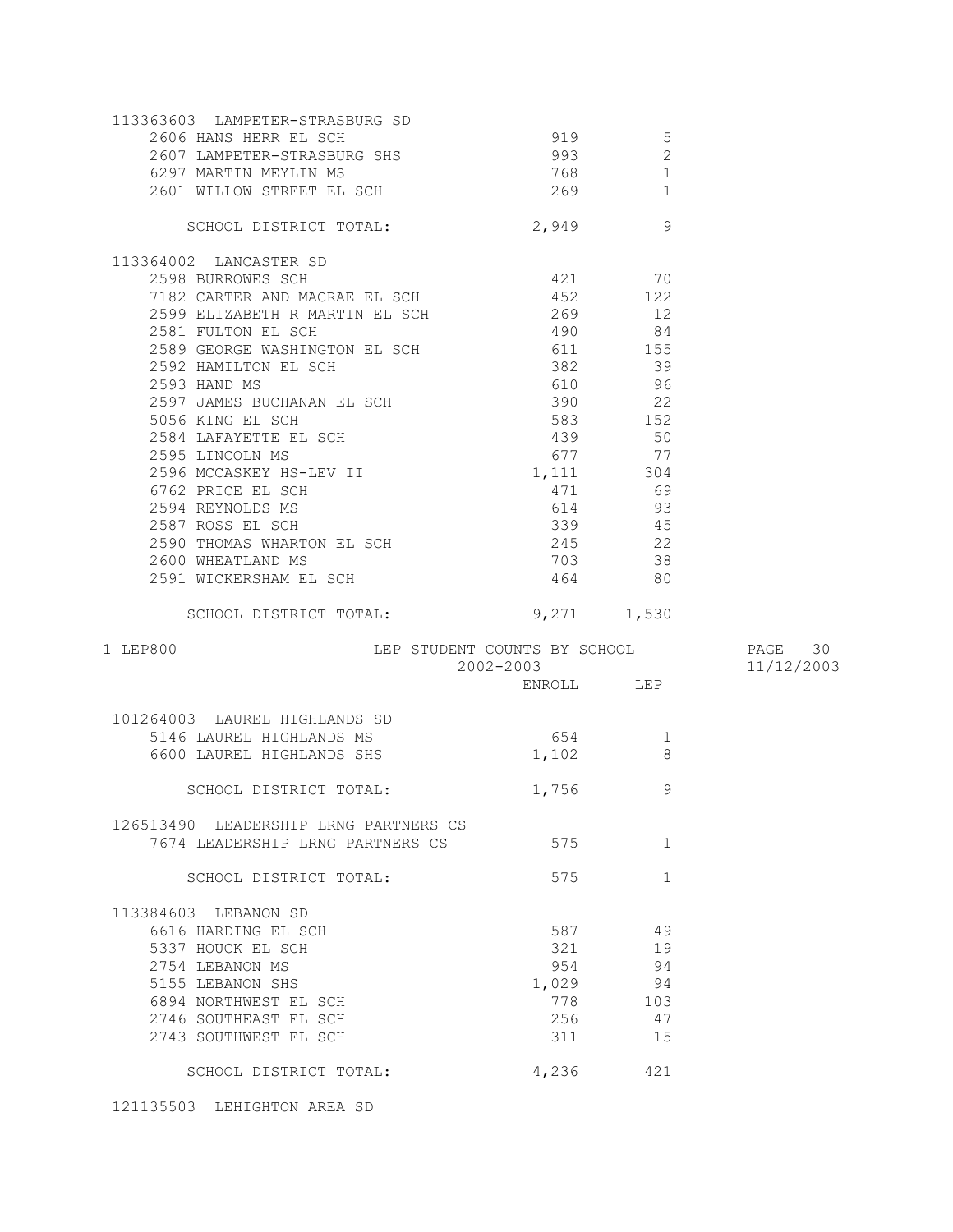| 1313 FRANKLIN EL SCH<br>1315 LEHIGHTON AREA HS<br>1314 LEHIGHTON AREA MS                                                                                                                                                                | 303<br>799                                                    | 1<br>$\overline{4}$<br>845<br>2                                   |                       |
|-----------------------------------------------------------------------------------------------------------------------------------------------------------------------------------------------------------------------------------------|---------------------------------------------------------------|-------------------------------------------------------------------|-----------------------|
| SCHOOL DISTRICT TOTAL:                                                                                                                                                                                                                  | 1,947                                                         | $7\phantom{.0}$                                                   |                       |
| 116604003 LEWISBURG AREA SD<br>4084 KELLY EL SCH<br>4085 LEWISBURG HS<br>4665 LEWISBURG MS<br>4081 LINNTOWN EL SCH                                                                                                                      | 477<br>646<br>436<br>272                                      | 20<br>6<br>$\mathbf{2}$<br>3                                      |                       |
| SCHOOL DISTRICT TOTAL:                                                                                                                                                                                                                  | 1,831                                                         | 31                                                                |                       |
| 107654903 LIGONIER VALLEY SD<br>4440 LIGONIER VALLEY MS                                                                                                                                                                                 | 443                                                           | 1                                                                 |                       |
| SCHOOL DISTRICT TOTAL:                                                                                                                                                                                                                  | 443                                                           | $\mathbf{1}$                                                      |                       |
| 112673500 LINCOLN CS<br>7675 LINCOLN CS                                                                                                                                                                                                 |                                                               | 694 66                                                            |                       |
| SCHOOL DISTRICT TOTAL:                                                                                                                                                                                                                  |                                                               | 694 — 100<br>66                                                   |                       |
| 112015203 LITTLESTOWN AREA SD                                                                                                                                                                                                           |                                                               |                                                                   |                       |
| 1 LEP800                                                                                                                                                                                                                                | LEP STUDENT COUNTS BY SCHOOL<br>2002-2003                     |                                                                   | PAGE 31<br>11/12/2003 |
|                                                                                                                                                                                                                                         |                                                               |                                                                   |                       |
|                                                                                                                                                                                                                                         |                                                               | ENROLL LEP                                                        |                       |
| 112015203 LITTLESTOWN AREA SD<br>0014 LITTLESTOWN SHS<br>0013 MAPLE AVENUE MS<br>0012 ROLLING ACRES EL SCH<br>SCHOOL DISTRICT TOTAL:                                                                                                    | 705<br>792<br>841<br>2,338                                    | 1<br>3<br>8<br>12                                                 |                       |
| 115224003 LOWER DAUPHIN SD<br>1752 EAST HANOVER EL SCH<br>1775 LONDONDERRY EL SCH<br>1776 LOWER DAUPHIN HS<br>7414 LOWER DAUPHIN MS<br>1797 SOUTH HANOVER EL SCH                                                                        | 422<br>1,206<br>1,008<br>380                                  | 362 200<br>8<br>ı<br>$\mathbf{2}$<br>$\mathbf{2}$<br>$\mathbf{1}$ |                       |
| SCHOOL DISTRICT TOTAL:                                                                                                                                                                                                                  | 3,378                                                         | 14                                                                |                       |
| 123464502 LOWER MERION SD<br>3293 BALA-CYNWYD MS<br>7597 BELMONT HILLS EL SCH<br>3286 CYNWYD SCH<br>3291 GLADWYNE SCH<br>3296 HARRITON SHS<br>3295 LOWER MERION HS<br>3287 MERION EL SCH<br>3288 PENN VALLEY SCH<br>3289 PENN WYNNE SCH | 856<br>390<br>420<br>513<br>791<br>1,437<br>455<br>423<br>494 | 2<br>7<br>11<br>12<br>8<br>$\sqrt{2}$<br>4<br>20<br>9             |                       |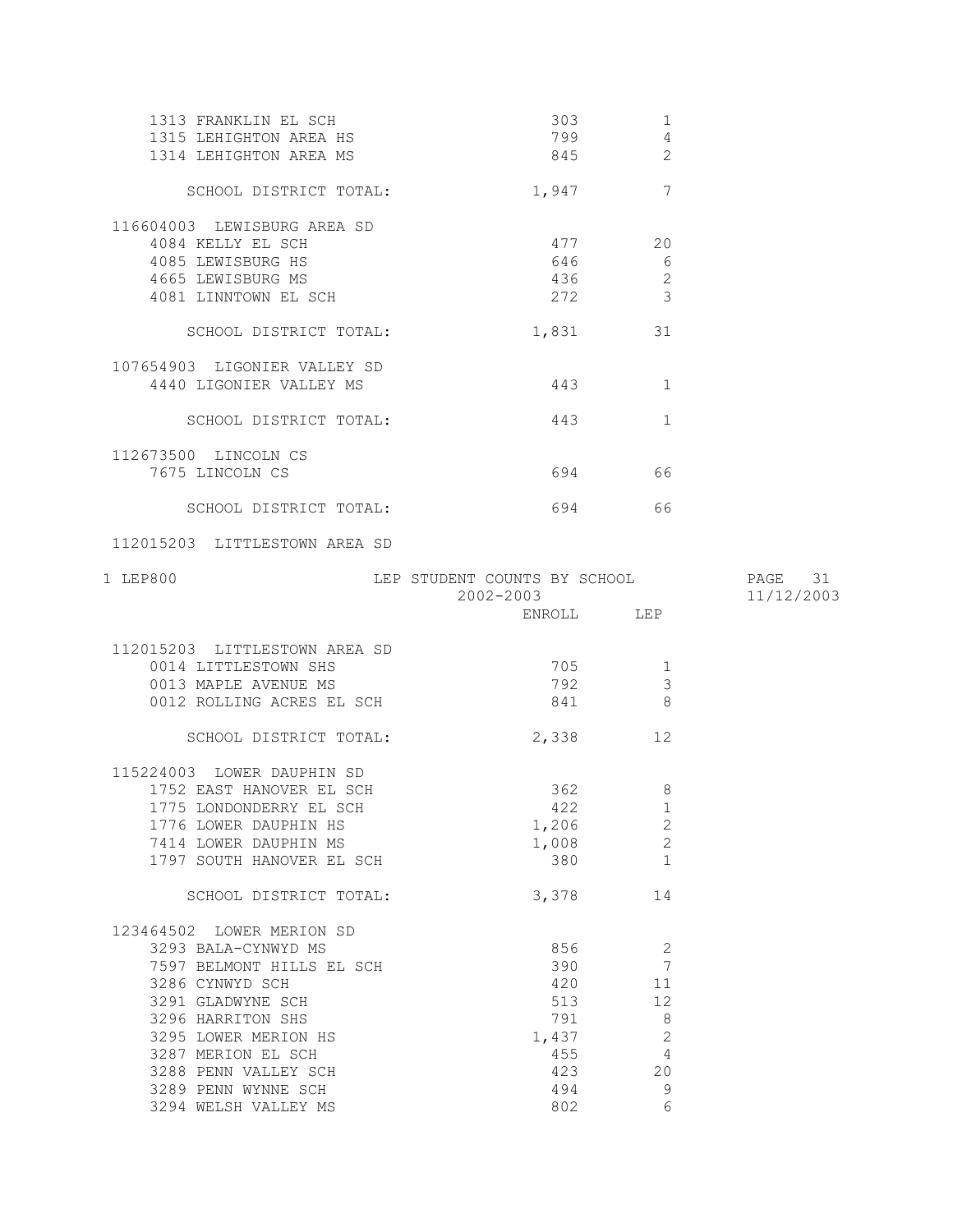| SCHOOL DISTRICT TOTAL:                               | 6,581      | 81              |            |
|------------------------------------------------------|------------|-----------------|------------|
| 123464603 LOWER MORELAND TOWNSHIP SD                 |            |                 |            |
| 4960 LOWER MORELAND HS                               | 560        | $\overline{4}$  |            |
| 7212 MURRAY AVENUE SCH                               | 681        | 8               |            |
| 3297 PINE ROAD EL SCH                                | 455        | 10              |            |
|                                                      |            |                 |            |
| SCHOOL DISTRICT TOTAL:                               | 1,696 22   |                 |            |
|                                                      |            |                 |            |
| 117414203 LOYALSOCK TOWNSHIP SD<br>3035 BECHT EL SCH |            |                 |            |
|                                                      | 192        | 4               |            |
| 3036 FOUR MILE SCH                                   | 377        | 3               |            |
| SCHOOL DISTRICT TOTAL:                               | 569        | $7\phantom{.0}$ |            |
|                                                      |            |                 |            |
| 129544503 MAHANOY AREA SD                            |            |                 |            |
| 7223 MAHANOY AREA EL SCH                             | 398 398    | 1               |            |
| 3902 MAHANOY AREA MS                                 | 411        | 2               |            |
|                                                      |            |                 |            |
| SCHOOL DISTRICT TOTAL:                               | 809 — 100  | 3               |            |
|                                                      |            |                 |            |
| 113364403 MANHEIM CENTRAL SD                         |            |                 |            |
| 2611 BURGARD EL SCH                                  |            | 525 6           |            |
| 7356 DOE RUN EL SCH                                  | 432        | $\overline{4}$  |            |
| LEP STUDENT COUNTS BY SCHOOL 52 PAGE 32<br>1 LEP800  |            |                 |            |
|                                                      | 2002-2003  |                 | 11/12/2003 |
|                                                      | ENROLL LEP |                 |            |
|                                                      |            |                 |            |
| 113364403 MANHEIM CENTRAL SD                         |            |                 |            |
| 2617 MANHEIM CENTRAL MS                              | 498        | $5\overline{)}$ |            |
| 2618 MANHEIM CENTRAL SHS                             | 1,053 11   |                 |            |
| 2610 STIEGEL EL SCH                                  | 297        | $\overline{4}$  |            |
|                                                      |            |                 |            |
| SCHOOL DISTRICT TOTAL:                               | 2,805      | 30              |            |
|                                                      |            |                 |            |
| 113364503 MANHEIM TOWNSHIP SD                        |            |                 |            |
| 2619 BRECHT SCH                                      | 409 29     |                 |            |
| 6733 BUCHER SCH                                      | 316        | 16              |            |
| 2623 MANHEIM TWP HS                                  | 1,619      | 20              |            |
| 5114 MANHEIM TWP MS                                  | 898        | 20              |            |
| 2621 NEFF SCH                                        | 409        | 15              |            |
| 7609 NEFF 6                                          | 466 100    | 17              |            |
| 4708 NITRAUER SCH                                    |            | 18              |            |
| 7383 REIDENBAUGH EL SCH                              | 606 — 100  | 30              |            |
| SCHOOL DISTRICT TOTAL:                               | 5,316      | 165             |            |
|                                                      |            |                 |            |
| 126513480 MARIANA BRACETTI ACADEMY CS                |            |                 |            |
| 7672 MARIANA BRACETTI ACADEMY CS                     | 857        | 140             |            |
|                                                      |            |                 |            |
| SCHOOL DISTRICT TOTAL:                               | 857        | 140             |            |
|                                                      |            |                 |            |
| 128325203 MARION CENTER AREA SD                      |            |                 |            |
| 7184 MARION CENTER AREA EL SCH                       | 657        | 2               |            |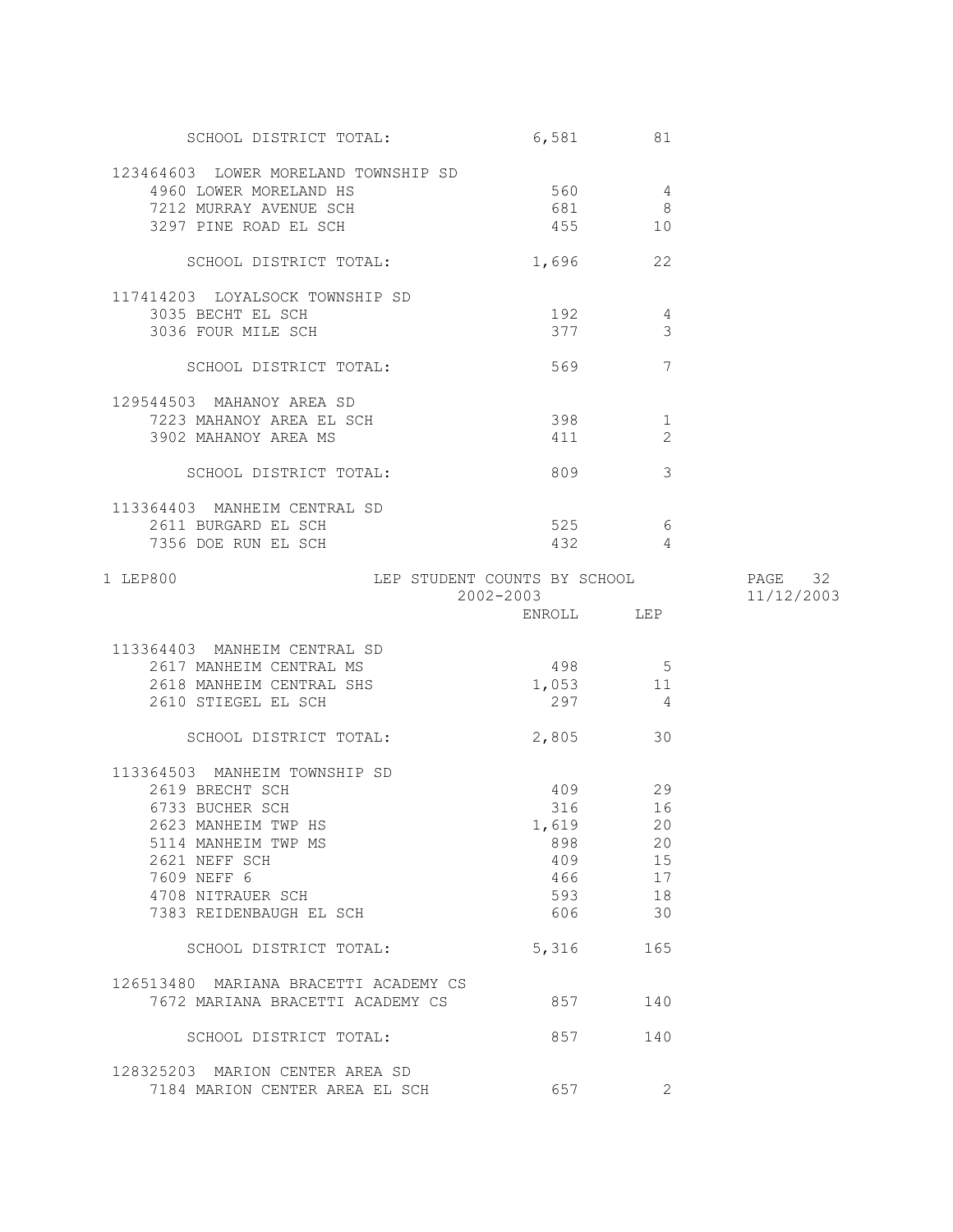| SCHOOL DISTRICT TOTAL:                                                                                                                                                                                                               | 657 — 100                                                          | 2                                             |            |
|--------------------------------------------------------------------------------------------------------------------------------------------------------------------------------------------------------------------------------------|--------------------------------------------------------------------|-----------------------------------------------|------------|
| 125235502 MARPLE NEWTOWN SD<br>1898 CULBERTSON EL SCH<br>1899 LOOMIS EL SCH<br>1902 MARPLE NEWTOWN SHS<br>1901 PAXON HOLLOW MS<br>1894 RUSSELL EL SCH<br>1896 WORRALL EL SCH                                                         | 442<br>333<br>1,122<br>859 5<br>340 15<br>307 9                    | 11<br>6<br>6                                  |            |
| SCHOOL DISTRICT TOTAL:                                                                                                                                                                                                               | 3,403 52                                                           |                                               |            |
| 104105003 MARS AREA SD<br>1158 MARS PRIMARY CTR                                                                                                                                                                                      | 585                                                                | 1                                             |            |
| SCHOOL DISTRICT TOTAL:                                                                                                                                                                                                               | 585                                                                | $\mathbf{1}$                                  |            |
| 101633903 MCGUFFEY SD<br>4248 CLAYSVILLE EL SCH                                                                                                                                                                                      | 736 730                                                            | 1                                             |            |
| SCHOOL DISTRICT TOTAL:                                                                                                                                                                                                               | 736 — 17                                                           | $\mathbf{1}$                                  |            |
| 103026002 MCKEESPORT AREA SD<br>0213 CENTENNIAL EL SCH<br>0499 MCCLURE MS                                                                                                                                                            | 562 2                                                              | 1<br>$\overline{1}$                           |            |
| 1 LEP800                                                                                                                                                                                                                             | LEP STUDENT COUNTS BY SCHOOL 57 PAGE 33<br>2002-2003<br>ENROLL LEP |                                               | 11/12/2003 |
|                                                                                                                                                                                                                                      |                                                                    |                                               |            |
|                                                                                                                                                                                                                                      |                                                                    |                                               |            |
| 103026002 MCKEESPORT AREA SD<br>6105 MCKEESPORT AREA SHS<br>0498 WHITE OAK SCH                                                                                                                                                       | 1,515<br>489                                                       | 1<br>$\mathbf{1}$                             |            |
| SCHOOL DISTRICT TOTAL:                                                                                                                                                                                                               | 3,054                                                              | 4                                             |            |
| 115216503 MECHANICSBURG AREA SD<br>1709 BROAD STREET EL SCH<br>1712 FILBERT STREET EL SCH<br>5098 MECHANICSBURG AREA SHS<br>1715 MECHANICSBURG MS<br>5021 NORTHSIDE EL SCH<br>1711 SHEPHERDSTOWN EL SCH<br>1713 SHIREMANSTOWN EL SCH | 284<br>261<br>1,128<br>870<br>273<br>318<br>123                    | 3<br>$\mathbf{1}$<br>17<br>18<br>19<br>4<br>1 |            |
| SCHOOL DISTRICT TOTAL:                                                                                                                                                                                                               | 3,257                                                              | 63                                            |            |
| 104435003 MERCER AREA SD<br>3157 MERCER AREA EL SCH                                                                                                                                                                                  | 802                                                                | $\mathbf 1$                                   |            |
| SCHOOL DISTRICT TOTAL:                                                                                                                                                                                                               | 802                                                                | $\mathbf{1}$                                  |            |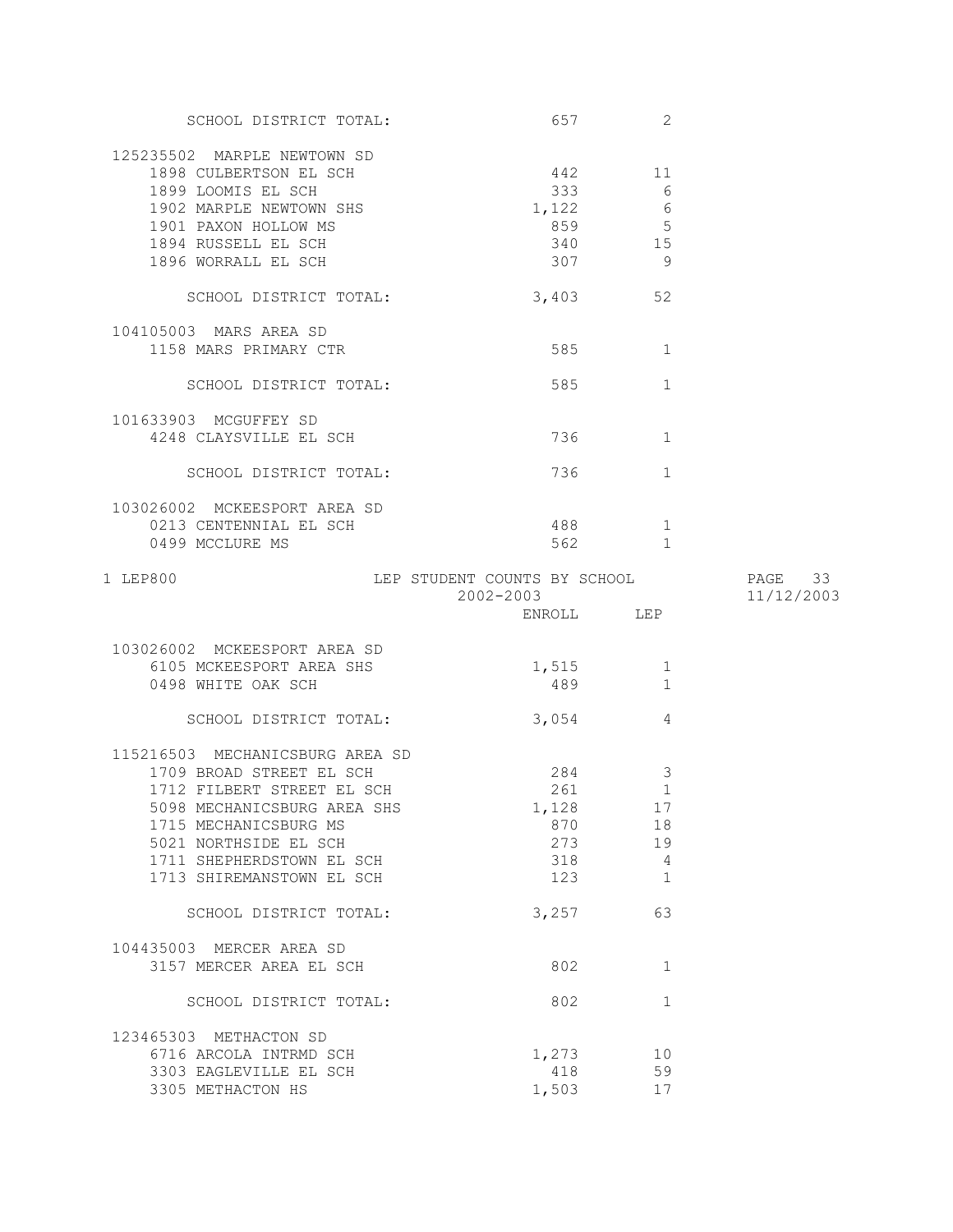| SCHOOL DISTRICT TOTAL:                            | 3,194                                                                                                                                                                                                                           | 86                            |            |
|---------------------------------------------------|---------------------------------------------------------------------------------------------------------------------------------------------------------------------------------------------------------------------------------|-------------------------------|------------|
| 108565203 MEYERSDALE AREA SD                      |                                                                                                                                                                                                                                 |                               |            |
| 3994 MEYERSDALE AREA HS                           | 436                                                                                                                                                                                                                             | 1                             |            |
| SCHOOL DISTRICT TOTAL:                            | 436                                                                                                                                                                                                                             | $\mathbf 1$                   |            |
| 119355503 MID VALLEY SD                           |                                                                                                                                                                                                                                 |                               |            |
| 2423 MID VALLEY EL CTR                            | 760                                                                                                                                                                                                                             | 3                             |            |
| 7065 MID VALLEY SEC CTR                           | 799                                                                                                                                                                                                                             | $\overline{2}$                |            |
|                                                   |                                                                                                                                                                                                                                 |                               |            |
| SCHOOL DISTRICT TOTAL:                            | 1,559                                                                                                                                                                                                                           | 5                             |            |
| 116555003 MIDD-WEST SD                            |                                                                                                                                                                                                                                 |                               |            |
| 3959 PENNS CREEK EL SCH                           | 131 \                                                                                                                                                                                                                           | 1                             |            |
| SCHOOL DISTRICT TOTAL:                            | 131 — 131 — 131 — 131 — 132 — 132 — 132 — 132 — 132 — 132 — 132 — 132 — 132 — 132 — 132 — 132 — 132 — 132 — 132 — 132 — 132 — 132 — 132 — 132 — 132 — 132 — 132 — 132 — 133 — 133 — 133 — 133 — 133 — 133 — 133 — 133 — 133 — 1 | 1                             |            |
|                                                   |                                                                                                                                                                                                                                 |                               |            |
| 115226003 MIDDLETOWN AREA SD<br>1786 DEMEY EL SCH | 396                                                                                                                                                                                                                             | $6\overline{6}$               |            |
| 1785 FEASER MS                                    | 661                                                                                                                                                                                                                             | 1                             |            |
| 4685 FINK EL SCH                                  | 349                                                                                                                                                                                                                             | 1                             |            |
| 1788 KUNKEL EL SCH                                | 488                                                                                                                                                                                                                             | 8                             |            |
| 1790 MIDDLETOWN AREA HS                           | 781                                                                                                                                                                                                                             | $\mathcal{S}$                 |            |
|                                                   |                                                                                                                                                                                                                                 |                               |            |
| SCHOOL DISTRICT TOTAL:                            | 2,675 19                                                                                                                                                                                                                        |                               |            |
| 1 LEP800                                          | LEP STUDENT COUNTS BY SCHOOL                                                                                                                                                                                                    |                               | PAGE 34    |
|                                                   | 2002-2003                                                                                                                                                                                                                       |                               | 11/12/2003 |
|                                                   |                                                                                                                                                                                                                                 |                               |            |
| 111444602 MIFFLIN COUNTY SD                       |                                                                                                                                                                                                                                 |                               |            |
| 6258 BUCHANAN EL SCH                              | 387 38                                                                                                                                                                                                                          | 2                             |            |
| 3178 DERRY EL SCH                                 | 163 —                                                                                                                                                                                                                           | $\mathbf 1$                   |            |
| 6261 EAST DERRY EL SCH                            | 280                                                                                                                                                                                                                             | $\sqrt{2}$                    |            |
| 6887 LEWISTOWN AREA SHS                           | 941                                                                                                                                                                                                                             | 5                             |            |
| 6950 LEWISTOWN MS                                 | 493                                                                                                                                                                                                                             | $\sqrt{4}$                    |            |
| 3189 SEVENTH WARD EL SCH                          | 255                                                                                                                                                                                                                             | $\epsilon$                    |            |
| 3196 STRODES MILLS EL SCH                         | 392                                                                                                                                                                                                                             | $1\,$                         |            |
| 6951 STRODES MILLS MS                             | 271                                                                                                                                                                                                                             | $\overline{2}$                |            |
| SCHOOL DISTRICT TOTAL:                            | 3,182                                                                                                                                                                                                                           | 23                            |            |
|                                                   |                                                                                                                                                                                                                                 |                               |            |
| 116605003 MIFFLINBURG AREA SD                     |                                                                                                                                                                                                                                 |                               |            |
| 6809 MIFFLINBURG AREA MS                          | 841                                                                                                                                                                                                                             | 5                             |            |
| 4091 MIFFLINBURG AREA SHS                         | 820                                                                                                                                                                                                                             | $\overline{2}$                |            |
| 6360 MIFFLINBURG EL SCH                           | 618                                                                                                                                                                                                                             | 10                            |            |
| SCHOOL DISTRICT TOTAL:                            | 2,279                                                                                                                                                                                                                           | 17                            |            |
| 105257602 MILLCREEK TOWNSHIP SD                   |                                                                                                                                                                                                                                 |                               |            |
| 2053 ASBURY EL SCH                                | 420                                                                                                                                                                                                                             | 9                             |            |
| 2054 BELLE VALLEY EL SCH                          | 571                                                                                                                                                                                                                             | 17                            |            |
| 4724 CHESTNUT HILL EL SCH                         |                                                                                                                                                                                                                                 | 11                            |            |
| 5329 GRANDVIEW EL SCH                             | 442                                                                                                                                                                                                                             |                               |            |
|                                                   |                                                                                                                                                                                                                                 | 17                            |            |
|                                                   | 569                                                                                                                                                                                                                             |                               |            |
| 4954 JAMES S WILSON MS<br>6711 MCDOWELL IHS       | 572<br>1,182                                                                                                                                                                                                                    | $\overline{\mathbf{3}}$<br>11 |            |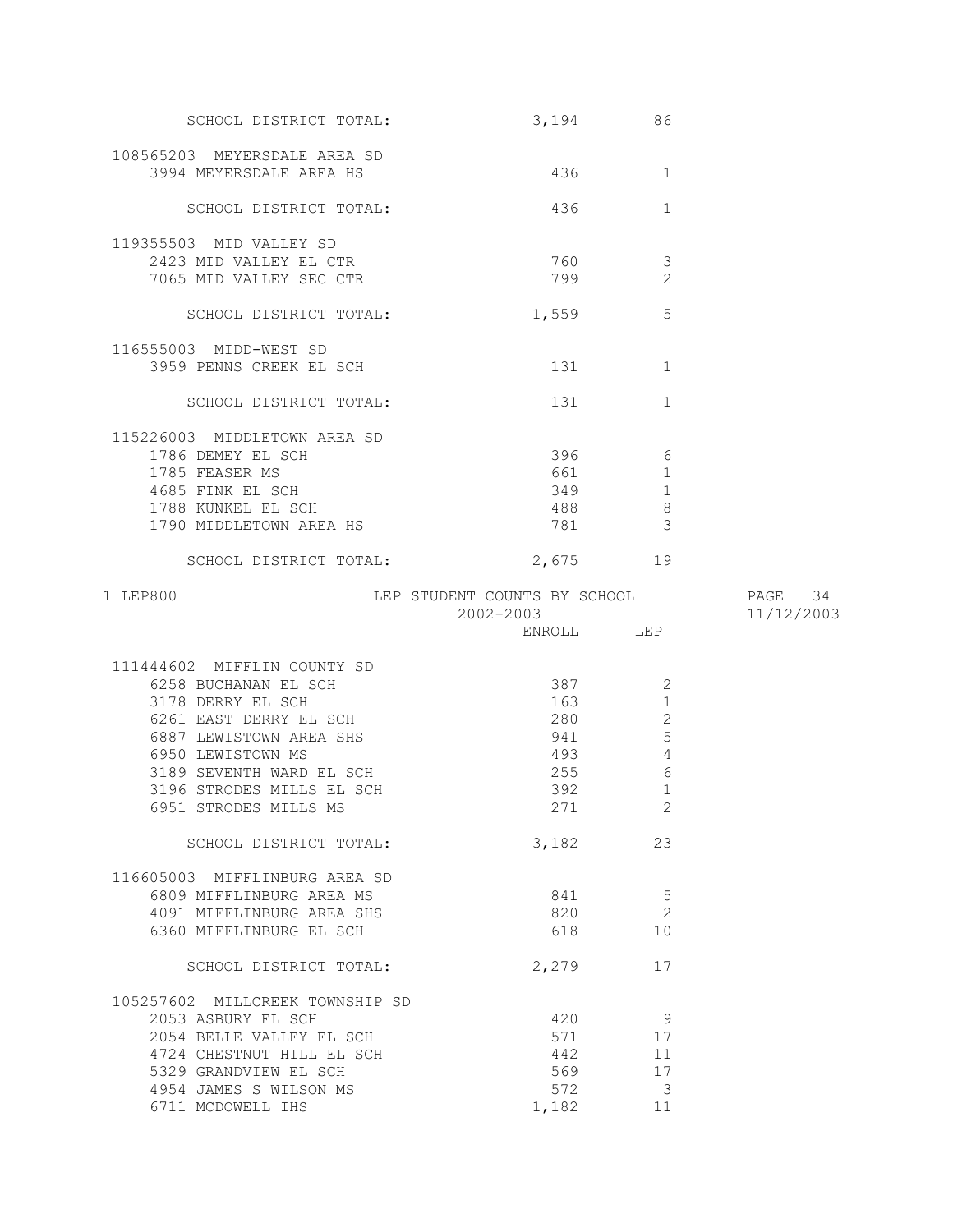| 2063 MCDOWELL SHS                                 | 1,111                                                                                                                                                                                                                          | 13              |            |
|---------------------------------------------------|--------------------------------------------------------------------------------------------------------------------------------------------------------------------------------------------------------------------------------|-----------------|------------|
| 2058 RIDGEFIELD EL SCH                            | 288                                                                                                                                                                                                                            | $6\overline{6}$ |            |
| 2059 TRACY EL SCH                                 | 526                                                                                                                                                                                                                            | 16              |            |
| 2060 VERNONDALE EL SCH                            | 234                                                                                                                                                                                                                            | $\overline{9}$  |            |
| 7384 WALNUT CREEK MS                              | 609 3                                                                                                                                                                                                                          |                 |            |
| 2062 WESTLAKE MS                                  | 552 12                                                                                                                                                                                                                         |                 |            |
| SCHOOL DISTRICT TOTAL:                            | 7,076                                                                                                                                                                                                                          | 127             |            |
| 115226103 MILLERSBURG AREA SD                     |                                                                                                                                                                                                                                |                 |            |
| 1793 LENKERVILLE EL SCH                           | 413                                                                                                                                                                                                                            | $\mathbf{1}$    |            |
| 1794 MILLERSBURG AREA SHS                         | 258                                                                                                                                                                                                                            | 2               |            |
|                                                   |                                                                                                                                                                                                                                |                 |            |
| SCHOOL DISTRICT TOTAL:                            | 671                                                                                                                                                                                                                            | $\mathcal{E}$   |            |
| 116495003 MILTON AREA SD                          |                                                                                                                                                                                                                                |                 |            |
| 5353 MILTON AREA EL SCH                           | 580 24                                                                                                                                                                                                                         |                 |            |
| 6863 MILTON AREA MS                               | 628                                                                                                                                                                                                                            | - 9             |            |
| 3541 MILTON HS                                    | 836                                                                                                                                                                                                                            | 12              |            |
| 3537 WHITE DEER EL SCH                            | 289                                                                                                                                                                                                                            | - 8             |            |
|                                                   |                                                                                                                                                                                                                                |                 |            |
| SCHOOL DISTRICT TOTAL:                            | 2,333 53                                                                                                                                                                                                                       |                 |            |
| 1 LEP800<br>LEP STUDENT COUNTS BY SCHOOL THAGE 35 |                                                                                                                                                                                                                                |                 |            |
|                                                   | $2002 - 2003$                                                                                                                                                                                                                  |                 | 11/12/2003 |
|                                                   | ENROLL LEP                                                                                                                                                                                                                     |                 |            |
| 129544703 MINERSVILLE AREA SD                     |                                                                                                                                                                                                                                |                 |            |
|                                                   |                                                                                                                                                                                                                                | 2               |            |
| 6699 MINERSVILLE AREA EL CTR                      | 445                                                                                                                                                                                                                            |                 |            |
| SCHOOL DISTRICT TOTAL:                            | 445                                                                                                                                                                                                                            | 2               |            |
| 103026303 MONTOUR SD                              |                                                                                                                                                                                                                                |                 |            |
| 4805 DAVID E WILLIAMS MS                          | 800                                                                                                                                                                                                                            | 3               |            |
| 6596 FOREST GROVE EL SCH                          | 691                                                                                                                                                                                                                            | $\overline{c}$  |            |
| 0234 INGRAM EL SCH                                | 262                                                                                                                                                                                                                            | $\mathbf{1}$    |            |
| 0229 J W BURKETT EL SCH                           | 441                                                                                                                                                                                                                            | $\overline{5}$  |            |
|                                                   |                                                                                                                                                                                                                                | 9               |            |
| 5017 MONTOUR HS                                   | 1,140                                                                                                                                                                                                                          |                 |            |
| SCHOOL DISTRICT TOTAL:                            | 3,334                                                                                                                                                                                                                          | 20              |            |
| 117415103 MONTOURSVILLE AREA SD                   |                                                                                                                                                                                                                                |                 |            |
| 3042 LYTER EL SCH                                 | 389                                                                                                                                                                                                                            | 3               |            |
| 3045 MONTOURSVILLE AREA SHS                       | 776 — 1776 — 1780 — 1780 — 1780 — 1780 — 1780 — 1780 — 1780 — 1780 — 1780 — 1780 — 1780 — 1780 — 1780 — 1780 — 1780 — 1780 — 1780 — 1780 — 1780 — 1780 — 1780 — 1780 — 1780 — 1780 — 1780 — 1780 — 1780 — 1780 — 1780 — 1780 — | $\mathbf{1}$    |            |
| SCHOOL DISTRICT TOTAL:                            | 1,165                                                                                                                                                                                                                          | 4               |            |
|                                                   |                                                                                                                                                                                                                                |                 |            |
| 119584503 MONTROSE AREA SD                        |                                                                                                                                                                                                                                |                 |            |
| 6421 LATHROP STREET EL SCH                        | 549                                                                                                                                                                                                                            | 1               |            |
| 4044 MONTROSE AREA JSHS                           | 974                                                                                                                                                                                                                            | 3               |            |
| SCHOOL DISTRICT TOTAL:                            | 1,523                                                                                                                                                                                                                          | 4               |            |
| 103026343 MOON AREA SD                            |                                                                                                                                                                                                                                |                 |            |
| 5127 ALLARD EL SCH                                | 222                                                                                                                                                                                                                            | 4               |            |
|                                                   | 573                                                                                                                                                                                                                            | $\mathbf 1$     |            |
| 0240 BON MEADE EL SCH                             | 277                                                                                                                                                                                                                            | 4               |            |
| 5299 HYDE EL SCH                                  |                                                                                                                                                                                                                                |                 |            |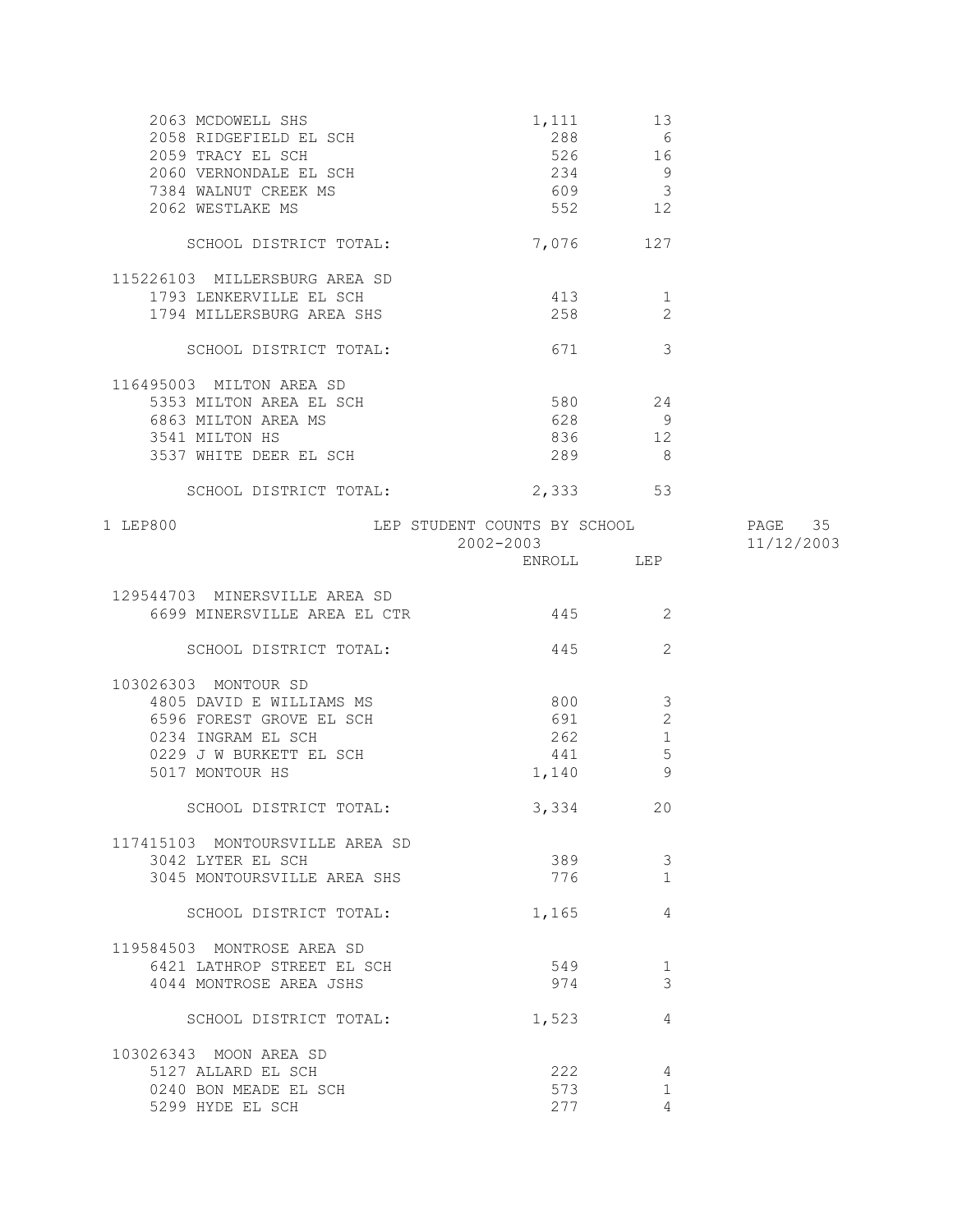| 7205 MOON MS<br>4951 MOON SHS                                                                                                                                                                                                                                                                                                                               | 927<br>1,103                                                                                       | 1<br>$\mathcal{S}$                                                                          |                       |
|-------------------------------------------------------------------------------------------------------------------------------------------------------------------------------------------------------------------------------------------------------------------------------------------------------------------------------------------------------------|----------------------------------------------------------------------------------------------------|---------------------------------------------------------------------------------------------|-----------------------|
| SCHOOL DISTRICT TOTAL:                                                                                                                                                                                                                                                                                                                                      |                                                                                                    | 3,102 13                                                                                    |                       |
| 122097203 MORRISVILLE BOROUGH SD<br>1058 GRANDVIEW EL SCH<br>1061 M R REITER EL SCH                                                                                                                                                                                                                                                                         |                                                                                                    | 164 15<br>271 16                                                                            |                       |
| 1062 MORRISVILLE BORO MS/HS                                                                                                                                                                                                                                                                                                                                 |                                                                                                    | 525 2                                                                                       |                       |
| SCHOOL DISTRICT TOTAL:                                                                                                                                                                                                                                                                                                                                      |                                                                                                    | 960 33                                                                                      |                       |
| 116495103 MOUNT CARMEL AREA SD<br>7498 MOUNT CARMEL AREA EL SCH                                                                                                                                                                                                                                                                                             | 843                                                                                                | 1                                                                                           |                       |
| SCHOOL DISTRICT TOTAL:                                                                                                                                                                                                                                                                                                                                      | 843                                                                                                | 1                                                                                           |                       |
| 107655903 MOUNT PLEASANT AREA SD                                                                                                                                                                                                                                                                                                                            |                                                                                                    |                                                                                             |                       |
| 1 LEP800                                                                                                                                                                                                                                                                                                                                                    | LEP STUDENT COUNTS BY SCHOOL<br>2002-2003                                                          |                                                                                             | PAGE 36<br>11/12/2003 |
|                                                                                                                                                                                                                                                                                                                                                             |                                                                                                    | ENROLL LEP                                                                                  |                       |
| 107655903 MOUNT PLEASANT AREA SD<br>4458 MOUNT PLEASANT AREA JSHS<br>4455 NORVELT EL SCH<br>4457 RAMSAY EL SCH<br>4453 RUMBAUGH EL SCH                                                                                                                                                                                                                      | 1,312<br>286 30<br>242                                                                             | 3<br>2<br>3<br>1                                                                            |                       |
| SCHOOL DISTRICT TOTAL:                                                                                                                                                                                                                                                                                                                                      | 2,329                                                                                              | 9                                                                                           |                       |
| 111316003 MOUNT UNION AREA SD<br>2297 MOUNT UNION AREA JSHS<br>2291 SHIRLEY TWP EL SCH                                                                                                                                                                                                                                                                      | 745<br>325                                                                                         | 3<br>$\mathbf{1}$                                                                           |                       |
| SCHOOL DISTRICT TOTAL:                                                                                                                                                                                                                                                                                                                                      | 1,070                                                                                              | 4                                                                                           |                       |
| 103026402 MT LEBANON SD<br>0249 FOSTER EL SCH<br>0251 HOOVER EL SCH<br>0248 HOWE EL SCH<br>0250 JEFFERSON EL SCH<br>7535 JEFFERSON MS<br>0246 LINCOLN EL SCH<br>0247 MARKHAM EL SCH<br>7534 MELLON MS<br>0254 MT LEBANON SHS<br>0245 WASHINGTON EL SCH<br>SCHOOL DISTRICT TOTAL:<br>114065503 MUHLENBERG SD<br>4919 MUHLENBERG EL CTR<br>6610 MUHLENBERG HS | 308 — 10<br>250<br>398<br>280<br>658<br>399<br>343<br>701<br>1,898<br>375<br>5,610<br>1,287<br>986 | 10<br>$\overline{2}$<br>$\mathbf{2}$<br>8<br>12<br>9<br>1<br>9<br>16<br>3<br>72<br>64<br>73 |                       |
| 0827 MUHLENBERG MS                                                                                                                                                                                                                                                                                                                                          | 732                                                                                                | 40                                                                                          |                       |

SCHOOL DISTRICT TOTAL: 3,005 177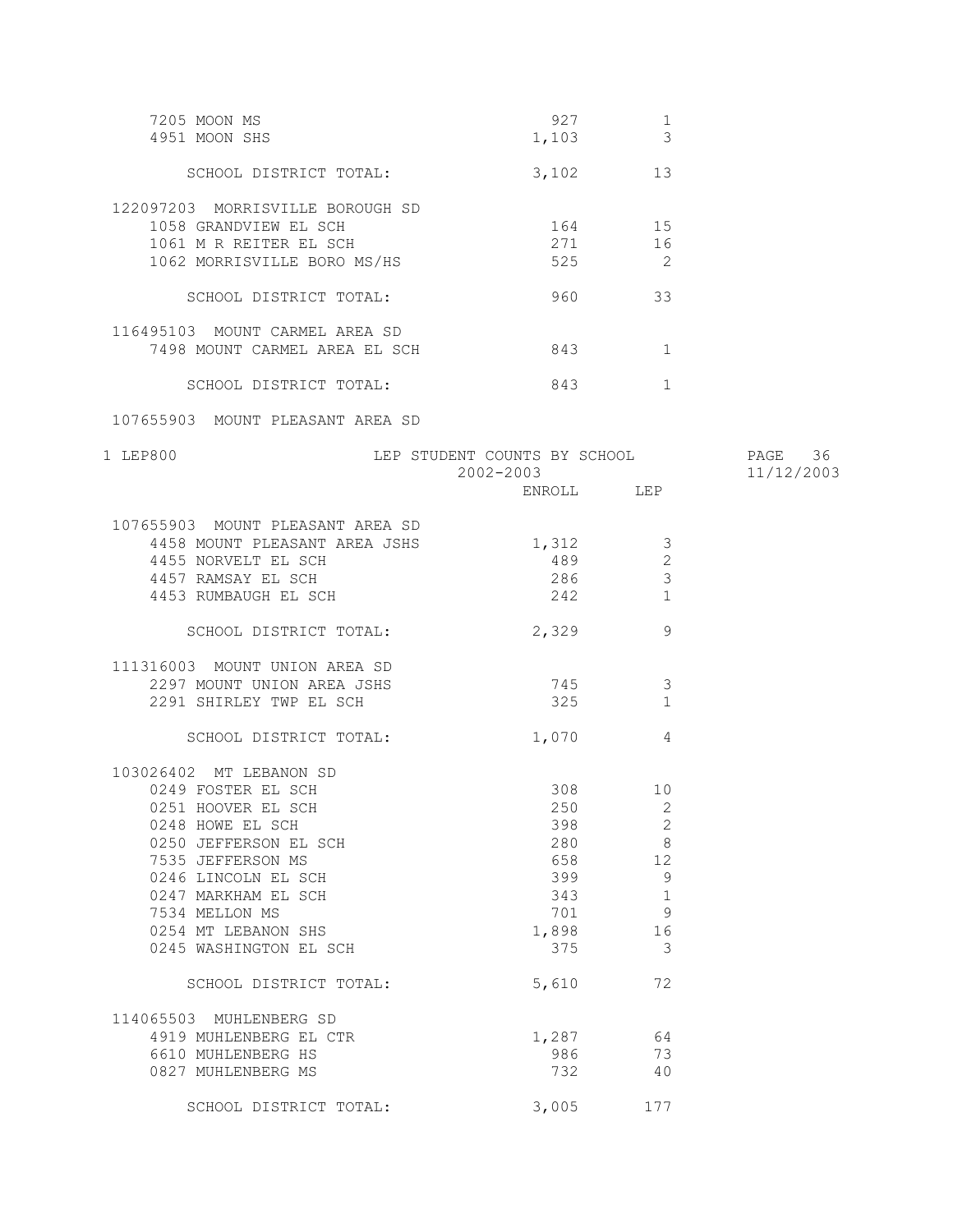| 117415303 MUNCY SD                  |                              |                |            |
|-------------------------------------|------------------------------|----------------|------------|
| 3047 WARD L MYERS EL SCH            | 561 —                        | 1              |            |
|                                     |                              |                |            |
| SCHOOL DISTRICT TOTAL:              | 561                          | $\mathbf{1}$   |            |
|                                     |                              |                |            |
| 120484803 NAZARETH AREA SD          |                              |                |            |
| 6717 LOWER NAZARETH EL SCH          | 462                          | $\overline{3}$ |            |
| 3495 NAZARETH AREA HS               | 1,408                        | $\overline{4}$ |            |
| 3494 NAZARETH AREA MS               | 1,132                        | $\mathbf{2}$   |            |
| 3493 SHAFER EL SCH                  | 722                          | 6              |            |
| SCHOOL DISTRICT TOTAL:              |                              | 15             |            |
|                                     | 3,724                        |                |            |
| 122097502 NESHAMINY SD              |                              |                |            |
| 5154 BUCK EL SCH                    | 497                          | 8 <sup>8</sup> |            |
| 1070 EVERITT EL SCH                 | 373                          | 9              |            |
| 4948 HECKMAN EL SCH                 | 518                          | $\overline{4}$ |            |
|                                     |                              |                |            |
| 1 LEP800                            | LEP STUDENT COUNTS BY SCHOOL |                | PAGE 37    |
|                                     | $2002 - 2003$                |                | 11/12/2003 |
|                                     |                              | ENROLL LEP     |            |
|                                     |                              |                |            |
| 122097502 NESHAMINY SD              |                              |                |            |
| 7128 HOOVER EL SCH                  | 658                          | 7              |            |
| 1069 JOSEPH E FERDERBAR EL SCH      | 520                          | 20             |            |
| 1065 LOWER SOUTHAMPTON EL SCH       | 484                          | $\overline{7}$ |            |
| 7380 MAPLE POINT MS                 | 1,079                        | 8 <sup>8</sup> |            |
| 1071 MILLER EL SCH                  |                              | 461 2          |            |
| 6455 NESHAMINY HS                   | 2,470 10                     |                |            |
| 4679 NESHAMINY MS                   |                              | 798 5          |            |
| 1077 POQUESSING MS                  |                              | 657 12         |            |
| 1076 SANDBURG MS                    | 759                          | -4             |            |
| 1072 SCHWEITZER EL SCH              | 341                          | 9              |            |
|                                     |                              |                |            |
| SCHOOL DISTRICT TOTAL:              | 9,615                        | 105            |            |
| 104375203 NESHANNOCK TOWNSHIP SD    |                              |                |            |
| 2689 NESHANNOCK JSHS                | 652                          | 1              |            |
| 2688 NESHANNOCK MEMORIAL EL SCH 686 |                              | 3              |            |
|                                     |                              |                |            |
| SCHOOL DISTRICT TOTAL:              | 1,338                        | 4              |            |
|                                     |                              |                |            |
| 104375302 NEW CASTLE AREA SD        |                              |                |            |
| 2702 BEN FRANKLIN JHS               | 617                          | $\mathbf{2}$   |            |
| 2704 NEW CASTLE SHS                 | 951                          | $\mathfrak{Z}$ |            |
| 2700 THADDEUS STEVENS SCH           | 270                          | $\overline{2}$ |            |
|                                     |                              |                |            |
| SCHOOL DISTRICT TOTAL:              | 1,838                        | 7              |            |
|                                     |                              |                |            |
| 122097604 NEW HOPE-SOLEBURY SD      |                              |                |            |
| 1082 NEW HOPE-SOLEBURY EL SCH       | 484                          | 8              |            |
| 1084 NEW HOPE-SOLEBURY HS           | 416                          | $\mathfrak{Z}$ |            |
| 7561 NEW HOPE-SOLEBURY MS           | 446                          | $\overline{7}$ |            |
| SCHOOL DISTRICT TOTAL:              | 1,346                        | 18             |            |
|                                     |                              |                |            |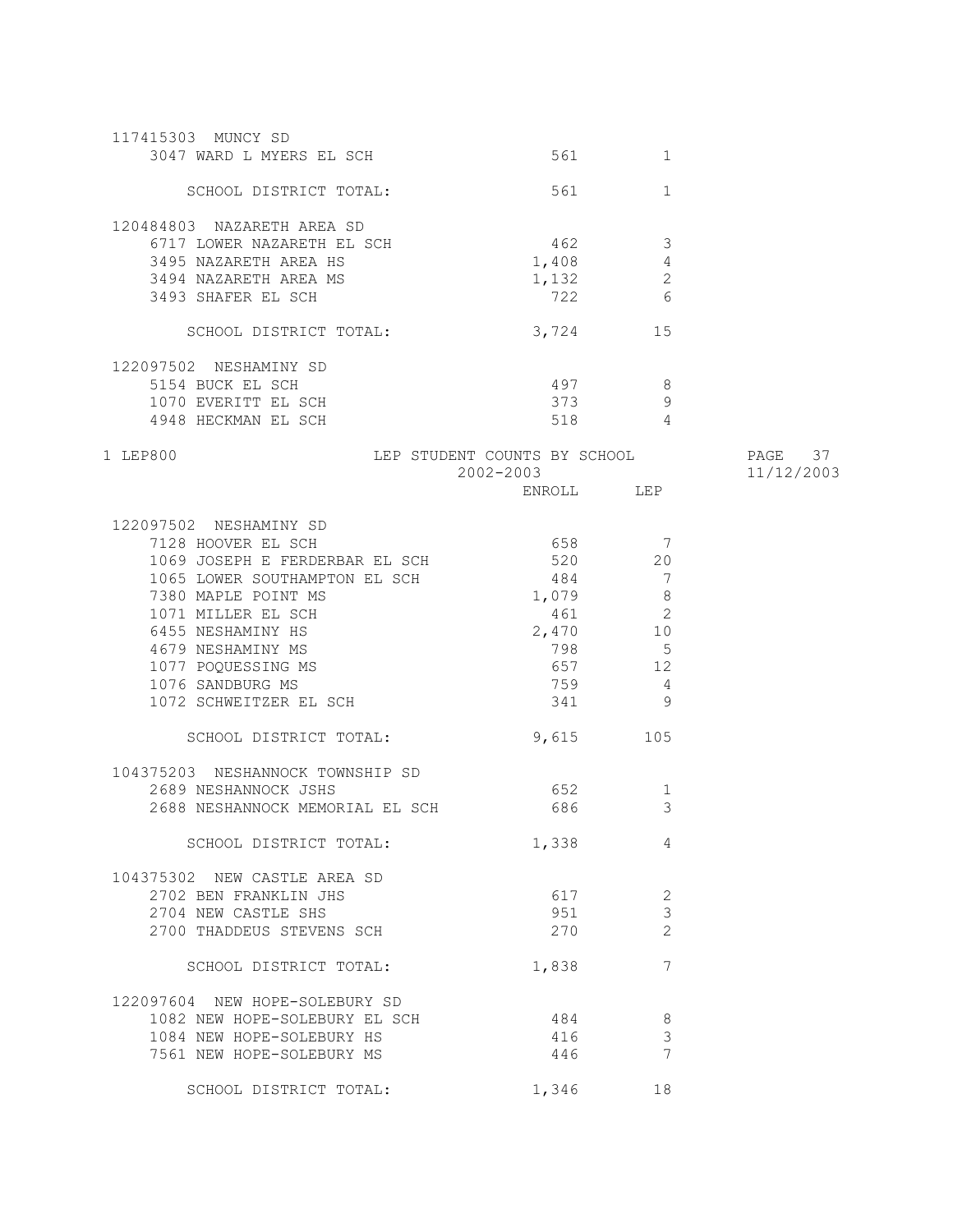| 107656303 NEW KENSINGTON-ARNOLD SD        |                              |                            |            |
|-------------------------------------------|------------------------------|----------------------------|------------|
| 5167 BERKEY SCH                           | 393                          | 2                          |            |
| 4461 EDGEWOOD SCH                         | 99                           | $\mathbf 1$                |            |
| 6184 VALLEY MS                            | 591                          | $\mathbf{1}$               |            |
| SCHOOL DISTRICT TOTAL:                    | 1,083                        | 4                          |            |
|                                           |                              |                            |            |
| 115504003 NEWPORT SD<br>3583 NEWPORT JSHS | 615                          | $\overline{4}$             |            |
|                                           |                              |                            |            |
| SCHOOL DISTRICT TOTAL:                    | 615                          | 4                          |            |
| 123465602 NORRISTOWN AREA SD              |                              |                            |            |
| 3263 COLE MANOR EL SCH                    | 416 35                       |                            |            |
| 3265 EAST NORRITON MS                     | 375                          | $\overline{7}$             |            |
| 3321 EISENHOWER MS                        | 710                          | 16                         |            |
| 5080 GOTWALS EL SCH                       | 400                          | 75                         |            |
| 3318 HANCOCK EL SCH                       | 480 — 180                    | 30                         |            |
|                                           |                              |                            |            |
| 1 LEP800                                  | LEP STUDENT COUNTS BY SCHOOL |                            | PAGE 38    |
|                                           | 2002-2003                    |                            | 11/12/2003 |
|                                           | ENROLL LEP                   |                            |            |
| 123465602 NORRISTOWN AREA SD              |                              |                            |            |
| 3408 MARSHALL STREET EL SCH               | 657                          | 63                         |            |
| 6729 NORRISTOWN AREA HS                   | 1,790                        | 61                         |            |
| 5253 PAUL V FLY EL SCH                    | 575                          | 35                         |            |
| 3320 STEWART MS                           | 682                          | 36                         |            |
| 7364 WHITEHALL EL SCH                     | 588                          | 61                         |            |
|                                           |                              |                            |            |
| SCHOOL DISTRICT TOTAL:                    | 6,673 419                    |                            |            |
| 103026852 NORTH ALLEGHENY SD              |                              |                            |            |
| 0263 BRADFORD WOODS EL SCH                | 419                          | 4                          |            |
| 5108 CARSON MS                            | 705                          | 19                         |            |
| 0265 FRANKLIN EL SCH                      | 407                          | $\overline{\phantom{0}}^2$ |            |
| 6603 HOSACK EL SCH                        | 423                          | 11                         |            |
| 0266 INGOMAR EL SCH                       | 388                          | 3                          |            |
| 7346 MARSHALL EL SCH                      | 720                          | $\mathbf{2}$               |            |
| 7379 MARSHALL MS                          | 789                          | $\overline{3}$             |            |
| 0268 MCKNIGHT EL SCH                      | 705                          | 17                         |            |
| 0271 NORTH ALLEGHENY IHS                  | 1,408                        | 7                          |            |
|                                           |                              |                            |            |
| 6793 NORTH ALLEGHENY SHS                  | 1,378                        | 3                          |            |
| 0269 PEEBLES EL SCH                       | 346                          | 10                         |            |
| SCHOOL DISTRICT TOTAL:                    | 7,688                        | 81                         |            |
| 106167504 NORTH CLARION COUNTY SD         |                              |                            |            |
| 5139 NORTH CLARION CO EL SCH              | 303                          | 1                          |            |
|                                           |                              |                            |            |
| SCHOOL DISTRICT TOTAL:                    | 303                          | 1                          |            |
| 105258303 NORTH EAST SD                   |                              |                            |            |
| 4946 EARLE C DAVIS PRIMARY                | 377                          | 2                          |            |
| 6145 NORTH EAST HS                        | 670                          | 1                          |            |
| 7360 NORTH EAST MS                        | 498                          | $\mathbf{1}$               |            |
|                                           |                              |                            |            |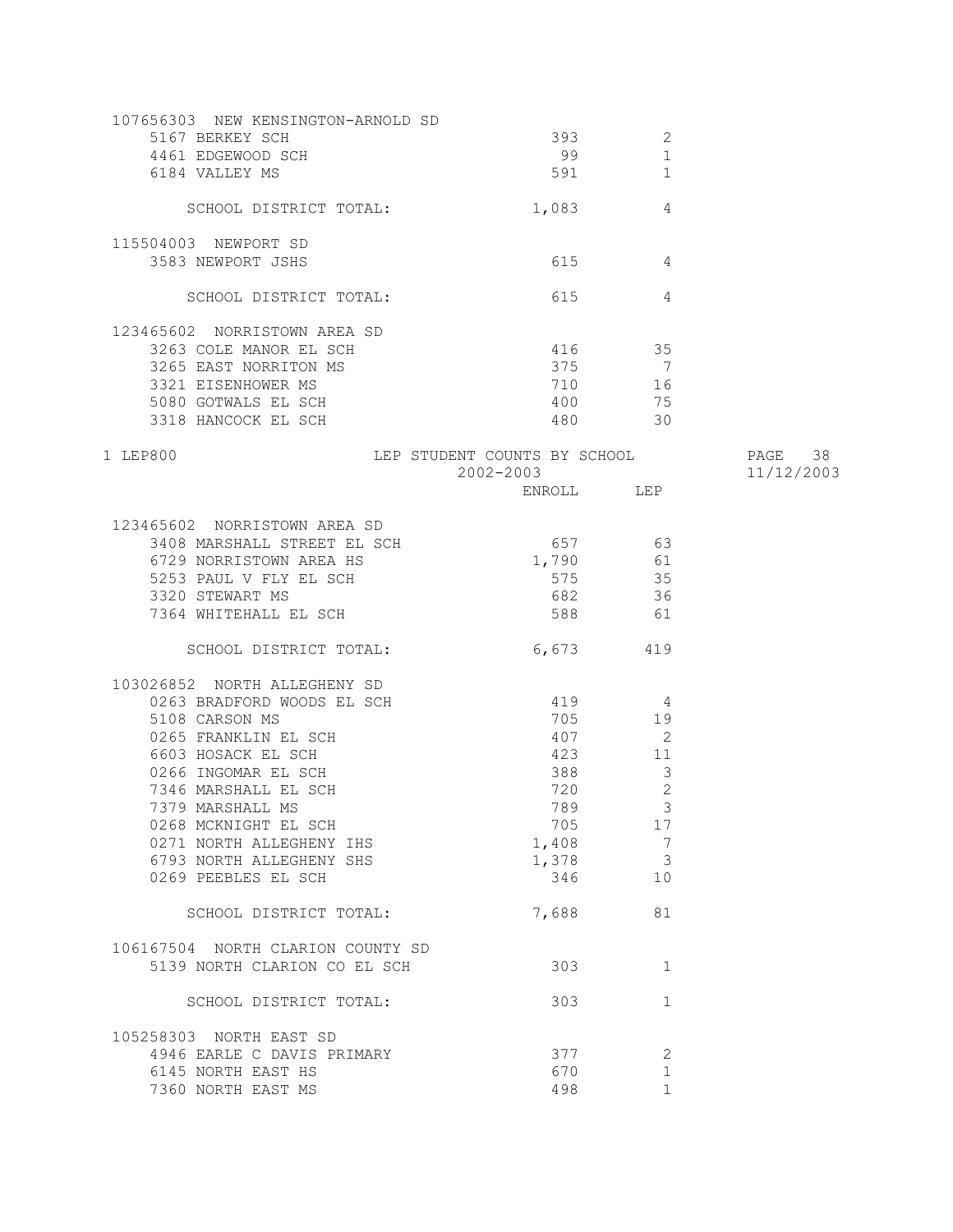| SCHOOL DISTRICT TOTAL:                                                                                                                                                                                  | 1,545                                                        | 4            |            |
|---------------------------------------------------------------------------------------------------------------------------------------------------------------------------------------------------------|--------------------------------------------------------------|--------------|------------|
| 103026902 NORTH HILLS SD                                                                                                                                                                                |                                                              |              |            |
|                                                                                                                                                                                                         |                                                              |              |            |
|                                                                                                                                                                                                         |                                                              |              |            |
|                                                                                                                                                                                                         |                                                              |              |            |
|                                                                                                                                                                                                         |                                                              |              |            |
|                                                                                                                                                                                                         |                                                              |              |            |
|                                                                                                                                                                                                         |                                                              |              |            |
|                                                                                                                                                                                                         |                                                              |              |            |
| 0286 HIGHCLIFF EL SCH<br>6106 NORTH HILLS JHS<br>7101 NORTH HILLS SHS<br>0287 NORTHWAY EL SCH<br>0282 PERRYSVILLE EL SCH<br>0291 ROSS EL SCH<br>0291 ROSS EL SCH<br>0290 WEST VIEW EL SCH<br>479<br>479 |                                                              |              |            |
| SCHOOL DISTRICT TOTAL:                                                                                                                                                                                  | $4,413$ 44                                                   |              |            |
| 123465702 NORTH PENN SD                                                                                                                                                                                 |                                                              |              |            |
| 7406 BRIDLE PATH EL SCH                                                                                                                                                                                 | 634 23                                                       |              |            |
| 6907 GENERAL NASH EL SCH<br>4831 GWYN-NOR EL SCH                                                                                                                                                        | 581 9                                                        |              |            |
|                                                                                                                                                                                                         | 543                                                          | 34           |            |
| 7314 GWYNEDD SQUARE EL SCH                                                                                                                                                                              |                                                              | 636 22       |            |
|                                                                                                                                                                                                         |                                                              |              |            |
| 1 LEP800                                                                                                                                                                                                | LEP STUDENT COUNTS BY SCHOOL PAGE 39<br>2002-2003 11/12/2003 |              | 11/12/2003 |
|                                                                                                                                                                                                         |                                                              | ENROLL LEP   |            |
|                                                                                                                                                                                                         |                                                              |              |            |
| 123465702 NORTH PENN SD                                                                                                                                                                                 |                                                              |              |            |
|                                                                                                                                                                                                         | 628 111                                                      |              |            |
|                                                                                                                                                                                                         | 485                                                          | 30           |            |
| 165702 NOKIH FENN SD<br>5344 HATFIELD EL SCH<br>3379 INGLEWOOD EL SCH<br>3309 KNAPP EL SCH<br>3275 KULP EL SCH<br>4830 MONTGOMERY EL SCH                                                                | 576                                                          | 42           |            |
|                                                                                                                                                                                                         | 459                                                          | 20           |            |
|                                                                                                                                                                                                         | 798 33                                                       |              |            |
|                                                                                                                                                                                                         | 3, 168 113                                                   |              |            |
| 5345 NORTH PENN SHS                                                                                                                                                                                     |                                                              |              |            |
|                                                                                                                                                                                                         | 447                                                          | 4            |            |
|                                                                                                                                                                                                         |                                                              | 399 55       |            |
|                                                                                                                                                                                                         |                                                              | 979 5        |            |
|                                                                                                                                                                                                         | $1,489$ 54                                                   |              |            |
|                                                                                                                                                                                                         | 913                                                          | 42           |            |
|                                                                                                                                                                                                         | 605                                                          | 16           |            |
| 3325 NORTH FENN SHS<br>3325 NORTH WALES EL SCH<br>3280 OAK PARK EL SCH<br>3322 PENNBROOK MS<br>3324 PENNDALE MS<br>3323 PENNFIELD MS<br>7407 WALTON FARM EL SCH<br>3278 YORK AVENUE EL SCH              | 234                                                          | 15           |            |
| SCHOOL DISTRICT TOTAL:                                                                                                                                                                                  | 13,574 628                                                   |              |            |
| 119356503 NORTH POCONO SD                                                                                                                                                                               |                                                              |              |            |
| 2444 JEFFERSON EL SCH                                                                                                                                                                                   | 303                                                          | 1            |            |
|                                                                                                                                                                                                         |                                                              |              |            |
| 7409 MOSCOW EL CTR                                                                                                                                                                                      | 762                                                          | $\mathbf{1}$ |            |
| 2446 NORTH POCONO HS                                                                                                                                                                                    | 1,082                                                        | 4            |            |
| SCHOOL DISTRICT TOTAL:                                                                                                                                                                                  | 2,147                                                        | 6            |            |
| 129545003 NORTH SCHUYLKILL SD                                                                                                                                                                           |                                                              |              |            |
| 6973 FRACKVILLE AREA EL SCH                                                                                                                                                                             | 398                                                          | 5            |            |
| 3883 NORTH SCHUYLKILL JSHS                                                                                                                                                                              | 1,008                                                        | 6            |            |
| SCHOOL DISTRICT TOTAL:                                                                                                                                                                                  | 1,406                                                        | 11           |            |
|                                                                                                                                                                                                         |                                                              |              |            |
| 120484903 NORTHAMPTON AREA SD                                                                                                                                                                           |                                                              |              |            |
| 5062 GEORGE WOLF EL SCH                                                                                                                                                                                 | 762                                                          | 5            |            |
| 3499 LEHIGH TWP EL SCH                                                                                                                                                                                  | 608                                                          | $\mathbf{2}$ |            |
| 3500 MOORE TWP EL SCH                                                                                                                                                                                   | 604                                                          | $\mathbf{1}$ |            |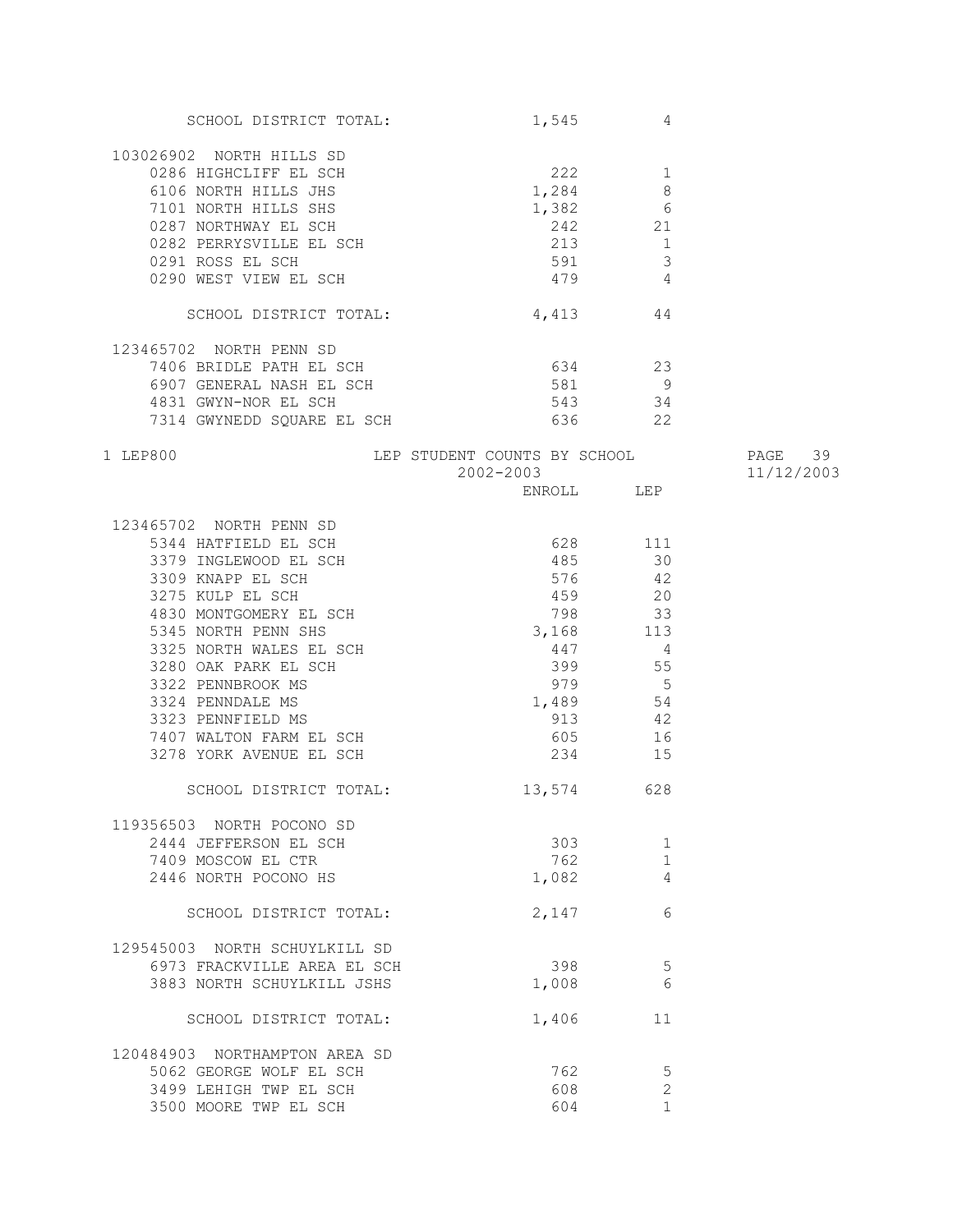| 3505 NORTHAMPTON AREA SHS<br>7430 NORTHAMPTON BOROUGH EL | 1,800<br>754                              | 5<br>$\mathbf{2}$                                                                                                                                                                                                                    |                       |
|----------------------------------------------------------|-------------------------------------------|--------------------------------------------------------------------------------------------------------------------------------------------------------------------------------------------------------------------------------------|-----------------------|
| 5258 NORTHAMPTON MS                                      | 1,008                                     | $\overline{4}$                                                                                                                                                                                                                       |                       |
| SCHOOL DISTRICT TOTAL:                                   |                                           | 5,536<br>19                                                                                                                                                                                                                          |                       |
| 117083004 NORTHEAST BRADFORD SD                          |                                           |                                                                                                                                                                                                                                      |                       |
| 0964 NORTHEAST BRADFORD JSHS                             | 489                                       | 1                                                                                                                                                                                                                                    |                       |
| SCHOOL DISTRICT TOTAL:                                   | 489                                       | $\mathbf{1}$                                                                                                                                                                                                                         |                       |
| 112674403 NORTHEASTERN YORK SD                           |                                           |                                                                                                                                                                                                                                      |                       |
| 4572 CONEWAGO EL SCH                                     | 234                                       | $\sim$ 1                                                                                                                                                                                                                             |                       |
| 7375 MT WOLF EARLY LC                                    |                                           | 281 281<br>5                                                                                                                                                                                                                         |                       |
| 4578 NORTHEASTERN MS                                     |                                           | 540 1                                                                                                                                                                                                                                |                       |
| 4577 NORTHEASTERN SHS                                    |                                           | 763 — 763 — 763 — 763 — 763 — 763 — 763 — 764 — 765 — 765 — 765 — 765 — 765 — 766 — 766 — 766 — 767 — 768 — 769 — 769 — 769 — 769 — 769 — 769 — 769 — 769 — 769 — 760 — 760 — 760 — 760 — 760 — 760 — 760 — 760 — 760 — 760 — 7<br>9 |                       |
| 5272 ORENDORF EL SCH                                     |                                           | 394<br>13                                                                                                                                                                                                                            |                       |
| 7644 SPRING FORGE INTRD SCH                              | 522                                       | 7                                                                                                                                                                                                                                    |                       |
| 1 LEP800                                                 | LEP STUDENT COUNTS BY SCHOOL<br>2002-2003 |                                                                                                                                                                                                                                      | PAGE 40<br>11/12/2003 |
|                                                          |                                           | ENROLL LEP                                                                                                                                                                                                                           |                       |
| 112674403 NORTHEASTERN YORK SD                           |                                           |                                                                                                                                                                                                                                      |                       |
| 4576 YORK HAVEN EL SCH                                   | 273                                       | 5                                                                                                                                                                                                                                    |                       |
| SCHOOL DISTRICT TOTAL:                                   | 3,007                                     | 41                                                                                                                                                                                                                                   |                       |
| 108056004 NORTHERN BEDFORD COUNTY SD                     |                                           |                                                                                                                                                                                                                                      |                       |
| 0747 NORTHERN BEDFORD CO MS/SHS                          | 642                                       | 2                                                                                                                                                                                                                                    |                       |
| SCHOOL DISTRICT TOTAL:                                   | 642                                       | 2                                                                                                                                                                                                                                    |                       |
|                                                          |                                           |                                                                                                                                                                                                                                      |                       |
| 113385003 NORTHERN LEBANON SD                            |                                           |                                                                                                                                                                                                                                      |                       |
| 2758 EAST HANOVER EL SCH                                 | 200                                       | 3                                                                                                                                                                                                                                    |                       |
| 2755 FREDERICKSBURG EL SCH                               | 316                                       | $\,8\,$                                                                                                                                                                                                                              |                       |
| 2757 JONESTOWN EL SCH                                    | 506                                       | $\,8\,$                                                                                                                                                                                                                              |                       |
| 2756 LICKDALE EL SCH                                     | 237                                       | $\mathcal{S}$                                                                                                                                                                                                                        |                       |
| 7392 NORTHERN LEBANON MS                                 | 418                                       | $\overline{c}$                                                                                                                                                                                                                       |                       |
| 2760 NORTHERN LEBANON SHS                                | 771                                       | 7                                                                                                                                                                                                                                    |                       |
| SCHOOL DISTRICT TOTAL:                                   |                                           | 2,448<br>31                                                                                                                                                                                                                          |                       |
| 121394503 NORTHERN LEHIGH SD                             |                                           |                                                                                                                                                                                                                                      |                       |
| 2818 NORTHERN LEHIGH SHS                                 | 692                                       | 1                                                                                                                                                                                                                                    |                       |
| 6727 SLATINGTON EL SCH                                   | 614                                       | 6                                                                                                                                                                                                                                    |                       |
| SCHOOL DISTRICT TOTAL:                                   | 1,306                                     | 7                                                                                                                                                                                                                                    |                       |
| 117596003 NORTHERN TIOGA SD                              |                                           |                                                                                                                                                                                                                                      |                       |
| 6372 ELKLAND JSHS                                        | 301                                       | 1                                                                                                                                                                                                                                    |                       |
| 6373 WILLIAMSON SHS                                      |                                           | 563<br>$\mathbf{1}$                                                                                                                                                                                                                  |                       |
| SCHOOL DISTRICT TOTAL:                                   | 864                                       | 2                                                                                                                                                                                                                                    |                       |
| 115674603 NORTHERN YORK COUNTY SD                        |                                           |                                                                                                                                                                                                                                      |                       |
| 6345 NORTHERN HS                                         | 1,032                                     | 2                                                                                                                                                                                                                                    |                       |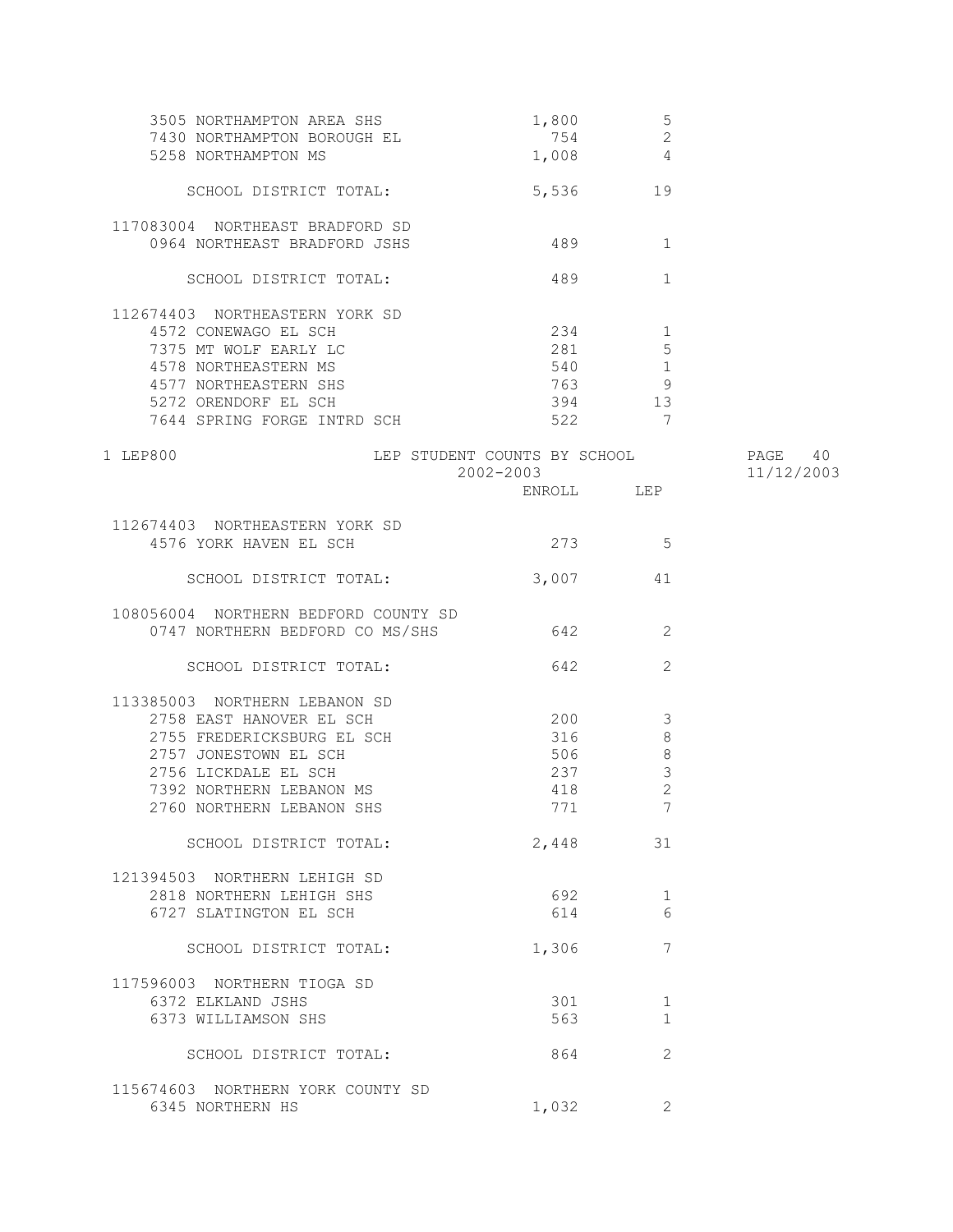| SCHOOL DISTRICT TOTAL:                                          | 1,032                                     | 2               |                       |
|-----------------------------------------------------------------|-------------------------------------------|-----------------|-----------------------|
| 103026873 NORTHGATE SD<br>6977 BELLEVUE EL SCH                  | 440                                       | 9               |                       |
| 0053 NORTHGATE MSHS                                             | 783                                       | 1               |                       |
| SCHOOL DISTRICT TOTAL:                                          | 1,223                                     | 10              |                       |
| 118406003 NORTHWEST AREA SD                                     |                                           |                 |                       |
| 2957 GARRISON MEMORIAL SCH                                      |                                           | 186 — 186<br>2  |                       |
| SCHOOL DISTRICT TOTAL:                                          | 186                                       | 2               |                       |
| 121394603 NORTHWESTERN LEHIGH SD<br>2821 NORTHWESTERN LEHIGH HS |                                           | 771 1           |                       |
| SCHOOL DISTRICT TOTAL:                                          |                                           | 771 1           |                       |
| 1 LEP800                                                        | LEP STUDENT COUNTS BY SCHOOL<br>2002-2003 |                 | PAGE 41<br>11/12/2003 |
|                                                                 |                                           | ENROLL LEP      |                       |
| 107656502 NORWIN SD                                             |                                           |                 |                       |
| 4479 HARTFORD HEIGHTS EL SCH                                    | 279                                       | 1               |                       |
| 4482 NORWIN MS                                                  | 698 8                                     | 4               |                       |
| 4717 NORWIN SHS                                                 | 1,660                                     | $5\phantom{.0}$ |                       |
| 4474 SCULL EL SCH                                               |                                           | 543 15          |                       |
| 7716 SUNSET VALLEY EL SCH                                       | 565                                       | 5               |                       |
| SCHOOL DISTRICT TOTAL:                                          | 3,745                                     | 30              |                       |
| 126513440 NUEVA ESPERANZA ACADEMY CS                            |                                           |                 |                       |
| 7665 NUEVA ESPERANZA ACADEMY CS                                 | 351                                       | 22              |                       |
| SCHOOL DISTRICT TOTAL:                                          |                                           | 22              |                       |
| 124156503 OCTORARA AREA SD                                      |                                           |                 |                       |
| 1414 OCTORARA AREA HS                                           |                                           | 798 16          |                       |
| 1413 OCTORARA EL SCH                                            | 627                                       | 13              |                       |
| 6484 OCTORARA MS                                                |                                           | 665 6           |                       |
| 7656 OCTORARA PRIMARY LC                                        | 560                                       | 16              |                       |
| SCHOOL DISTRICT TOTAL:                                          | 2,650                                     | 51              |                       |
| 106616203 OIL CITY AREA SD                                      |                                           |                 |                       |
| 4931 OIL CITY SHS                                               | 884                                       | $\mathbf 1$     |                       |
|                                                                 |                                           |                 |                       |
| SCHOOL DISTRICT TOTAL:                                          | 884                                       | $\mathbf 1$     |                       |
| 119356603 OLD FORGE SD                                          |                                           |                 |                       |
| 2448 OLD FORGE EL SCH                                           | 501                                       | 5               |                       |
| 2449 OLD FORGE JSHS                                             | 479                                       | 2               |                       |
| SCHOOL DISTRICT TOTAL:                                          | 980                                       | 7               |                       |
|                                                                 |                                           |                 |                       |

124156603 OWEN J ROBERTS SD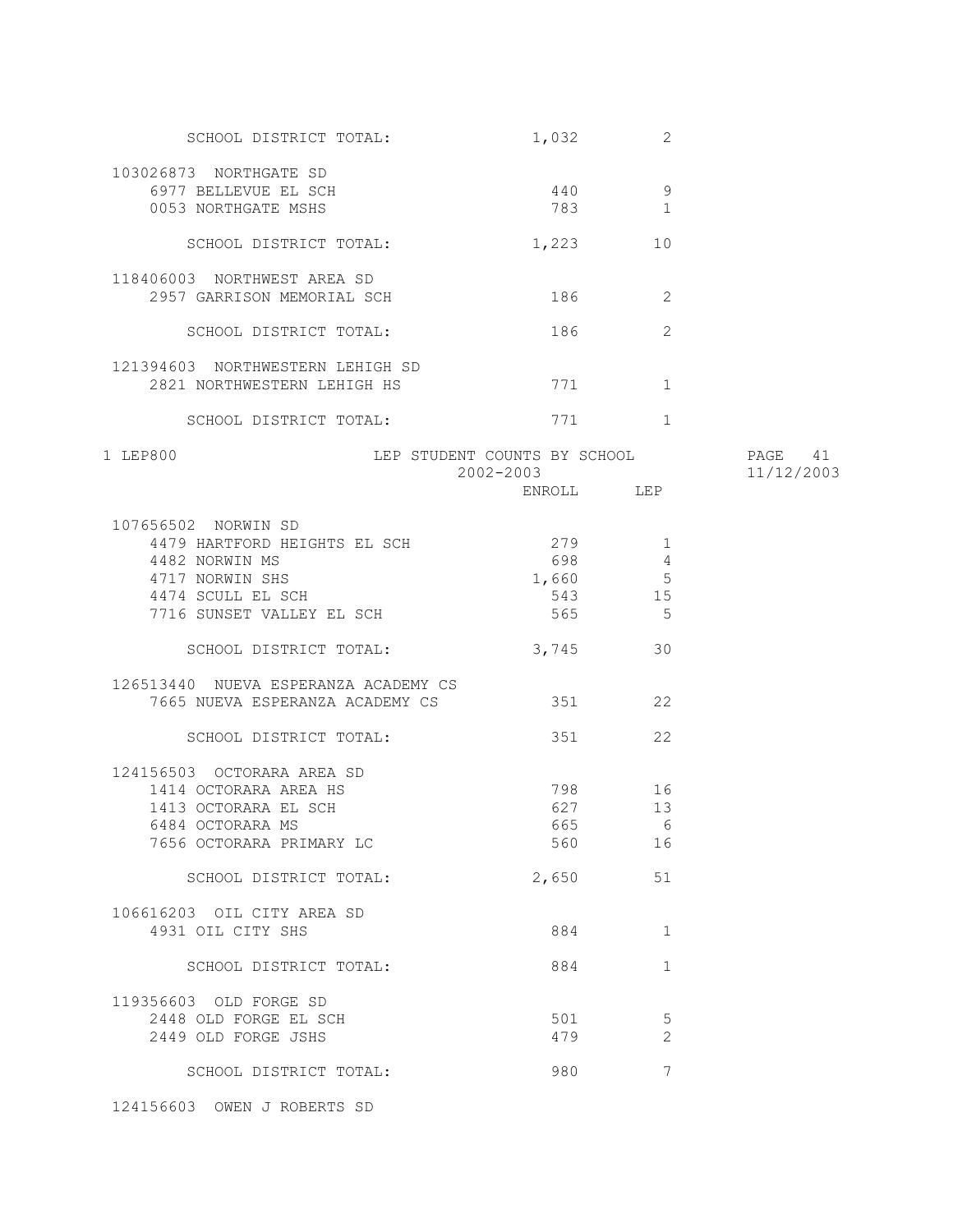| 7304 EAST COVENTRY EL SCH<br>6487 NORTH COVENTRY EL SCH<br>1406 OWEN J ROBERTS HS<br>5010 OWEN J ROBERTS MS<br>7198 VINCENT EL SCH | 442<br>510<br>1,201<br>1,029<br>510 | 10<br>5<br>$\overline{2}$<br>3<br>5 |  |
|------------------------------------------------------------------------------------------------------------------------------------|-------------------------------------|-------------------------------------|--|
| SCHOOL DISTRICT TOTAL:                                                                                                             | 3,692                               | 25                                  |  |
| 124156703 OXFORD AREA SD                                                                                                           |                                     |                                     |  |
| 7358 ELK RIDGE SCHOOL                                                                                                              | 549                                 | 33                                  |  |
| 6624 JORDAN BANK SCH                                                                                                               | 443                                 | 46                                  |  |
| 6623 NOTTINGHAM SCH                                                                                                                | 713                                 | 68                                  |  |
| 1420 OXFORD AREA HS                                                                                                                | 974                                 | 39                                  |  |
| 1418 PENN'S GROVE SCH                                                                                                              | 568                                 | 35                                  |  |
| SCHOOL DISTRICT TOTAL:                                                                                                             | 3,247                               | 221                                 |  |

| 1 LEP800                          | LEP STUDENT COUNTS BY SCHOOL PAGE 42<br>2002-2003 |                 | 11/12/2003 |
|-----------------------------------|---------------------------------------------------|-----------------|------------|
|                                   | ENROLL LEP                                        |                 |            |
| 122098003 PALISADES SD            |                                                   |                 |            |
| 7063 DURHAM-NOCKAMIXON EL SCH 304 |                                                   |                 |            |
| 7312 PALISADES MS                 | 555                                               | $\mathbf{1}$    |            |
| 1091 SPRINGFIELD EL SCH           | 253                                               | 1               |            |
| SCHOOL DISTRICT TOTAL:            | 1,112                                             | 3               |            |
| 121136503 PALMERTON AREA SD       |                                                   |                 |            |
| 7172 PALMER EL SCH                | 717                                               | 3               |            |
| 7140 PALMERTON AREA MS            | 319                                               | 1               |            |
| SCHOOL DISTRICT TOTAL:            | 1,036                                             | $\overline{4}$  |            |
| 113385303 PALMYRA AREA SD         |                                                   |                 |            |
| 2761 FORGE ROAD EL SCH            | 454                                               | $\overline{4}$  |            |
| 4904 NORTHSIDE EL SCH             | 386                                               | $\overline{1}$  |            |
| 2765 PALMYRA AREA MS              | 678                                               | $6\overline{6}$ |            |
| 2766 PALMYRA AREA SHS             | 880                                               | $\overline{7}$  |            |
| 2764 PINE STREET EL SCH           | 377                                               | $\overline{4}$  |            |
| SCHOOL DISTRICT TOTAL:            | 2,775                                             | 22              |            |
| 121136603 PANTHER VALLEY SD       |                                                   |                 |            |
| 1322 PANTHER VALLEY EL SCH        | 644 2                                             |                 |            |
| 1323 PANTHER VALLEY MS            | 414                                               | 1               |            |
| 6693 PANTHER VALLEY SHS           | 434                                               | 1               |            |
| SCHOOL DISTRICT TOTAL:            | 1,492                                             | $\overline{4}$  |            |
| 121395103 PARKLAND SD             |                                                   |                 |            |
| 2824 CETRONIA SCH                 | 514 — 10                                          | 17              |            |
| 4672 FOGELSVILLE SCH              | 619 17                                            |                 |            |
| 2823 IRONTON SCH                  | 575                                               | $\sim$ 2        |            |
| 6801 KERNSVILLE SCH               | 616                                               | 5               |            |
| 2827 KRATZER SCH                  | 417                                               | 17              |            |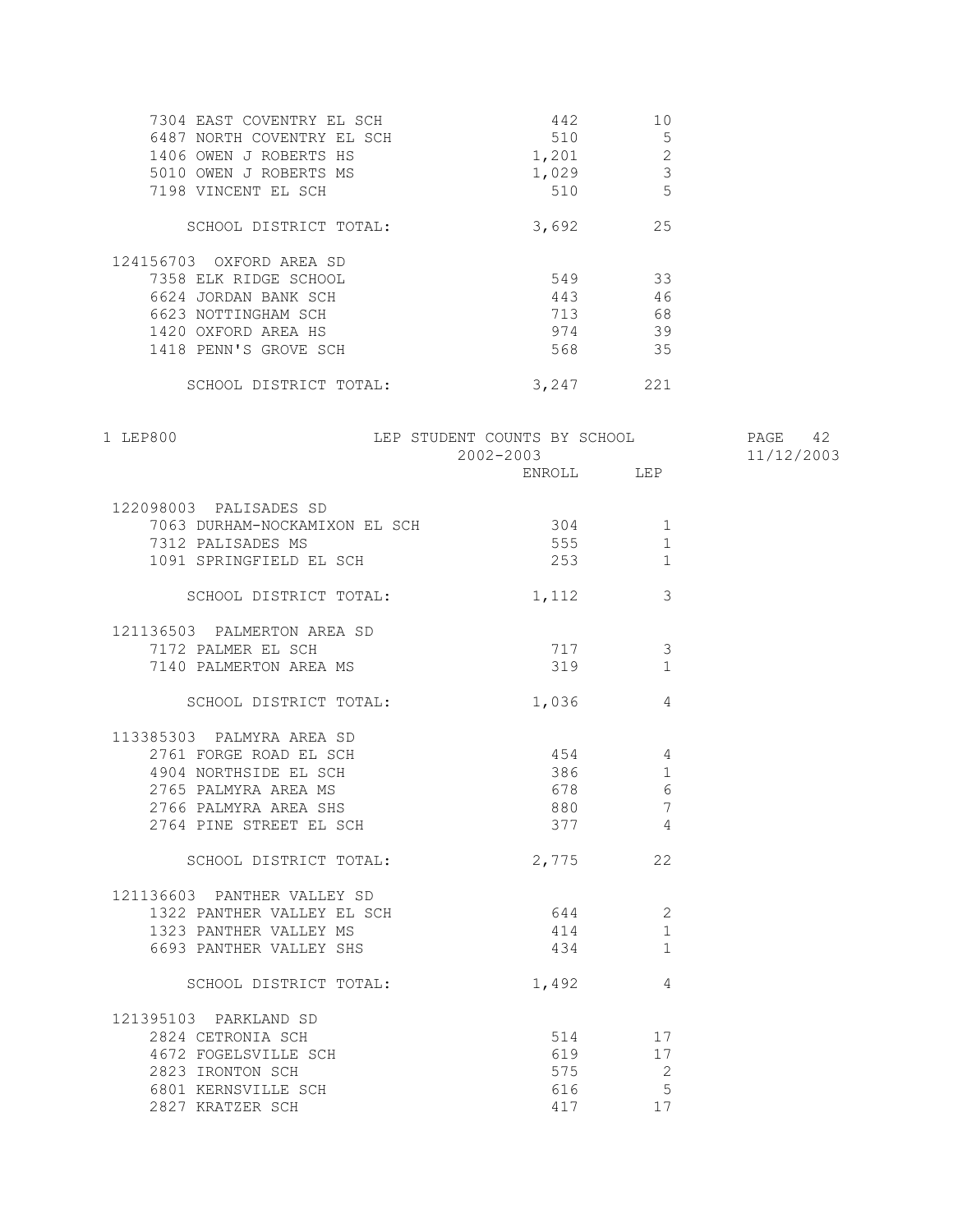| 7604 OREFIELD MS<br>2829 PARKLAND SHS<br>2826 PARKWAY MANOR SCH<br>2825 SCHNECKSVILLE SCH<br>7603 SPRINGHOUSE MS | 392<br>427 1                                      | $1,256$ 5<br>2,804 20<br>14<br>842 11 |            |
|------------------------------------------------------------------------------------------------------------------|---------------------------------------------------|---------------------------------------|------------|
| SCHOOL DISTRICT TOTAL:                                                                                           | 8,462                                             | 109                                   |            |
| 120485603 PEN ARGYL AREA SD                                                                                      |                                                   |                                       |            |
| 6439 PEN ARGYL AREA HS                                                                                           |                                                   | 619 14                                |            |
| 3511 PLAINFIELD EL SCH                                                                                           | 571                                               | $5\overline{)}$                       |            |
| 5351 WIND GAP MS                                                                                                 |                                                   | 820 12                                |            |
| SCHOOL DISTRICT TOTAL: 2,010 31                                                                                  |                                                   |                                       |            |
| 1 LEP800                                                                                                         | LEP STUDENT COUNTS BY SCHOOL TAGE 43<br>2002-2003 |                                       | 11/12/2003 |
|                                                                                                                  |                                                   | ENROLL LEP                            |            |
| 103027352 PENN HILLS SD                                                                                          |                                                   |                                       |            |
| 5171 DIBLE EL SCH                                                                                                |                                                   | 503<br>$\mathbf{1}$                   |            |
| 5019 LINTON MS                                                                                                   | 2,089                                             | 2                                     |            |
| 4663 SHENANDOAH EL SCH                                                                                           | 316                                               | $\mathbf{1}$                          |            |
| 0306 WASHINGTON EL SCH                                                                                           |                                                   | 412<br>1                              |            |
| SCHOOL DISTRICT TOTAL:                                                                                           | 3,320                                             | 5                                     |            |
| 113365203 PENN MANOR SD                                                                                          |                                                   |                                       |            |
| 7141 CENTRAL MANOR EL SCH                                                                                        | 466                                               | $\mathbf{1}$                          |            |
| 2629 ESHLEMAN EL SCH                                                                                             | 309                                               | 3                                     |            |
| 2626 HAMBRIGHT EL SCH                                                                                            | 471 23                                            |                                       |            |
| 7410 MANOR MIDDLE SCHOOL                                                                                         | $565$ 2                                           |                                       |            |
| 2628 MARTIC EL SCH                                                                                               |                                                   | 414<br>$\overline{1}$                 |            |
| 2633 PENN MANOR HS                                                                                               | 1,778 1                                           |                                       |            |
| SCHOOL DISTRICT TOTAL:                                                                                           |                                                   | 4,003 31                              |            |
| 125236903 PENN-DELCO SD                                                                                          |                                                   |                                       |            |
| 1911 ASTON EL SCH                                                                                                |                                                   | 442<br>2                              |            |
| 1910 COEBOURN EL SCH                                                                                             |                                                   | 3<br>248                              |            |
| 1912 PARKSIDE EL SCH                                                                                             | 233                                               | 3                                     |            |
| 5223 PENNELL EL SCH                                                                                              | 410                                               | 4                                     |            |
| 1915 SUN VALLEY HS                                                                                               | 1,153                                             | 2                                     |            |
| SCHOOL DISTRICT TOTAL:                                                                                           | 2,486                                             | 14                                    |            |
| 107657103 PENN-TRAFFORD SD                                                                                       |                                                   |                                       |            |
| 6185 HARRISON PARK EL SCH                                                                                        | 507                                               | 4                                     |            |
| 4490 MCCULLOUGH EL SCH                                                                                           | 516                                               | 1                                     |            |
| 6648 PENN TRAFFORD HS                                                                                            | 1,523                                             | 1                                     |            |
| 6187 SUNRISE EL SCH                                                                                              | 579                                               | 1                                     |            |
| SCHOOL DISTRICT TOTAL:                                                                                           | 3,125                                             | 7                                     |            |
| 105204703 PENNCREST SD                                                                                           |                                                   |                                       |            |
| 6942 MAPLEWOOD JSHS                                                                                              | 769                                               | 1                                     |            |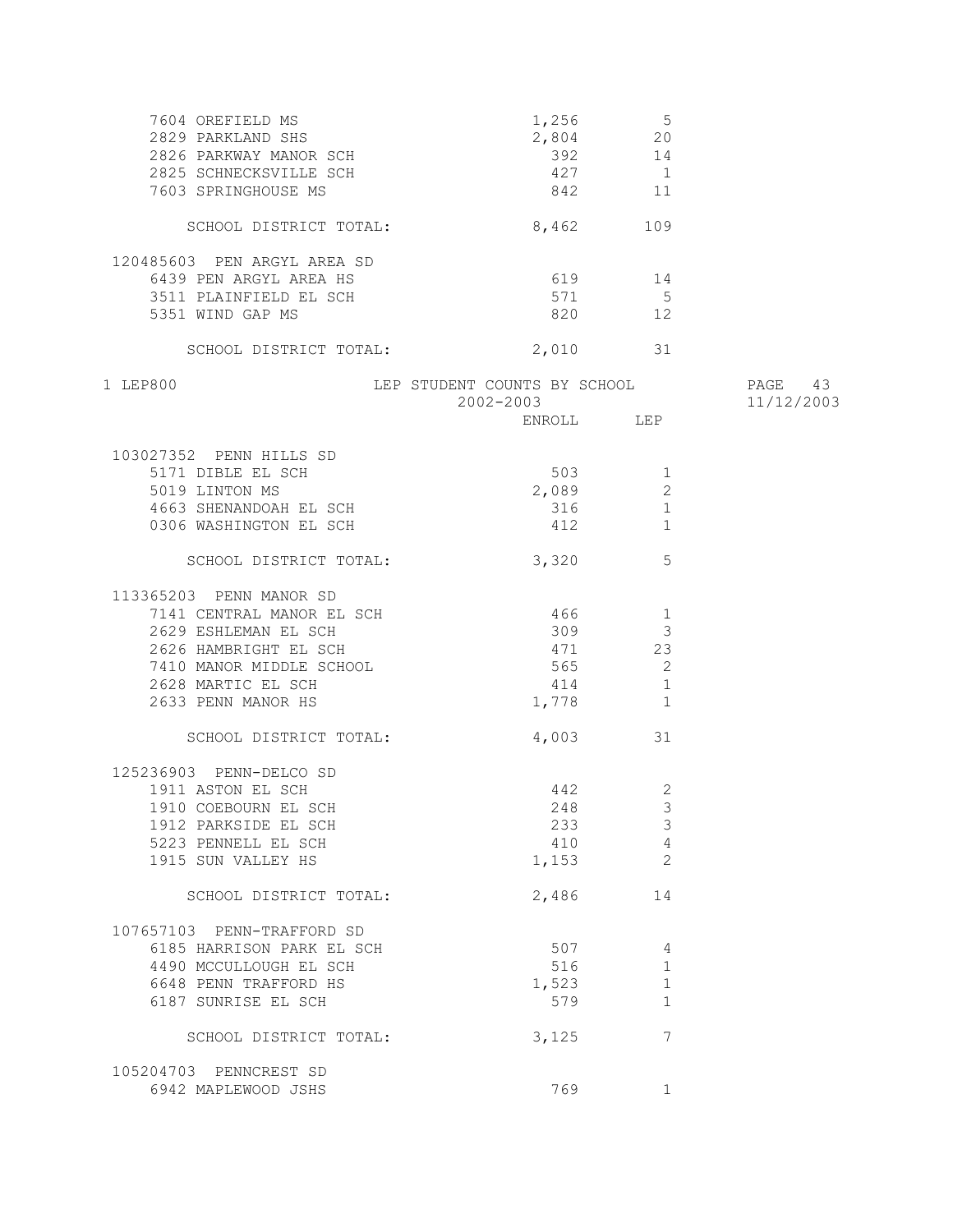| SCHOOL DISTRICT TOTAL:                                                           |                              | 769 — 1769 — 1760 — 1760 — 1760 — 1760 — 1760 — 1760 — 1760 — 1760 — 1760 — 1760 — 1760 — 1760 — 1760 — 1760 — 1760 — 1760 — 1760 — 1760 — 1760 — 1760 — 1760 — 1760 — 1760 — 1760 — 1760 — 1760 — 1760 — 1760 — 1760 — 1770 —<br>1 |            |
|----------------------------------------------------------------------------------|------------------------------|-------------------------------------------------------------------------------------------------------------------------------------------------------------------------------------------------------------------------------------|------------|
| 122098103 PENNRIDGE SD                                                           |                              |                                                                                                                                                                                                                                     |            |
|                                                                                  |                              |                                                                                                                                                                                                                                     |            |
| 1053 BEDMINSTER EL SCH 502 502                                                   |                              |                                                                                                                                                                                                                                     |            |
| 1054 DEIBLER EL SCH                                                              | 455                          | $\overline{\phantom{a}}$                                                                                                                                                                                                            |            |
| 1055 GRASSE EL SCH<br>1097 PATRICIA A GUTH EL SCH<br>4681 PENNDIDON COURT EL SCH | 427 5                        |                                                                                                                                                                                                                                     |            |
|                                                                                  | 573 4                        |                                                                                                                                                                                                                                     |            |
| 4681 PENNRIDGE CENTRAL MS                                                        |                              | 678 1                                                                                                                                                                                                                               |            |
| 1100 PENNRIDGE HS                                                                |                              | 2,188 26                                                                                                                                                                                                                            |            |
| 1099 PENNRIDGE SOUTH MS                                                          |                              | 545 1                                                                                                                                                                                                                               |            |
|                                                                                  |                              |                                                                                                                                                                                                                                     |            |
| 1 LEP800                                                                         | LEP STUDENT COUNTS BY SCHOOL |                                                                                                                                                                                                                                     | PAGE 44    |
|                                                                                  | 2002-2003                    |                                                                                                                                                                                                                                     | 11/12/2003 |
|                                                                                  |                              | ENROLL LEP                                                                                                                                                                                                                          |            |
| 122098103 PENNRIDGE SD                                                           |                              |                                                                                                                                                                                                                                     |            |
| 1098 SELLERSVILLE EL SCH                                                         | 576                          |                                                                                                                                                                                                                                     |            |
|                                                                                  |                              | -4                                                                                                                                                                                                                                  |            |
| 1052 SEYLAR EL SCH                                                               | 494                          | $\mathbf{2}$                                                                                                                                                                                                                        |            |
| 7260 WEST ROCKHILL EL SCH                                                        |                              | $\overline{2}$<br>485 200                                                                                                                                                                                                           |            |
| SCHOOL DISTRICT TOTAL:                                                           | 6,923 66                     |                                                                                                                                                                                                                                     |            |
|                                                                                  |                              |                                                                                                                                                                                                                                     |            |
| 110147003 PENNS VALLEY AREA SD                                                   |                              |                                                                                                                                                                                                                                     |            |
| 1348 GREGG TOWNSHIP EL SCH                                                       | $149$ 4                      |                                                                                                                                                                                                                                     |            |
| 6231 PENNS VALLEY AREA JSHS                                                      |                              | 5                                                                                                                                                                                                                                   |            |
| SCHOOL DISTRICT TOTAL:                                                           | 952                          | 9                                                                                                                                                                                                                                   |            |
|                                                                                  |                              |                                                                                                                                                                                                                                     |            |
| 122098202 PENNSBURY SD                                                           |                              |                                                                                                                                                                                                                                     |            |
| 7519 AFTON EL SCH                                                                |                              | 580 9                                                                                                                                                                                                                               |            |
| 7308 CHARLES H BOEHM MS                                                          | 831                          | 10                                                                                                                                                                                                                                  |            |
|                                                                                  |                              | 721 16                                                                                                                                                                                                                              |            |
| 4853 EDGEWOOD EL SCH<br>7465 FALLSINGTON EL SCH                                  | 215                          | $\overline{\phantom{a}}$                                                                                                                                                                                                            |            |
| 1109 MAKEFIELD EL SCH                                                            | 423                          | 5                                                                                                                                                                                                                                   |            |
| 1107 MANOR EL SCH                                                                | 414                          | $\mathbf{1}$                                                                                                                                                                                                                        |            |
| 1106 OXFORD VALLEY EL SCH                                                        |                              | 9                                                                                                                                                                                                                                   |            |
|                                                                                  |                              | 494                                                                                                                                                                                                                                 |            |
| 1101 PENN VALLEY EL SCH                                                          | 330                          | $\overline{4}$                                                                                                                                                                                                                      |            |
| 4682 PENNSBURY HS EAST                                                           | 1,600                        | 19                                                                                                                                                                                                                                  |            |
| 1115 PENNSBURY HS WEST                                                           | 1,637                        | 14                                                                                                                                                                                                                                  |            |
| 1116 PENNWOOD MS                                                                 | $1,020$ 9                    |                                                                                                                                                                                                                                     |            |
| 1102 QUARRY HILL EL SCH                                                          | 609                          | $\overline{\phantom{a}}$                                                                                                                                                                                                            |            |
| 1111 ROOSEVELT EL SCH                                                            |                              | 556 11                                                                                                                                                                                                                              |            |
| 1104 VILLAGE PARK SCH                                                            |                              | 269 3                                                                                                                                                                                                                               |            |
| 1112 WALT DISNEY EL SCH                                                          |                              | 316 11                                                                                                                                                                                                                              |            |
| 1113 WILLIAM PENN MS                                                             | 1,035                        | 7                                                                                                                                                                                                                                   |            |
|                                                                                  |                              |                                                                                                                                                                                                                                     |            |
| SCHOOL DISTRICT TOTAL:                                                           | 11,050                       | 133                                                                                                                                                                                                                                 |            |
| 113365303 PEQUEA VALLEY SD                                                       |                              |                                                                                                                                                                                                                                     |            |
| 2635 LEACOCK EL SCH                                                              | 219                          | 1                                                                                                                                                                                                                                   |            |
| 2649 PEQUEA VALLEY HS                                                            | 631                          | 2                                                                                                                                                                                                                                   |            |
| 6300 PEQUEA VALLEY INTRMD SCH                                                    | 502                          | 1                                                                                                                                                                                                                                   |            |
| 2648 SALISBURY EL SCH                                                            | 437                          | $\mathbf 1$                                                                                                                                                                                                                         |            |
|                                                                                  |                              |                                                                                                                                                                                                                                     |            |
| SCHOOL DISTRICT TOTAL:                                                           | 1,789                        | 5                                                                                                                                                                                                                                   |            |
|                                                                                  |                              |                                                                                                                                                                                                                                     |            |

123466103 PERKIOMEN VALLEY SD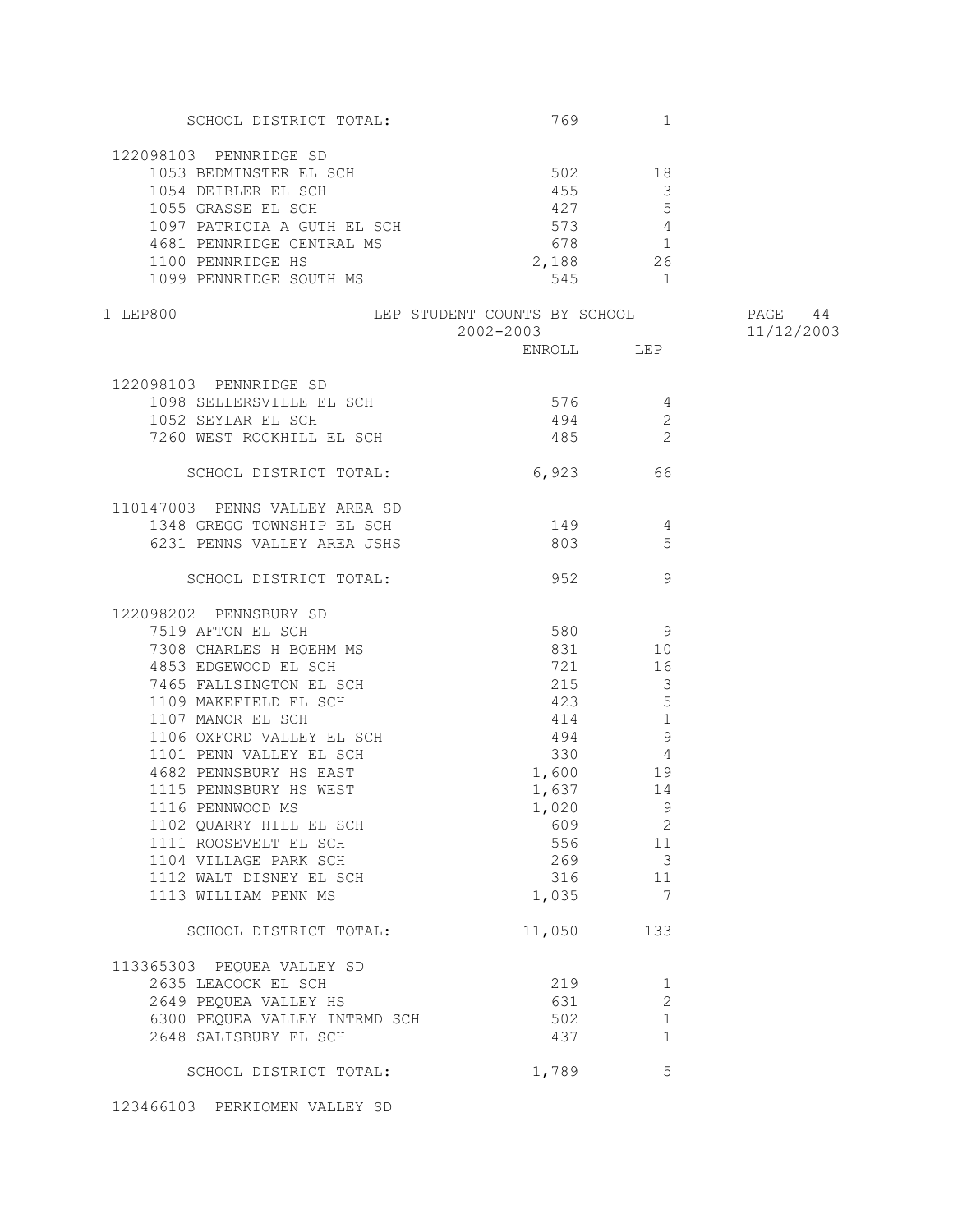| 7459 EVERGREEN EL SCH<br>3328 PERKIOMEN VALLEY HS<br>3326 PERKIOMEN VALLEY HS<br>7554 SKIPPACK EL SCH<br>3327 SOUTH EL SCH<br>3327 SOUTH EL SCH<br>4<br>4<br>773<br>4 |               |                          |            |
|-----------------------------------------------------------------------------------------------------------------------------------------------------------------------|---------------|--------------------------|------------|
|                                                                                                                                                                       |               |                          |            |
|                                                                                                                                                                       |               |                          |            |
|                                                                                                                                                                       |               |                          |            |
| 3327 SOUTH EL SCH                                                                                                                                                     | 773 4         |                          |            |
| SCHOOL DISTRICT TOTAL:                                                                                                                                                | 4,833         | 20                       |            |
|                                                                                                                                                                       |               |                          |            |
| 101636503 PETERS TOWNSHIP SD                                                                                                                                          |               |                          |            |
| 7594 BOWER HILL EL SCH                                                                                                                                                | 647 4         |                          |            |
|                                                                                                                                                                       |               |                          |            |
| LEP STUDENT COUNTS BY SCHOOL 60 PAGE 45<br>1 LEP800                                                                                                                   | 2002-2003     |                          | 11/12/2003 |
|                                                                                                                                                                       | ENROLL LEP    |                          |            |
|                                                                                                                                                                       |               |                          |            |
| 101636503 PETERS TOWNSHIP SD                                                                                                                                          |               |                          |            |
| 7393 MCMURRAY EL SCH                                                                                                                                                  | 871           | $\overline{\phantom{a}}$ |            |
| 5083 PETERS TWP HS                                                                                                                                                    | 1,194         | $\mathcal{S}$            |            |
| 4256 PETERS TWP MS                                                                                                                                                    | 598           | 2                        |            |
| 4255 PLEASANT VALLEY EL SCH                                                                                                                                           | 459           | $\overline{1}$           |            |
|                                                                                                                                                                       |               |                          |            |
| SCHOOL DISTRICT TOTAL:                                                                                                                                                | 3,769 13      |                          |            |
| 126515001 PHILADELPHIA CITY SD                                                                                                                                        |               |                          |            |
| 7256 ADAIRE ALEXANDER SCH                                                                                                                                             | 525 41        |                          |            |
| 6536 ALLEGHENY SCH                                                                                                                                                    |               | 65                       |            |
| 3758 ALLEN ETHAN SCH                                                                                                                                                  | 757           | 56                       |            |
|                                                                                                                                                                       |               | $\overline{\mathbf{3}}$  |            |
| 3811 AUDENRIED CHARLES Y SHS<br>3618 BACHE-MARTIN SCH 661                                                                                                             | 661 22        |                          |            |
| 6824 BALDI C C A MS                                                                                                                                                   | 1,132 205     |                          |            |
| 7237 BARRATT NORRIS S MS                                                                                                                                              |               |                          |            |
|                                                                                                                                                                       | 641 29<br>758 |                          |            |
| 3732 BARTON CLARA SCH                                                                                                                                                 |               | 124                      |            |
| 3847 BARTRAM JOHN MAIN & BUSINESS 3,395 163<br>5183 BETHUNE MARY MCLEOD SCH                                                                                           |               |                          |            |
|                                                                                                                                                                       | 729<br>754    | 75<br>45                 |            |
| 3733 BIRNEY GEN DAVIS B SCH                                                                                                                                           |               | 17                       |            |
| 7070 BODINE WILLIAM W HS                                                                                                                                              | 502           | 43                       |            |
| 3840 BOK EDW W TECHNICAL HIGH SCHOO 961<br>3638 BOONE DANIEL SCH                                                                                                      | 244 12        |                          |            |
| 3684 BROWN HENRY A SCH                                                                                                                                                | 425 118       |                          |            |
|                                                                                                                                                                       |               | 54                       |            |
| 7230 CARNELL LAURA H SCH 1,249                                                                                                                                        |               |                          |            |
| 4728 CARROLL CHARLES SCH<br>7023 CARVER HS                                                                                                                            | 246<br>531    | 2<br>$\overline{7}$      |            |
| 3602 CATHARINE JOSEPH SCH                                                                                                                                             | 699           |                          |            |
| 7404 CAYUGA SCHOOL                                                                                                                                                    | 527           | 93<br>83                 |            |
| 7368 CENTRAL EAST MS                                                                                                                                                  | 1,055         | 105                      |            |
|                                                                                                                                                                       | 2,436         | 41                       |            |
| 3848 CENTRAL HS<br>3622 CHILDS GEORGE W SCH                                                                                                                           | 461           | 77                       |            |
|                                                                                                                                                                       | 1,314 306     |                          |            |
| 6767 CLEMENTE ROBERTO MS                                                                                                                                              |               |                          |            |
| 4733 CLYMER GEORGE SCH                                                                                                                                                |               | 582 24                   |            |
| 3760 COMLY WATSON SCH                                                                                                                                                 | 364           | 12                       |            |
| 6525 CONWELL RUSSELL MS                                                                                                                                               | 885           | 56                       |            |
| 7239 COOKE JAY MS                                                                                                                                                     | 765           | 77                       |            |
| 5123 CRAMP WILLIAM SCH                                                                                                                                                | 938           | 196                      |            |
| 6996 CREATIVE AND PERFORMING ARTS                                                                                                                                     | 660           | 38                       |            |
| 3736 CREIGHTON THOMAS SCH                                                                                                                                             | 900           | 126                      |            |
| 7175 DEBURGOS BILINGUAL MAGNET MS                                                                                                                                     | 841           | 281                      |            |
| 4727 DECATUR STEPHEN SCH                                                                                                                                              | 764           | 55                       |            |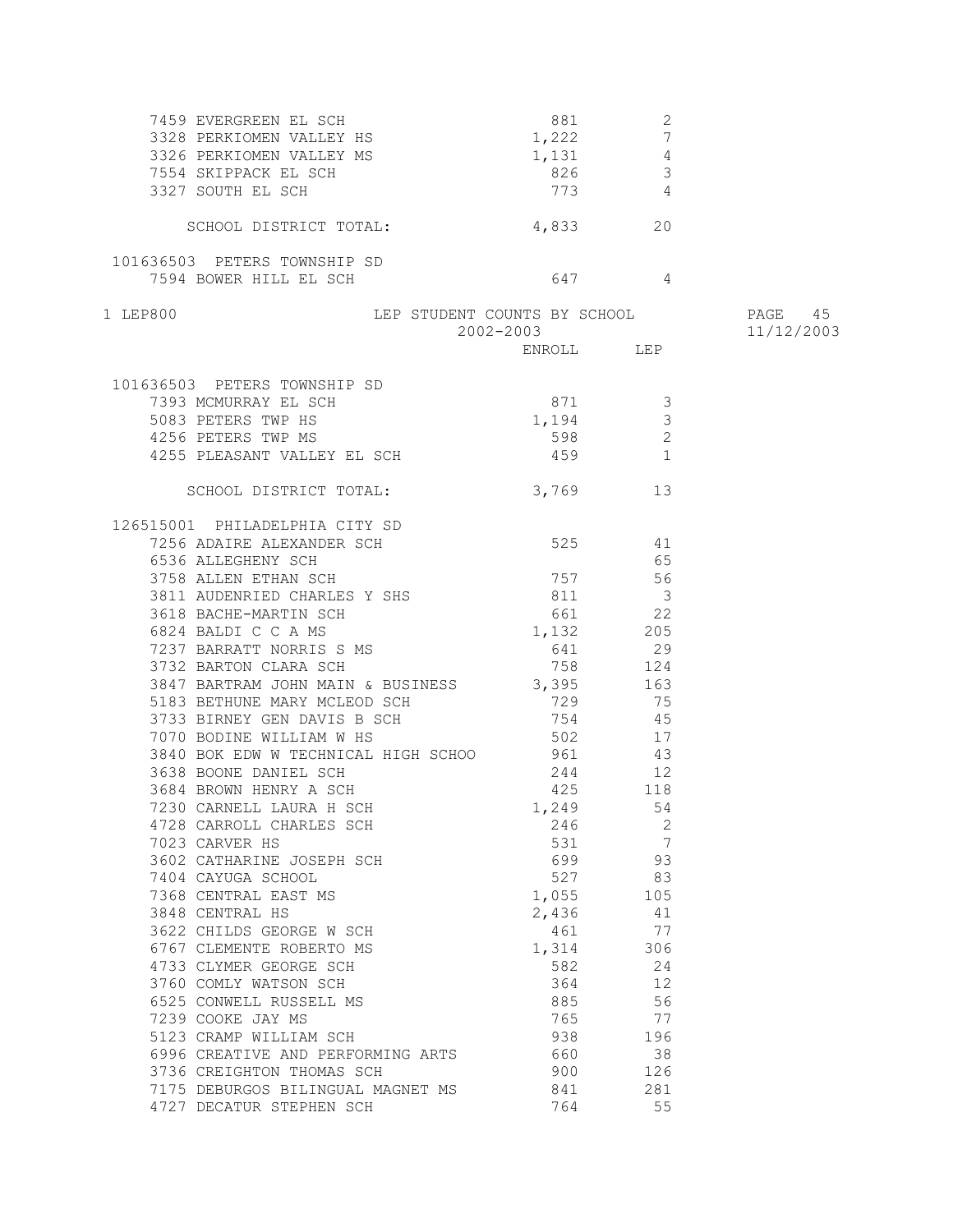| 3849 EDISON HS/FAREIRA SKILLS 2,426 764                                                                                                |                                       |                |            |
|----------------------------------------------------------------------------------------------------------------------------------------|---------------------------------------|----------------|------------|
|                                                                                                                                        |                                       |                |            |
|                                                                                                                                        |                                       |                |            |
|                                                                                                                                        |                                       |                |            |
|                                                                                                                                        |                                       |                |            |
| 3737 EDMUNDS HENRY R SCH<br>3688 ELKIN LEWIS SCH<br>7200 ELVERSON JAMES MS<br>5039 FAIRHILL SCH<br>7235 FARRELL LOUIS H SCH<br>830 139 |                                       |                |            |
| 1 LEP800                                                                                                                               | LEP STUDENT COUNTS BY SCHOOL THAGE 46 |                |            |
|                                                                                                                                        | 2002-2003                             |                | 11/12/2003 |
|                                                                                                                                        |                                       | ENROLL LEP     |            |
|                                                                                                                                        |                                       |                |            |
| 126515001 PHILADELPHIA CITY SD                                                                                                         |                                       |                |            |
|                                                                                                                                        |                                       |                |            |
| 3816 FELS SAMUEL HS<br>3751 FELTONVILLE SCH<br>3690 FERGUSON JOSEPH C SCH<br>3690 FERGUSON JOSEPH C SCH<br>377 88                      |                                       |                |            |
|                                                                                                                                        |                                       |                |            |
| 3739 FINLETTER THOMAS K SCH 1,137 37                                                                                                   |                                       |                |            |
|                                                                                                                                        |                                       |                |            |
|                                                                                                                                        |                                       |                |            |
|                                                                                                                                        |                                       |                |            |
|                                                                                                                                        |                                       |                |            |
|                                                                                                                                        |                                       |                |            |
|                                                                                                                                        |                                       |                |            |
|                                                                                                                                        |                                       |                |            |
|                                                                                                                                        |                                       |                |            |
|                                                                                                                                        |                                       |                |            |
|                                                                                                                                        |                                       |                |            |
|                                                                                                                                        |                                       |                |            |
|                                                                                                                                        |                                       |                |            |
|                                                                                                                                        |                                       |                |            |
|                                                                                                                                        |                                       |                |            |
|                                                                                                                                        |                                       |                |            |
|                                                                                                                                        |                                       |                |            |
|                                                                                                                                        |                                       |                |            |
|                                                                                                                                        |                                       |                |            |
|                                                                                                                                        |                                       |                |            |
|                                                                                                                                        |                                       |                |            |
| 3743 HOWE JULIA WARD SCH                                                                                                               | 347                                   | 10             |            |
| 3693 HUNTER WILLIAM H SCH                                                                                                              | 312                                   | 73             |            |
| 3642 JACKSON ANDREW SCH                                                                                                                | 333                                   | 49             |            |
| 7227 JENKS ABRAM SCH                                                                                                                   | 403                                   | $\overline{3}$ |            |
| 7243 JONES JOHN PAUL MS                                                                                                                | 988                                   | 183            |            |
| 3854 KENSINGTON HS                                                                                                                     | 1,666                                 | 234            |            |
| 7228 KEY FRANCIS SCOTT SCH                                                                                                             | 459                                   | 163            |            |
| 6675 KING MARTIN LUTHER HS                                                                                                             | 1,914                                 | 15             |            |
| 3647 KIRKBRIDE ELIZA B SCH                                                                                                             | 495                                   | 196            |            |
| 6825 LA BRUM GEN J HARRY MS                                                                                                            | 360                                   | 7              |            |
| 3670 LAMBERTON ROBERT E SCH                                                                                                            | 1,555                                 | 76             |            |
| 3744 LAWTON HENRY W SCH                                                                                                                | 668                                   | 23             |            |
| 6530 LEA HENRY C SCH                                                                                                                   | 689                                   | 79             |            |
| 3822 LEEDS MORRIS E MS                                                                                                                 | 698                                   | 3              |            |
| 3716 LEVERING WILLIAM SCH                                                                                                              | 318                                   | 22             |            |
| 3845 LINCOLN HS                                                                                                                        | 2,107                                 | 61             |            |
| 4961 LOESCHE WILLIAM H SCH                                                                                                             | 781                                   | 182            |            |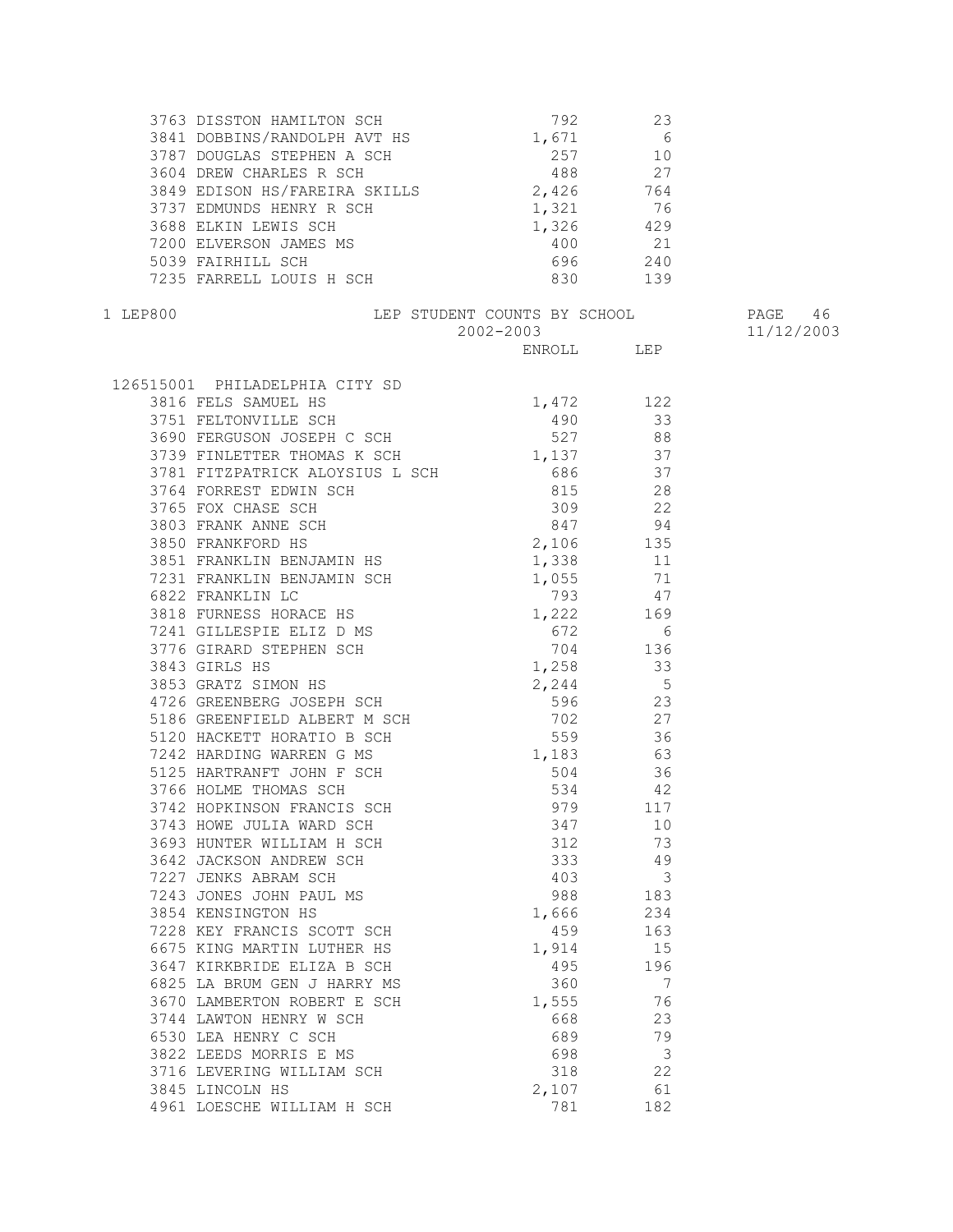|          | 3718 LOGAN SCH<br>7232 LOWELL JAMES R SCH<br>3694 LUDLOW JAMES R SCH<br>3672 MANN WILLIAM B SCH<br>7521 MARSHALL THURGOOD<br>7521 MARSHALL THURGOOD<br>3842 MASTBAUM JULES E AVTS<br>3842 MASTBAUM JULES E AVTS<br>3842 MASTBAUM JULES E AVTS<br>                                                                                                                                                                      |            |                                        |            |
|----------|------------------------------------------------------------------------------------------------------------------------------------------------------------------------------------------------------------------------------------------------------------------------------------------------------------------------------------------------------------------------------------------------------------------------|------------|----------------------------------------|------------|
|          |                                                                                                                                                                                                                                                                                                                                                                                                                        |            |                                        |            |
|          |                                                                                                                                                                                                                                                                                                                                                                                                                        |            |                                        |            |
|          |                                                                                                                                                                                                                                                                                                                                                                                                                        |            |                                        |            |
|          |                                                                                                                                                                                                                                                                                                                                                                                                                        |            |                                        |            |
|          |                                                                                                                                                                                                                                                                                                                                                                                                                        |            |                                        |            |
|          | 3808 MASTERMAN JULIA R SEC SCH 1,159<br>3769 MAYFAIR SCH 676                                                                                                                                                                                                                                                                                                                                                           |            | $\begin{array}{c} 3 \\ 40 \end{array}$ |            |
|          |                                                                                                                                                                                                                                                                                                                                                                                                                        |            |                                        |            |
|          | 3648 MCCALL GEN GEORGE A SCH                                                                                                                                                                                                                                                                                                                                                                                           | 451 97     |                                        |            |
|          | 6534 MCCLURE ALEXANDER K SCH                                                                                                                                                                                                                                                                                                                                                                                           | 690 135    |                                        |            |
| 1 LEP800 | LEP STUDENT COUNTS BY SCHOOL THAGE 47                                                                                                                                                                                                                                                                                                                                                                                  |            |                                        |            |
|          |                                                                                                                                                                                                                                                                                                                                                                                                                        | 2002-2003  |                                        | 11/12/2003 |
|          |                                                                                                                                                                                                                                                                                                                                                                                                                        | ENROLL LEP |                                        |            |
|          | $126515001 \quad \texttt{PHILADELPHIA CITY SD} \\\\ \texttt{5293 MCKINLEX NILLIAN SCI} \\\ \texttt{6768 MEEHAN AUSTIN MS} \\\ \texttt{5397 MOFEF J OHN SCH} \\\ \texttt{3770 MORB J HMPTON SCI} \\\ \texttt{3770 MORB J HMPTON SCI} \\\ \texttt{5774 MORR ISON MDREW J SCI} \\\ \texttt{5785 MORTIEXAST MS} \\\ \texttt{550 NEEIINGER GEDRES W SCI} \\\ \texttt{5515 MORTIEXAST MS} \\\ \texttt{3785 NORTIEXAST MS} \$ |            |                                        |            |
|          |                                                                                                                                                                                                                                                                                                                                                                                                                        |            |                                        |            |
|          |                                                                                                                                                                                                                                                                                                                                                                                                                        |            |                                        |            |
|          |                                                                                                                                                                                                                                                                                                                                                                                                                        |            |                                        |            |
|          |                                                                                                                                                                                                                                                                                                                                                                                                                        |            |                                        |            |
|          |                                                                                                                                                                                                                                                                                                                                                                                                                        |            |                                        |            |
|          |                                                                                                                                                                                                                                                                                                                                                                                                                        |            |                                        |            |
|          |                                                                                                                                                                                                                                                                                                                                                                                                                        |            |                                        |            |
|          |                                                                                                                                                                                                                                                                                                                                                                                                                        |            |                                        |            |
|          |                                                                                                                                                                                                                                                                                                                                                                                                                        |            |                                        |            |
|          |                                                                                                                                                                                                                                                                                                                                                                                                                        |            |                                        |            |
|          |                                                                                                                                                                                                                                                                                                                                                                                                                        |            |                                        |            |
|          |                                                                                                                                                                                                                                                                                                                                                                                                                        |            |                                        |            |
|          |                                                                                                                                                                                                                                                                                                                                                                                                                        |            |                                        |            |
|          |                                                                                                                                                                                                                                                                                                                                                                                                                        |            |                                        |            |
|          |                                                                                                                                                                                                                                                                                                                                                                                                                        |            |                                        |            |
|          |                                                                                                                                                                                                                                                                                                                                                                                                                        |            |                                        |            |
|          |                                                                                                                                                                                                                                                                                                                                                                                                                        |            |                                        |            |
|          |                                                                                                                                                                                                                                                                                                                                                                                                                        |            |                                        |            |
|          |                                                                                                                                                                                                                                                                                                                                                                                                                        |            |                                        |            |
|          |                                                                                                                                                                                                                                                                                                                                                                                                                        |            |                                        |            |
|          |                                                                                                                                                                                                                                                                                                                                                                                                                        |            |                                        |            |
|          |                                                                                                                                                                                                                                                                                                                                                                                                                        |            |                                        |            |
|          | 3844 ROXBOROUGH HS<br>3844 ROXBOROUGH HS<br>5042 RUSH BENJAMIN MS<br>3861 SAUL W B AGRICULTURAL SCHOOL<br>657 7                                                                                                                                                                                                                                                                                                        |            |                                        |            |
|          |                                                                                                                                                                                                                                                                                                                                                                                                                        |            |                                        |            |
|          | 3772 SHALLCROSS DAY SCH                                                                                                                                                                                                                                                                                                                                                                                                | 237        | 7                                      |            |
|          | 3702 SHEPPARD ISAAC SCH                                                                                                                                                                                                                                                                                                                                                                                                | 366        | 125                                    |            |
|          | 3800 SHERIDAN PHILIP H SCH                                                                                                                                                                                                                                                                                                                                                                                             | 1,196      | 193                                    |            |
|          | 3752 SMEDLEY FRANKLIN SCH                                                                                                                                                                                                                                                                                                                                                                                              | 688        | 27                                     |            |
|          | 3773 SOLIS-COHEN SOLOMON SCH                                                                                                                                                                                                                                                                                                                                                                                           | 709        | 122                                    |            |
|          | 3859 SOUTH PHILADELPHIA HS                                                                                                                                                                                                                                                                                                                                                                                             | 1,184      | 293                                    |            |
|          | 3654 SOUTHWARK SCH                                                                                                                                                                                                                                                                                                                                                                                                     | 601        | 159                                    |            |
|          | 7234 SPRUANCE GILBERT SCH                                                                                                                                                                                                                                                                                                                                                                                              | 1,315      | 97                                     |            |
|          | 4963 STEARNE ALLEN M SCH                                                                                                                                                                                                                                                                                                                                                                                               | 536        | 45                                     |            |
|          | 7248 STETSON JOHN B MS                                                                                                                                                                                                                                                                                                                                                                                                 | 914        | 241                                    |            |
|          | 7257 STODDART-FLEISHER MS                                                                                                                                                                                                                                                                                                                                                                                              | 373        | 3                                      |            |
|          | 3753 SULLIVAN JAMES J SCH                                                                                                                                                                                                                                                                                                                                                                                              | 694        | 42                                     |            |
|          | 3657 TAGGART JOHN H SCH                                                                                                                                                                                                                                                                                                                                                                                                | 633        | 146                                    |            |
|          | 3755 TAYLOR BAYARD SCH                                                                                                                                                                                                                                                                                                                                                                                                 | 616        | 104                                    |            |
|          | 7250 THOMAS GEORGE C MS                                                                                                                                                                                                                                                                                                                                                                                                | 384        | 22                                     |            |
|          | 3832 TILDEN WILLIAM T MS                                                                                                                                                                                                                                                                                                                                                                                               | 1,310      | 53                                     |            |
|          | 6523 UNIVERSITY CITY HS                                                                                                                                                                                                                                                                                                                                                                                                | 1,831      | 28                                     |            |
|          |                                                                                                                                                                                                                                                                                                                                                                                                                        |            |                                        |            |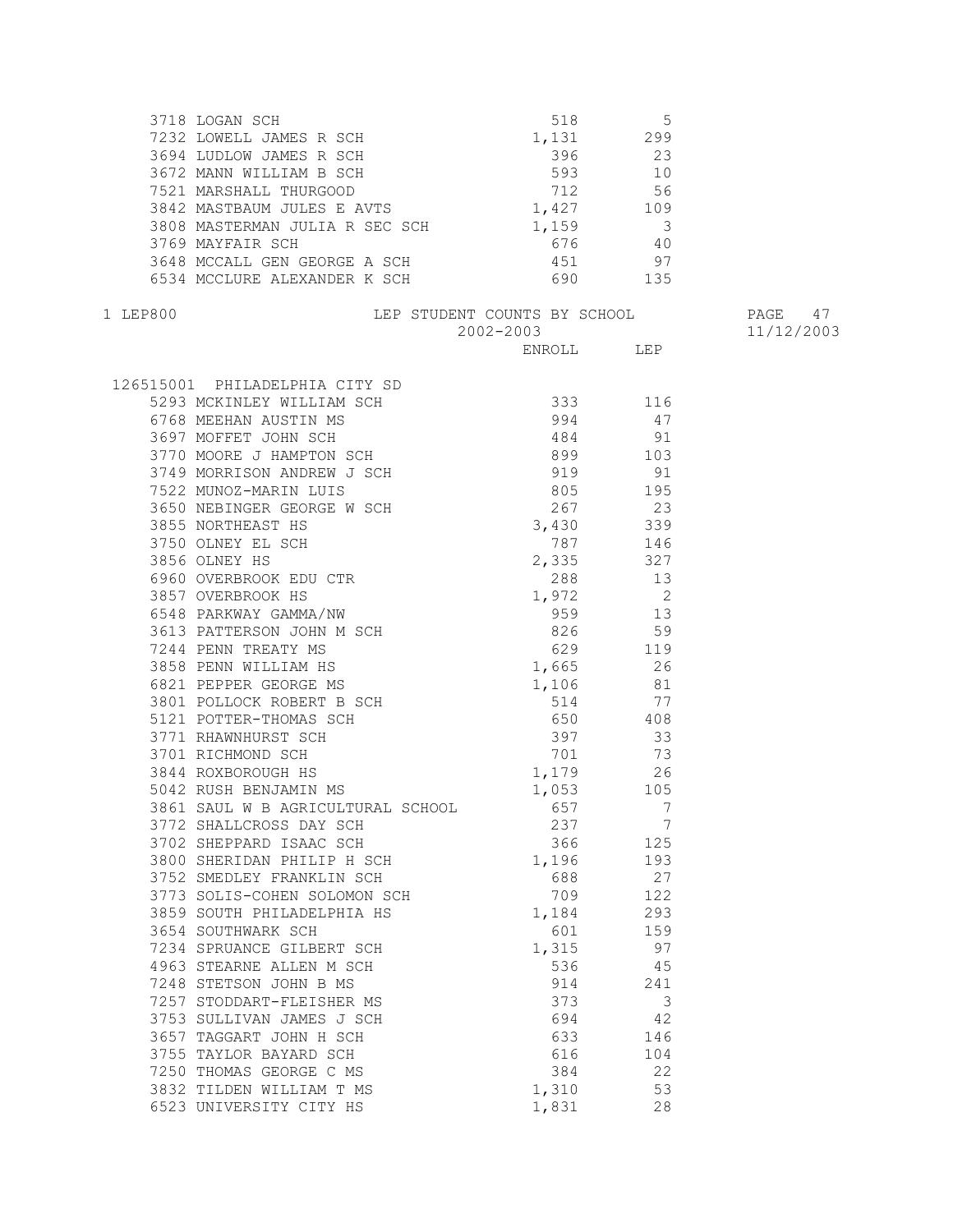| 3658 VARE ABIGAIL SCH<br>7251 VARE EDWIN H MS<br>3835 WAGNER GEN LOUIS MS<br>7254 WANAMAKER JOHN MS<br>6527 WASHINGTON GEORGE HS<br>3659 WASHINGTON GEORGE SCH<br>7663 WASHINGTON GROVER JR SCH<br>5124 WEBSTER JOHN H SCH<br>3703 WELSH JOHN SCH                                                                                          | 515<br>798 13<br>432 18<br>2,601 210<br>358<br>1,219<br>982<br>725              | 54<br>785 63<br>63<br>99<br>172<br>201                                                                                          |            |
|--------------------------------------------------------------------------------------------------------------------------------------------------------------------------------------------------------------------------------------------------------------------------------------------------------------------------------------------|---------------------------------------------------------------------------------|---------------------------------------------------------------------------------------------------------------------------------|------------|
| 3728 WIDENER MEMORIAL SCH                                                                                                                                                                                                                                                                                                                  | 230                                                                             | 12                                                                                                                              |            |
| LEP STUDENT COUNTS BY SCHOOL<br>1 LEP800                                                                                                                                                                                                                                                                                                   |                                                                                 |                                                                                                                                 | PAGE 48    |
|                                                                                                                                                                                                                                                                                                                                            | 2002-2003                                                                       | ENROLL LEP                                                                                                                      | 11/12/2003 |
| 126515001 PHILADELPHIA CITY SD<br>6544 WILLARD FRANCES E SCH<br>7253 WILSON WOODROW MS<br>7233 ZIEGLER WILLIAM H SCH                                                                                                                                                                                                                       | 1,265<br>396                                                                    | 823 151<br>130<br>52                                                                                                            |            |
| SCHOOL DISTRICT TOTAL:                                                                                                                                                                                                                                                                                                                     | 130,862 13,425                                                                  |                                                                                                                                 |            |
| 124157203 PHOENIXVILLE AREA SD<br>1430 BARKLEY EL SCH<br>1426 PHOENIXVILLE AREA HS<br>1425 PHOENIXVILLE AREA MS<br>4841 SCHUYLKILL EL SCH                                                                                                                                                                                                  | 412<br>880<br>793<br>549                                                        | - 7<br>5<br>6<br>$\mathcal{E}$                                                                                                  |            |
| SCHOOL DISTRICT TOTAL:                                                                                                                                                                                                                                                                                                                     | 2,634                                                                           | 21                                                                                                                              |            |
| 129546003 PINE GROVE AREA SD<br>3909 PINE GROVE EL SCH                                                                                                                                                                                                                                                                                     |                                                                                 | 648 2                                                                                                                           |            |
| SCHOOL DISTRICT TOTAL:                                                                                                                                                                                                                                                                                                                     | 648                                                                             | 2                                                                                                                               |            |
| 103021003 PINE-RICHLAND SD<br>0312 HANCE EL SCH<br>0314 PINE-RICHLAND MS<br>7416 RICHLAND EL SCH<br>0313 WEXFORD EL SCH                                                                                                                                                                                                                    | 531<br>917                                                                      | 2<br>$\mathcal{S}$<br>2<br>576 70<br>2                                                                                          |            |
| SCHOOL DISTRICT TOTAL:                                                                                                                                                                                                                                                                                                                     | 2,589                                                                           | 9                                                                                                                               |            |
| 102027451 PITTSBURGH SD<br>0409 ALLDERDICE HS<br>7615 ALLEGHENY TRAD EL ACAD<br>0397 ARLINGTON EL SCH<br>6015 ARSENAL MS<br>7501 BANKSVILLE EL SCH<br>6915 BRASHEAR HS<br>6020 BROOKLINE EL SCH<br>0412 CARRICK HS<br>6022 COLFAX EL SCH<br>6024 DILWORTH TRADITIONAL ACADEMY<br>6077 EAST HILLS EL SCH<br>6030 FRICK INTL STUDIES ACADEMY | 1,566<br>402<br>233<br>481<br>236<br>1,239<br>415<br>1,327<br>321<br>317<br>330 | 17<br>2<br>1<br>2<br>8<br>3<br>$\overline{4}$<br>$\overline{1}$<br>49<br>$\overline{\phantom{0}}^2$<br>$\overline{4}$<br>670 37 |            |
| 0345 FRIENDSHIP EL SCH                                                                                                                                                                                                                                                                                                                     | 254                                                                             | $\overline{1}$                                                                                                                  |            |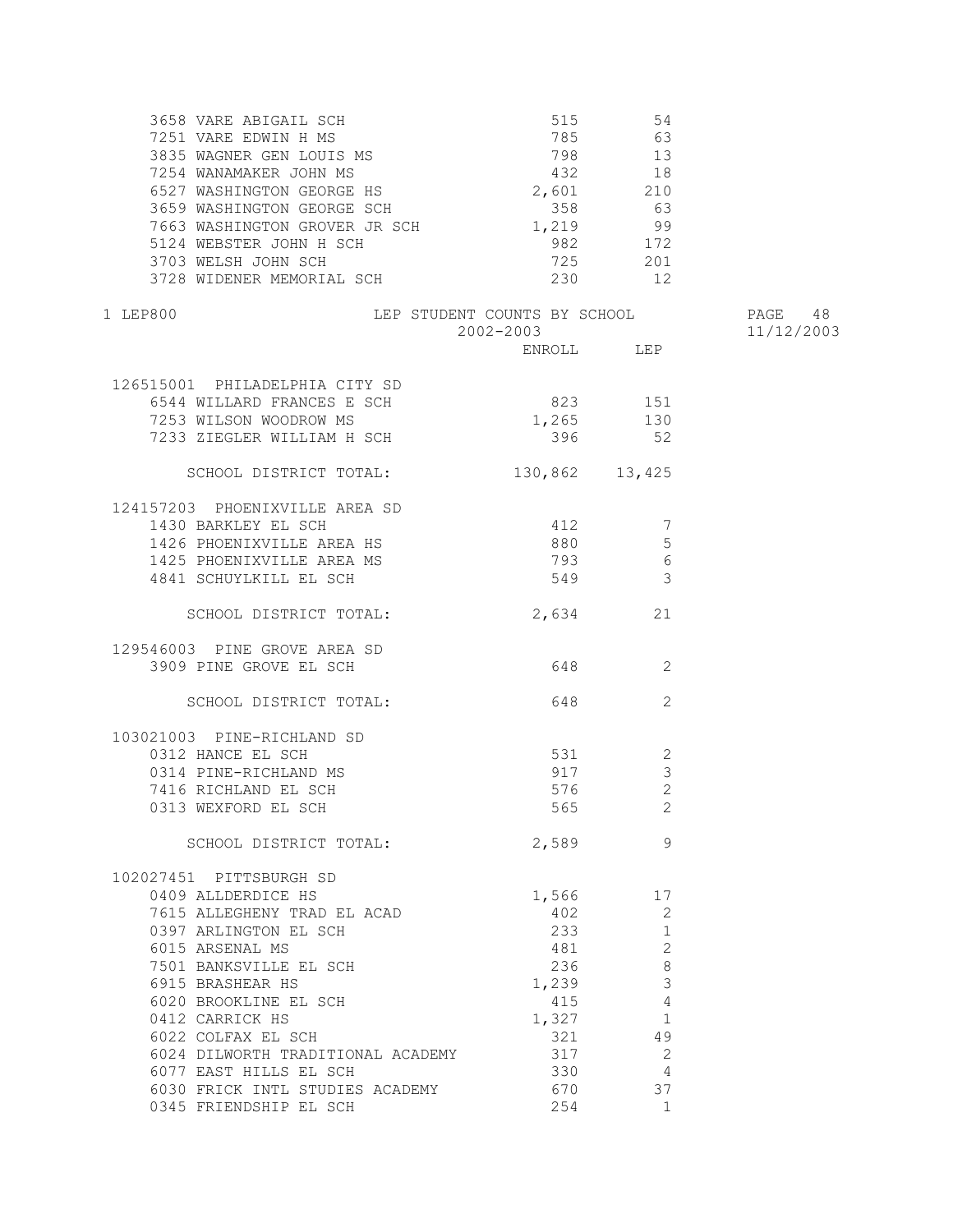| 0400 GRANDVIEW EL SCH<br>6028 GREENFIELD EL SCH<br>6042 LIBERTY EL SCH<br>6044 LINDEN EL SCH<br>0361 MANN EL SCH<br>7361 MCCLEARY EL SCH<br>0362 MILLER EL SCH<br>6917 MILLIONES MS<br>0363 MINADEO EL SCH<br>0363 MINADEO EL SCH<br>0367 MURRAY EL SCH                                                                              | $304 \qquad \qquad 1$<br>430 75<br>430<br>417<br>264<br>159 5<br>279 1<br>610 1<br>514 14<br>285 1 | $\begin{array}{c} 24 \\ 6 \end{array}$<br>2                                               |                       |
|--------------------------------------------------------------------------------------------------------------------------------------------------------------------------------------------------------------------------------------------------------------------------------------------------------------------------------------|----------------------------------------------------------------------------------------------------|-------------------------------------------------------------------------------------------|-----------------------|
| LEP STUDENT COUNTS BY SCHOOL<br>1 LEP800                                                                                                                                                                                                                                                                                             | 2002-2003                                                                                          |                                                                                           | PAGE 49<br>11/12/2003 |
|                                                                                                                                                                                                                                                                                                                                      |                                                                                                    |                                                                                           |                       |
| 102027451 PITTSBURGH SD<br>0424 PEABODY HS<br>0416 PERRY TRADITIONAL ACADEMY 991<br>0395 PHILLIPS EL SCH<br>6872 REIZENSTEIN MS<br>- ALLENDERT MS<br>0425 SCHENLEY HS<br>7455 SOUTH HILLS MS<br>7362 SPRING HILL EL SCH<br>7039 STERDETT SILL<br>7039 STERRETT CLASSICAL ACADEMY 348<br>6072 STEVENS EL SCH<br>6068 SUNNYSIDE EL SCH | 842 1<br>291<br>967<br>1,315<br>431<br>262<br>319<br>372                                           | 1<br>2<br>$\overline{\phantom{a}}$<br>45<br>$\overline{3}$<br>$\mathbf{1}$<br>1<br>2<br>2 |                       |
| 0389 WESTWOOD EL SCH<br>7502 WOOLSLAIR EL SCH                                                                                                                                                                                                                                                                                        | 263<br>393                                                                                         | 9<br>5                                                                                    |                       |
| SCHOOL DISTRICT TOTAL:                                                                                                                                                                                                                                                                                                               | 18,277 335                                                                                         |                                                                                           |                       |
| 118406602 PITTSTON AREA SD<br>6385 PITTSTON AREA MS<br>5058 PITTSTON AREA SHS<br>6622 PITTSTON CITY INTRMD CTR                                                                                                                                                                                                                       | 719 6<br>$1,101$ 7<br>665 3                                                                        |                                                                                           |                       |
| SCHOOL DISTRICT TOTAL:                                                                                                                                                                                                                                                                                                               | 2,485 16                                                                                           |                                                                                           |                       |
| 120455203 PLEASANT VALLEY SD<br>3207 ELDRED EL SCH<br>7434 PLEASANT VALLEY EL SCH<br>3210 PLEASANT VALLEY HS<br>7660 PLEASANT VALLEY INTRMD SCH<br>7183 PLEASANT VALLEY MS<br>3209 POLK EL SCH                                                                                                                                       | 206<br>1,357<br>2,068<br>1,543 17<br>1,146<br>210                                                  | $\overline{\mathbf{3}}$<br>30<br>$\overline{4}$<br>$-5$<br>5                              |                       |
| SCHOOL DISTRICT TOTAL:                                                                                                                                                                                                                                                                                                               | 6,530                                                                                              | 64                                                                                        |                       |
| 103027503 PLUM BOROUGH SD<br>0427 CENTER EL SCH<br>0435 PLUM SHS<br>0433 REGENCY PARK EL SCH                                                                                                                                                                                                                                         | 469<br>1,509<br>282                                                                                | 1<br>3<br>2                                                                               |                       |
| SCHOOL DISTRICT TOTAL:                                                                                                                                                                                                                                                                                                               | 2,260                                                                                              | 6                                                                                         |                       |
| 120455403 POCONO MOUNTAIN SD<br>3212 BARRETT EL CTR                                                                                                                                                                                                                                                                                  | 548                                                                                                | 26                                                                                        |                       |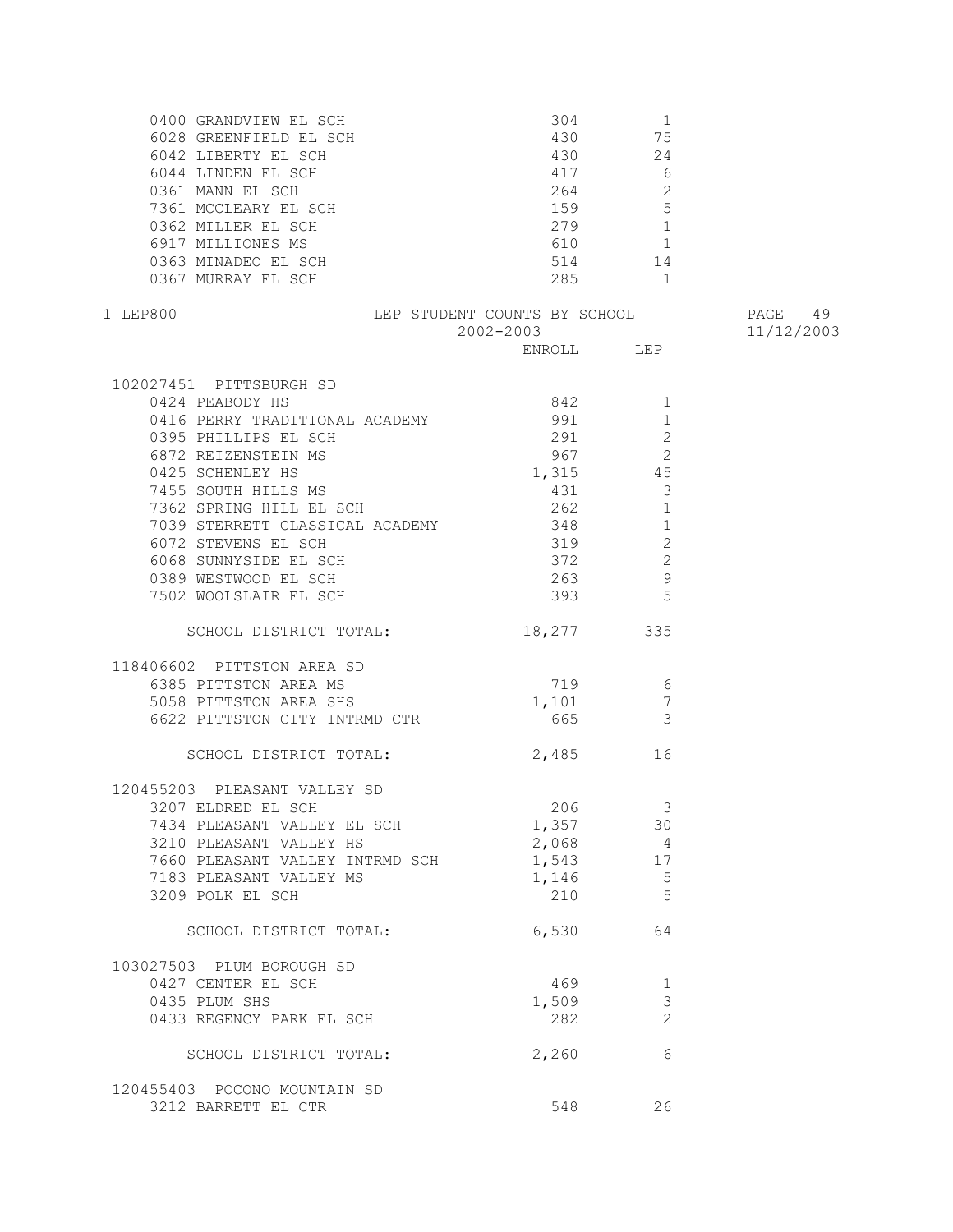| 7482 CLEAR RUN EL CTR               | 1,094  | 108            |
|-------------------------------------|--------|----------------|
| 7483 CLEAR RUN INTRMD SCH           | 1,099  | 55             |
| 3213 COOLBAUGH EL CTR               | 756    | 116            |
| 7318 COOLBAUGH LC                   | 252    | 36             |
| 6432 POCONO EL CTR                  | 868    | 42             |
| 3216 POCONO MOUNTAIN EAST HS/ACADEM | 1,755  | - 3            |
| 7738 POCONO MOUNTAIN WEST HS        | 1,978  | 25             |
| 7739 SWIFTWATER EL CTR              | 1,042  | 72             |
| 7740 SWIFTWATER INTERM SCH          | 893    | $\overline{4}$ |
| 3214 TOBYHANNA EL CTR               | 881    | 42             |
|                                     |        |                |
| SCHOOL DISTRICT TOTAL:              | 11,166 | 529            |

| 1 LEP800                         | LEP STUDENT COUNTS BY SCHOOL                     |                |                | PAGE 50    |
|----------------------------------|--------------------------------------------------|----------------|----------------|------------|
|                                  | $2002 - 2003$                                    | ENROLL LEP     |                | 11/12/2003 |
| 108116303 PORTAGE AREA SD        |                                                  |                |                |            |
| 1270 PORTAGE AREA HS             |                                                  |                | 1              |            |
| SCHOOL DISTRICT TOTAL:           |                                                  | 440            | $\mathbf{1}$   |            |
| 123466303 POTTSGROVE SD          |                                                  |                |                |            |
| 3334 LOWER POTTSGROVE EL SCH 401 |                                                  |                | 6              |            |
| 6746 POTTSGROVE MS               |                                                  | 775            | 9              |            |
| 3338 POTTSGROVE SHS              |                                                  | 1,042          | $\overline{2}$ |            |
| 3337 RINGING ROCKS EL SCH        |                                                  |                | $\mathbf{1}$   |            |
| 3336 WEST POTTSGROVE EL SCH      |                                                  | $539$<br>$444$ | 3              |            |
| SCHOOL DISTRICT TOTAL: 3,201     |                                                  |                | 21             |            |
| 123466403 POTTSTOWN SD           |                                                  |                |                |            |
| 3345 BARTH EL SCH                |                                                  |                | 3              |            |
| 5110 EDGEWOOD EL SCH             | $351$<br>$294$<br>$430$<br>$758$<br>$866$<br>260 |                | 6              |            |
| 3341 LINCOLN EL SCH              |                                                  |                | 8              |            |
| 3346 POTTSTOWN MS                |                                                  | 758            | 4              |            |
| 3348 POTTSTOWN SHS               |                                                  |                | $\overline{4}$ |            |
| 3342 RUPERT EL SCH               |                                                  | 269            | $\mathbf{1}$   |            |
| SCHOOL DISTRICT TOTAL:           |                                                  | 2,968          | 26             |            |
| 129546103 POTTSVILLE AREA SD     |                                                  |                |                |            |
| 3915 CLARKE EL CTR               |                                                  | 953            | 4              |            |
| 5265 LENGEL MS                   |                                                  | 955 000        | $\overline{2}$ |            |
| 3924 POTTSVILLE AREA HS          |                                                  | 1,209          | 1              |            |
| SCHOOL DISTRICT TOTAL:           |                                                  | 3,117          | 7              |            |
| 106338003 PUNXSUTAWNEY AREA SD   |                                                  |                |                |            |
| 2371 BIG RUN EL SCH              |                                                  | 140            | $\mathbf 1$    |            |
| 6165 PUNXSUTAWNEY AREA HS        |                                                  | 930            | $\mathbf{1}$   |            |
| SCHOOL DISTRICT TOTAL:           |                                                  | 1,070          | $\overline{2}$ |            |
| 103027753 OUAKER VALLEY SD       |                                                  |                |                |            |
| 6108 EDGEWORTH EL SCH            |                                                  | 476            | $\overline{2}$ |            |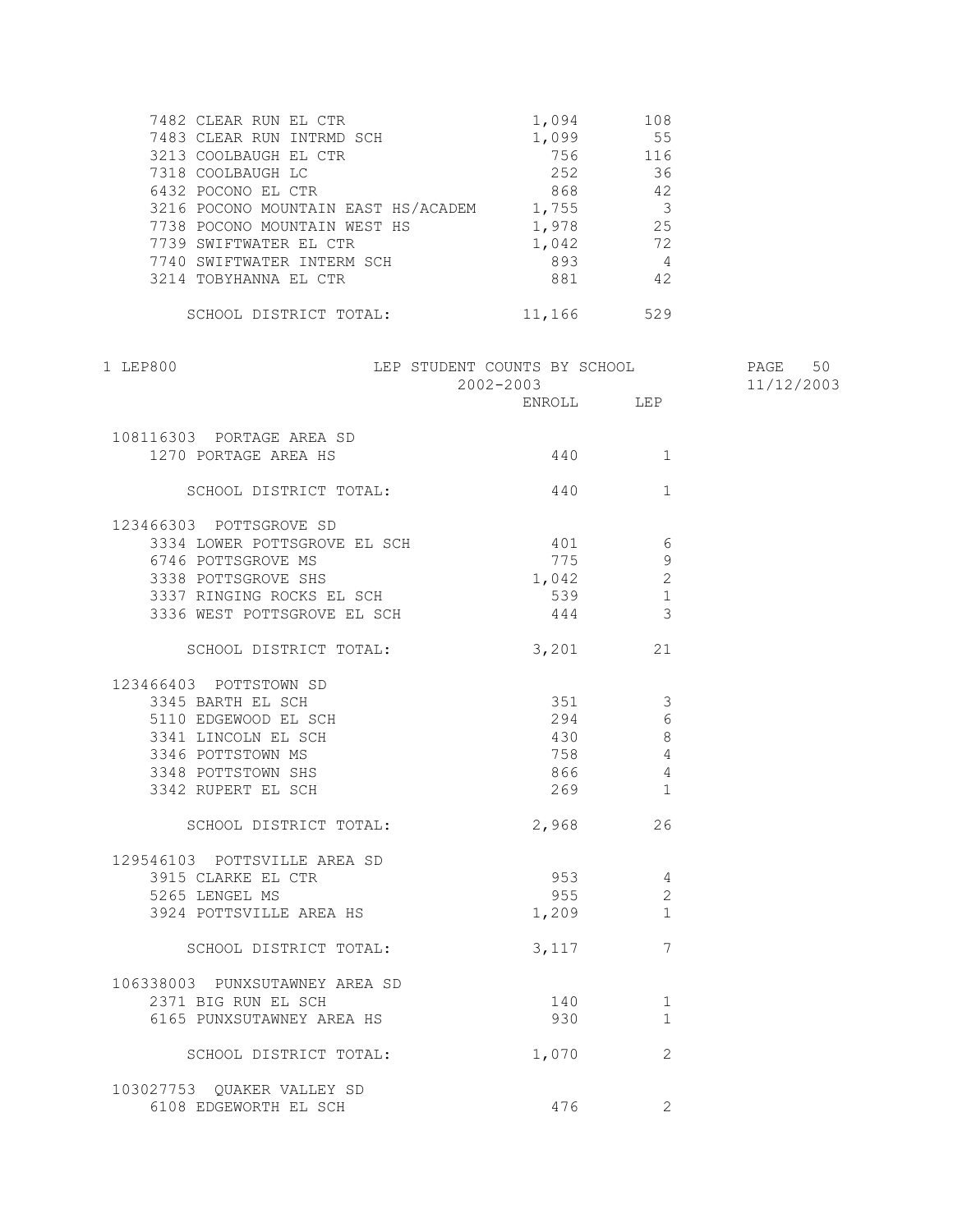| 6852 OSBORNE EL SCH<br>0448 QUAKER VALLEY HS<br>0447 QUAKER VALLEY MS | 400<br>667                   | 5<br>$\mathcal{S}$<br>435 1 |                       |
|-----------------------------------------------------------------------|------------------------------|-----------------------------|-----------------------|
| SCHOOL DISTRICT TOTAL:                                                | 1,978 11                     |                             |                       |
|                                                                       |                              |                             |                       |
| 122098403 QUAKERTOWN COMMUNITY SD<br>6781 MILFORD MS                  |                              | 641 2                       |                       |
| 1122 NEIDIG EL SCH                                                    |                              | 4 1 1 1                     |                       |
| 1 LEP800                                                              | LEP STUDENT COUNTS BY SCHOOL |                             | PAGE 51<br>11/12/2003 |
|                                                                       | $2002 - 2003$ ENROLL LEP     |                             |                       |
| 122098403 QUAKERTOWN COMMUNITY SD                                     |                              |                             |                       |
| 1128 QUAKERTOWN COMMUNITY SHS 1,642 9                                 |                              |                             |                       |
| 5132 QUAKERTOWN EL SCH                                                |                              | 357 10                      |                       |
| 1121 RICHLAND EL SCH                                                  |                              | 452 1                       |                       |
| 4965 STRAYER MS                                                       | 639                          | $7\phantom{.0}$             |                       |
| 7630 TRUMBAUERSVILLE EL SCH                                           |                              | 531 1                       |                       |
| SCHOOL DISTRICT TOTAL:                                                | 4,673 31                     |                             |                       |
| 125237603 RADNOR TOWNSHIP SD                                          |                              |                             |                       |
| 6510 ITHAN EL SCH                                                     | 443 36                       |                             |                       |
| 7697 RADNOR EL SCH                                                    | 471 12                       |                             |                       |
| 6511 RADNOR MS                                                        |                              | 774 15                      |                       |
| 1921 RADNOR SHS                                                       | 1,028 14                     |                             |                       |
| 6512 WAYNE EL SCH                                                     |                              | 531 17                      |                       |
| SCHOOL DISTRICT TOTAL:                                                |                              | 3,247 94                    |                       |
| 114067002 READING SD                                                  |                              |                             |                       |
| 0840 AMANDA E STOUT EL SCH                                            | 736 127                      |                             |                       |
| 0844 GLENSIDE EL SCH                                                  | 380 68                       |                             |                       |
| 0852 LAUERS PARK EL SCH                                               |                              | 743 112                     |                       |
| 0858 NORTHEAST MS                                                     | 1,188 80                     |                             |                       |
| 5206 NORTHWEST EL SCH                                                 | 860                          | 137                         |                       |
| 0856 NORTHWEST MS                                                     | 968                          | 49                          |                       |
| 0859 READING SHS                                                      | 3,785                        | 248                         |                       |
| 0845 RIVERSIDE EL SCH                                                 | 819                          | 12                          |                       |
| 5028 SIXTEENTH & HAAK EL SCH                                          | 565                          | $-5$                        |                       |
| 0855 SOUTHERN MS                                                      | 793                          | 76                          |                       |
| 0857 SOUTHWEST MS                                                     | 738                          | 67                          |                       |
| 5026 TENTH & GREEN EL SCH                                             | 762                          | 207                         |                       |
| 7484 TENTH & PENN EL SCH                                              | 505                          | 83                          |                       |
| 5027 THIRTEENTH & GREEN EL SCH                                        | 540                          | 51                          |                       |
| 0832 THIRTEENTH & UNION EL SCH                                        | 881                          | 47                          |                       |
| 0833 THOMAS H FORD EL SCH                                             | 561                          | 101                         |                       |
| 5025 TWELFTH & MARION EL SCH                                          | 478                          | 44                          |                       |
| 0831 TYSON-SCHOENER EL SCH                                            | 667                          | 127                         |                       |
| SCHOOL DISTRICT TOTAL:                                                |                              | 15,969 1,641                |                       |
| 112675503 RED LION AREA SD                                            |                              |                             |                       |
| 4592 CHANCEFORD EL SCH                                                | 271                          | 5                           |                       |
| 4596 EDGAR MOORE EL SCH                                               | 358                          | $\mathbf{1}$                |                       |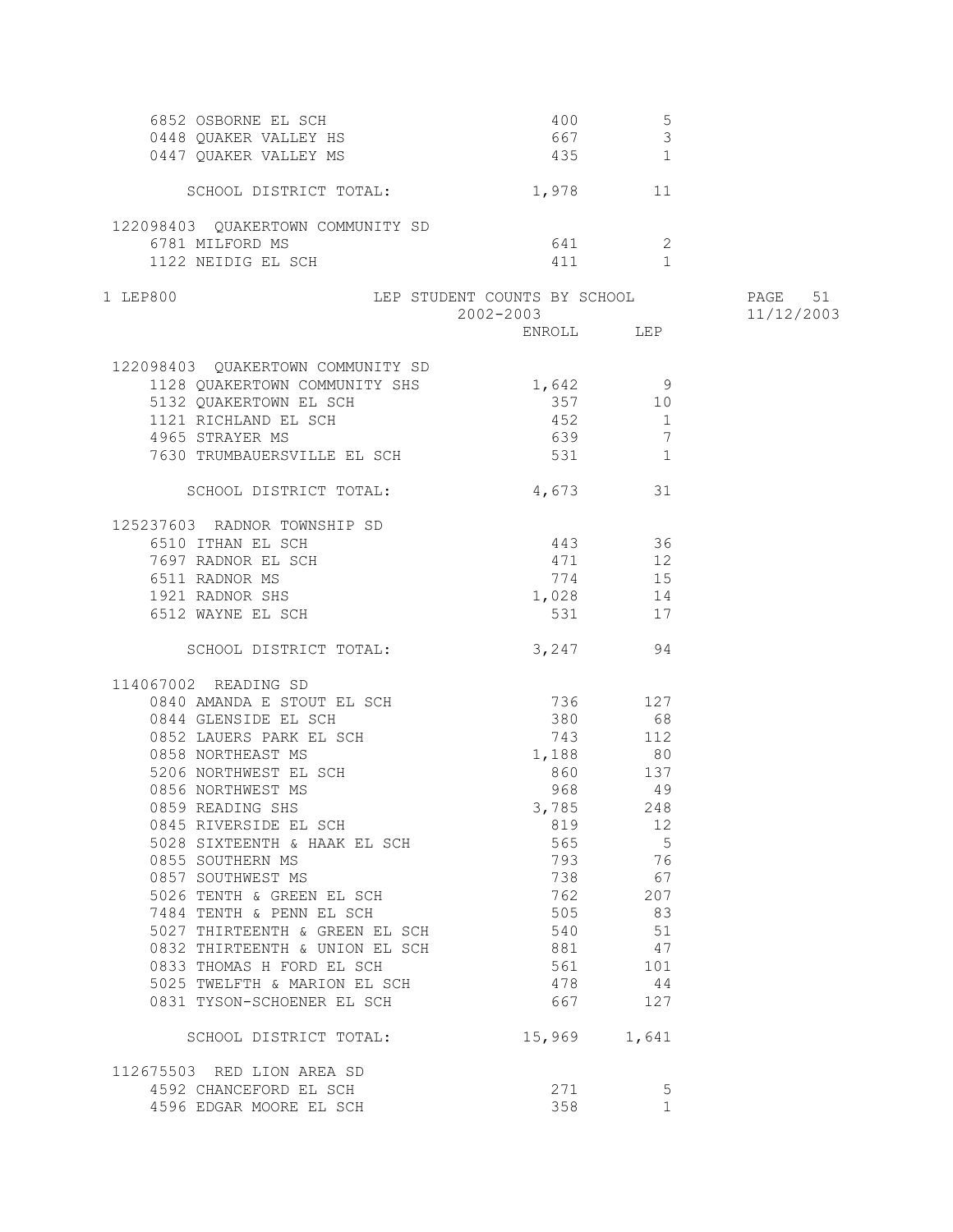| 4593 LOCUST GROVE EL SCH    | 452   |    |
|-----------------------------|-------|----|
| 4595 MAZIE GABLE EL SCH     | 377   |    |
| 5362 PLEASANT VIEW EL SCH   | 439   |    |
| 4598 RED LION AREA SHS      | 1,520 |    |
| SCHOOL DISTRICT TOTAL:      | 3,417 | 27 |
| 106168003 REDBANK VALLEY SD |       |    |
| 1495 REDBANK VALLEY HS      | 714   |    |
| SCHOOL DISTRICT TOTAL:      | 714   |    |

| 1 LEP800                             | LEP STUDENT COUNTS BY SCHOOL<br>2002-2003 |                                                                           | PAGE 52<br>11/12/2003 |
|--------------------------------------|-------------------------------------------|---------------------------------------------------------------------------|-----------------------|
|                                      |                                           | ENROLL LEP                                                                |                       |
| 108116503 RICHLAND SD                |                                           |                                                                           |                       |
| 1278 RICHLAND EL SCH                 | 670                                       | 4                                                                         |                       |
| 5214 RICHLAND SHS                    |                                           | 510<br>2                                                                  |                       |
| SCHOOL DISTRICT TOTAL:               | 1,180                                     | 6                                                                         |                       |
| 109246003 RIDGWAY AREA SD            |                                           |                                                                           |                       |
| 7413 RIDGWAY EL SCH                  |                                           | 458 3<br>1                                                                |                       |
| SCHOOL DISTRICT TOTAL:               | 458                                       | $\mathbf{1}$                                                              |                       |
| 125237702 RIDLEY SD                  |                                           |                                                                           |                       |
| 1925 AMOSLAND EL SCH                 | 478                                       | $\overline{4}$                                                            |                       |
| 1926 EDGEWOOD EL SCH                 | 348                                       | 1                                                                         |                       |
| 4705 LAKEVIEW EL SCH                 | 378 378                                   | 7                                                                         |                       |
| 1934 RIDLEY HS                       |                                           |                                                                           |                       |
| 7218 RIDLEY MS                       |                                           |                                                                           |                       |
| 1932 WOODLYN EL SCH                  |                                           | $\begin{array}{ccc} 1,884 & & 8 \\ 1,421 & & 9 \\ 272 & & 16 \end{array}$ |                       |
| SCHOOL DISTRICT TOTAL:               |                                           | 4,781 45                                                                  |                       |
| 101637002 RINGGOLD SD                |                                           |                                                                           |                       |
| 4270 CARROLL MS                      |                                           | $326$ 2                                                                   |                       |
| 4271 FINLEY MS                       | 580                                       | 2                                                                         |                       |
| 7017 MONONGAHELA EL CTR              | 739                                       | $\overline{4}$                                                            |                       |
| 7019 RINGGOLD SHS                    |                                           | $1,186$ 3                                                                 |                       |
| SCHOOL DISTRICT TOTAL:               |                                           | 2,831 11                                                                  |                       |
| 119357003 RIVERSIDE SD               |                                           |                                                                           |                       |
| 5093 RIVERSIDE EL SCH EAST           | 352                                       | 1                                                                         |                       |
| 2496 RIVERSIDE JSHS                  | 774                                       | 2                                                                         |                       |
| SCHOOL DISTRICT TOTAL:               | 1,126                                     | 3                                                                         |                       |
| 127045853 RIVERSIDE BEAVER COUNTY SD |                                           |                                                                           |                       |
| 0700 RIVERSIDE HS                    |                                           | 1                                                                         |                       |
| SCHOOL DISTRICT TOTAL:               | 653                                       | $\mathbf{1}$                                                              |                       |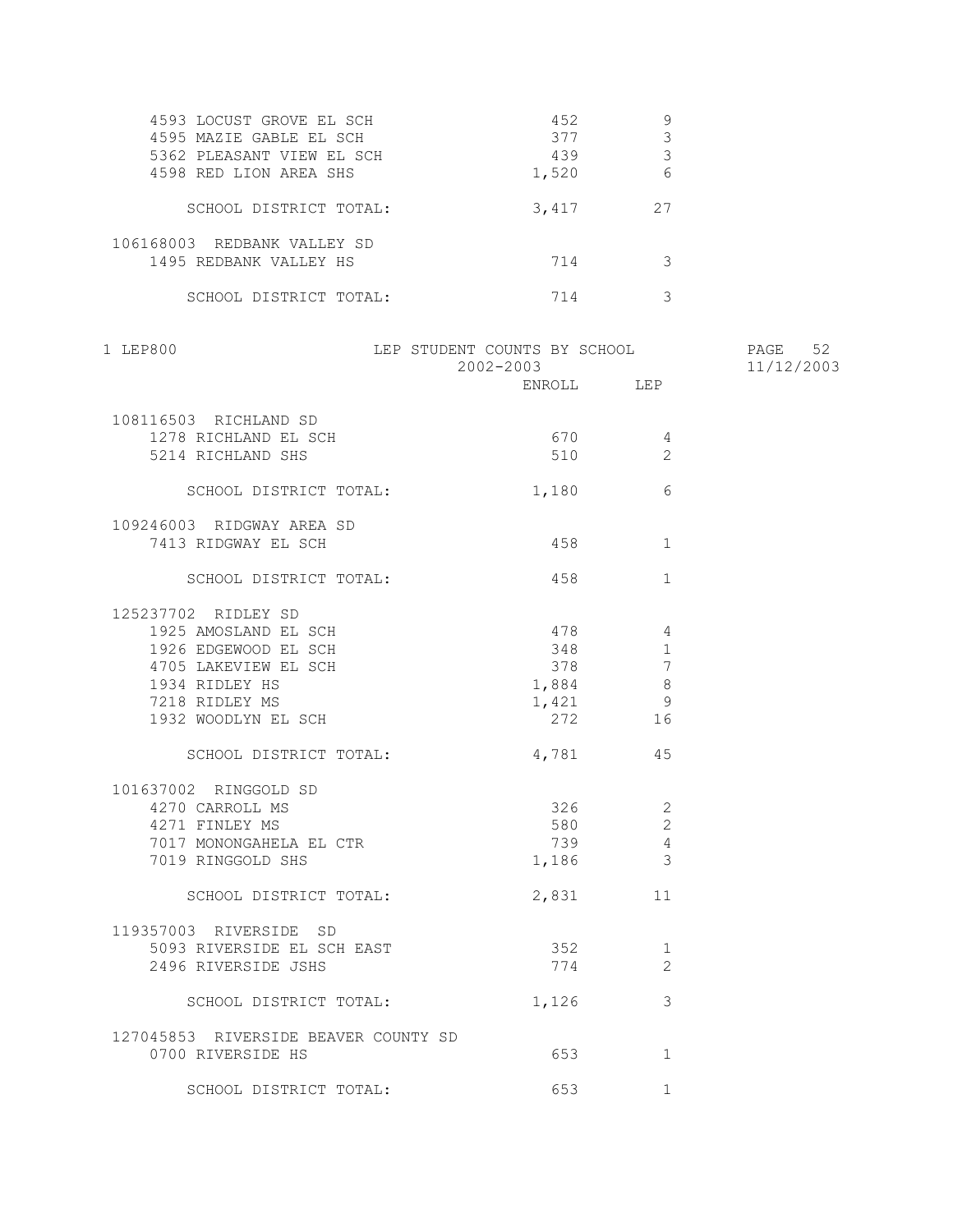| 103028203 RIVERVIEW SD                          |                                           |                     |                       |
|-------------------------------------------------|-------------------------------------------|---------------------|-----------------------|
| 6928 RIVERVIEW HS<br>0295 TENTH STREET EL SCH   | 700<br>377                                | 2<br>$\overline{2}$ |                       |
|                                                 |                                           |                     |                       |
| SCHOOL DISTRICT TOTAL:                          | 1,077                                     | $\overline{4}$      |                       |
| 125237903 ROSE TREE MEDIA SD                    |                                           |                     |                       |
| 1940 GLENWOOD EL SCH                            |                                           | 464 5               |                       |
|                                                 |                                           |                     |                       |
| 1 LEP800                                        | LEP STUDENT COUNTS BY SCHOOL<br>2002-2003 |                     | PAGE 53<br>11/12/2003 |
|                                                 |                                           |                     |                       |
|                                                 |                                           |                     |                       |
| 125237903 ROSE TREE MEDIA SD                    |                                           |                     |                       |
| 7365 INDIAN LANE EL SCH                         | $492$ 3                                   |                     |                       |
| 6514 MEDIA EL SCH                               |                                           | 458 3<br>1          |                       |
| 1942 PENNCREST HS                               | 1,347                                     | 6                   |                       |
| 1937 ROSE TREE EL SCH                           | 300                                       | 2                   |                       |
| 6625 SPRINGTON LAKE MS                          | 963                                       | $\overline{7}$      |                       |
|                                                 |                                           |                     |                       |
| SCHOOL DISTRICT TOTAL:                          |                                           | 4,024 24            |                       |
| 129546803 SAINT CLAIR AREA SD                   |                                           |                     |                       |
| 3930 SAINT CLAIR AREA EL/MS                     | 551                                       | $\sim$ 4            |                       |
|                                                 |                                           |                     |                       |
| SCHOOL DISTRICT TOTAL:                          | 551                                       | 4                   |                       |
|                                                 |                                           |                     |                       |
| 121395603 SALISBURY TOWNSHIP SD                 |                                           |                     |                       |
| 6864 HARRY S TRUMAN EL SCH                      | 467                                       | 23                  |                       |
| 5365 SALISBURY MS                               | 647                                       | 6                   |                       |
| 2833 SALISBURY SHS                              | 471                                       | $\mathbf{3}$        |                       |
| 2832 WESTERN SALISBURY EL SCH                   | 282                                       | $7\phantom{.0}$     |                       |
| SCHOOL DISTRICT TOTAL:                          |                                           | 39                  |                       |
|                                                 | 1,867                                     |                     |                       |
| 120486003 SAUCON VALLEY SD                      |                                           |                     |                       |
| 3485 SAUCON VALLEY EL SCH                       | 962                                       | - 9                 |                       |
| 7210 SAUCON VALLEY MS                           | 572                                       | $\mathbf 1$         |                       |
| 5352 SAUCON VALLEY SHS                          | 761                                       | $\mathbf{1}$        |                       |
|                                                 |                                           |                     |                       |
| SCHOOL DISTRICT TOTAL:                          | 2,295                                     | 11                  |                       |
|                                                 |                                           |                     |                       |
| 122093140 SCHOOL LANE CS<br>7568 SCHOOL LANE CS |                                           | 537 — 100<br>21     |                       |
|                                                 |                                           |                     |                       |
| SCHOOL DISTRICT TOTAL:                          | 537                                       | 21                  |                       |
|                                                 |                                           |                     |                       |
| 129547303 SCHUYLKILL HAVEN AREA SD              |                                           |                     |                       |
| 7331 SCHUYLKILL HAVEN EL CTR                    | 536                                       | 1                   |                       |
|                                                 |                                           |                     |                       |
| SCHOOL DISTRICT TOTAL:                          | 536                                       | $\mathbf{1}$        |                       |
|                                                 |                                           |                     |                       |
| 114067503 SCHUYLKILL VALLEY SD                  |                                           |                     |                       |
| 7429 SCHUYLKILL VALLEY EL SCH                   | 812                                       | 3                   |                       |
| SCHOOL DISTRICT TOTAL:                          | 812                                       | 3                   |                       |
|                                                 |                                           |                     |                       |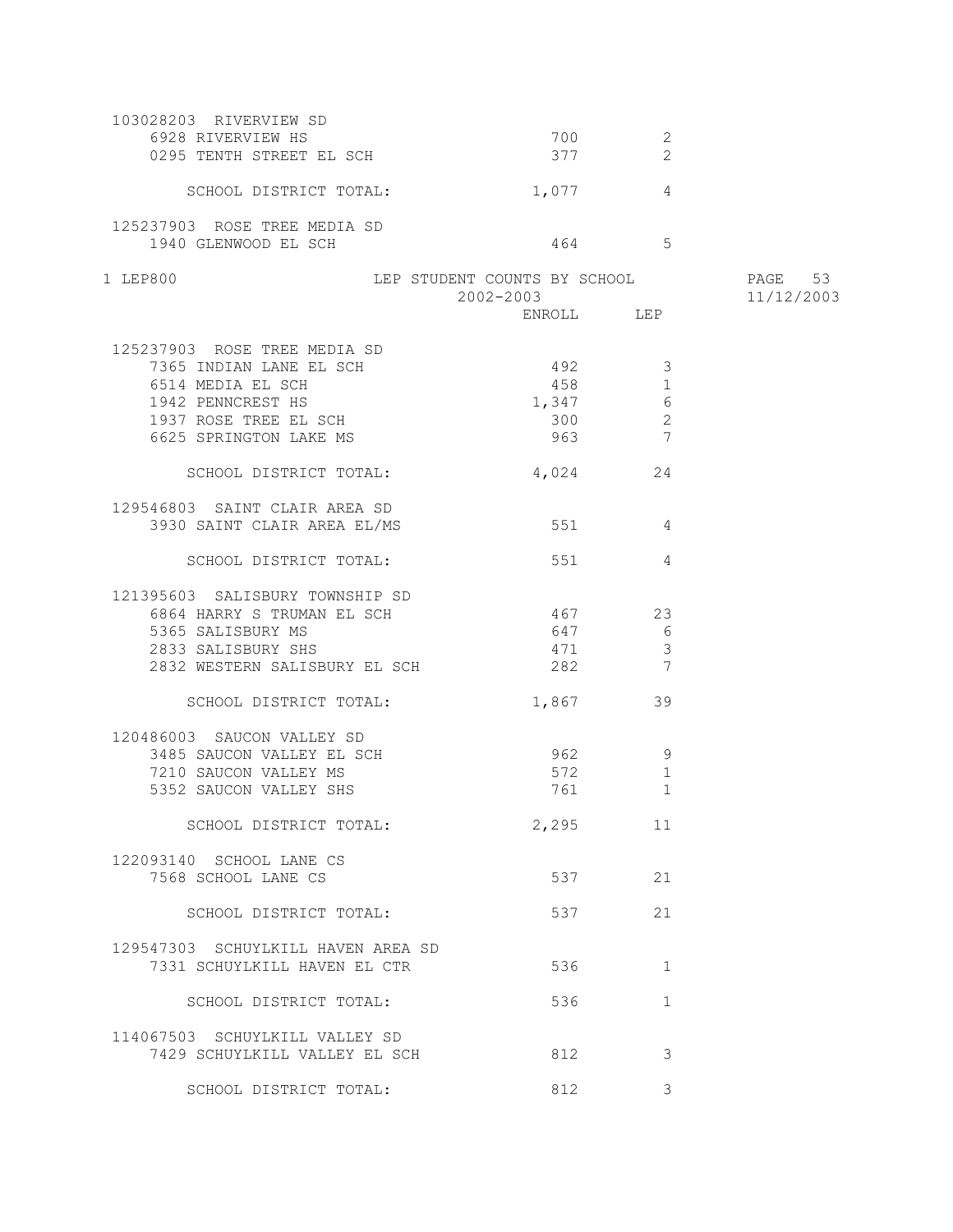| 119357402 SCRANTON SD          |       |      |
|--------------------------------|-------|------|
| 2482 JOHN J. AUDUBON #42       | 178   | 12   |
| 6970 MCNICHOLS PLAZA           | 494   | 187  |
| 6413 SCRANTON HS               | 1,709 | 57   |
| 2487 SOUTH SCRANTON INTRMD SCH | 607   | 64   |
| SCHOOL DISTRICT TOTAL:         | 2,988 | 32 N |

116557103 SELINSGROVE AREA SD

| 1 LEP800                                                                                                                                                                                                                               | LEP STUDENT COUNTS BY SCHOOL PAGE 54<br>2002-2003 11/12/2003 |                         | 11/12/2003 |
|----------------------------------------------------------------------------------------------------------------------------------------------------------------------------------------------------------------------------------------|--------------------------------------------------------------|-------------------------|------------|
|                                                                                                                                                                                                                                        |                                                              | ENROLL LEP              |            |
| 116557103 SELINSGROVE AREA SD                                                                                                                                                                                                          |                                                              |                         |            |
|                                                                                                                                                                                                                                        |                                                              |                         |            |
|                                                                                                                                                                                                                                        |                                                              |                         |            |
|                                                                                                                                                                                                                                        |                                                              |                         |            |
|                                                                                                                                                                                                                                        |                                                              | 332 14                  |            |
| 3968 SELINSGROVE EL SCH<br>7507 SELINSGROVE INTRMD SCH                                                                                                                                                                                 |                                                              | $644$ 3                 |            |
|                                                                                                                                                                                                                                        |                                                              |                         |            |
|                                                                                                                                                                                                                                        | SCHOOL DISTRICT TOTAL: 2,906 32                              |                         |            |
| 104107903 SENECA VALLEY SD                                                                                                                                                                                                             |                                                              |                         |            |
| 1178 CONNOQUENESSING VALLEY EL SCH 768                                                                                                                                                                                                 |                                                              | $\overline{\mathbf{3}}$ |            |
|                                                                                                                                                                                                                                        |                                                              |                         |            |
|                                                                                                                                                                                                                                        |                                                              |                         |            |
|                                                                                                                                                                                                                                        |                                                              |                         |            |
|                                                                                                                                                                                                                                        |                                                              |                         |            |
| 1170 CONNOYOBRISSING VIELET 2016<br>1180 EVANS CITY EL SCH<br>4907 HAINE EL SCH<br>7489 HAINE MS<br>1179 ROWAN EL SCH<br>7412 SENECA VALLEY IHS<br>5311 SENECA VALLEY MS<br>1183 SENECA VALLEY SHS<br>1183 SENECA VALLEY SHS<br>1183 1 |                                                              |                         |            |
|                                                                                                                                                                                                                                        |                                                              |                         |            |
|                                                                                                                                                                                                                                        |                                                              |                         |            |
|                                                                                                                                                                                                                                        |                                                              |                         |            |
| SCHOOL DISTRICT TOTAL:                                                                                                                                                                                                                 |                                                              | 7,099 22                |            |
| 108567204 SHADE-CENTRAL CITY SD                                                                                                                                                                                                        |                                                              |                         |            |
| 6594 CAIRNBROOK EL SCH 330                                                                                                                                                                                                             |                                                              | 1                       |            |
| 4006 SHADE JSHS                                                                                                                                                                                                                        |                                                              | 316<br>1                |            |
|                                                                                                                                                                                                                                        |                                                              |                         |            |
| SCHOOL DISTRICT TOTAL:                                                                                                                                                                                                                 |                                                              | 646<br>2                |            |
| 103028302 SHALER AREA SD<br>1696 BURCHFIELD EL SCH<br>0457 JEFFERY EL SCH<br>5101 MARZOLF EL SCH<br>4843 RESERVE EL SCH<br>0460 SHALER AREA HS<br>7558 SHALER AREA HS                                                                  |                                                              |                         |            |
|                                                                                                                                                                                                                                        |                                                              | 552<br>2                |            |
|                                                                                                                                                                                                                                        |                                                              | 260<br>1                |            |
|                                                                                                                                                                                                                                        |                                                              | 442<br>1                |            |
|                                                                                                                                                                                                                                        |                                                              | $239$ 4                 |            |
|                                                                                                                                                                                                                                        |                                                              | $1,521$ 2               |            |
| 7558 SHALER AREA IMTRMD SCH                                                                                                                                                                                                            |                                                              | 989 1999<br>1           |            |
| 7002 SHALER AREA MS                                                                                                                                                                                                                    |                                                              | 9<br>1,279              |            |
|                                                                                                                                                                                                                                        |                                                              |                         |            |
| SCHOOL DISTRICT TOTAL:                                                                                                                                                                                                                 |                                                              | 5,282<br>20             |            |
| 116496503 SHAMOKIN AREA SD                                                                                                                                                                                                             |                                                              |                         |            |
| 6354 SHAMOKIN AREA JSHS                                                                                                                                                                                                                | 1,287                                                        | 3                       |            |
| SCHOOL DISTRICT TOTAL:                                                                                                                                                                                                                 | 1,287                                                        | 3                       |            |
|                                                                                                                                                                                                                                        |                                                              |                         |            |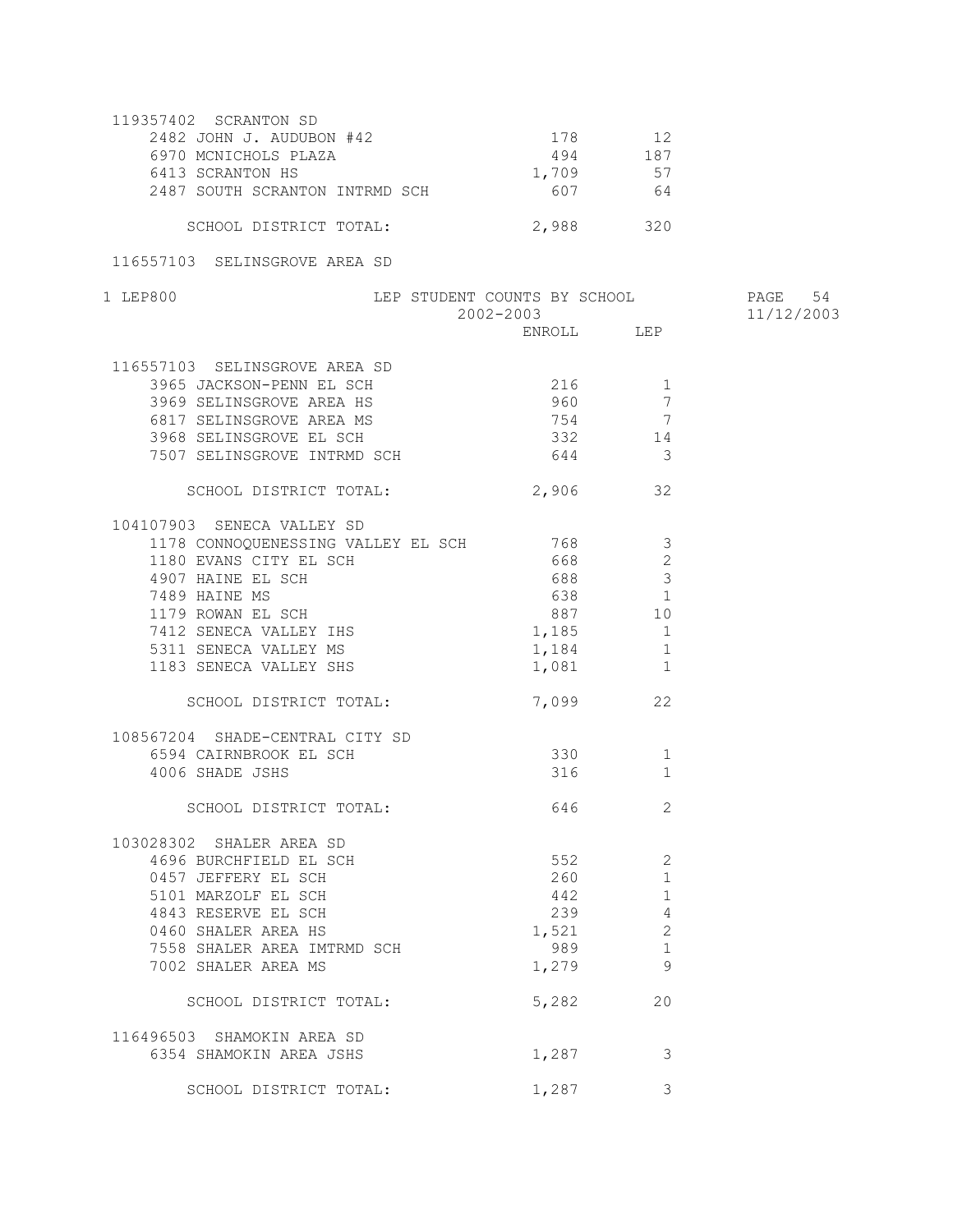| 104435603 SHARON CITY SD |       |     |
|--------------------------|-------|-----|
| 3173 CASE AVENUE EL SCH  | 674   |     |
| 3170 MUSSER EL SCH       | 366   |     |
| 5246 SHARON MS/HS        | 1,054 |     |
| 3171 WEST HILL EL SCH    | 280   |     |
| SCHOOL DISTRICT TOTAL:   | 2,374 | ገ ሓ |

## 129547203 SHENANDOAH VALLEY SD

| 1 LEP800                                                                                                                                       | LEP STUDENT COUNTS BY SCHOOL<br>2002-2003 |                                    | PAGE 55<br>11/12/2003 |
|------------------------------------------------------------------------------------------------------------------------------------------------|-------------------------------------------|------------------------------------|-----------------------|
|                                                                                                                                                |                                           |                                    |                       |
| 129547203 SHENANDOAH VALLEY SD                                                                                                                 |                                           |                                    |                       |
| 3938 SHENANDOAH VALLEY EL SCH                                                                                                                  |                                           |                                    |                       |
| 3940 SHENANDOAH VALLEY JSHS                                                                                                                    |                                           | $494$ 8<br>$465$ 16                |                       |
|                                                                                                                                                |                                           |                                    |                       |
| SCHOOL DISTRICT TOTAL:                                                                                                                         |                                           | 959 24                             |                       |
| 104376203 SHENANGO AREA SD                                                                                                                     |                                           |                                    |                       |
| 2708 SHENANGO HS                                                                                                                               |                                           | 652<br>$\overline{\mathbf{3}}$     |                       |
|                                                                                                                                                |                                           |                                    |                       |
| SCHOOL DISTRICT TOTAL:                                                                                                                         | 652 652                                   | -3                                 |                       |
| 116496603 SHIKELLAMY SD                                                                                                                        |                                           |                                    |                       |
|                                                                                                                                                |                                           | $\overline{\phantom{0}}^2$         |                       |
|                                                                                                                                                |                                           | $\mathcal{S}$                      |                       |
|                                                                                                                                                |                                           | $\mathcal{S}$<br>340               |                       |
| 7741 CHIEF SHIKELLAMY SCH<br>6357 GRACE S BECK SCH<br>3567 OAKLYN SCH<br>3549 PRIESTLEY SCH<br>3549 PRIESTLEY SCH<br>3549 PRIESTLEY SCH<br>369 |                                           | $\mathbf{3}$                       |                       |
|                                                                                                                                                |                                           | 415<br>$\overline{c}$              |                       |
|                                                                                                                                                | 1,100                                     | $\mathbf{3}$                       |                       |
| צוי <sub>שלא ש</sub> טאר.<br>3569 SHIKELLAMY HS<br>3568 SUNBURY MS                                                                             | 455                                       | $\overline{2}$                     |                       |
| SCHOOL DISTRICT TOTAL:                                                                                                                         |                                           | 3,365 18                           |                       |
|                                                                                                                                                |                                           |                                    |                       |
| 115218003 SHIPPENSBURG AREA SD<br>1726 JAMES BURD EL SCH<br>1725 NANCY GRAYSON EL SCH                                                          |                                           |                                    |                       |
|                                                                                                                                                | 629                                       | $5\overline{)}$                    |                       |
|                                                                                                                                                |                                           | 679 3                              |                       |
| 1729 SHIPPENSBURG AREA MS                                                                                                                      |                                           | $\mathbf{3}$                       |                       |
| 5221 SHIPPENSBURG AREA SHS                                                                                                                     | $808$<br>1,022                            | $\begin{array}{c} \n7 \end{array}$ |                       |
| SCHOOL DISTRICT TOTAL:                                                                                                                         |                                           | 3,138 18                           |                       |
| 113367003 SOLANCO SD                                                                                                                           |                                           |                                    |                       |
|                                                                                                                                                | 574                                       | 8                                  |                       |
| 7354 CLERMONT EL SCH<br>2655 QUARRYVILLE EL SCH                                                                                                |                                           | 486<br>- 8                         |                       |
| 5054 SWIFT MS                                                                                                                                  |                                           | 522 2                              |                       |
|                                                                                                                                                |                                           |                                    |                       |
| SCHOOL DISTRICT TOTAL: 1,582 18                                                                                                                |                                           |                                    |                       |
| 108567703 SOMERSET AREA SD                                                                                                                     |                                           |                                    |                       |
| 7481 EAGLE VIEW EL SCH                                                                                                                         |                                           | 595<br>$\overline{\phantom{a}}$    |                       |
| 4009 MAPLE RIDGE EL SCH                                                                                                                        | 502                                       | $\mathcal{S}$                      |                       |
| 4014 SOMERSET AREA JHS                                                                                                                         |                                           | $\mathcal{S}$<br>772               |                       |
| 4015 SOMERSET AREA SHS                                                                                                                         | 720                                       | 6                                  |                       |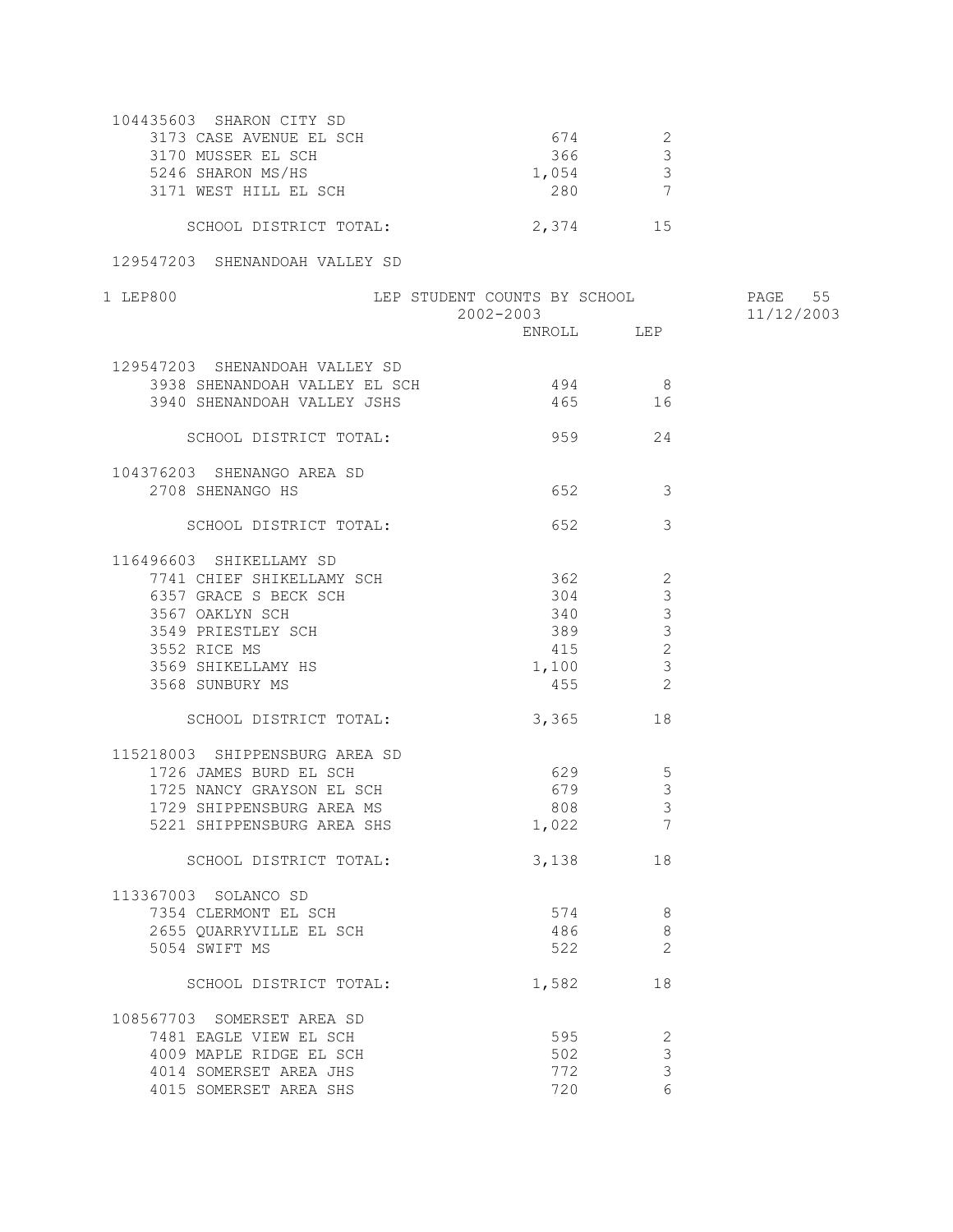| SCHOOL DISTRICT TOTAL:                   | 2,589      | 14           |            |
|------------------------------------------|------------|--------------|------------|
| 123467103 SOUDERTON AREA SD              |            |              |            |
|                                          | 340 21     |              |            |
| 3357 E M CROUTHAMEL EL SCH               |            |              |            |
| 3266 FRANCONIA EL SCH                    | 591 23     |              |            |
| 4721 INDIAN CREST JHS                    | $1,067$ 9  |              |            |
| 4722 INDIAN VALLEY MS                    | $1,073$ 19 |              |            |
|                                          | 529        | 15           |            |
| 3306 LOWER SALFORD EL SCH                |            | 8            |            |
| 7262 OAK RIDGE EL SCH                    | 581 38     |              |            |
| LEP STUDENT COUNTS BY SCHOOL<br>1 LEP800 |            |              | PAGE 56    |
|                                          | 2002-2003  |              | 11/12/2003 |
|                                          | ENROLL LEP |              |            |
|                                          |            |              |            |
| 123467103 SOUDERTON AREA SD              |            |              |            |
| 3350 SALFORD HILLS EL SCH                | $381$ 4    |              |            |
| 3354 SOUDERTON AREA SHS                  | $1,448$ 22 |              |            |
| 4900 WEST BROAD STREET EL SCH            | 541        | 36           |            |
|                                          |            |              |            |
| SCHOOL DISTRICT TOTAL:                   | 6,551 157  |              |            |
|                                          |            |              |            |
| 103028653 SOUTH ALLEGHENY SD             |            |              |            |
| 0174 GLASSPORT CENTRAL EL SCH            | 434        | 2            |            |
| 0439 PORT VUE EL SCH                     | 251        | $\mathbf{1}$ |            |
| 0438 SOUTH ALLEGHENY EARLY CHILDHOO 221  |            | 1            |            |
|                                          |            |              |            |
| SCHOOL DISTRICT TOTAL:                   | 906        | 4            |            |
|                                          |            |              |            |
| 104107803 SOUTH BUTLER COUNTY SD         |            |              |            |
| 7717 SOUTH BUTLER PRIMARY SCH            | 756        | 1            |            |
|                                          |            |              |            |
| SCHOOL DISTRICT TOTAL:                   | 756 750    | $\mathbf{1}$ |            |
|                                          |            |              |            |
| 112676203 SOUTH EASTERN SD               |            |              |            |
|                                          | 367        | $\mathbf{1}$ |            |
| 4599 DELTA-PEACH BOTTOM EL SCH           |            |              |            |
| 4600 STEWARTSTOWN EL SCH                 | 579        | 2            |            |
|                                          |            |              |            |
| SCHOOL DISTRICT TOTAL:                   | 946        | 3            |            |
|                                          |            |              |            |
| 103028703 SOUTH FAYETTE TOWNSHIP SD      |            |              |            |
| 7490 SOUTH FAYETTE MS                    | 568        | 3            |            |
| 0468 SOUTH FAYETTE TWP EL SCH            | 704        | 3            |            |
| 0470 SOUTH FAYETTE TWP HS                | 522        | 3            |            |
|                                          |            |              |            |
| SCHOOL DISTRICT TOTAL:                   | 1,794      | 9            |            |
|                                          |            |              |            |
| 115218303 SOUTH MIDDLETON SD             |            |              |            |
| 1730 W.G. RICE EL SCH                    | 583        | 1            |            |
|                                          |            |              |            |
| SCHOOL DISTRICT TOTAL:                   | 583        | 1            |            |
|                                          |            |              |            |
| 103028753 SOUTH PARK SD                  |            |              |            |
| 7682 SOUTH PARK ELEM CENTER              | 839        | 2            |            |
| 6906 SOUTH PARK MS                       | 685        | $\mathbf{1}$ |            |
|                                          |            |              |            |
| 0467 SOUTH PARK SHS                      | 772        | 1            |            |
|                                          |            |              |            |
| SCHOOL DISTRICT TOTAL:                   | 2,296      | 4            |            |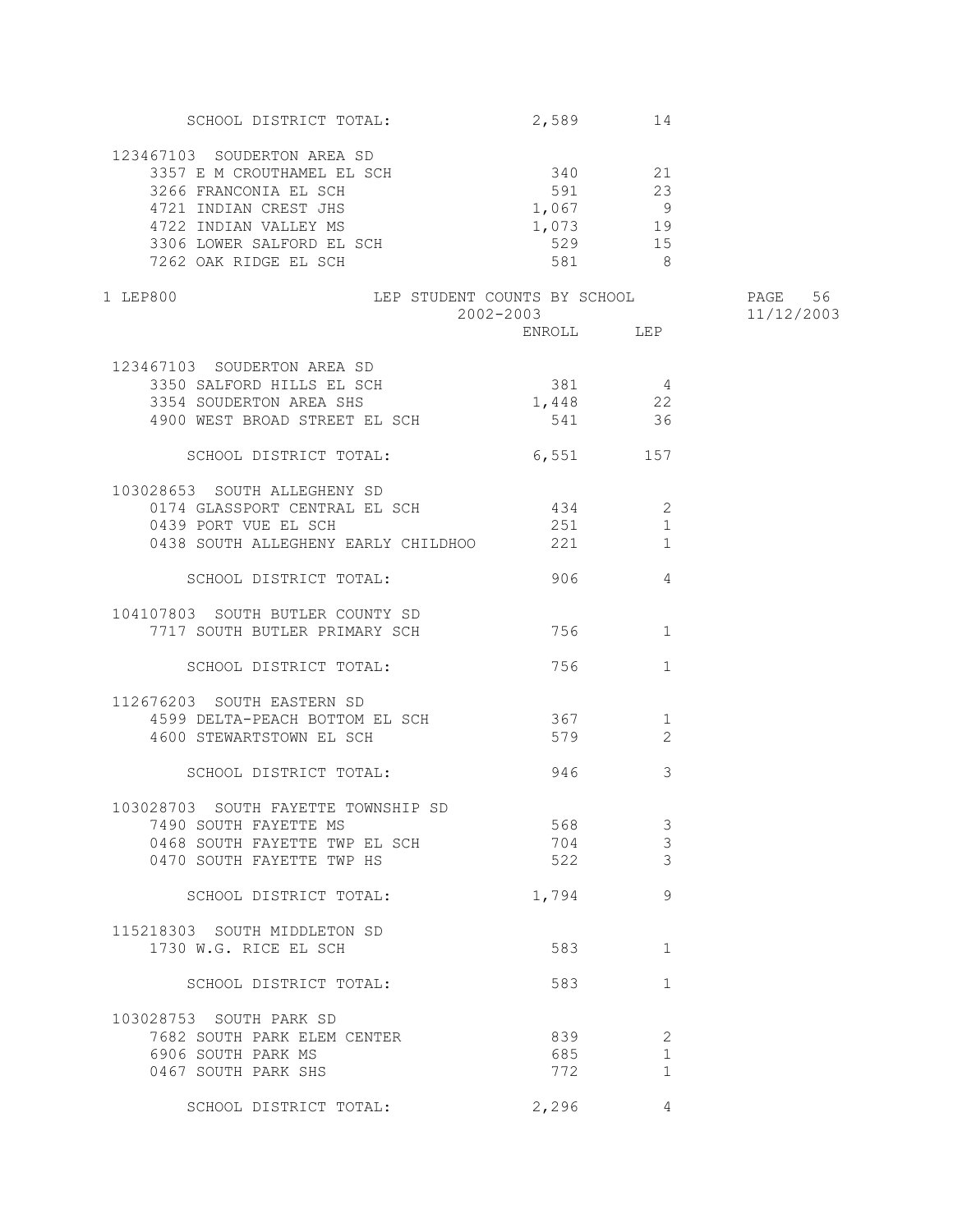| 112676403 SOUTH WESTERN SD |       |    |
|----------------------------|-------|----|
| 4603 BARESVILLE EL SCH     | 463   |    |
| 6641 MARKLE INTRMD SCH     | 1,366 |    |
| 4606 PARK HILLS EL SCH     | 411   |    |
| 4608 SOUTH WESTERN SHS     | 1,201 |    |
|                            |       |    |
| SCHOOL DISTRICT TOTAL:     | 3.441 | 15 |

## 117416103 SOUTH WILLIAMSPORT AREA SD

| 1 LEP800                             | LEP STUDENT COUNTS BY SCHOOL<br>2002-2003 |                                | PAGE<br>57<br>11/12/2003 |
|--------------------------------------|-------------------------------------------|--------------------------------|--------------------------|
|                                      |                                           |                                |                          |
| 117416103 SOUTH WILLIAMSPORT AREA SD |                                           |                                |                          |
| 7719 ROMMELT EL SCH                  |                                           | 236<br>1                       |                          |
| SCHOOL DISTRICT TOTAL:               |                                           | 236<br>$\mathbf{1}$            |                          |
| 125238402 SOUTHEAST DELCO SD         |                                           |                                |                          |
| 6516 ACADEMY PARK HS                 |                                           | $1,187$ 8                      |                          |
| 1863 ASHLAND MS                      | 558                                       | 5                              |                          |
| 1861 DARBY TWP EL SCH                |                                           | 358<br>$\overline{\mathbf{3}}$ |                          |
| 6505 DELCROFT SCH                    |                                           | 540 1                          |                          |
| 6501 HARRIS EL SCH                   | 666                                       | $\overline{4}$                 |                          |
| 1943 SHARON HILL SCH                 |                                           | $564$ 11                       |                          |
| SCHOOL DISTRICT TOTAL:               |                                           | 3,873 32                       |                          |
| 121395703 SOUTHERN LEHIGH SD         |                                           |                                |                          |
| 5240 HOPEWELL EL SCH                 | 472                                       | $\overline{2}$                 |                          |
| 2838 LIBERTY BELL EL SCH             |                                           | 426<br>$\mathcal{S}$           |                          |
| 4808 SOUTHERN LEHIGH MS              |                                           | 724 3                          |                          |
| SCHOOL DISTRICT TOTAL:               |                                           | 1,622 8                        |                          |
| 117597003 SOUTHERN TIOGA SD          |                                           |                                |                          |
| 4068 MANSFIELD JSHS                  | 576                                       | $\overline{\mathbf{3}}$        |                          |
| 4839 WARREN L MILLER EL SCH          | 560                                       | 1                              |                          |
| SCHOOL DISTRICT TOTAL:               |                                           | 1,136 4                        |                          |
| 112676503 SOUTHERN YORK COUNTY SD    |                                           |                                |                          |
| 4613 FRIENDSHIP EL SCH               |                                           | 482 4                          |                          |
| 6692 SOUTHERN EL SCH                 |                                           | 583 3<br>1                     |                          |
| 4614 SUSQUEHANNOCK HS                | 1,075                                     | 5                              |                          |
| SCHOOL DISTRICT TOTAL:               |                                           | 2,140<br>10                    |                          |
| 107657503 SOUTHMORELAND SD           |                                           |                                |                          |
| 4496 RUFFSDALE EL SCH                |                                           | 171 3                          |                          |
| 6932 SCOTTDALE EL SCH                | 779                                       | 1                              |                          |
| 6191 SOUTHMORELAND SHS               | 743                                       | 2                              |                          |
| SCHOOL DISTRICT TOTAL:               | 1,693                                     | 6                              |                          |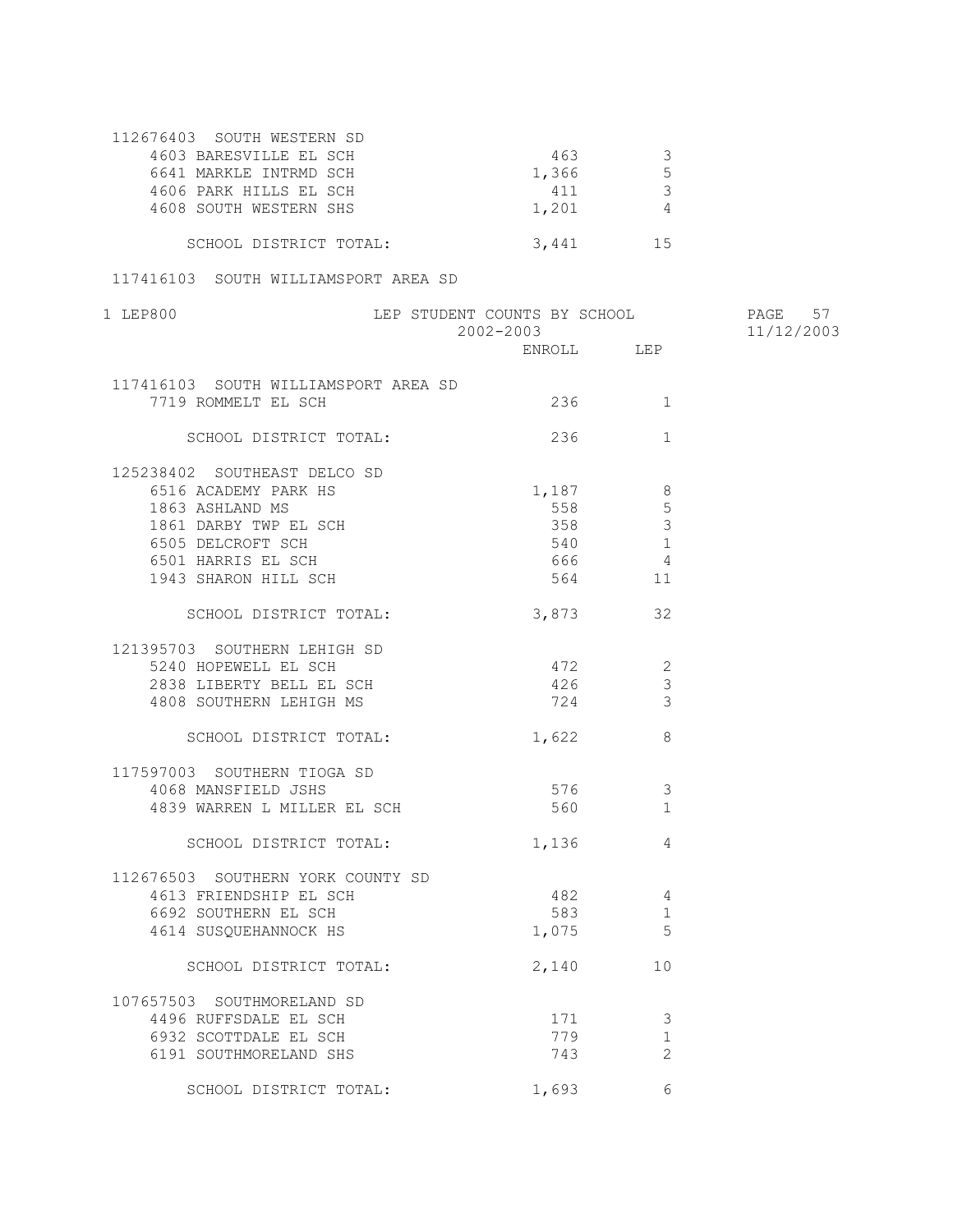| 108077503 SPRING COVE SD                                |               |                      |            |
|---------------------------------------------------------|---------------|----------------------|------------|
|                                                         | 673 — 100     | 5                    |            |
| CHAND HS<br>0936 MARTINSBURG EL SCH<br>5130 SPPING COLL | 335           | 1                    |            |
| 5130 SPRING COVE MS                                     | 481 and $481$ | 1                    |            |
|                                                         |               |                      |            |
| SCHOOL DISTRICT TOTAL:                                  | 1,489 7       |                      |            |
|                                                         |               |                      |            |
| 112676703 SPRING GROVE AREA SD                          |               |                      |            |
| 4622 SPRING GROVE AREA INTRMD SCH 636                   |               | $\overline{2}$       |            |
| 6725 SPRING GROVE AREA MS                               | 735           | $5^{\circ}$          |            |
|                                                         |               |                      |            |
| LEP STUDENT COUNTS BY SCHOOL 60 PAGE 58<br>1 LEP800     |               |                      |            |
|                                                         | 2002-2003     |                      | 11/12/2003 |
|                                                         | ENROLL LEP    |                      |            |
| 112676703 SPRING GROVE AREA SD                          |               |                      |            |
| 4623 SPRING GROVE AREA SHS                              |               |                      |            |
|                                                         | $1,245$ 2     |                      |            |
| 4618 SPRING GROVE EL SCH                                | 448           | 6                    |            |
| SCHOOL DISTRICT TOTAL:                                  | 3,064 15      |                      |            |
|                                                         |               |                      |            |
| 123467303 SPRING-FORD AREA SD                           |               |                      |            |
| 7321 BROOKE EL SCH                                      | 725           | $\mathcal{S}$        |            |
| 4809 OAKS EL SCH                                        | 532           | $\mathbf{2}$         |            |
| 3364 ROYERSFORD EL SCH                                  | 529           | $\mathcal{S}$        |            |
| 7458 SPRING CITY EL SCH                                 | 223           | 2                    |            |
|                                                         |               |                      |            |
| 3365 SPRING-FORD INTRMD SCH                             | 1,012         | $\overline{4}$<br>10 |            |
| 7599 SPRING-FORD MS                                     | 939           |                      |            |
| SCHOOL DISTRICT TOTAL:                                  | 3,960 24      |                      |            |
|                                                         |               |                      |            |
| 125238502 SPRINGFIELD SD                                |               |                      |            |
| 1949 RICHARDSON MS                                      | 1,068         | $\overline{3}$       |            |
| 6518 SABOLD EL SCH                                      | 483           | 2                    |            |
| 6519 SCENIC HILLS EL SCH                                | 570           | $\overline{5}$       |            |
| 1950 SPRINGFIELD HS                                     | 1,172         | 2                    |            |
|                                                         |               |                      |            |
| SCHOOL DISTRICT TOTAL:                                  | 3,293 12      |                      |            |
|                                                         |               |                      |            |
| 123467203 SPRINGFIELD TOWNSHIP SD                       |               |                      |            |
| 3368 SPRINGFIELD TWP EL SCH-ENFIELD 380                 |               | 11                   |            |
| 3370 SPRINGFIELD TWP EL SCH-ERDENHM 334                 |               | 6                    |            |
| 3376 SPRINGFIELD TWP HS                                 | 847           | 20                   |            |
| 3375 SPRINGFIELD TWP MS                                 | 525           | $\overline{4}$       |            |
|                                                         |               |                      |            |
| SCHOOL DISTRICT TOTAL:                                  | 2,086         | 41                   |            |
|                                                         |               |                      |            |
| 110148002 STATE COLLEGE AREA SD                         |               |                      |            |
| 1358 BOALSBURG/PANORAMA VILLAGE EL                      | 392           | 26                   |            |
| 1354 CORL STREET EL SCH                                 | 284           | 4                    |            |
| 1356 EASTERLY PARKWAY EL SCH                            | 382           | 23                   |            |
| 1357 HOUSERVILLE/LEMONT EL SCH                          | 422           | $\overline{1}$       |            |
| 7426 MOUNT NITTANY MS                                   | 891           | 24                   |            |
| 6233 PARK FOREST EL SCH                                 | 425           | 14                   |            |
| 6234 PARK FOREST MS                                     | 947           | 31                   |            |
| 1359 RADIO PARK EL SCH                                  | 398           | 15                   |            |
| 1364 STATE COLLEGE AREA HS                              | 2,616         | 69                   |            |
|                                                         |               |                      |            |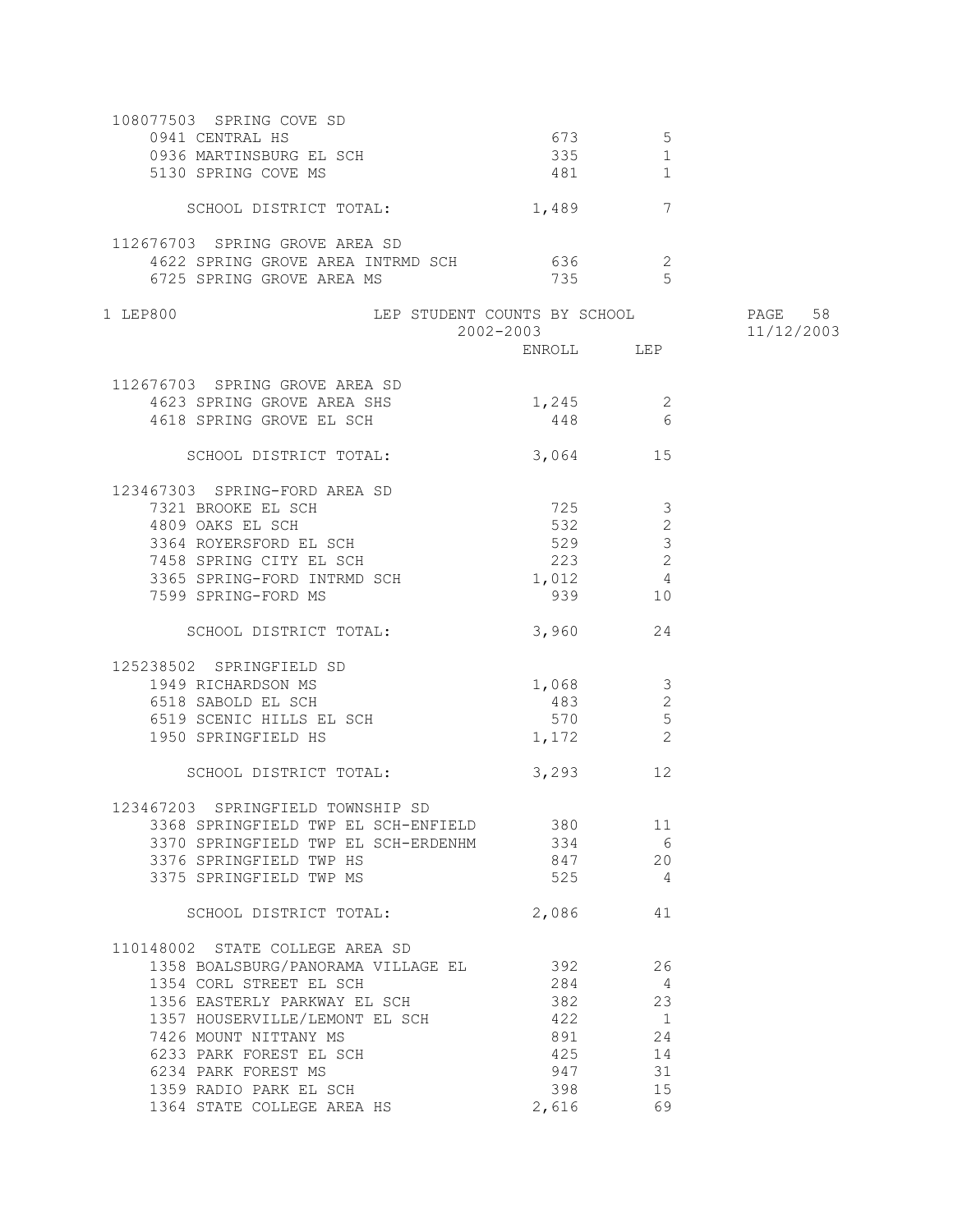| SCHOOL DISTRICT TOTAL:                                            | 6,757 207                    |                |            |
|-------------------------------------------------------------------|------------------------------|----------------|------------|
| 103028833 STEEL VALLEY SD                                         |                              |                |            |
|                                                                   | 409                          | 16             |            |
| 0193 BARRETT EL SCH<br>0256 FRANKLIN PRIMARY CTR<br>0050 FIEIL II | 127                          | 2              |            |
|                                                                   | 449 3                        |                |            |
|                                                                   | 576 10                       |                |            |
| UZJS FAKK EL SCH<br>0260 STEEL VALLEY MS<br>0196 STEEL VALLEY MS  |                              |                |            |
| 0196 STEEL VALLEY SHS                                             | 712                          | 11             |            |
| SCHOOL DISTRICT TOTAL:                                            | 2,273 42                     |                |            |
| 1 LEP800                                                          | LEP STUDENT COUNTS BY SCHOOL |                | PAGE 59    |
|                                                                   | 2002-2003                    |                | 11/12/2003 |
|                                                                   |                              |                |            |
|                                                                   |                              |                |            |
| 115228003 STEELTON-HIGHSPIRE SD                                   |                              |                |            |
| 1799 STEELTON-HIGHSPIRE EL SCH 688 24                             |                              |                |            |
| 1801 STEELTON-HIGHSPIRE HS                                        | 633 10                       |                |            |
| SCHOOL DISTRICT TOTAL:                                            | 1,321 34                     |                |            |
|                                                                   |                              |                |            |
| 103028853 STO-ROX SD                                              |                              |                |            |
| 0475 FOSTER KINDERGARTEN CTR 116 2                                |                              |                |            |
| 7606 STO-ROX MS                                                   | 451 3                        | 1              |            |
| SCHOOL DISTRICT TOTAL:                                            | 567                          | 3              |            |
|                                                                   |                              |                |            |
| 120456003 STROUDSBURG AREA SD                                     |                              |                |            |
| 7123 ARLINGTON HEIGHTS EL SCH                                     | 347 25                       |                |            |
| 3221 B F MOREY EL SCH                                             | 297                          | $\overline{9}$ |            |
| 3219 CLEARVIEW EL SCH                                             | 250 18                       |                |            |
| 3223 HAMILTON TWP EL SCH<br>3224 STROUDSBURG HS                   | 388 7                        |                |            |
|                                                                   | 1,205 16                     |                |            |
| 6683 STROUDSBURG INTRMD EL SCH 1,291 16                           |                              |                |            |
| 7593 STROUDSBURG JHS/MS                                           | 1,349 17                     |                |            |
| 3222 W H RAMSEY EL SCH                                            | 171 13                       |                |            |
| SCHOOL DISTRICT TOTAL:                                            | 5,298 121                    |                |            |
|                                                                   |                              |                |            |
| 119586503 SUSQUEHANNA COMMUNITY SD                                |                              |                |            |
| 4054 SUSQUEHANNA COMMUNITY JSHS                                   | 511                          | 2              |            |
|                                                                   |                              |                |            |
| SCHOOL DISTRICT TOTAL:                                            | 511                          | 2              |            |
| 115228303 SUSQUEHANNA TOWNSHIP SD                                 |                              |                |            |
| 1803 ANNA L CARTER KDG CTR                                        | 167                          | 1              |            |
| 4945 SARA LINDEMUTH EL SCH                                        | 425                          | 5              |            |
|                                                                   |                              |                |            |
| 1806 SUSQUEHANNA TWP HS                                           | 992                          | 19             |            |
| 1805 SUSQUEHANNA TWP MS                                           | 808                          | $\,8\,$        |            |
| 1802 THOMAS W HOLTZMAN EL SCH                                     | 716                          | 6              |            |
| SCHOOL DISTRICT TOTAL:                                            | 3,108                        | 39             |            |
|                                                                   |                              |                |            |
| 115506003 SUSQUENITA SD                                           |                              |                |            |
| 6608 SUSQUENITA EL SCH                                            | 817                          | 2              |            |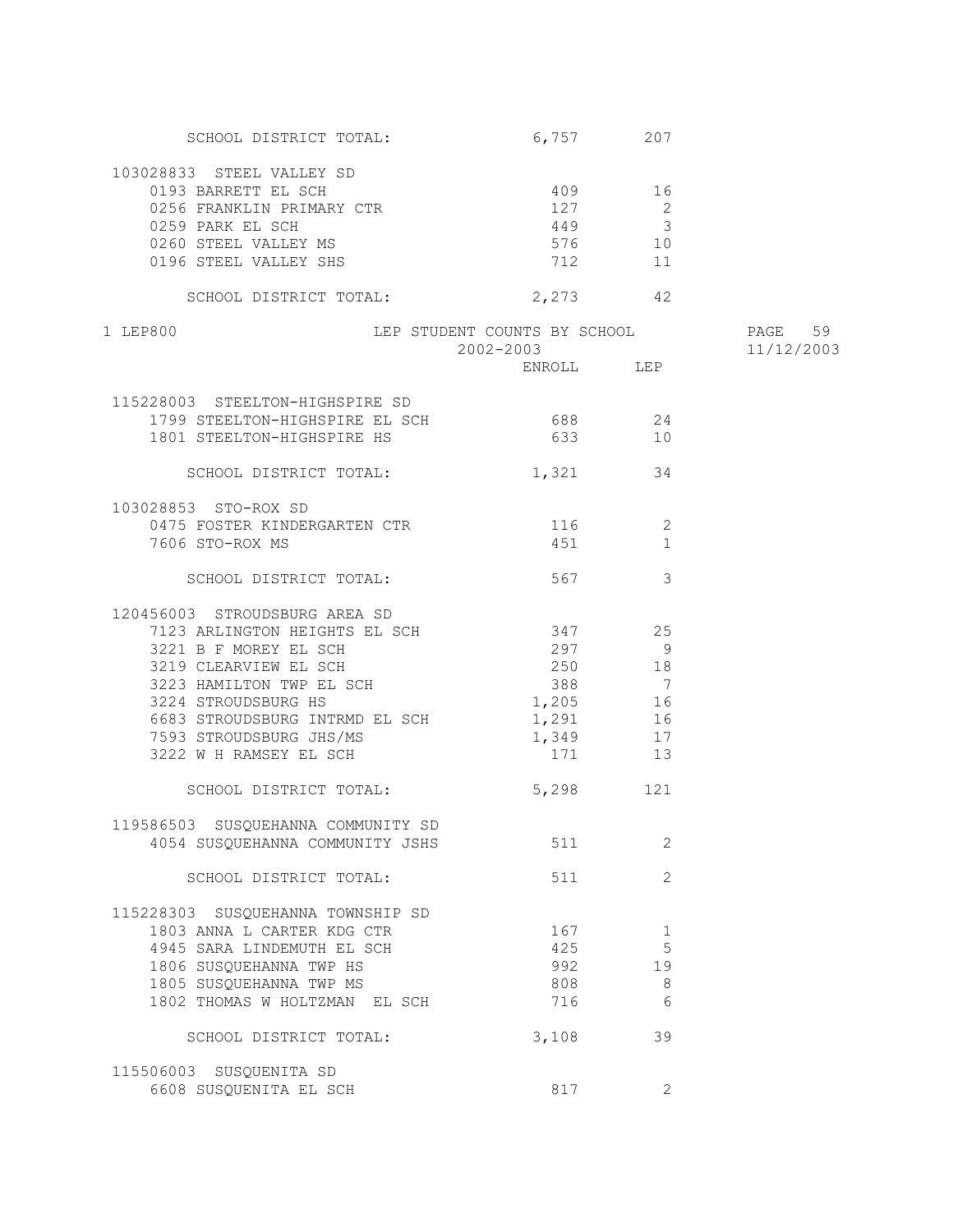| SCHOOL DISTRICT TOTAL:                        | 817                          | 2                       |            |
|-----------------------------------------------|------------------------------|-------------------------|------------|
|                                               |                              |                         |            |
| 129547603 TAMAQUA AREA SD                     |                              |                         |            |
| 7662 TAMAQUA AREA MS<br>5070 TAMAQUA AREA SHS | 599                          | $\overline{\mathbf{3}}$ |            |
|                                               | 700                          | 5                       |            |
| 7031 TAMAQUA EL SCH                           | 561 30                       | 1                       |            |
| SCHOOL DISTRICT TOTAL:                        | 1,860                        | - 9                     |            |
|                                               |                              |                         |            |
| 1 LEP800                                      | LEP STUDENT COUNTS BY SCHOOL |                         | PAGE 60    |
|                                               | 2002-2003                    |                         | 11/12/2003 |
|                                               |                              |                         |            |
| 124157802 TREDYFFRIN-EASTTOWN SD              |                              |                         |            |
| 4690 BEAUMONT EL SCH                          | 440 10                       |                         |            |
| 1423 CONESTOGA SHS                            | 1,714 27                     |                         |            |
| 1434 DEVON EL SCH                             |                              |                         |            |
|                                               |                              | 336 22                  |            |
| 1439 HILLSIDE EL SCH                          | 442                          | $\overline{7}$          |            |
| 1440 NEW EAGLE EL SCH                         | 425                          | $\overline{3}$          |            |
| 1421 TREDYFFRIN-EASTTOWN MS                   | 885                          | 11                      |            |
| 1438 VALLEY FORGE EL SCH                      | 457                          | 22                      |            |
| 4689 VALLEY FORGE MS                          | 934                          | 15                      |            |
| SCHOOL DISTRICT TOTAL:                        | 5,633                        | 117                     |            |
|                                               |                              |                         |            |
| 129547803 TRI-VALLEY SD                       |                              |                         |            |
| 3954 MAHANTONGO EL SCH                        | 117                          | 2                       |            |
| 3957 TRI-VALLEY JSHS                          | 473                          | $\mathcal{S}$           |            |
| SCHOOL DISTRICT TOTAL:                        | 590                          | 5                       |            |
| 101638003 TRINITY AREA SD                     |                              |                         |            |
| 4276 TRINITY EAST EL SCH                      | 394                          | 1                       |            |
|                                               |                              |                         |            |
| SCHOOL DISTRICT TOTAL:                        |                              | 394 7<br>1              |            |
| 114068003 TULPEHOCKEN AREA SD                 |                              |                         |            |
| 6321 BETHEL EL SCH                            |                              | 491 10                  |            |
| 6322 PENN BERNVILLE EL SCH                    | 398                          | $\mathcal{S}$           |            |
| 4670 TULPEHOCKEN JSHS                         |                              | 838 6                   |            |
|                                               |                              |                         |            |
| SCHOOL DISTRICT TOTAL:                        | 1,727                        | 19                      |            |
| 118667503 TUNKHANNOCK AREA SD                 |                              |                         |            |
| 6396 ROSLUND EL SCH                           | 365                          | 4                       |            |
| 5271 TUNKHANNOCK HS                           | 1,093                        | 3                       |            |
|                                               |                              |                         |            |
| SCHOOL DISTRICT TOTAL:                        | 1,458                        | 7                       |            |
| 112286003 TUSCARORA SD                        |                              |                         |            |
| 6282 MERCERSBURG EL SCH                       | 283                          | 5                       |            |
| 2221 MONTGOMERY EL SCH                        | 242                          | $\mathbf{2}$            |            |
|                                               |                              | 4                       |            |
| 2226 ST THOMAS EL SCH                         | 366                          |                         |            |
| SCHOOL DISTRICT TOTAL:                        | 891                          | 11                      |            |
|                                               |                              |                         |            |

114068103 TWIN VALLEY SD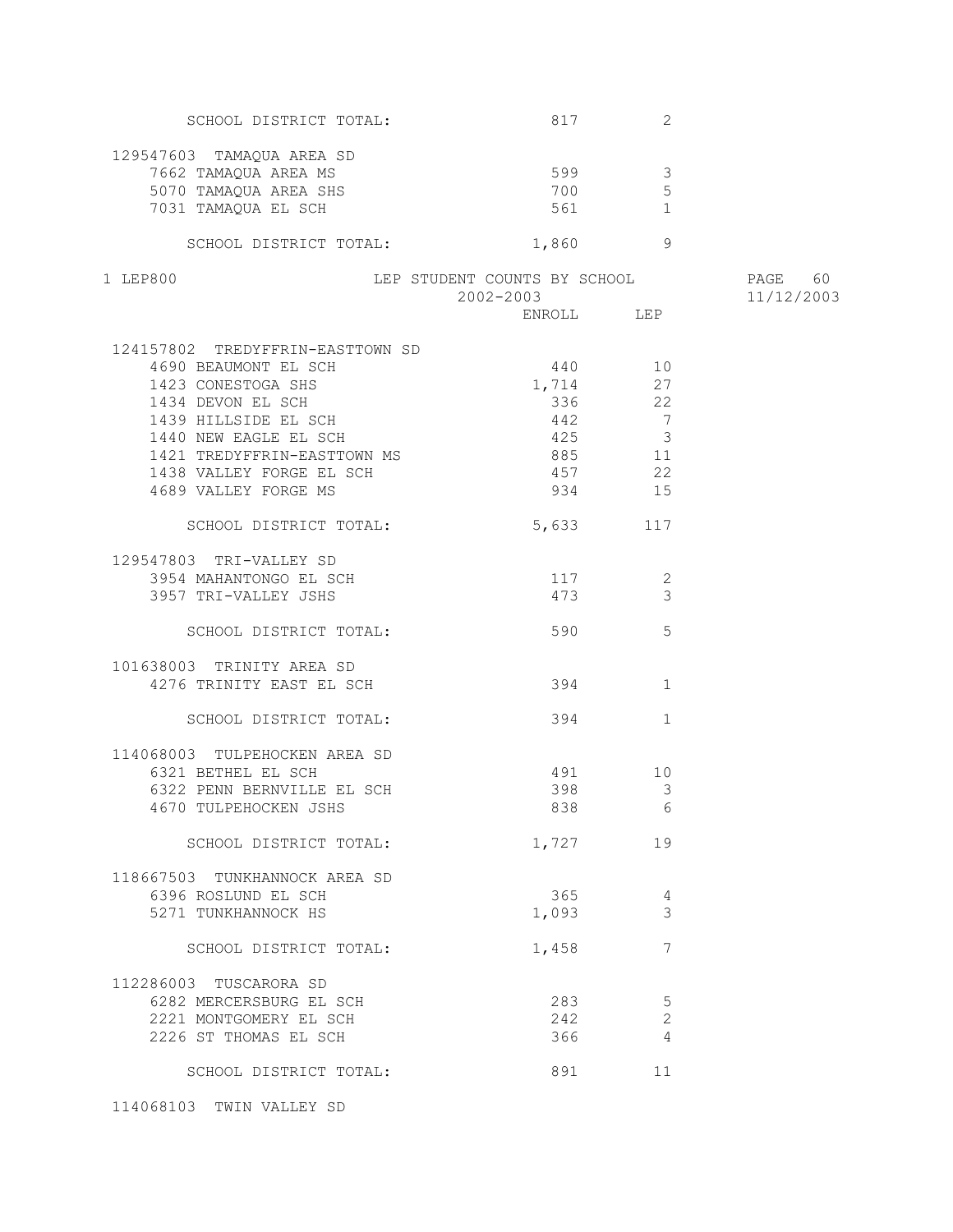| 527   |  |
|-------|--|
| 343   |  |
| 995   |  |
| 806   |  |
|       |  |
| 2,671 |  |
|       |  |

| 1 LEP800                            | LEP STUDENT COUNTS BY SCHOOL<br>2002-2003 |        |                | PAGE<br>61<br>11/12/2003 |
|-------------------------------------|-------------------------------------------|--------|----------------|--------------------------|
|                                     |                                           |        |                |                          |
|                                     |                                           |        |                |                          |
| 108078003 TYRONE AREA SD            |                                           |        |                |                          |
| 7518 TYRONE AREA MS                 |                                           | 483    | 1              |                          |
| SCHOOL DISTRICT TOTAL:              |                                           | 483    | $\mathbf{1}$   |                          |
|                                     |                                           |        |                |                          |
| 105259103 UNION CITY AREA SD        |                                           |        |                |                          |
| 6795 UNION CITY EL SCH              |                                           | 605    | 1              |                          |
| SCHOOL DISTRICT TOTAL:              |                                           | 605    | $\mathbf{1}$   |                          |
|                                     |                                           |        |                |                          |
| 101268003 UNIONTOWN AREA SD         |                                           |        |                |                          |
| 2139 MENALLEN SCH                   |                                           | 448    | $\mathbf 1$    |                          |
| SCHOOL DISTRICT TOTAL:              | 448                                       |        | $\mathbf{1}$   |                          |
|                                     |                                           |        |                |                          |
| 124158503 UNIONVILLE-CHADDS FORD SD |                                           |        |                |                          |
| 6719 CHARLES F PATTON MS            |                                           | 972    | 4              |                          |
| 7214 HILLENDALE EL SCH              |                                           | 655 11 | 5              |                          |
| 7736 POCOPSON EL SCH                |                                           | 542    | $\overline{1}$ |                          |
| 1442 UNIONVILLE EL SCH              |                                           | 479    | 11             |                          |
| 1443 UNIONVILLE HS                  |                                           | 1,190  | 7              |                          |
|                                     |                                           |        |                |                          |
| SCHOOL DISTRICT TOTAL:              |                                           | 3,838  | 28             |                          |
|                                     |                                           |        |                |                          |
| 112018523 UPPER ADAMS SD            |                                           |        |                |                          |
| 0018 ARENDTSVILLE EL SCH            |                                           |        | 237 22         |                          |
| 0019 BENDERSVILLE EL SCH            |                                           | 277    | 33             |                          |
| 0020 BIGLERVILLE EL SCH             |                                           | 407    | 32             |                          |
| 0021 BIGLERVILLE HS                 |                                           | 514    | 30             |                          |
| 7437 UPPER ADAMS MS                 |                                           | 300    | 16             |                          |
| SCHOOL DISTRICT TOTAL:              |                                           | 1,735  | 133            |                          |
|                                     |                                           |        |                |                          |
| 125239452 UPPER DARBY SD            |                                           |        |                |                          |
| 1959 ARONIMINK EL SCH               |                                           | 252    | 6              |                          |
| 1970 BEVERLY HILLS MS               |                                           | 1,626  | 79             |                          |
| 1960 BYWOOD EL SCH                  |                                           | 805    | 64             |                          |
| 1964 GARRETTFORD EL SCH             |                                           | 614    | 6              |                          |
| 1965 HIGHLAND PARK EL SCH           |                                           | 772    | 29             |                          |
| 1966 HILLCREST EL SCH               |                                           | 621    | $\sqrt{2}$     |                          |
| 7359 PRIMOS EL SCH                  |                                           | 410    | 5              |                          |
| 1968 STONEHURST HILLS EL SCH        |                                           | 761    | 16             |                          |
| 7480 UPPER DARBY KDG CTR            |                                           | 535    | 65             |                          |
| 1972 UPPER DARBY SHS                |                                           | 3,774  | 105            |                          |
| 1969 WESTBROOK PARK EL SCH          |                                           | 522    | 4              |                          |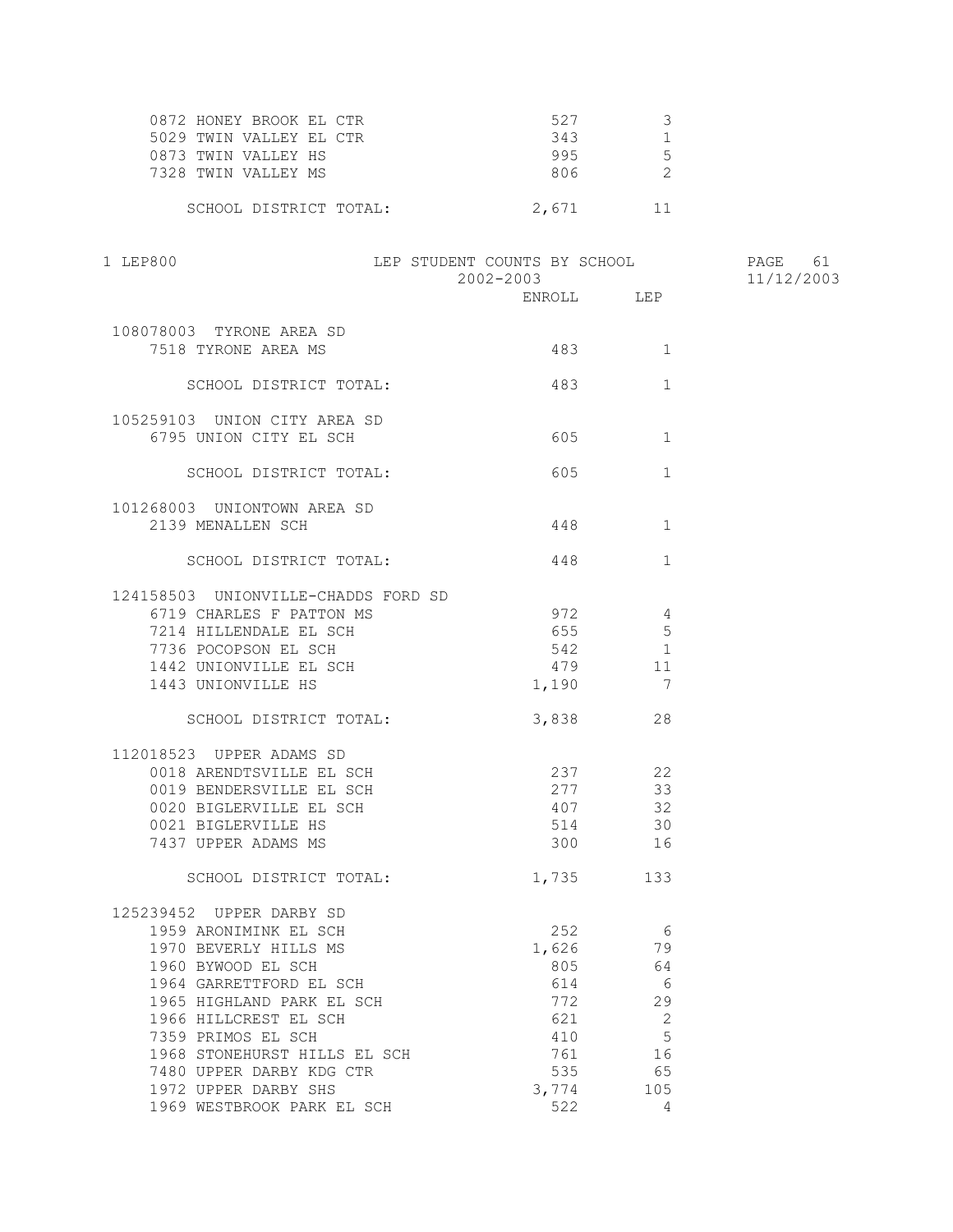SCHOOL DISTRICT TOTAL: 10,692 381

115229003 UPPER DAUPHIN AREA SD

| 1 LEP800                                                                      | LEP STUDENT COUNTS BY SCHOOL PAGE 62<br>2002-2003 11/12/2003 |                                            | 11/12/2003     |  |
|-------------------------------------------------------------------------------|--------------------------------------------------------------|--------------------------------------------|----------------|--|
|                                                                               |                                                              | ENROLL LEP                                 |                |  |
| 115229003 UPPER DAUPHIN AREA SD                                               |                                                              |                                            |                |  |
| 7263 UPPER DAUPHIN AREA EL SCH                                                |                                                              | $503$ 4                                    |                |  |
|                                                                               |                                                              | 461                                        | 2              |  |
| 6340 UPPER DAUPHIN AREA HS<br>6339 UPPER DAUPHIN AREA MS                      |                                                              | 458                                        | $\overline{c}$ |  |
| SCHOOL DISTRICT TOTAL:                                                        |                                                              | $1,422$ 8                                  |                |  |
| 123468303 UPPER DUBLIN SD                                                     |                                                              |                                            |                |  |
| 3385 FITZWATER EL SCH                                                         |                                                              | 453 18                                     |                |  |
| 1251 FORT WASHINGTON EL SCH<br>3382 JAPOEEESCHINGTON EL SCH                   |                                                              | 433                                        | $\overline{7}$ |  |
| 3382 JARRETTOWN EL SCH                                                        |                                                              |                                            |                |  |
|                                                                               |                                                              | $420$ $3$<br>$429$ $14$                    |                |  |
| 7652 MAPLE GLEN EL SCH<br>4943 SANDY RUN MS                                   |                                                              | 1,148                                      | 10             |  |
| 5078 UPPER DUBLIN HS                                                          |                                                              | 1,483 10                                   |                |  |
| SCHOOL DISTRICT TOTAL: 4,366 62                                               |                                                              |                                            |                |  |
| 123468402 UPPER MERION AREA SD                                                |                                                              |                                            |                |  |
| 6468 BRIDGEPORT EL SCH                                                        |                                                              | $285$ 7<br>372 13                          |                |  |
| 4832 CALEY EL SCH                                                             |                                                              | 372                                        | 13             |  |
| 3389 CANDLEBROOK EL SCH<br>3391 ROBERTS EL SCH<br>3395 UPPER MERION HS        |                                                              | $\frac{312}{2}$                            | 8              |  |
|                                                                               |                                                              | 270 11                                     |                |  |
|                                                                               |                                                              | $1,090$ 27                                 |                |  |
| 3394 UPPER MERION MS                                                          |                                                              | 1,068 19                                   |                |  |
| SCHOOL DISTRICT TOTAL:                                                        |                                                              | 3,397 85                                   |                |  |
| 123468503 UPPER MORELAND TOWNSHIP SD                                          |                                                              |                                            |                |  |
| 3399 COLD SPRING EL SCH<br>3396 ROUND MEADOW EL SCH<br>3401 UPPER MORELAND HS |                                                              | 620 3                                      |                |  |
|                                                                               |                                                              | $\begin{array}{c} 1 \\ 694 \end{array}$ 12 |                |  |
|                                                                               |                                                              | 1,010 21                                   |                |  |
| 5249 UPPER MORELAND MS                                                        |                                                              | 788 7                                      |                |  |
| SCHOOL DISTRICT TOTAL:                                                        |                                                              | 3, 112 43                                  |                |  |
| 123468603 UPPER PERKIOMEN SD                                                  |                                                              |                                            |                |  |
| 7264 MARLBOROUGH EL SCH                                                       |                                                              | 698                                        | 3              |  |
| 5081 UPPER PERKIOMEN HS                                                       |                                                              | 1,127                                      | $\overline{2}$ |  |
| SCHOOL DISTRICT TOTAL:                                                        |                                                              | 1,825                                      | 5              |  |
| 103029203 UPPER SAINT CLAIR SD                                                |                                                              |                                            |                |  |
| 5195 BAKER EL SCH                                                             |                                                              | 497                                        | 5              |  |
| 5196 BOYCE MS                                                                 |                                                              | 647                                        | 6              |  |
| 0490 EISENHOWER EL SCH                                                        |                                                              | 485                                        | 5              |  |
| 0491 FORT COUCH MS                                                            |                                                              | 660                                        | $\,8\,$        |  |
| 4859 STREAMS EL SCH                                                           |                                                              | 444                                        | $\mathbf 2$    |  |
| 0492 UPPER SAINT CLAIR HS                                                     |                                                              | 1,441                                      | 13             |  |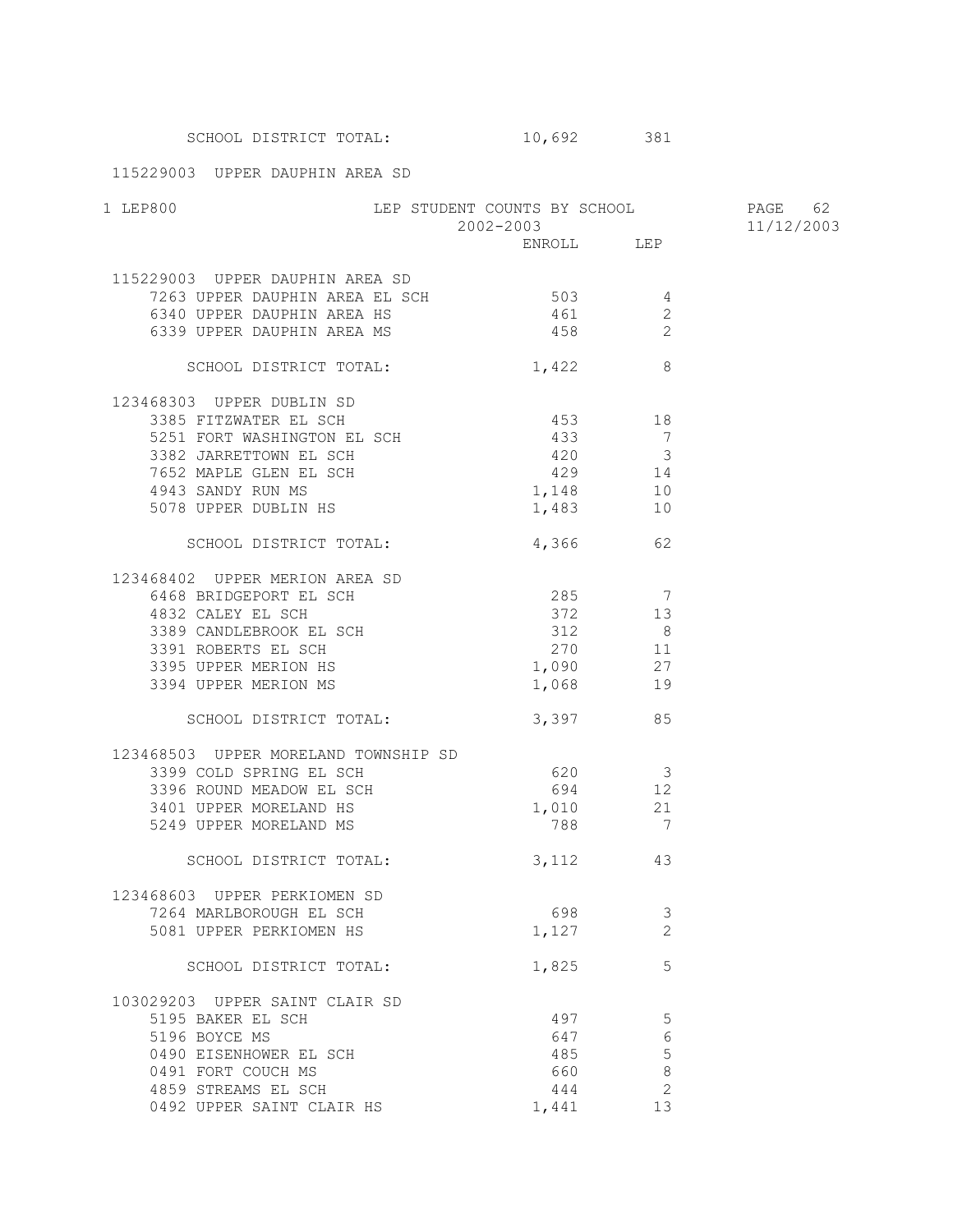119358403 VALLEY VIEW SD

| LEP STUDENT COUNTS BY SCHOOL PAGE 63<br>1 LEP800        |                         |                |            |
|---------------------------------------------------------|-------------------------|----------------|------------|
|                                                         | 2002-2003<br>ENROLL LEP |                | 11/12/2003 |
| 119358403 VALLEY VIEW SD                                |                         |                |            |
| 6776 VALLEY VIEW EL CTR                                 | $573$ 5                 |                |            |
| 6775 VALLEY VIEW HS                                     | 803 000                 | $\mathbf{3}$   |            |
| 7487 VALLEY VIEW INTRMD SCH                             | 614 3                   |                |            |
| 7283 VALLEY VIEW MS                                     | 650 3                   |                |            |
| SCHOOL DISTRICT TOTAL:                                  | 2,640 14                |                |            |
| 120480001 VITALISTIC THERAPEUTIC CS                     |                         |                |            |
| 7679 VITALISTIC THERAPEUTIC CS                          | 89 26                   |                |            |
| SCHOOL DISTRICT TOTAL:                                  | 89                      | 26             |            |
| 119648303 WALLENPAUPACK AREA SD                         |                         |                |            |
| 4310 WALLENPAUPACK AREA HS                              | 1,233 1                 |                |            |
| 7169 WALLENPAUPACK NORTH INTRMD SCH                     | 728                     | 1              |            |
| 7417 WALLENPAUPACK PRI SCH                              | 539                     | 2              |            |
| 4305 WALLENPAUPACK SOUTH EL SCH                         | 418                     | 2              |            |
| SCHOOL DISTRICT TOTAL:                                  | 2,918                   | 6              |            |
| 125239603 WALLINGFORD-SWARTHMORE SD                     |                         |                |            |
| 1951 KID'S PLACE THE                                    | 196 4                   |                |            |
| 1905 NETHER PROVIDENCE EL SCH                           | 365                     | $\mathbf{1}$   |            |
| 5287 STRATH HAVEN HS                                    | 1,178                   | 2              |            |
| 1908 STRATH HAVEN MS                                    | 880                     | $\overline{4}$ |            |
| 1952 SWARTHMORE-RUTLEDGE SCH<br>1906 WALLINGFORD EL SCH | 448                     | 9              |            |
|                                                         | 401                     | 8 <sup>8</sup> |            |
| SCHOOL DISTRICT TOTAL:                                  | 3,468                   | 28             |            |
| 105628302 WARREN COUNTY SD                              |                         |                |            |
| 4148 BEATY-WARREN MS                                    | 955 000                 | -2             |            |
| 4143 EISENHOWER MS/HS                                   | 664                     | $\mathbf{2}$   |            |
| 4140 RUSSELL EL SCH                                     | 269                     | $\mathbf{1}$   |            |
| 4149 WARREN AREA HS                                     | 958                     | $\overline{4}$ |            |
| SCHOOL DISTRICT TOTAL:                                  | 2,846                   | 9              |            |
| 116498003 WARRIOR RUN SD                                |                         |                |            |
| 3574 WATSONTOWN EL SCH                                  | 365                     | 2              |            |
| SCHOOL DISTRICT TOTAL:                                  | 365                     | 2              |            |
| 113369003 WARWICK SD                                    |                         |                |            |
| 7420 JOHN R BONFIELD EL SCH                             | 741                     | 20             |            |
| 4823 KISSEL HILL EL SCH                                 | 557                     | - 6            |            |
| 2660 LITITZ EL SCH                                      | 677                     | 10             |            |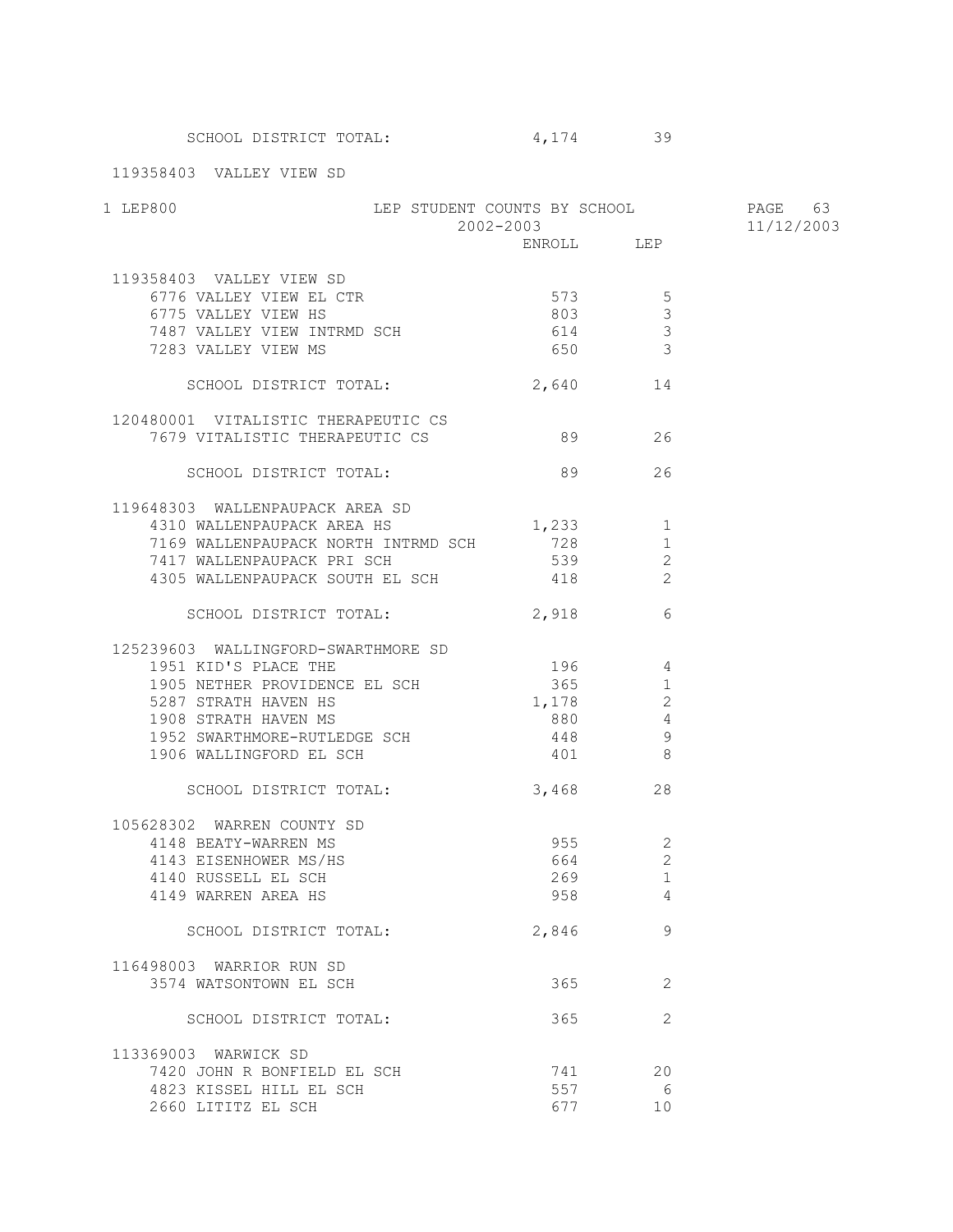| 5336 WARWICK MS<br>2663 WARWICK SHS                                                                                                                                                                           |                                                        | 735<br>- 8<br>1,510 12                            |                       |
|---------------------------------------------------------------------------------------------------------------------------------------------------------------------------------------------------------------|--------------------------------------------------------|---------------------------------------------------|-----------------------|
| SCHOOL DISTRICT TOTAL:                                                                                                                                                                                        |                                                        | 4,220 56                                          |                       |
| 1 LEP800                                                                                                                                                                                                      | LEP STUDENT COUNTS BY SCHOOL<br>2002-2003              |                                                   | PAGE 64<br>11/12/2003 |
|                                                                                                                                                                                                               |                                                        | ENROLL LEP                                        |                       |
| 101638803 WASHINGTON SD<br>4286 WASHINGTON HS                                                                                                                                                                 | 620                                                    | 1                                                 |                       |
| SCHOOL DISTRICT TOTAL:                                                                                                                                                                                        | 620                                                    | $\mathbf{1}$                                      |                       |
| 119648703 WAYNE HIGHLANDS SD<br>6424 DAMASCUS AREA SCH                                                                                                                                                        |                                                        | 416 — 10<br>1                                     |                       |
| SCHOOL DISTRICT TOTAL:                                                                                                                                                                                        |                                                        | $\mathbf{1}$<br>416 — 10                          |                       |
| 112289003 WAYNESBORO AREA SD<br>2233 FAIRVIEW AVENUE EL SCH<br>5330 SUMMITVIEW EL SCH<br>5331 WAYNESBORO AREA MS<br>2243 WAYNESBORO AREA SHS                                                                  | 672<br>522<br>704<br>1,300                             | $\mathbf{1}$<br>$\mathbf{1}$<br>12<br>$\sim$ 2    |                       |
| SCHOOL DISTRICT TOTAL:                                                                                                                                                                                        |                                                        | 3,198<br>16                                       |                       |
| 121139004 WEATHERLY AREA SD<br>6446 WEATHERLY AREA EL SCH                                                                                                                                                     | 321                                                    | -3                                                |                       |
| SCHOOL DISTRICT TOTAL:                                                                                                                                                                                        | 321                                                    | 3                                                 |                       |
| 117598503 WELLSBORO AREA SD<br>5095 DON GILL EL SCH<br>4079 ROCK L BUTLER MS                                                                                                                                  |                                                        | 366 700<br>1<br>550 350<br>2                      |                       |
| SCHOOL DISTRICT TOTAL:                                                                                                                                                                                        | 916                                                    | 3                                                 |                       |
| 103029403 WEST ALLEGHENY SD<br>5366 MCKEE EL SCH<br>6895 WEST ALLEGHENY MS<br>0509 WEST ALLEGHENY SHS<br>5367 WILSON EL SCH                                                                                   | 793<br>999<br>593                                      | 844<br>12<br>$\mathcal{E}$<br>5<br>$\overline{4}$ |                       |
| SCHOOL DISTRICT TOTAL:                                                                                                                                                                                        | 3,229                                                  | 24                                                |                       |
| 124159002 WEST CHESTER AREA SD<br>1452 E N PEIRCE MS<br>1392 EAST BRADFORD EL SCH<br>1395 EAST GOSHEN EL SCH<br>1456 EXTON EL SCH<br>1454 FERN HILL EL SCH<br>4812 GLEN ACRES EL SCH<br>6910 HILLSDALE EL SCH | 1,043<br>538<br>557<br>732<br>451<br>477<br>475<br>933 | 30<br>17<br>28<br>61<br>21<br>32<br>25<br>8       |                       |
| 5137 J R FUGETT MS<br>1457 MARY C HOWSE EL SCH<br>4813 PENN WOOD EL SCH                                                                                                                                       | 497<br>548                                             | 20<br>17                                          |                       |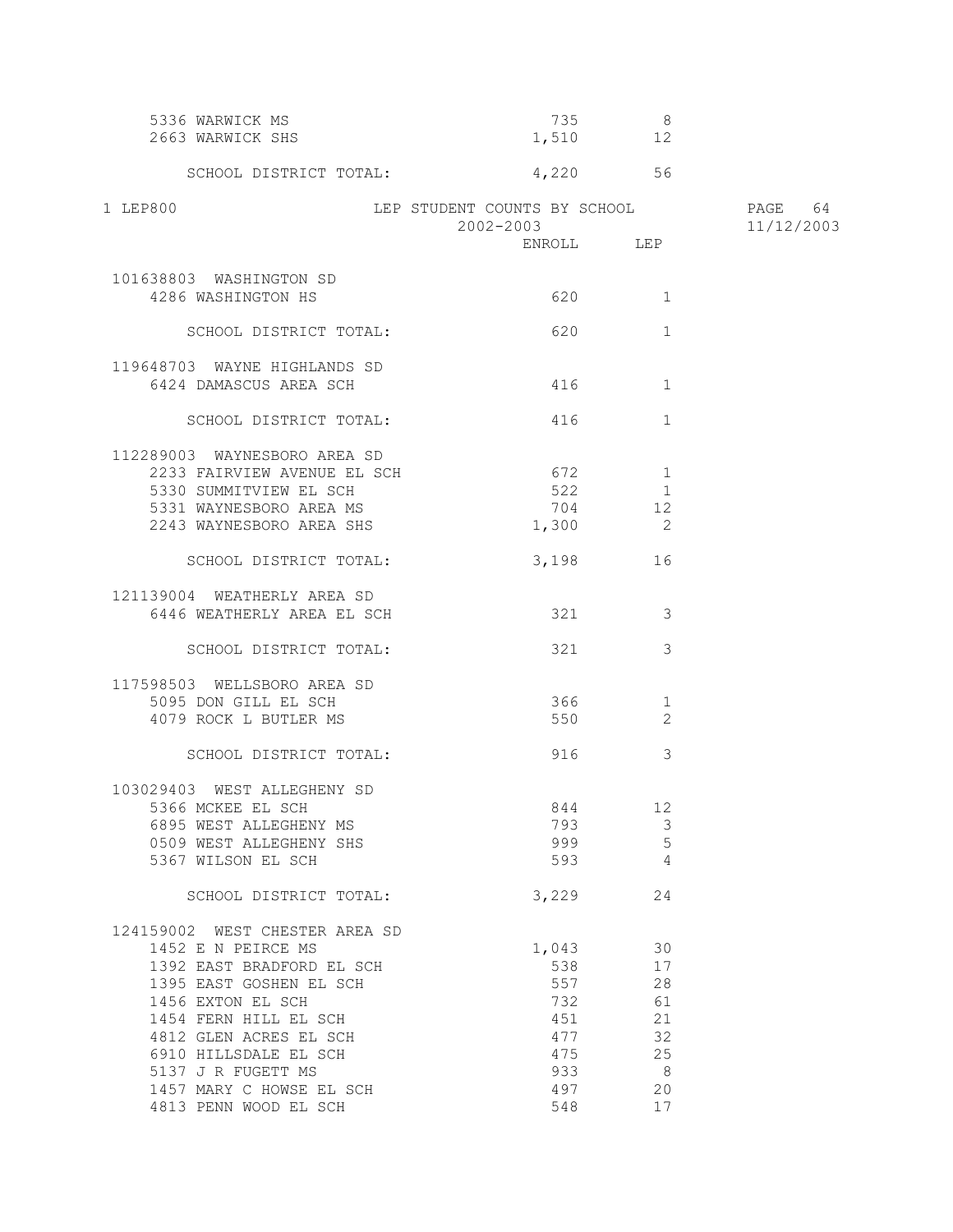| LEP STUDENT COUNTS BY SCHOOL PAGE 65<br>1 LEP800                            | 2002-2003 |            |                | 11/12/2003 |
|-----------------------------------------------------------------------------|-----------|------------|----------------|------------|
|                                                                             |           | ENROLL LEP |                |            |
|                                                                             |           |            |                |            |
| 124159002 WEST CHESTER AREA SD                                              |           |            |                |            |
| 7324 SARAH W STARKWEATHER EL SCH 540 540 29<br>1451 STETSON MS              |           | 851 26     |                |            |
| 6734 WEST CHESTER EAST HS                                                   |           | 1,595 22   |                |            |
| 1453 WEST CHESTER HENDERSON HS 1,972 28                                     |           |            |                |            |
| 1458 WESTTOWN-THORNBURY EL SCH                                              |           | 381 15     |                |            |
| SCHOOL DISTRICT TOTAL:                                                      |           | 11,590 379 |                |            |
| 103029553 WEST JEFFERSON HILLS SD                                           |           |            |                |            |
| 0516 GILL HALL EL SCH                                                       |           | 239 1      |                |            |
|                                                                             |           |            |                |            |
| 0519 MCCLELLAN EL SCH<br>4867 PLEASANT HILLS MS<br>0523 THOMAS JEFFERSON HS |           | 334        | 2              |            |
|                                                                             |           | 758 3      | 1              |            |
|                                                                             |           | 1,046      | 1              |            |
| SCHOOL DISTRICT TOTAL:                                                      |           | 2,957      | 6              |            |
| 104437503 WEST MIDDLESEX AREA SD                                            |           |            |                |            |
| 6803 LUTHER W LOW EL SCH 335 1                                              |           |            |                |            |
| 7307 OAKVIEW EL SCH                                                         |           | 285        | 3              |            |
| 6129 WEST MIDDLESEX JSHS                                                    |           | 590        | $\mathcal{S}$  |            |
| SCHOOL DISTRICT TOTAL:                                                      |           | $1,210$ 7  |                |            |
| 103029603 WEST MIFFLIN AREA SD                                              |           |            |                |            |
| 0532 HOMEVILLE EL SCH<br>0536 WEST MIFFLIN AREA HS                          |           | $609$ 3    |                |            |
|                                                                             |           | 1,113      | 2              |            |
| 0535 WEST MIFFLIN AREA MS                                                   |           | 797 1      |                |            |
| SCHOOL DISTRICT TOTAL: 2,519 6                                              |           |            |                |            |
| 115219002 WEST SHORE SD                                                     |           |            |                |            |
| 1732 CEDAR CLIFF HS                                                         |           | $1,402$ 25 |                |            |
| 7395 CROSSROADS MS                                                          |           | 749        | $\overline{4}$ |            |
| 4588 FAIRVIEW EL SCH                                                        |           | 222 5      |                |            |
| 4583 FISHING CREEK EL SCH                                                   |           | 496        | 1              |            |
| 1736 HIGHLAND EL SCH<br>1716 HILLSIDE EL SCH                                |           | 423        | 9              |            |
| 1740 LEMOYNE MS                                                             |           | 458<br>453 | 1<br>11        |            |
| 1735 LOWER ALLEN EL SCH                                                     |           | 150        | $\mathbf 1$    |            |
| 4584 MT ZION EL SCH                                                         |           | 197        | $\mathbf{1}$   |            |
| 1718 NEW CUMBERLAND MS                                                      |           | 364        | 2              |            |
| 7332 RED MILL EL SCH                                                        |           | 530        | $\mathbf{1}$   |            |
| 1738 ROSSMOYNE EL SCH                                                       |           | 195        | 1              |            |
| 1734 WASHINGTON HEIGHTS EL SCH                                              |           | 335        | 12             |            |
| SCHOOL DISTRICT TOTAL:                                                      |           | 5,974      | 74             |            |
| 112678503 WEST YORK AREA SD                                                 |           |            |                |            |
| 4627 LOUCKS EL SCH                                                          |           | 190        | 1              |            |
| 4629 TRIMMER EL SCH                                                         |           | 510        | 2              |            |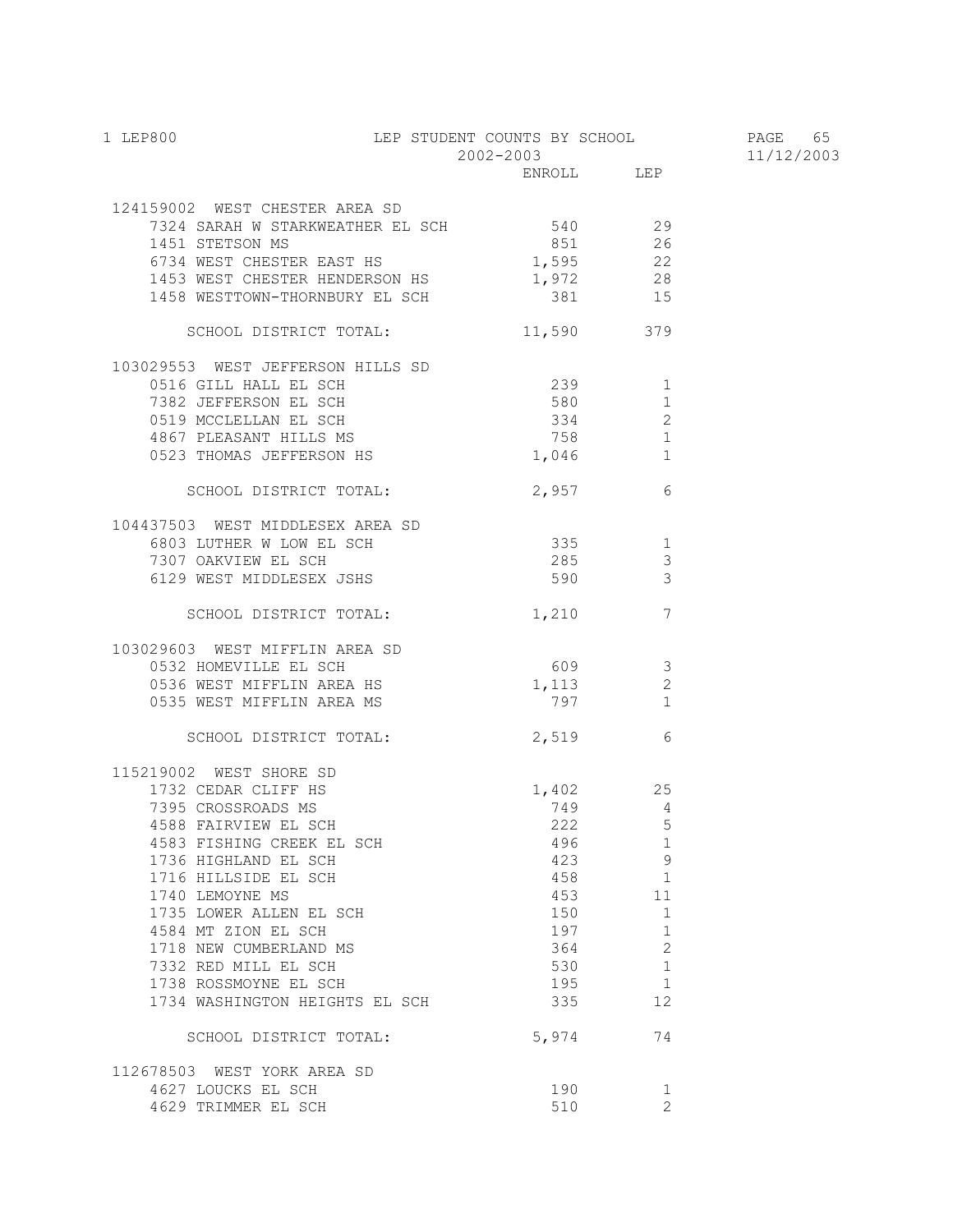| 1 LEP800                                                   | LEP STUDENT COUNTS BY SCHOOL |               | PAGE 66    |
|------------------------------------------------------------|------------------------------|---------------|------------|
|                                                            | 2002-2003<br>ENROLL LEP      |               | 11/12/2003 |
|                                                            |                              |               |            |
| 112678503 WEST YORK AREA SD                                |                              |               |            |
| 4626 WALLACE EL SCH                                        | 231 4                        |               |            |
| 6705 WEST YORK AREA SHS                                    | 912                          | 5             |            |
| 7286 WEST YORK MS                                          | 761 1                        |               |            |
| SCHOOL DISTRICT TOTAL:                                     | 2,604 13                     |               |            |
|                                                            |                              |               |            |
| 127049303 WESTERN BEAVER COUNTY SD<br>0715 FAIRVIEW EL SCH | 331 331                      |               |            |
|                                                            |                              | 1<br>1        |            |
| 0719 WESTERN BEAVER CO JSHS                                | 478                          |               |            |
| SCHOOL DISTRICT TOTAL:                                     | 809                          | 2             |            |
| 119648903 WESTERN WAYNE SD                                 |                              |               |            |
| 6426 HAMLIN EL CTR                                         | 437                          | 1             |            |
| 6704 WESTERN WAYNE HS                                      |                              | 2             |            |
| SCHOOL DISTRICT TOTAL:                                     | 1,126                        | 3             |            |
|                                                            |                              |               |            |
| 108118503 WESTMONT HILLTOP SD                              |                              |               |            |
| 1293 WESTMONT HILLTOP HS                                   | 599                          | 1             |            |
| 1292 WESTMONT HILLTOP MS                                   | 508 30                       | $\mathcal{L}$ |            |
| SCHOOL DISTRICT TOTAL:                                     | 1,107                        | 3             |            |
| 121397803 WHITEHALL-COPLAY SD                              |                              |               |            |
| 6983 CLARENCE M GOCKLEY EL SCH 467 33                      |                              |               |            |
| 6841 GEORGE D STECKEL EL SCH                               | 897 40                       |               |            |
| 2848 WHITEHALL HS                                          | 1,294 12                     |               |            |
| 5241 WHITEHALL-COPLAY MS                                   | 1,228 12                     |               |            |
| SCHOOL DISTRICT TOTAL:                                     | 3,886 97                     |               |            |
|                                                            |                              |               |            |
| 118408852 WILKES-BARRE AREA SD                             |                              |               |            |
| 5152 DANIEL J FLOOD EL SCH                                 | 513                          | 57            |            |
| 2995 DODSON EL SCH                                         | 428 17                       |               |            |
| 6924 DR DAVID W KISTLER EL SCH                             | 849                          | 25            |            |
| 3009 ELMER L MEYERS JSHS                                   | 961 000                      | 25            |            |
| 3008 G A R MEMORIAL JSHS                                   | 906 700                      | 33            |            |
| 6923 HEIGHTS/MURRAY EL SCH                                 | 747                          | 47            |            |
| 3007 JAMES M COUGHLIN JSHS                                 | 1,071                        | 31            |            |
| 7492 SOLOMON/PLAINS EL SCH                                 | 954                          | 12            |            |
| 7497 SOLOMON/PLAINS JHS                                    | 547                          | 27            |            |
| SCHOOL DISTRICT TOTAL:                                     | 6,976                        | 274           |            |
| 125239652 WILLIAM PENN SD                                  |                              |               |            |
| 6509 ALDAN SCH                                             | 387                          | 17            |            |
| 1887 ARDMORE AVENUE SCH                                    | 507                          | 14            |            |
| 7385 BELL AVENUE SCHOOL                                    | 340                          | 12            |            |
| 1890 EAST LANSDOWNE SCH                                    | 356                          | $\mathbf{1}$  |            |
| 7020 PARK LANE EL SCH                                      | 425                          | 18            |            |
|                                                            |                              |               |            |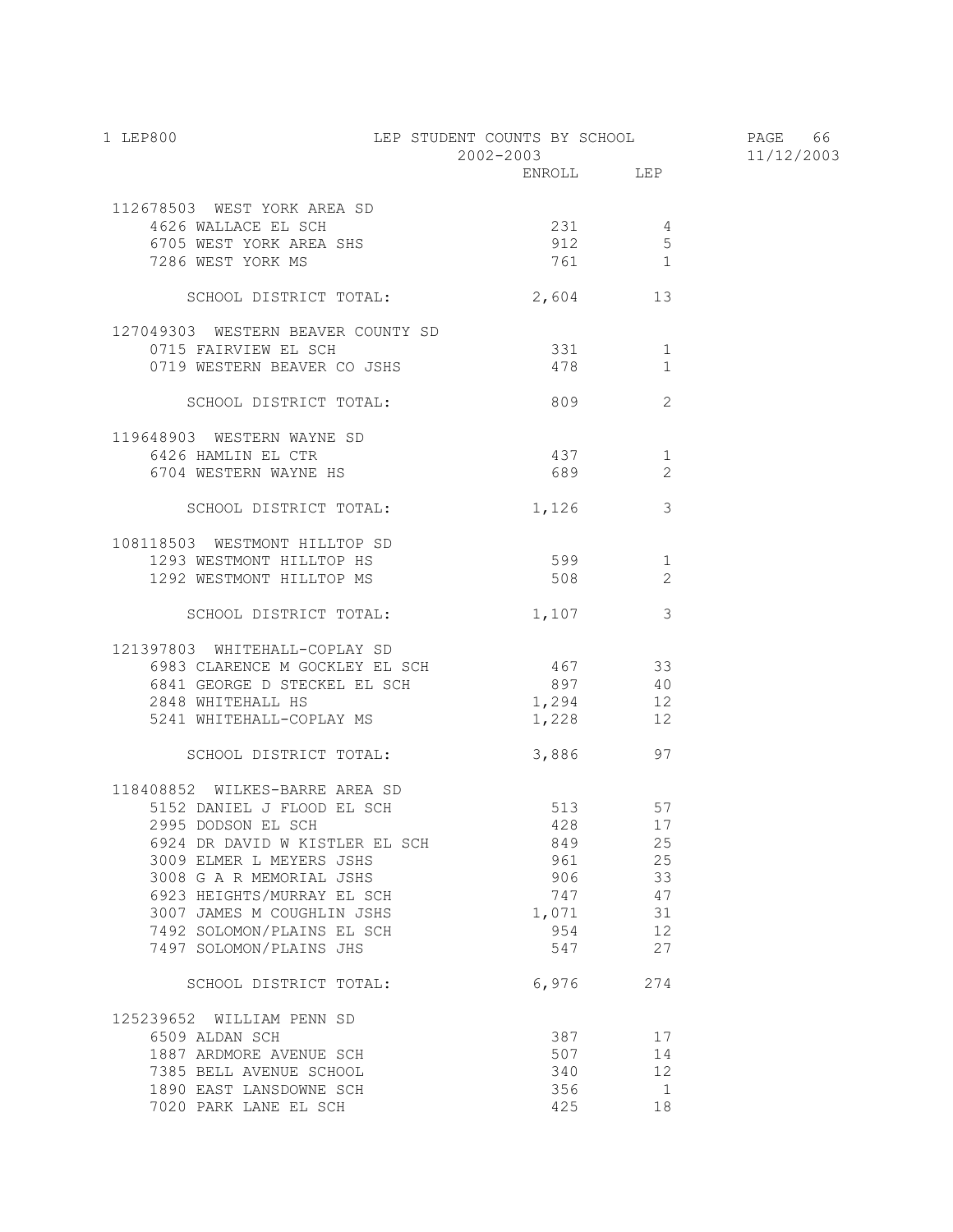| 1 LEP800                       | LEP STUDENT COUNTS BY SCHOOL PAGE 67<br>2002-2003 |                      | 11/12/2003 |
|--------------------------------|---------------------------------------------------|----------------------|------------|
|                                |                                                   | ENROLL LEP           |            |
| 125239652 WILLIAM PENN SD      |                                                   |                      |            |
| 1975 PENN WOOD EAST JHS        | 721 16                                            |                      |            |
| 1892 PENN WOOD SHS             | 1,142                                             | 12                   |            |
| 1859 PENN WOOD WEST JHS        |                                                   | 661 16               |            |
| 1857 WALNUT STREET SCH         |                                                   | 646 23               |            |
| SCHOOL DISTRICT TOTAL:         | 5,185 129                                         |                      |            |
| 129548803 WILLIAMS VALLEY SD   |                                                   |                      |            |
| 7357 WILLIAMS VALLEY EL SCH    |                                                   | 633 8<br>2           |            |
| 3914 WILLIAMS VALLEY JSHS      | 598                                               | $\mathbf{1}$         |            |
| SCHOOL DISTRICT TOTAL:         | 1,231                                             | $\overline{3}$       |            |
| 117417202 WILLIAMSPORT AREA SD |                                                   |                      |            |
| 3057 COCHRAN EL SCH            | 549 7                                             |                      |            |
| 6861 LYCOMING VALLEY MS        |                                                   | 528<br>1             |            |
| 3074 ROOSEVELT MS              |                                                   | $\mathcal{S}$<br>541 |            |
| 6368 WILLIAMSPORT AREA SHS     |                                                   | $1,884$ 4            |            |
| SCHOOL DISTRICT TOTAL:         |                                                   | 3,502 15             |            |
| 104378003 WILMINGTON AREA SD   |                                                   |                      |            |
| 7352 WILMINGTON AREA MS        |                                                   | 539<br>1             |            |
|                                |                                                   |                      |            |
| SCHOOL DISTRICT TOTAL:         | 539                                               | 1                    |            |
| 114069103 WILSON SD            |                                                   |                      |            |
| 6773 CORNWALL TERRACE EL SCH   | 563 25                                            |                      |            |
| 0880 LINCOLN PARK EL SCH       | 146                                               | $\overline{1}$       |            |
| 0877 LOWER HEIDELBERG EL SCH   | $153$ 2                                           |                      |            |
| 7659 SHILOH HILLS EL SCH       |                                                   | 476 15               |            |
| 7436 SPRING RIDGE EL SCH       | 508 10                                            |                      |            |
| 0882 WEST WYOMISSING EL SCH    |                                                   | 194 5                |            |
| 0883 WHITFIELD EL SCH          |                                                   | 616 11               |            |
| 6981 WILSON CENTRAL JHS        | 593                                               | $\overline{4}$       |            |
| 6980 WILSON HS                 | 1,204                                             | 12                   |            |
| 6982 WILSON SOUTHERN JHS       | 650                                               | 15                   |            |
| SCHOOL DISTRICT TOTAL:         | 5,103                                             | 100                  |            |
| 120488603 WILSON AREA SD       |                                                   |                      |            |
| 3516 AVONA EL SCH              | 290                                               | 4                    |            |
| 3520 WILLIAMS TOWNSHIP EL SCH  | 306                                               | 1                    |            |
| 3522 WILSON AREA HS            | 746                                               | 8                    |            |
| 7053 WILSON BOROUGH EL SCH     | 327                                               | 6                    |            |
| SCHOOL DISTRICT TOTAL:         | 1,669                                             | 19                   |            |
| 108569103 WINDBER AREA SD      |                                                   |                      |            |
| 4026 WINDBER AREA HS           | 451                                               | 3                    |            |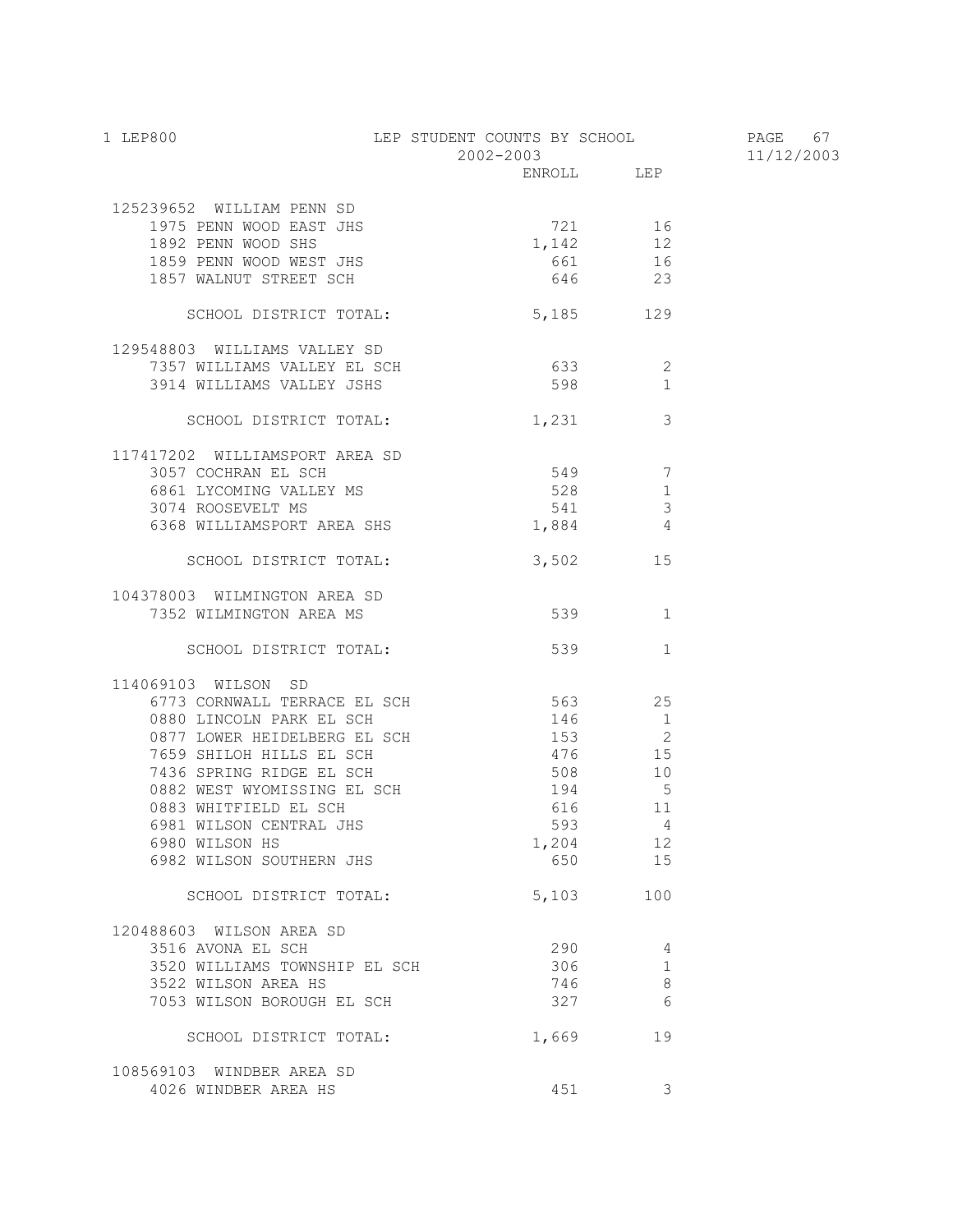| 1 LEP800                                                                                                                                                                                                           | LEP STUDENT COUNTS BY SCHOOL<br>2002-2003 |                                                                    | PAGE 68<br>11/12/2003 |
|--------------------------------------------------------------------------------------------------------------------------------------------------------------------------------------------------------------------|-------------------------------------------|--------------------------------------------------------------------|-----------------------|
|                                                                                                                                                                                                                    |                                           | ENROLL LEP                                                         |                       |
| 123469303 WISSAHICKON SD<br>6470 BLUE BELL EL SCH<br>7491 LOWER GWYNEDD EL SCH<br>4914 MATTISON AVENUE EL SCH<br>6835 SHADY GROVE EL SCH<br>3414 STONY CREEK EL SCH<br>3245 WISSAHICKON MS<br>3247 WISSAHICKON SHS | 448 14<br>521<br>504<br>431<br>1,144      | $\mathbf{3}$<br>$167$ 6<br>$\frac{3}{8}$<br>17<br>18<br>$1,381$ 13 |                       |
| SCHOOL DISTRICT TOTAL:                                                                                                                                                                                             |                                           | 4,596 79                                                           |                       |
| 110143310 WONDERLAND CS<br>7626 WONDERLAND CS                                                                                                                                                                      |                                           | $33$ 4                                                             |                       |
| SCHOOL DISTRICT TOTAL:                                                                                                                                                                                             | 33                                        | 4                                                                  |                       |
| 103029902 WOODLAND HILLS SD<br>6969 DICKSON INTRMD SCH<br>0132 EDGEWOOD PRIMARY SCH<br>0106 WILKINS PRIMARY SCH<br>0483 WOODLAND HILLS JHS-WEST<br>0107 WOODLAND HILLS SHS                                         | $492$ 3<br>630 10<br>611 1<br>1,922       | 552 1<br>3                                                         |                       |
| SCHOOL DISTRICT TOTAL:                                                                                                                                                                                             |                                           | 4,207 18                                                           |                       |
| 117089003 WYALUSING AREA SD<br>1004 LACEYVILLE EL SCH<br>1003 WYALUSING EL SCH<br>1005 WYALUSING VALLEY JSHS<br>SCHOOL DISTRICT TOTAL:                                                                             | 158 3<br>353 353<br>741<br>1,252          | 5<br>2<br>10                                                       |                       |
| 118409203 WYOMING AREA SD<br>2874 TENTH STREET EL SCH<br>6390 WYOMING AREA SEC CTR                                                                                                                                 | 375<br>1,694                              | 2<br>1,319<br>5<br>7                                               |                       |
| SCHOOL DISTRICT TOTAL:                                                                                                                                                                                             |                                           |                                                                    |                       |
| 118409302 WYOMING VALLEY WEST SD<br>2878 DANA EL CTR<br>6986 WYOMING VALLEY WEST MS<br>6391 WYOMING VALLEY WEST SHS<br>SCHOOL DISTRICT TOTAL:<br>114069353 WYOMISSING AREA SD                                      | 536<br>1,367<br>1,482<br>3,385            | 7<br>$\mathfrak{Z}$<br>4<br>14                                     |                       |
| 0885 WEST READING EL CTR<br>0887 WYOMISSING AREA JSHS                                                                                                                                                              | 282<br>932                                | 6<br>8                                                             |                       |

SCHOOL DISTRICT TOTAL: 451 451

1 LEP800 LEP STUDENT COUNTS BY SCHOOL PAGE 69  $2002-2003$   $11/12/2003$